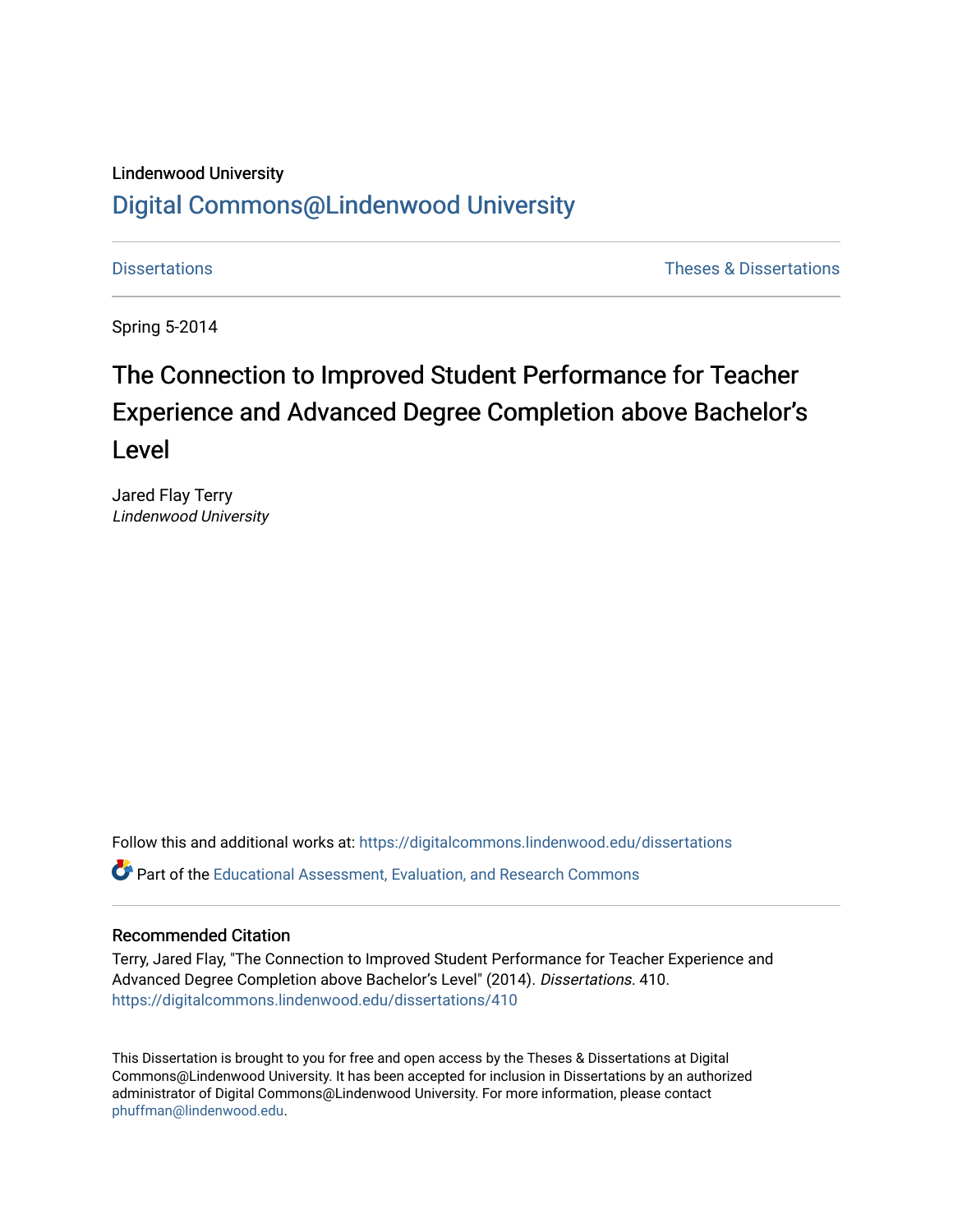The Connection to Improved Student Performance for

Teacher Experience and Advanced Degree

Completion above Bachelor's Level

by

Jared Flay Terry May 28, 2014

A Dissertation submitted to the Education Faculty of Lindenwood University in

partial fulfillment of the requirements for the degree of

Doctor of Education

School of Education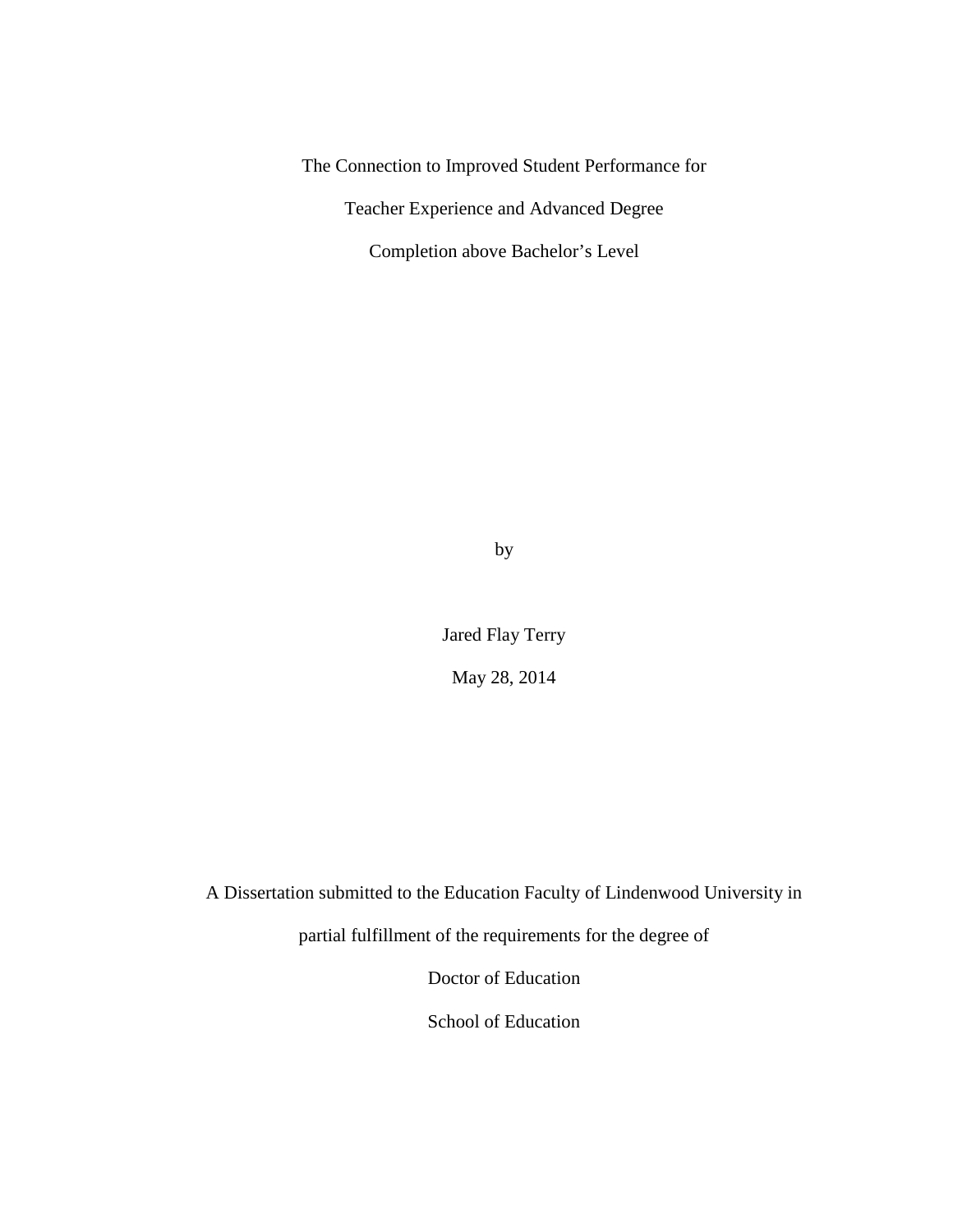The Connection to Improved Student Performance for

Teacher Experience and Advanced Degree

Completion above Bachelor's Level

by

Jared Flay Terry

This Dissertation has been approved as partial fulfillment

of the requirements for the degree of

Doctor of Education

Lindenwood University, School of Education

Dr. Cherita Graber, Dissertation Chair

Dr. Sherry DeVore, Committee Member

Dr. Terry Reid, Committee Member

May 28 2014

May 28, 2014

 $M$ ay 28, 2014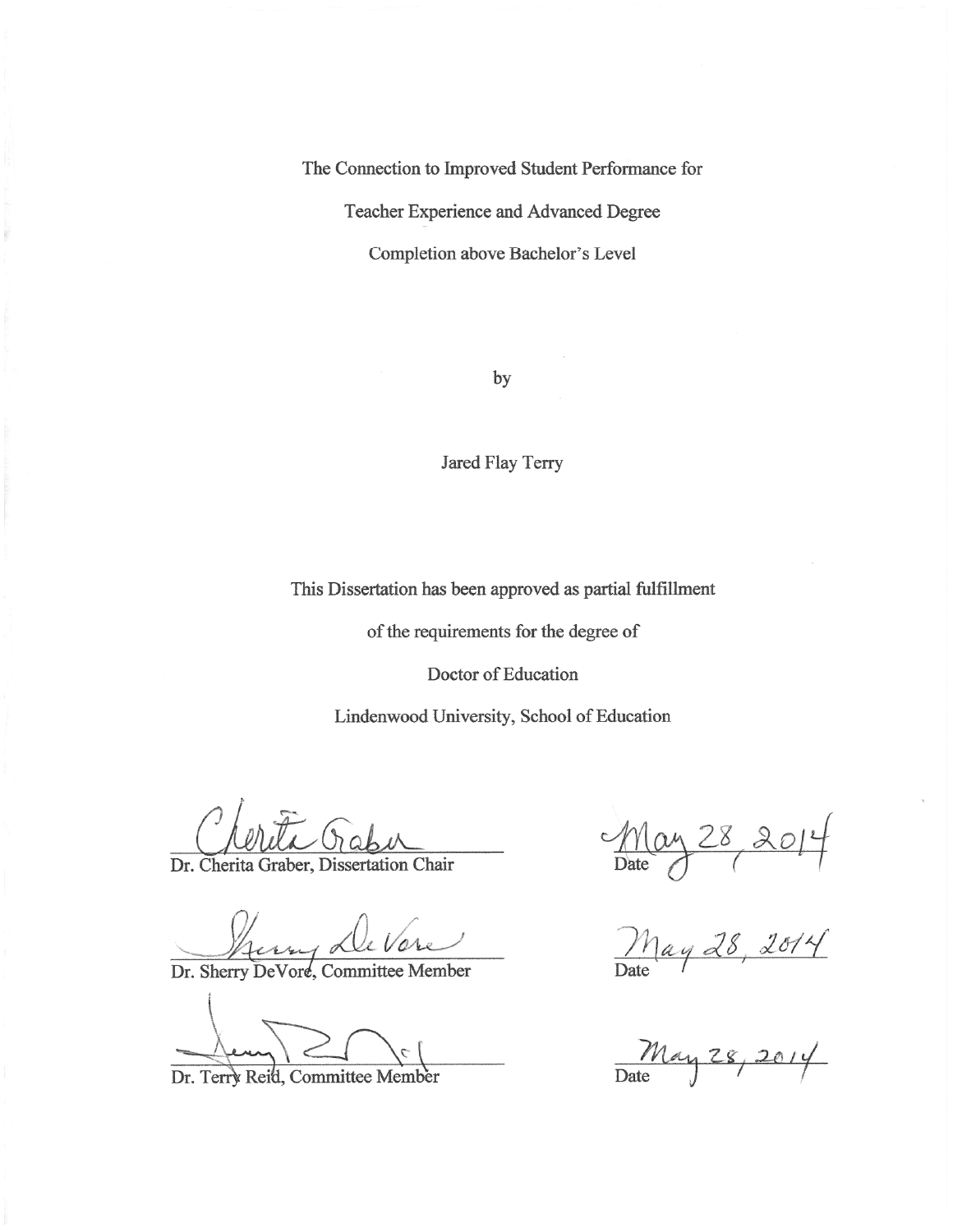#### Declaration of Originality

I do hereby declare and attest to the fact that this is an original study based solely upon my own scholarly work at Lindenwood University and that I have not submitted it for any other college or university course or degree.

Full Legal Name: Jared Flay Terry

Signature: Juin 1 may Date: May 28, 2014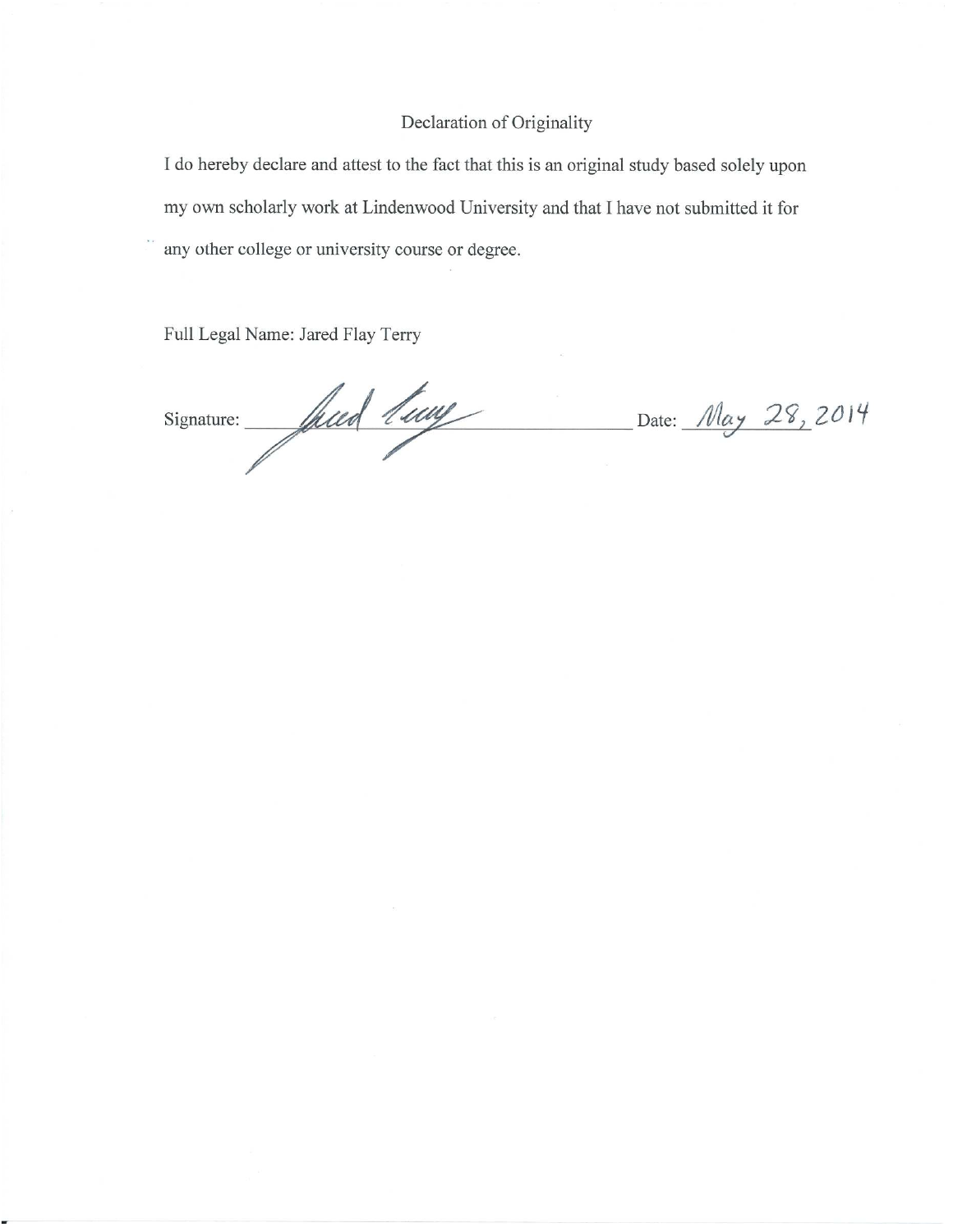#### Acknowledgements

 First, I would like to thank my dissertation committee for the dedication and work in guiding me through the dissertation process. Dr. Cherita Graber, Dr. Sherry DeVore, and Dr. Terry Reid were instrumental in making the completion of this dissertation possible. I would also like to thank all the superintendents and principals who took the time to return data for this project. There are not enough hours in the day to complete all the tasks required from these hard-working people. I am truly grateful for these administrators who took time out of their busy schedules to help me along this path.

 Finally, I would like to thank my wife, Molly, and two children, Jordan and Hannah. They have been patient and understanding as I have completed this project and took valuable time to complete it. Without their love and encouragement this project would not have been possible. I would also like to thank my parents for instilling in me the value of hard work and performing to the best of my abilities.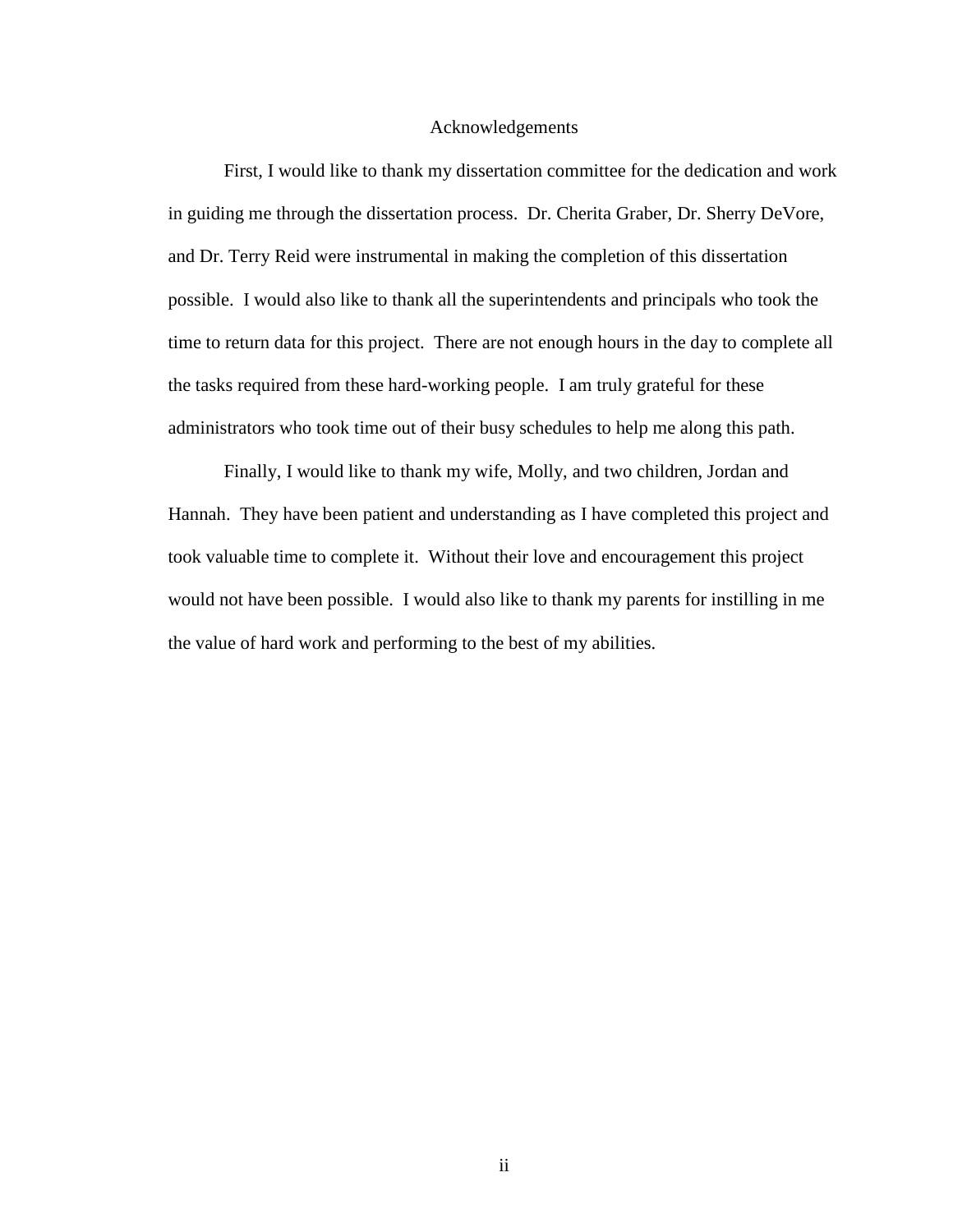#### **Abstract**

Educational leaders and experts claim that teachers are the number one classroom factor in the educational success of students (Marzano, 2007; Wong, 2009). This study determined there was not a significant correlation between the two teacher characteristics of advanced degree completion and years of experience. These are two of the more quantifiable and highly regarded teacher characteristics in the profession. The typical teacher salary is a major component of education that places high value on these two characteristics. There are many other policies and legislation, such as the No Child Left Behind Act, teacher tenure, hiring practices, and staff reduction policies that place the focus primarily on experience, degree completion, or a combination of the two. Data for the study were requested from rural school superintendents and elementary principals. These data were degree level completion and experience for third and fifth grade teachers, as well as the class mean scores for the Missouri Assessment Program (MAP) tests in communication arts and mathematics for those teachers. These numbers were analyzed using the Pearson *r* and multiple regression to determine whether the two teacher characteristics had a statistically significant effect on student scores. The study found no significant correlation between the two characteristics, advanced degree completion and years of experience, and the scores on the class standardized tests. These results question the effectiveness of using these two characteristics to distinguish teacher quality, and the high priority given to these characteristics.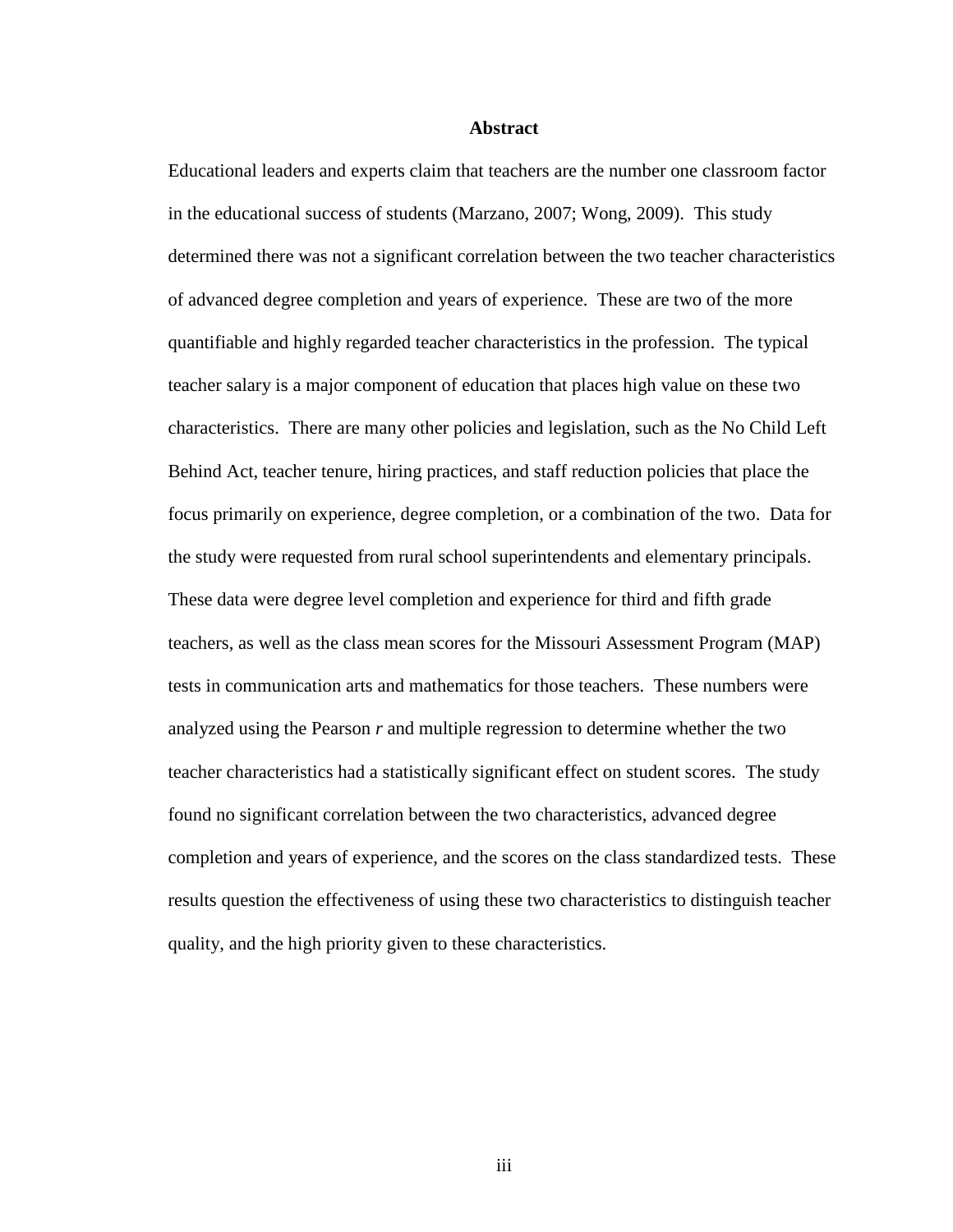### **Table of Contents**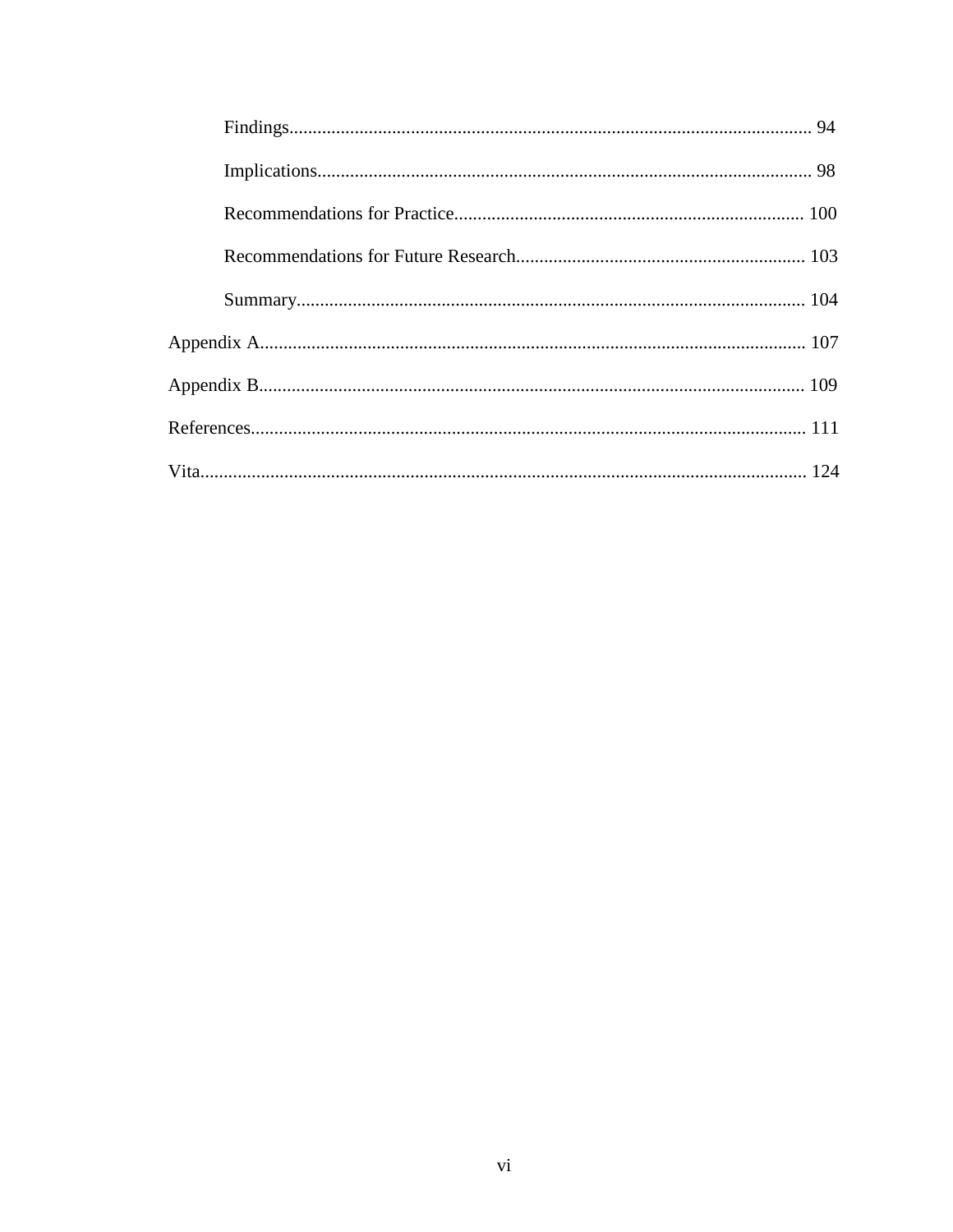### **List of Tables**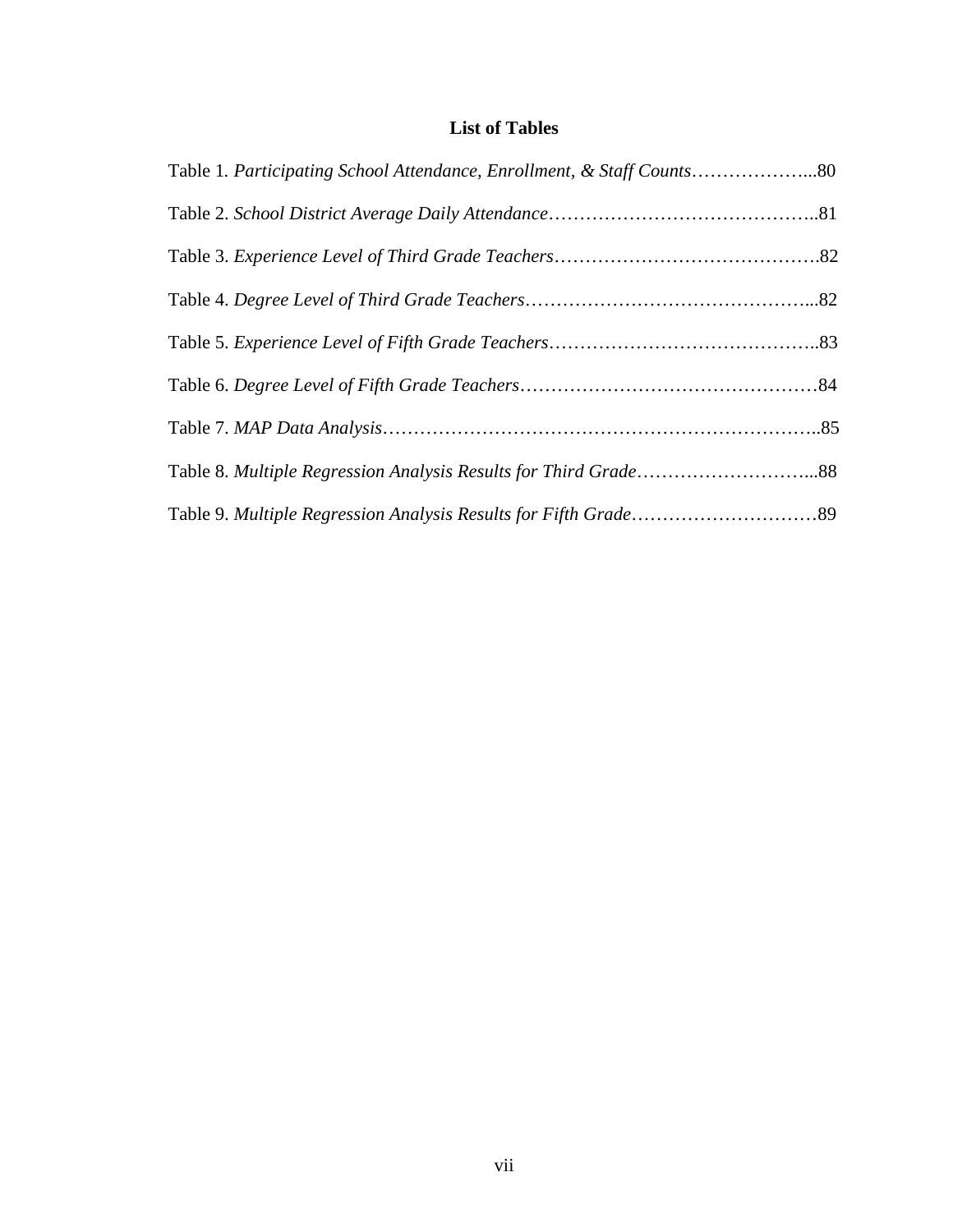#### **Chapter One: Introduction**

 Typically, when people think of a good teacher, they picture a professional who is both knowledgeable and experienced and uses these attributes to help students in the classroom achieve academic success. There are a number of programs and procedures that lend credence to the idea that the more experience a teacher has, the better teacher that person may be (Rice, 2010). Rice (2010) indicated teacher tenure, a higher pay scale, mentoring programs, and seniority assignments have been some of the ways that schools compensate experienced teachers. There is also a tendency to give preference and to push teachers to advance their education in the form of advanced degrees (Drury & Baer, 2011). Yet, there are some educational professionals who both question and debate the notion that experienced teachers are better educators (Miller & Roza, 2012). Furthermore, there is controversy surrounding the notion that experienced teachers are better able to raise test scores for students in the classroom (Clotfelter, Ladd, & Vigdor, 2007). In fact, it is debatable whether these characteristics affect test scores at all, and there has been much deliberation on whether quantifying student success by scores on a standardized test is even a competent measure for analysis (Rockoff & Speroni, 2010).

 In Chapter One, there is discussion of the history and background of this study and what it means to be an effective teacher. The study was guided by questions pertaining to two characteristics of effective teachers: years of teacher experience and completion of an advanced degree program. There is also discussion of legislation that has guided the debate surrounding teacher effectiveness. Other studies concerning this and related topics are also discussed in this chapter.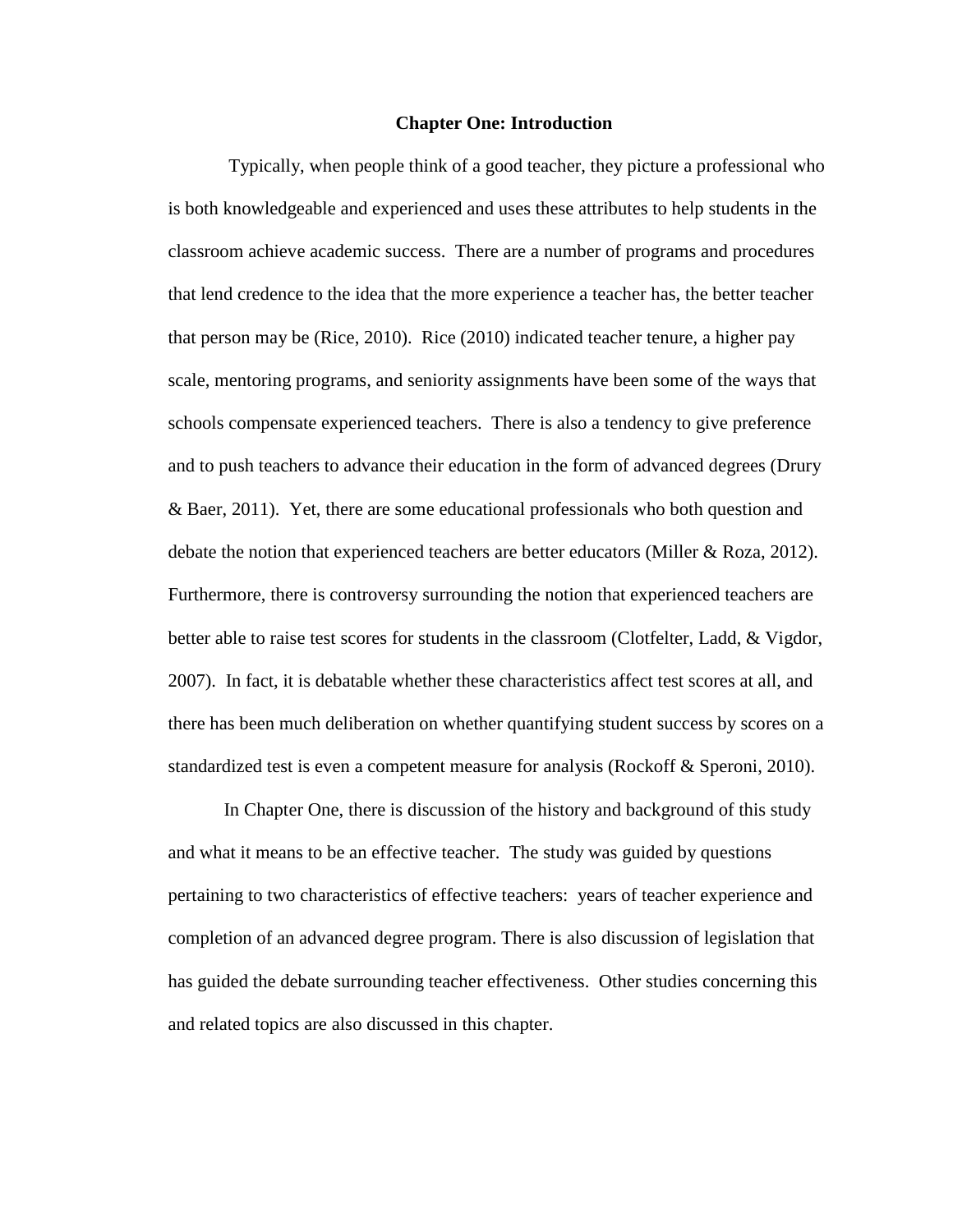#### **Background of the Study**

 Teacher effectiveness is a hot topic in the world of education. Reeves (2009) said, "Of all the variables that influence student achievement, the two that have the most profound influence are teacher quality and leadership quality" (p. 67). Wong (2009) alleged, "The single greatest effect on student achievement is the effectiveness of the teacher" (p. 2). These are just two opinions of leaders in the field of education who advocate the notion that effective teachers are the key to student success.

If teacher effectiveness truly is the principal component to student success, then it is vital that the educational field examine the specific characteristics inherent in effective teachers. This has been a primary goal in education, especially since passage of the No Child Left Behind (NCLB) Act, a controversial piece of legislation which focuses on making schools accountable to both the state and federal government (U.S. Department of Education, 2002). As part of the U.S. Department of Education (2002) NCLB guidelines, schools must hire and retain highly qualified teachers. In fact, school districts across the nation were required to have all teachers highly qualified by the end of the 2006 school year, and were expected to ensure that rate remained static thereafter (U.S. Department of Education, 2002).

The NCLB "highly qualified" designation has remained the only standard requirement for teacher accountability in education. In order to be designated highly qualified, a teacher must be appropriately certified, hold a minimum of a bachelor's degree, and demonstrate subject matter competency (U.S. Department of Education, 2002). Teachers who have not been appropriately certified, or have not shown subject area competency via the Praxis test, may also use the Highly Objective Uniform State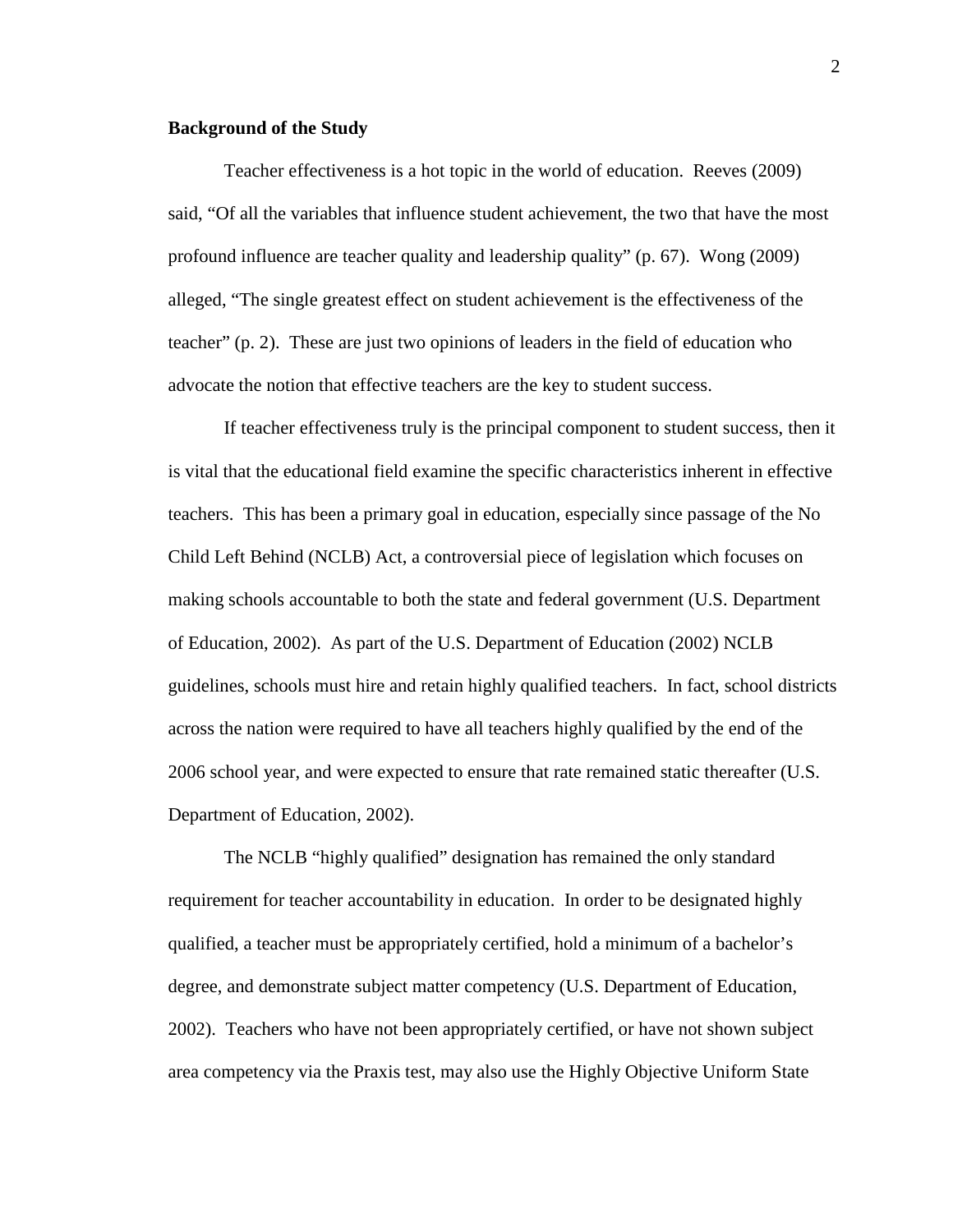Standard of Evaluation (HOUSSE) to become highly qualified (U.S. Department of Education, 2002). According to guidance from the U.S. Department of Education (2002), the HOUSSE option was designed for teachers who have at least one year of experience, and gives points based on applicable teaching characteristics, professional development, and other attributes that demonstrate highly qualified status according to the NCLB. A teacher must have accumulated 50 points to be considered highly qualified according to HOUSSE qualifications (U.S. Department of Education, 2002). The HOUSSE certification was typically sought by those possessing a master's degree in their content field, which in itself scores the 50 points required, or by those who have accumulated years of teaching experience (U.S. Department of Education, 2002). Experienced teachers can earn five points for every year taught, up to 25 points (Missouri Department of Education [MODESE], 2013). Ultimately, a teacher can completely bypass the content knowledge test by having an advanced degree and the appropriate teaching experience.

 In addition to the NCLB definition of a highly qualified teacher, there are a myriad of factors to consider when evaluating an effective educator. Individual teaching experience, background, advanced education, and demographics are some of the more widely used factors for evaluating the quality of a teacher (Harris  $\&$  Sass, 2009). For this study, teacher experience and the procurement of an advanced degree took center stage. These typically have been the major attributes the educational world connects to effective teachers. Furthermore, these have remained the two factors that most school districts rely upon when designing steps on district pay scales (Grissom & Strunk, 2012). As a result, teacher salary tends to increase with years of experience and/or when a teacher returns to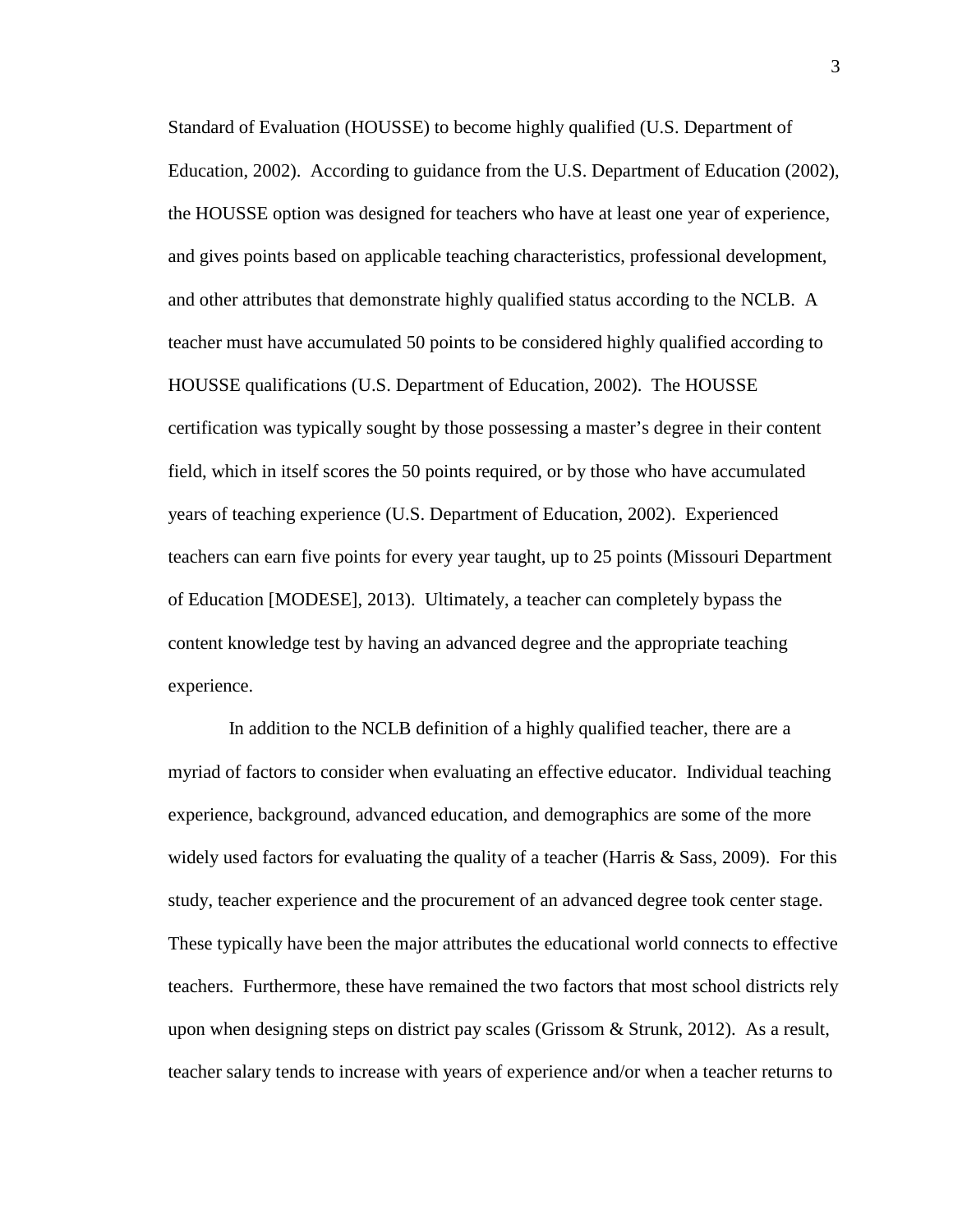school to further his or her education. There are several experts who push for teacher pay based on student test scores, while others argue for merit pay schedules as alternatives to the traditional salary schedule (Baker et al., 2010). These experts believe that teacher experience and degree level have very little bearing on the quality of a teacher (Baker et al., 2010).

 For this study, data from Missouri Assessment Program (MAP) were used to determine student academic success. Missouri Assessment Program (MAP) student scale score data were obtained for each classroom from school building administrators, and the mean classroom score was compared with each teacher's experience and degree level. The *MAP Grade Level Assessments Guide to Interpreting Results* explained the use of scale score:

The scale score describes achievement on a continuum that in most cases spans the complete range of Grades 3–8. These scores range in value from 455 to 875 for Communication Arts, 450 to 885 for Mathematics, and 470 to 895 for Science. Within a content area, scores from adjacent grades may be compared. Scale scores cannot be compared across content areas. For example, it is appropriate to compare a student's Grade 5 Mathematics scale score with his or her Grade 6 Mathematics scale score. The MAP scale score determines the student's achievement level. (MODESE, 2012a, p. 4)

 Data points for teachers were obtained from the data provided by school districts. Teacher data were presented as the individual teacher's years of experience in the classroom and whether or not that teacher had received an advanced degree (master's degree or higher).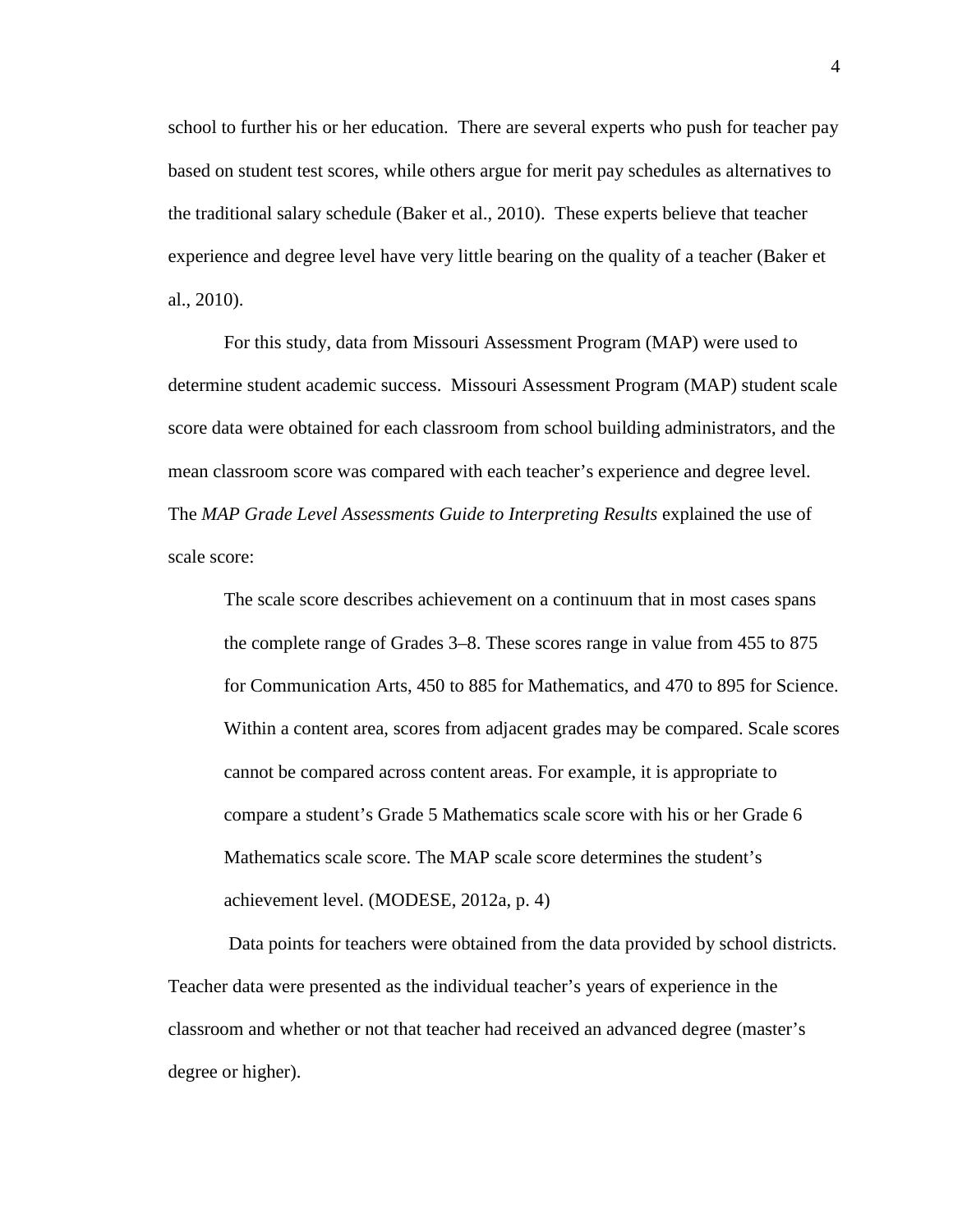#### **Conceptual Framework**

This study considered the theory that student achievement is affected by teacher quality (Marzano, 2007). It is imperative in education to be able to discuss and narrow down the characteristics that make excellent teachers. It is also important to examine whether or not characteristics that the education field currently prioritizes truly result in student academic success. In order to improve quality in education, there would need to be improvements in the pool of available teachers (Drury & Baer, 2011). As stated previously, the two primary characteristics that have been typically aligned with teacher quality are teacher experience and advanced degree completion (Harris & Sass, 2008). If a positive correlation is to be found connecting the two, research should conclude that teachers with more experience and higher degree levels are better able to provide their students with higher academic achievement.

According to Missouri statutes (2012d), a teacher's pay is required to be determined by a salary schedule adopted by the local board of education. In Missouri, there is not a state-defined salary schedule; however, the statute does set a minimum standard for base pay (Mo. Rev. Stat., 2012d; Mo. Rev. Stat., 2012g). This statute requires a minimum base salary of \$33,000 for teachers with 10 years of experience and a master's degree (Mo. Rev. Stat., 2012d; Mo. Rev. Stat., 2012g). For teachers with less than 10 years of teaching experience, and who do not hold an advanced degree, the minimum base salary is \$25,000 (Mo. Rev. Stat., 2012d; Mo. Rev. Stat., 2012g). The manner in which these requirements are written make it easy for school boards and administrations across the state to have flexibility in creating their own salary schedules. As a result, most districts align their pay schedules using the two aforementioned teacher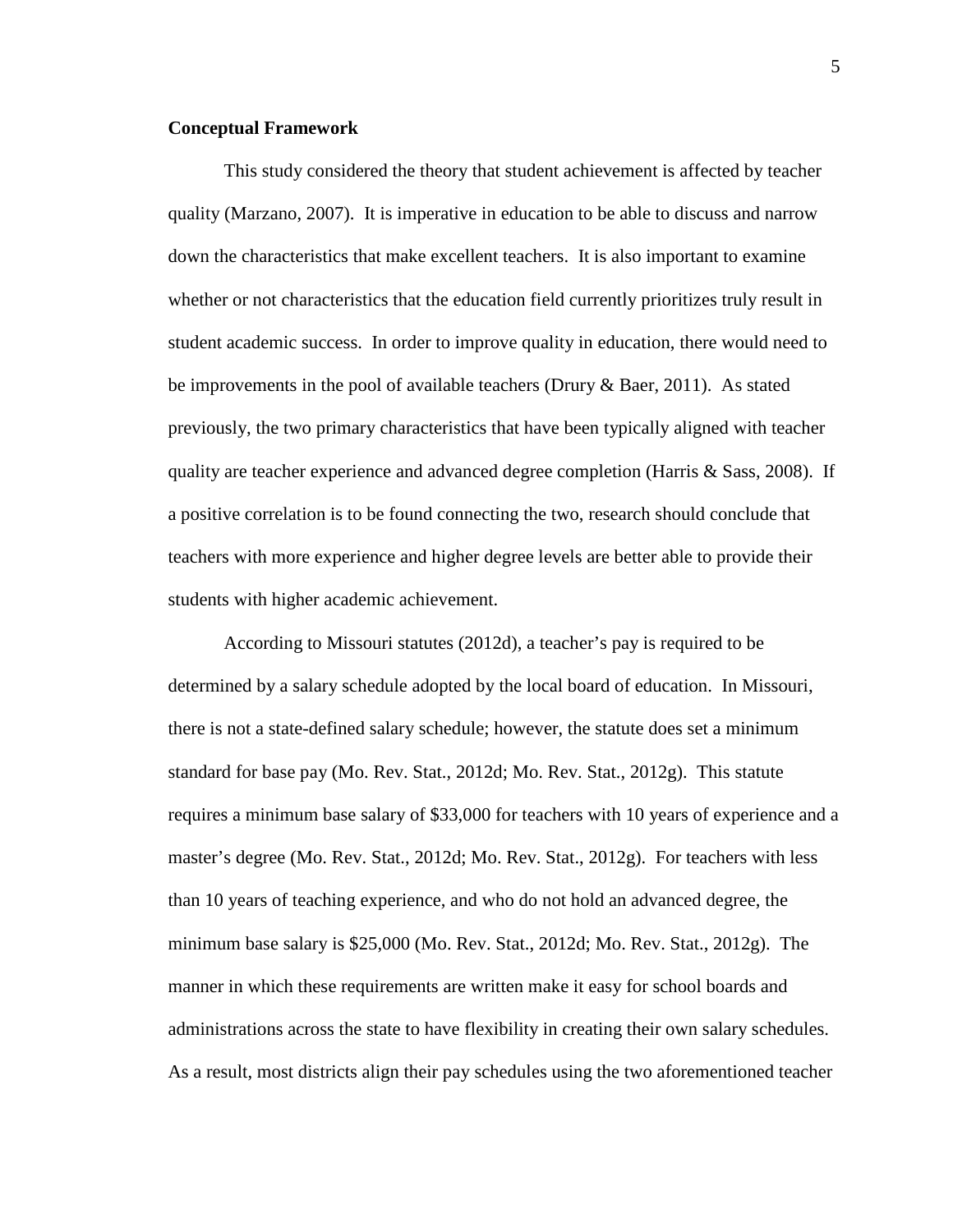characteristics: experience and advanced degree completion. This highlights the fact that the Missouri legislature supports the notion that the completion of advanced degrees and experience make teachers better able to educate students.

A number of educational experts have studied teacher quality in order to determine what qualities and characteristics exemplary teachers share. Marzano is one of those experts. Marzano (2007) stated that with the vast amount of new research being conducted in the area of education, characteristics of effective schools have been defined "among elements such as a well-articulated curriculum and a safe and orderly environment, the one factor that surfaced as the single most influential component of an effective school is the individual teachers within that school" (p. 1). Marzano (2007) described three general characteristics of effective teaching uncovered in his research. The three characteristics of effective teachers Marzano (2007) discovered were use of effective instructional strategies, use of effective classroom management strategies, and use of effective classroom curriculum design.

Another expert on teacher quality, Professor James H. Stronge of the Educational Policy Department at William and Mary, summarized his definition of quality teaching using four characteristics, or statements. The effective teacher, according to Stronge (2007), cares deeply, recognizes complexity, communicates clearly, and serves conscientiously. Both of these researchers discuss extensively the roles that teacher education and experience play in improving the quality of individual teachers. Stronge (2007) believed experienced teachers:

Have attained expertise through real-life experiences, classroom practice, and time. Teachers who are both experienced and effective are experts who know the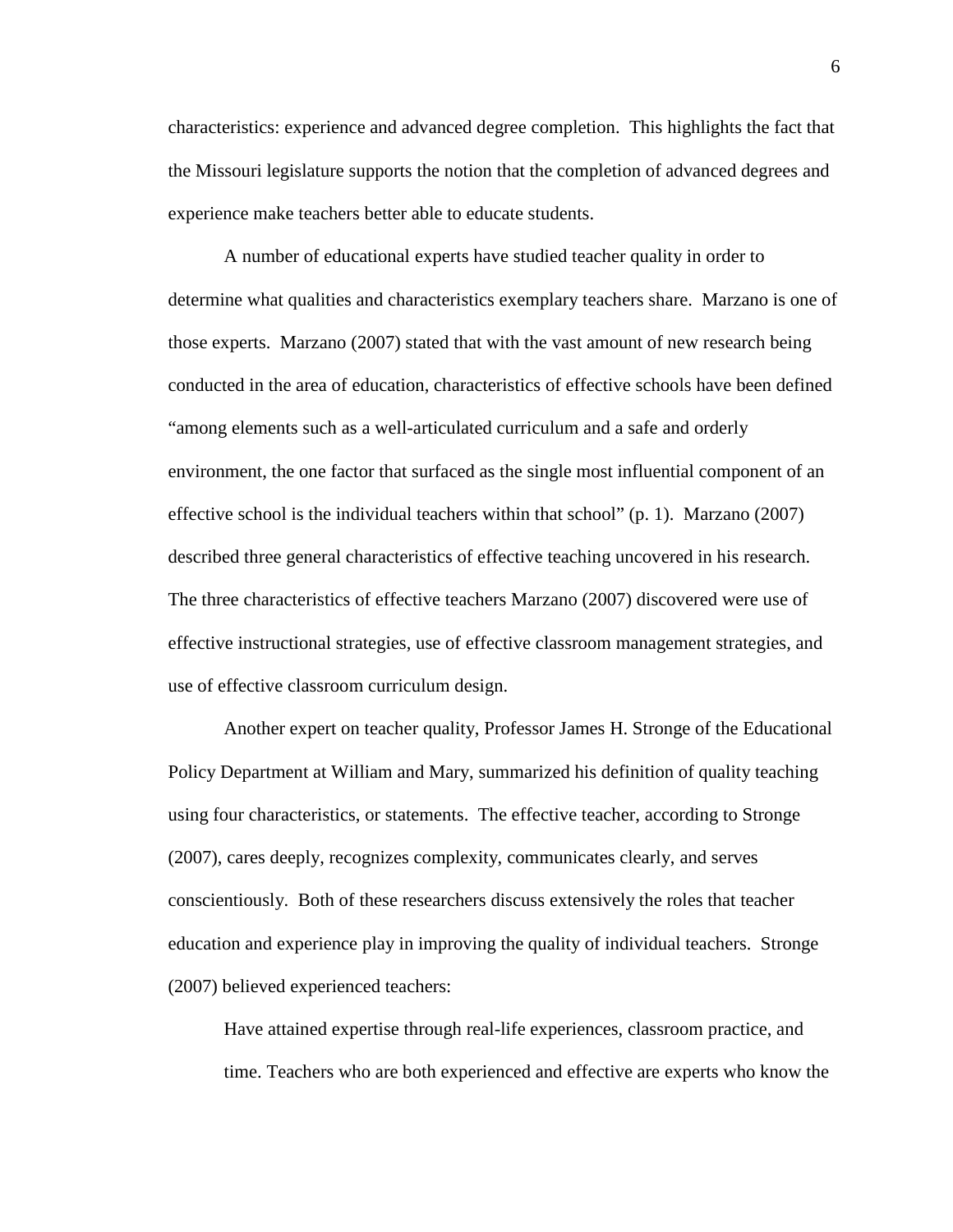content and the students they teach, use efficient planning strategies, practice interactive decision making, and embody effective classroom management skills. (p. 11)

 A challenge facing the education community is matching the pre-service requirements for entering the profession with the qualities of an effective teacher. The federal government, through the NCLB, has mandated that highly qualified teachers achieve at least a bachelor's degree, state certification, and show content knowledge (U.S. Department of Education, 2002). By obtaining a four-year degree in a qualifying subject area, a teacher has demonstrated the required general content knowledge to teach others (U.S. Department of Education, 2002). Teachers may also count teaching experience as a measure of subject area competency through HOUSSE (U.S. Department of Education, 2002). Loeb and Miller (2009) wrote, "The HOUSSE option was intended to give states flexibility in deeming their veteran teachers highly qualified" (p. 201). The federal government, like the state of Missouri, adheres to the premise that both teacher degree level attainment and teacher experience are two of the most important characteristics of teacher quality (U.S. Department of Education, 2002).

The issue of teacher pay and how it relates to student performance has been a highly scrutinized area of education. Unfortunately, the majority of studies have been based on the notion of merit or performance pay, and not on current salary schedules and their effect on student achievement (Grissom & Strunk, 2012). This fact illustrates the importance of a study such as this – one that takes into account the current salary schedule and unmasks if the qualifiers of the salary schedule do affect student learning.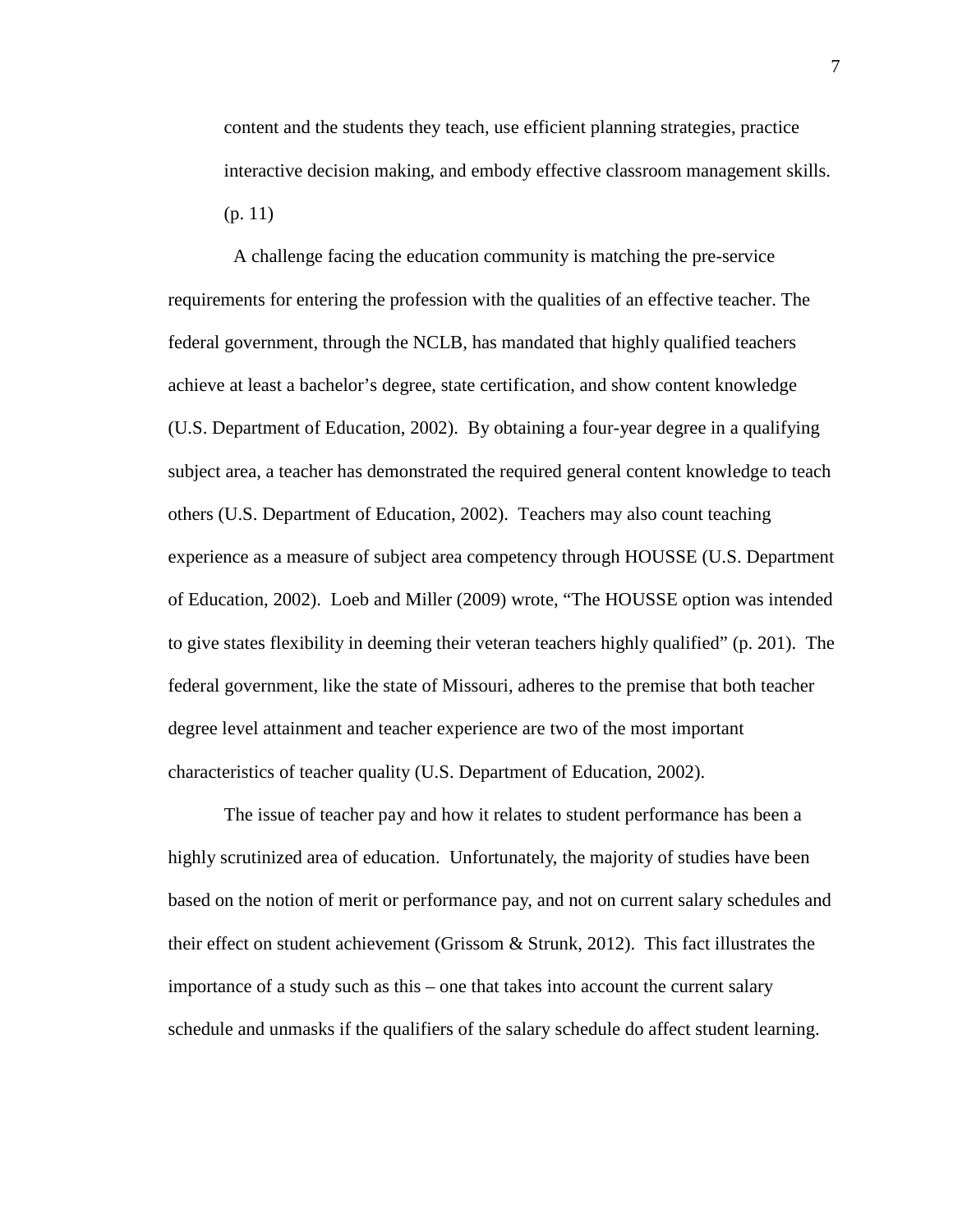In 2009, the Bill and Melinda Gates Foundation funded a study led by Steve Cantrell and Thomas Kane to determine what qualities make an effective teacher. The stated goal was to enable school leaders and districts to come up with a more reliable way to evaluate their teachers (Cantrell & Kane, 2010). The study, called the Measures of Effective Teaching (MET) Project, relied upon over 3,000 teacher volunteers, mainly from urban school districts (Cantrell & Kane, 2010).

Cantrell and Kane (2010) evaluated the teachers using five different measures: student achievement gains on assessments, classroom observations, content knowledge, student perceptions, and teacher perceptions of school. In the MET study, Cantrell and Kane (2010) observed that teacher experience and advanced degree completion were undoubtedly characteristics that helped define quality teachers. However, Cantrell and Kane (2010) also alluded to the fact that these attributes were only part of the overall equation in determining a quality teacher. In the end, the researchers from the Gates Foundation concluded that this determination could not be based on these two criteria alone (Cantrell & Kane, 2010).

Previous studies on this topic offer mixed results on the correlation between teacher experience/degree attainment and student achievement (Cantrell & Kane, 2010; Harris & Sass, 2008). In a study by Harris and Sass (2008), researchers created a student performance output function to determine the value of individual teacher experience and education to student performance. The functions accounted for student fixed characteristics and teacher pre-service education in service education (Harris & Sass, 2008).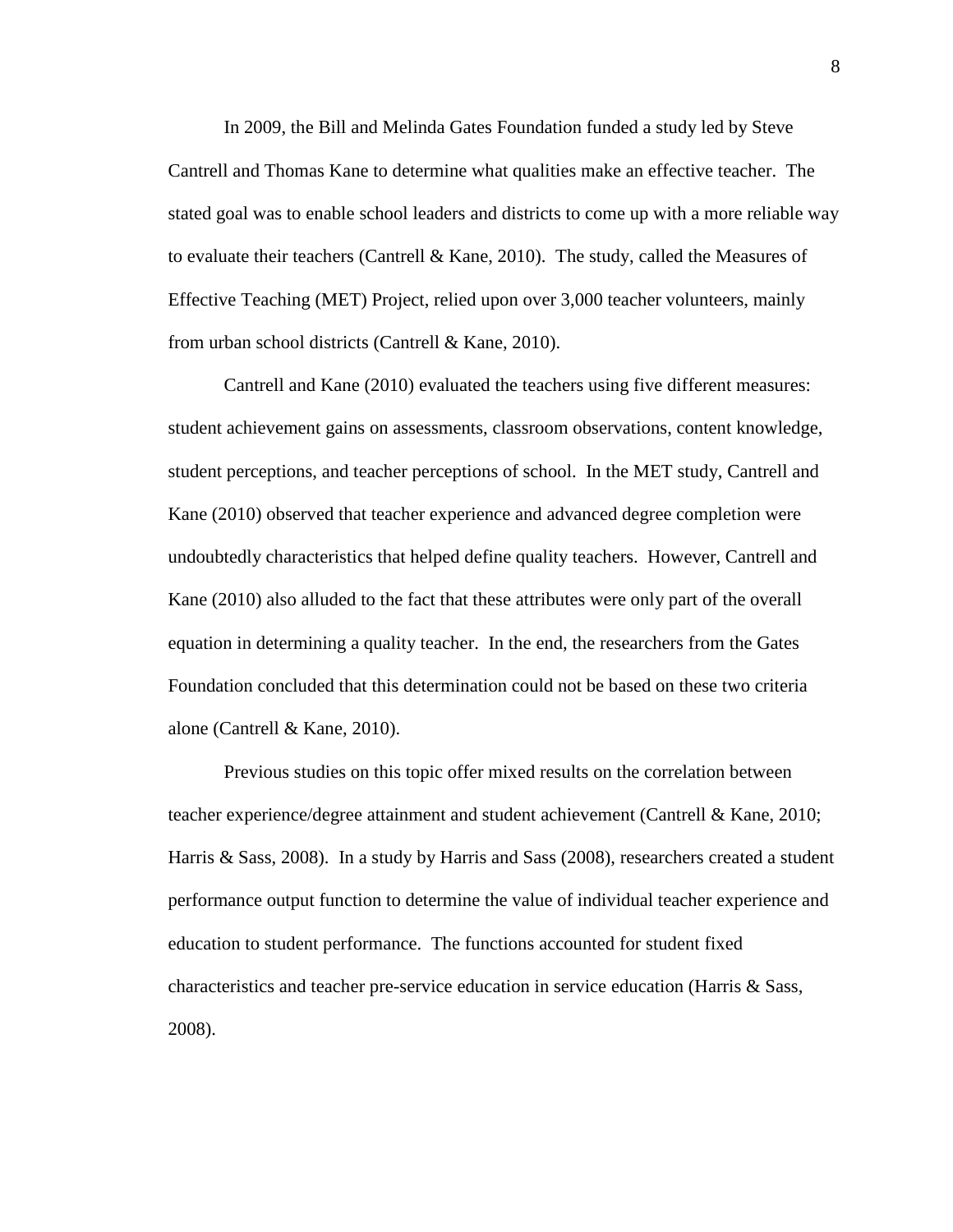The data acquired by Harris and Sass (2008) originated from the state of Florida test scores obtained from the 2000 to 2005 school years. Harris and Sass (2008) were able to identify student scores with individual teachers to further specify the data. Harris and Sass (2008) uncovered a positive correlation between teacher experience and student achievement; however, the greatest effects were only after the first year. Also, it seemed that elementary school students received the greatest impact from teacher experience (Harris & Sass, 2008). For teachers with advanced degrees, the only area of positive correlation was in middle school mathematics (Harris & Sass, 2008).

#### **Statement of the Problem**

As teacher accountability gains precedence for school districts in terms of teacher accountability, it is important to have clear definitions for what characteristics an effective teacher possesses. Specific factors and teacher traits that affect student performance need to be defined, so that teacher preparation programs and state licensure and evaluation guidelines can be more focused and impactful. Also, traditional educational pay scales have two variables for teacher advancement through the pay scale, teacher experience and progress toward advanced degrees. This fact has brought teacher experience and the achievement of advanced degrees into the discussion of what makes an effective teacher. If these two factors have any correlation to student achievement, then teacher pay scales may have the correct emphasis. If not, school districts may need to determine where that money can be spent in order to have a greater impact on the success of students.

If teacher experience and advanced degrees really do improve the skills of a teacher, it could be putting smaller school districts at a disadvantage. Beesley, Atwill,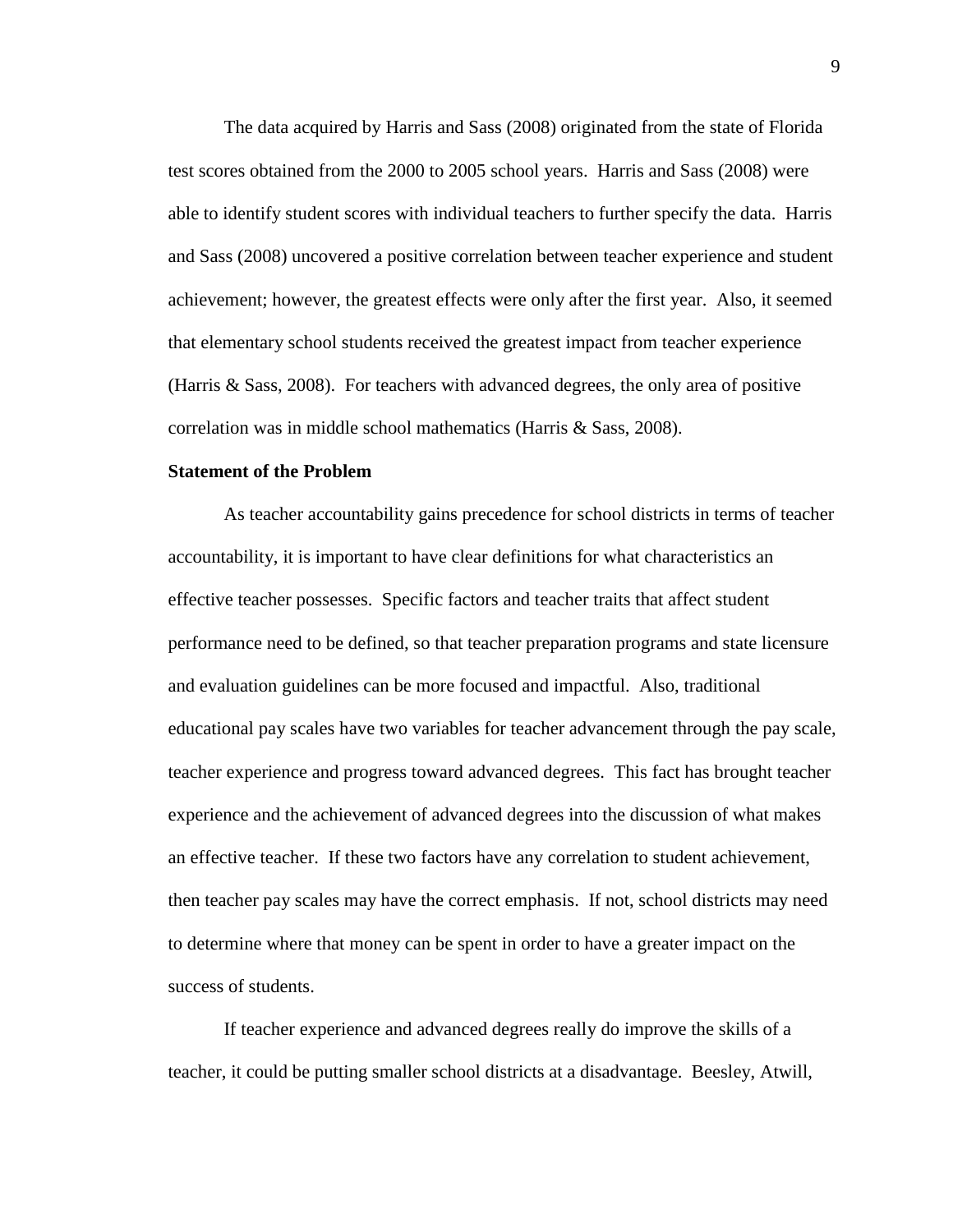Blair, and Barley (2010) explained small schools, such as those in rural and economically depressed districts, have pay scales and salaries typically lower than schools in more populated districts with a greater tax base. Also, because budgets are usually tighter in small school districts, it places an unjust strain on these districts that must not only hire highly qualified teachers, but may also be forced to raise their pay schedule in order to compete with nearby, larger school districts (Beesley et al., 2010).

It is not uncommon to find higher turnover rates in smaller schools, with quality teachers moving to larger schools for a higher salary (Beesley et al., 2010). Teachers in rural districts are often responsible for an entire discipline, not just a specific subject, increasing the difficulty of finding qualified and experienced teachers (Beesley, et al., 2010). This makes the search for better and more qualified teachers more difficult for all districts, but especially smaller school districts.

 NCLB guidelines are constructed from the idea that more experienced and better educated teachers lead to better teacher quality (U.S. Department of Education, 2002). Loeb and Miller (2009) highlighted there has been some disapproval of the measures contained in the act, "Significant criticism has been directed at NCLB's definition of quality teachers, attacking it as too focused on inputs at the expense of what really defines a good teacher – their actions within the classroom" (p. 201). The same could be said for both statutes and salary schedule, or any other measure of teacher characteristics pertaining to quality teachers; teacher characteristics may be part of the high quality equation, but there are also other factors that can make a significant difference for the performance of the students in that classroom as well (Loeb & Miller, 2009).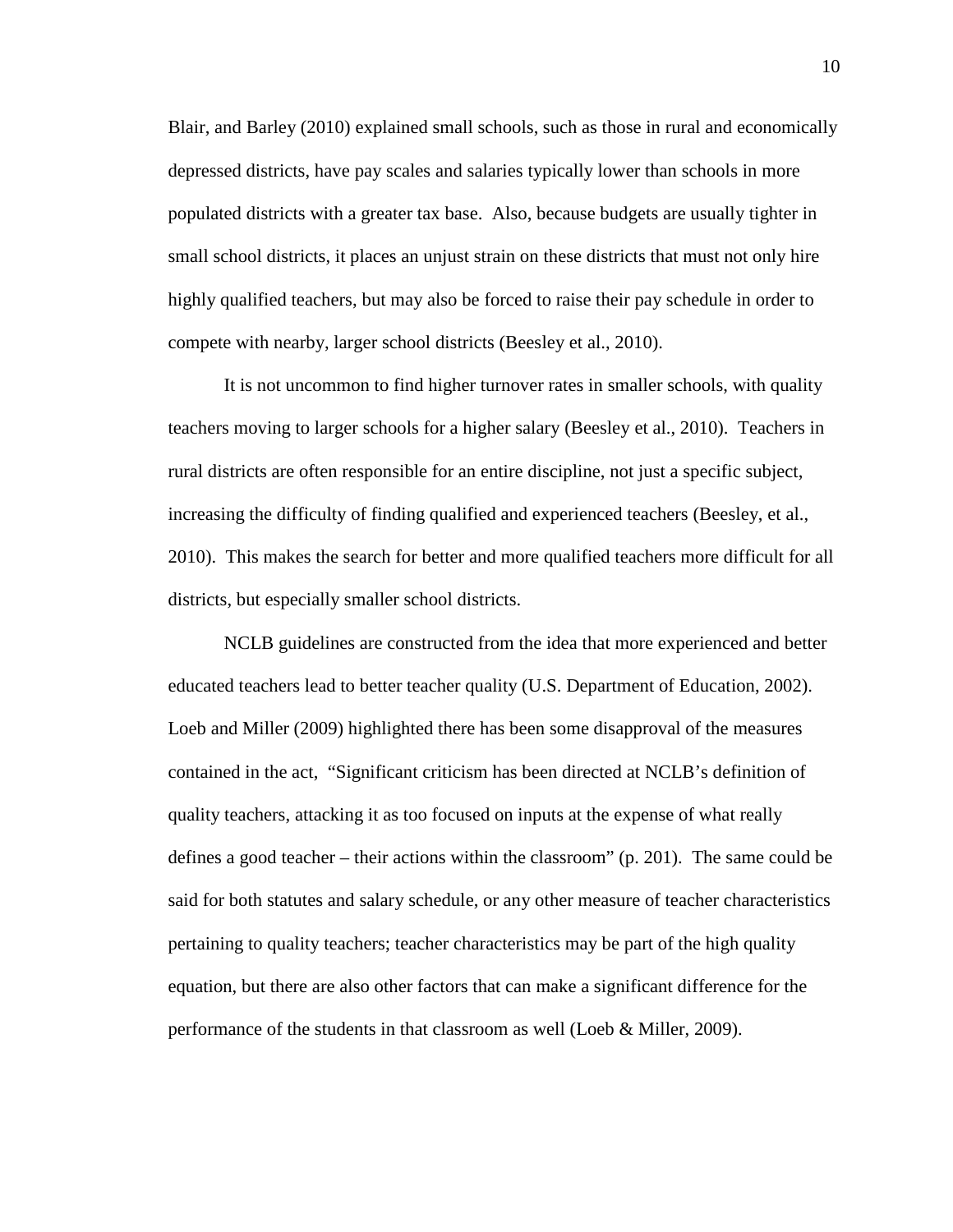Missouri statutes and school board policies adopted from the Missouri School Boards Association (MSBA) and the Missouri Consultants for Education (MCE) also seem inclined to give preference to teachers with higher degrees and experience. Missouri statutes also set the parameters and minimum salaries for teachers in Missouri (Mo. Rev. Stat., 2012d). There are two minimums referenced in the statutes: a minimum salary for all teachers and a minimum salary for teachers with a master's degree and 10 years of experience (Mo. Rev. Stat., 2012d).

The minimum salary for teacher with a master's degree and 10 years of experience was \$33,000, an \$8,000 increase from the overall minimum of \$25,000 (Mo. Rev. Stat., 2012d). Both the MSBA (2013d) and the MCE (2013e) policies require school districts to adopt salary schedules that follow the Missouri statute. Specifically, these policies mention experience and educational background among other variables used to determine salary steps and increases (MCE, 2013e; MSBA, 2013d).

 There are multiple other state and school board policies that incorporate experience and educational background. Teacher tenure is an area defined in state and local statutes that helps to protect or give advantage to teachers with experience (Mo. Rev. Stat., 2012e; Mo. Rev. Stat., 2012i). A probationary status was meant to give time for a teacher to show competence in the teaching field (MCE, 2013b).

Missouri statutes declare a teacher on probationary status until the teacher has completed his or her fifth year of teaching (Mo. Rev. Stat., 2012e; Mo. Rev. Stat., 2012i). After the contract begins on the sixth year, the teacher is now considered permanent (Mo. Rev. Stat., 2012e). Probationary teachers must receive a summative evaluation every year, whereas permanent teachers must be evaluated every other year (MCE, 2013a;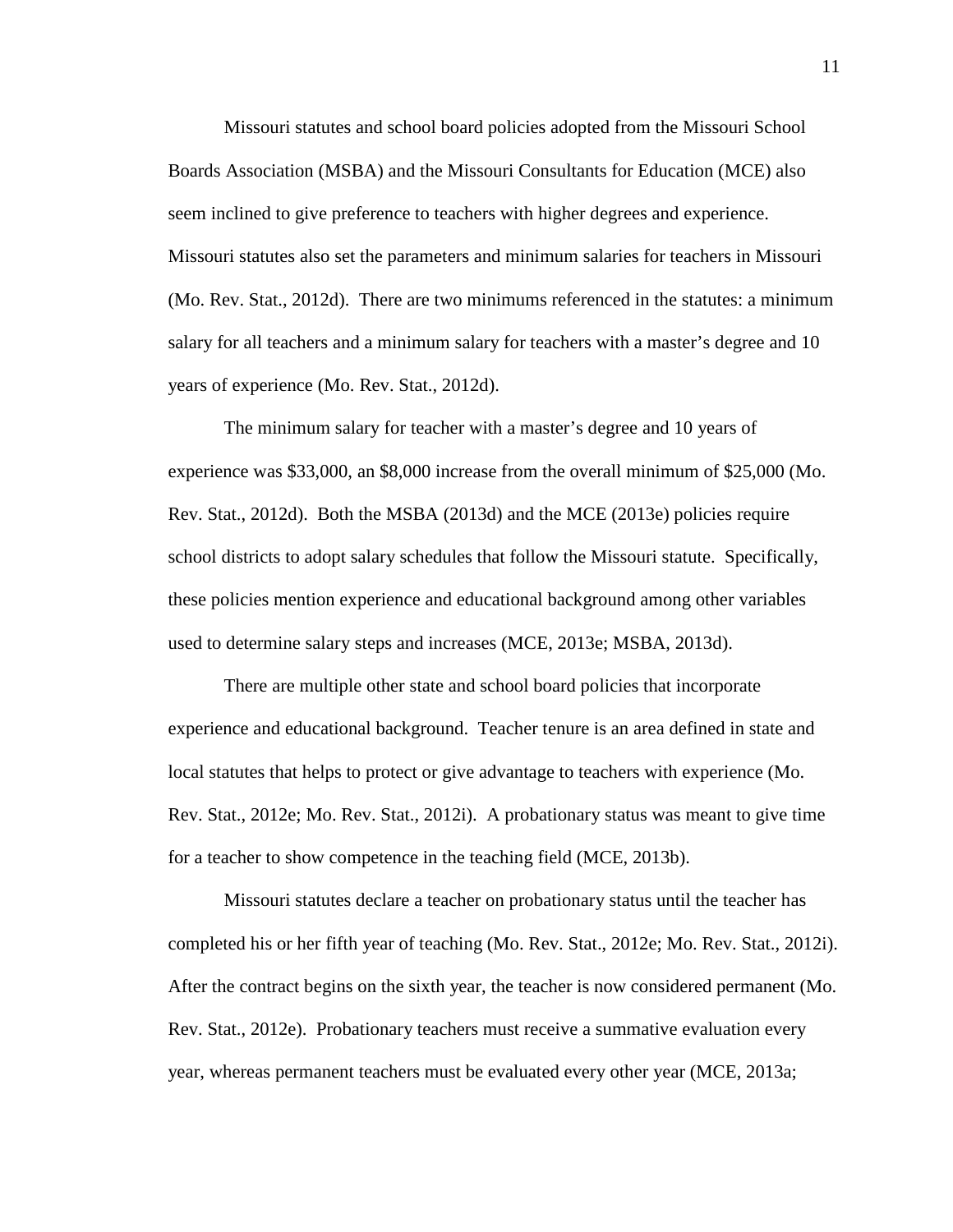MSBA, 2013a). The MCE Policy 4610 (2013a) also advises that administrators and other evaluators "focus their attention, non-exclusively, on probationary teachers and on tenured teachers whose practices adversely affect student learning" (p. 2). Once a teacher has received tenure, that teacher has an indefinite contract, which includes specific protections making dismissal a more involved process (MCE, 2013c).

A probationary teacher may receive a nonrenewal of his or her contract (MCE, 2013c; MSBA, 2013b). In contrast, a tenured teacher must have his or her contract terminated (MCE, 2013c; Mo. Rev. Stat, 2012b; Mo. Rev. Stat, 2012c; Mo. Rev. Stat, 2012j; Mo. Rev. Stat, 2012k; MSBA, 2013b; MSBA, 2013c). Before the contract is to be terminated, a notice of deficiency must have been given to the teacher with adequate time to correct the issues, unless there was a statutory cause for removal (MCE, 2013f; Mo. Rev. Stat., 2012b; Mo. Rev. Stat, 2012f; Mo. Rev. Stat, 2012j; Mo. Rev. Stat, 2012k; MSBA, 2013b; MSBA, 2013f). However, both teachers do have the option of appeal to the county circuit court over board decisions (Mo. Rev. Stat., 2012a).

 When a school district has been forced to reduce staff numbers due to financial hardship or low enrollment numbers, tenured teachers in a district have some protection (MCE, 2013d; MSBA, 2013e). MCE (2013d) and MSBA (2013e) policies both clearly state that when a school has to cut back on the number of staff, a situation more commonly called a "reduction in force," probationary teachers must be removed before tenured teachers. If there is a permanent teacher in the grade level or department where the cuts occur and he or she is certified for another area in which there was a probationary teacher, the probationary teacher must be released and the tenured teacher moved to that position (MCE, 2013d; MSBA, 2013e).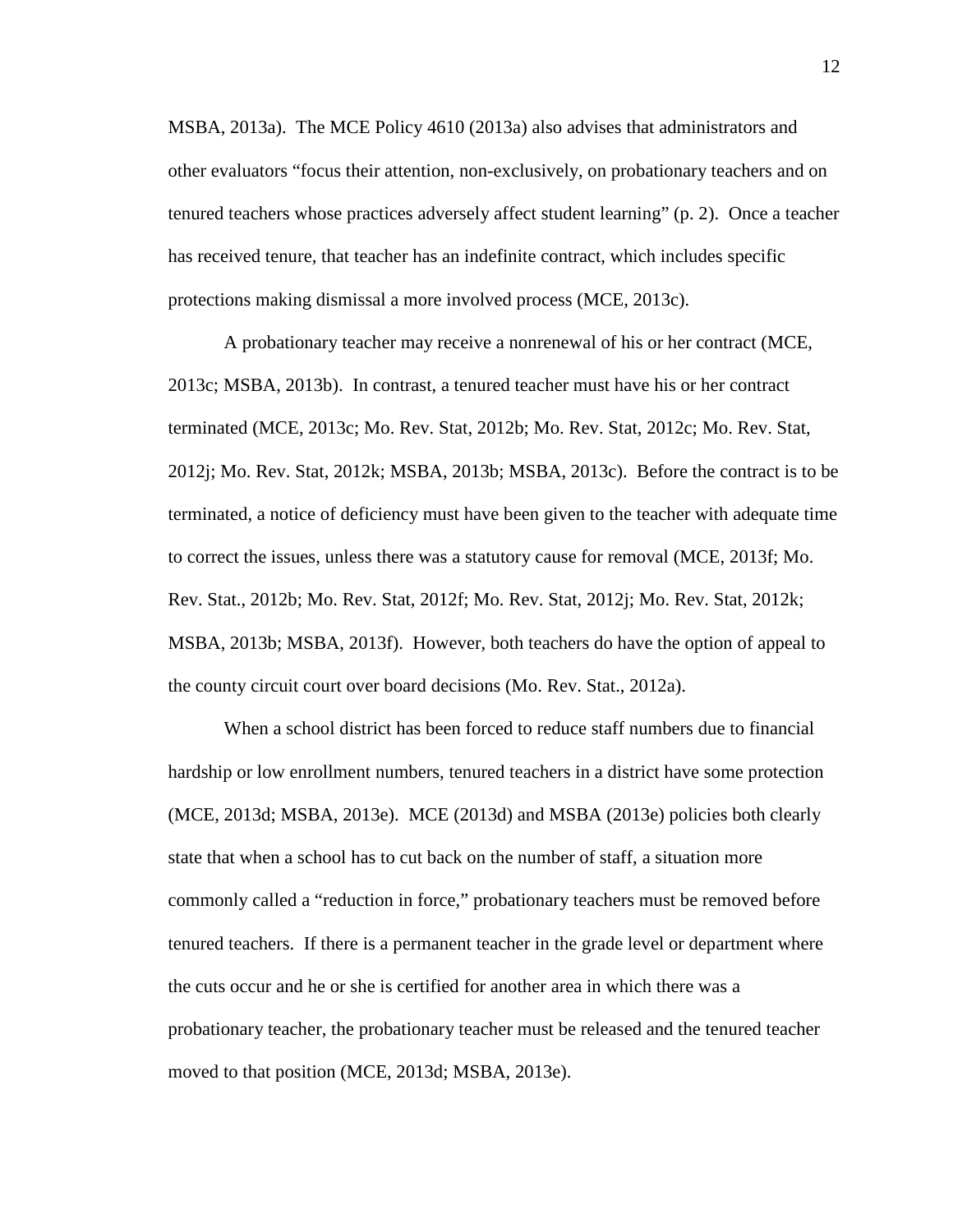#### **Purpose of the Study**

In this study, teacher experience and advanced degree completion were analyzed to determine the connection to teacher quality and effectiveness. These two characteristics have been consistently connected with teacher quality and remain the focus due to the fact that the majority of teacher pay scales throughout the state and country are based upon these attributes (Podgursky & Springer, 2011). It must also be noted that not only are these two the most definable, but each can be inspected and analyzed by educators and researchers alike. Results, either way, will necessitate adjustments to district salary schedules, professional development opportunities, and the hiring practices of schools across the nation.

#### **Research Questions**

In order to guide the research forward through data collection, it was important to develop questions that would bolster and clarify the study's findings. These questions give parameters and a focus to the study. The following research questions guided this study:

1. What relationship exists, if any, between the years of teaching experience of a third grade teacher and the performance of that teacher's students on the third grade Missouri Assessment Program Communication Arts test?

2. What relationship exists, if any, between the years of teaching experience of a fifth grade teacher and the performance of that teacher's students on the fifth grade Missouri Assessment Program Communication Arts test?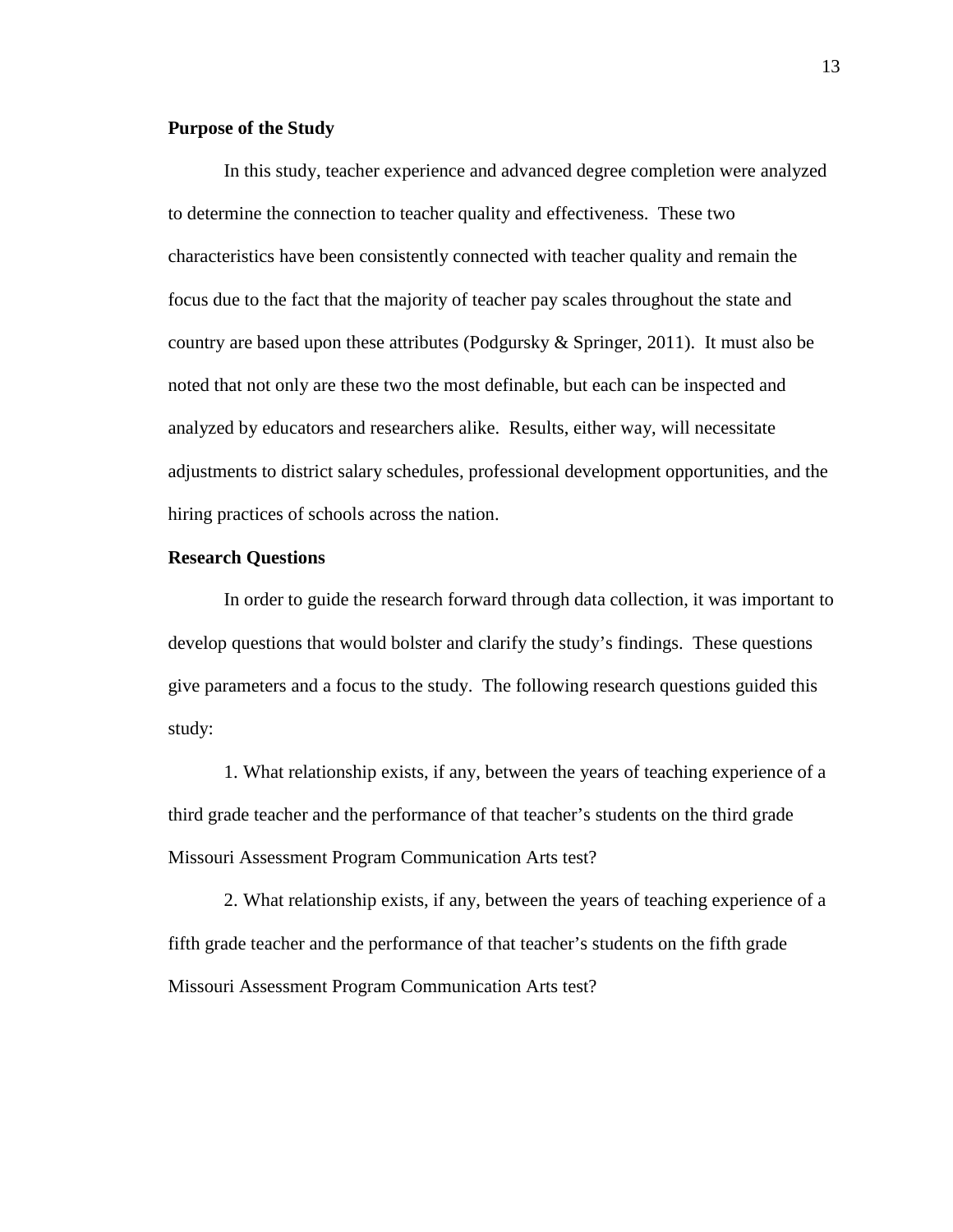3. What relationship exists, if any, between the years of teaching experience of a third grade teacher and the performance of that teacher's students on the third grade Missouri Assessment Program Math test?

4. What relationship exists, if any, between the years of teaching experience of a fifth grade teacher and the performance of that teacher's students on the fifth Grade Missouri Assessment Program Math test?

5. What relationship exists, if any, between the academic degree held by a third grade teacher and the performance of that teacher's students on the third grade Missouri Assessment Program Communication Arts test?

6. What relationship exists, if any, between the academic degree held by a fifth grade teacher and the performance of that teacher's students on the fifth grade Missouri Assessment Program Communication Arts test?

7. What relationship exists, if any, between the academic degree held by a third grade teacher and the performance of that teacher's students on the third grade Missouri Assessment Program Math test?

8. What relationship exists, if any, between the academic degree held by a fifth grade teacher and the performance of that teacher's students on the fifth grade Missouri Assessment Program Math test?

#### **Null Hypotheses and Alternate Hypotheses**

The null and alternate hypotheses used in this study were as follows:

*H1*<sup> $0$ </sup>: There is no relationship between years of teaching experience and student performance on the third grade Missouri Assessment Program Communication Arts test.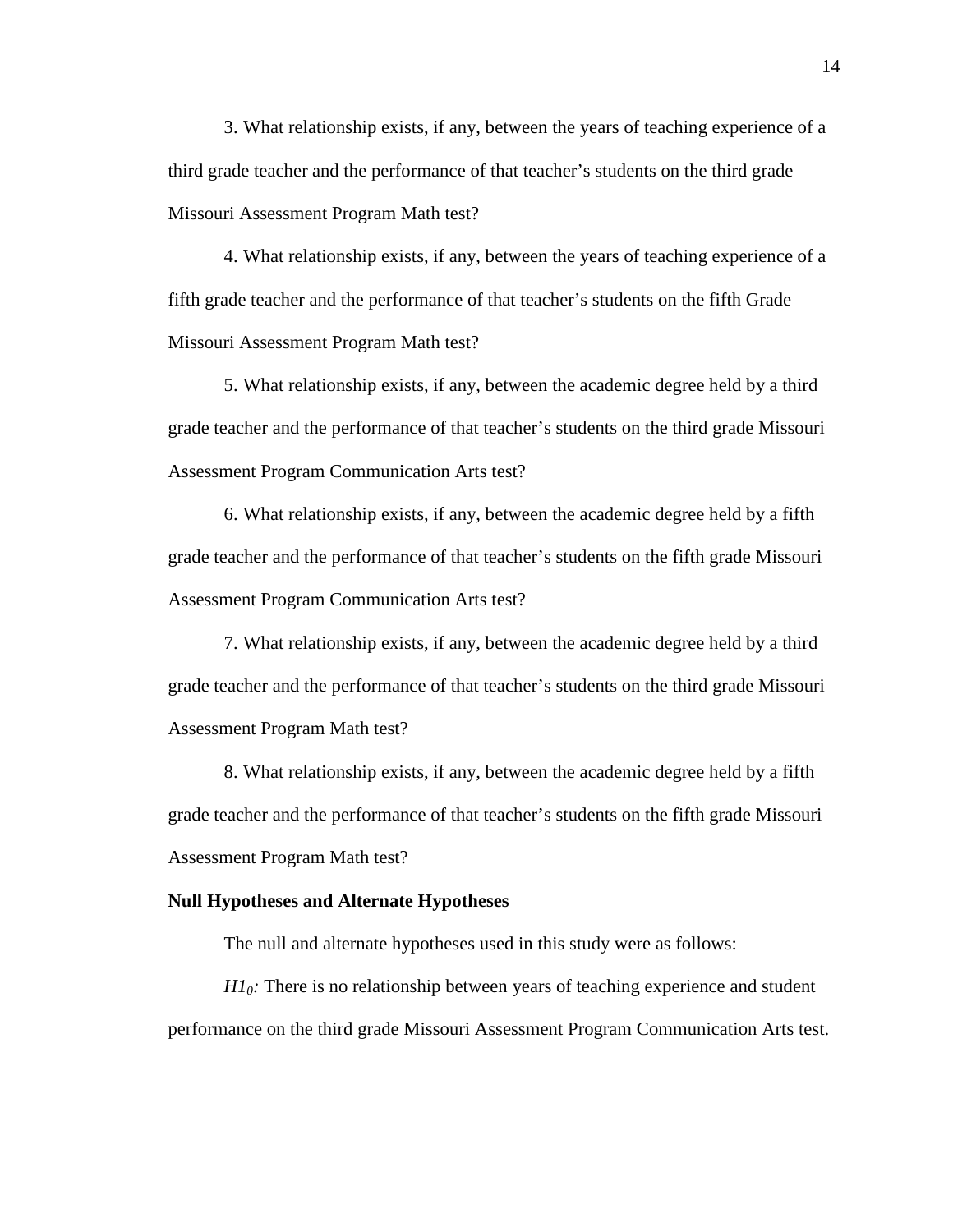*H1a:* There is a relationship between years of teaching experience and student performance on the third grade Missouri Assessment Program Communication Arts test.

*H2*<sup> $0$ </sup>: There is no relationship between years of teaching experience and student performance on the fifth grade Missouri Assessment Program Communication Arts test.

*H2<sub>a</sub>*: There is a relationship between years of teaching experience and student performance on the fifth grade Missouri Assessment Program Communication Arts test.

 $H3<sub>0</sub>$ . There is no relationship between years of teaching experience and student performance on the third grade Missouri Assessment Program Math test.

 $H3<sub>a</sub>$ . There is a relationship between years of teaching experience and student performance on the third grade Missouri Assessment Program Math test.

*H40:* There is no relationship between years of teaching experience and student performance on the fifth grade Missouri Assessment Program Math test.

*H4<sub>a</sub>*: There is a relationship between years of teaching experience and student performance on the fifth grade Missouri Assessment Program Math test.

*H5*<sup> $0$ </sup>: There is no relationship between a teacher with a master's degree or higher and a teacher without a master's degree and student performance on the third grade Missouri Assessment Program Communication Arts test.

*H5a:* There is a relationship between a teacher with a master's degree or higher and a teacher without a master's degree and student performance on the third grade Missouri Assessment Program Communication Arts test.

*H6*<sup> $0$ </sup>: There is no relationship between a teacher with a master's degree or higher and a teacher without a master's degree and student performance on the fifth grade Missouri Assessment Program Communication Arts test.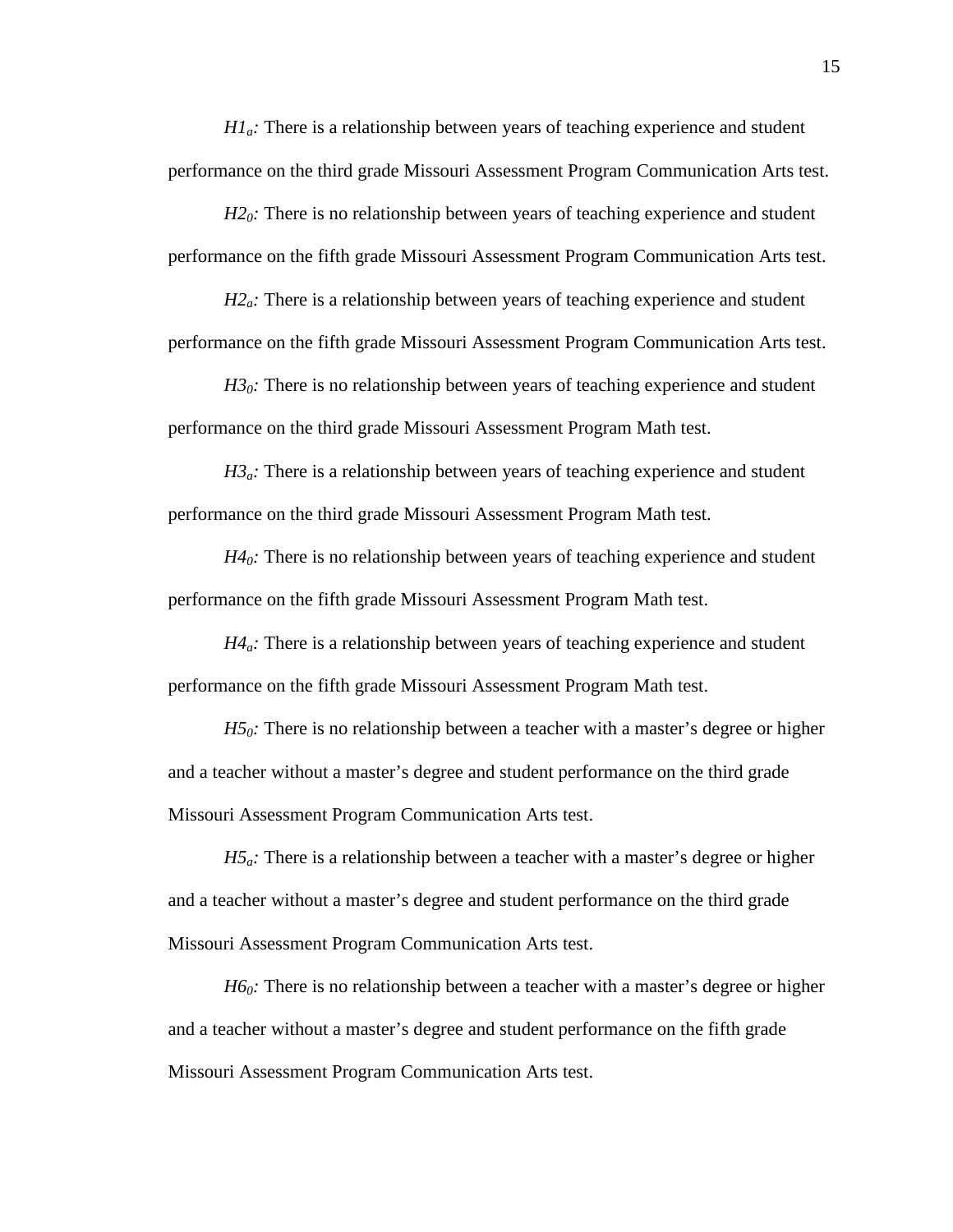*H6a:* There is a relationship between a teacher with a master's degree or higher and a teacher without a master's degree and student performance on the fifth grade Missouri Assessment Program Communication Arts test.

*H7*<sup> $0$ </sup>: There is no relationship between a teacher with a master's degree or higher and a teacher without a master's degree and student performance on the third grade Missouri Assessment Program Math test.

*H7a:* There is a relationship between a teacher with a master's degree or higher and a teacher without a master's degree and student performance on the third grade Missouri Assessment Program Math test.

*H8*<sup> $0$ </sup>: There is no relationship between a teacher with a master's degree or higher and a teacher without a master's degree and student performance on the fifth grade Missouri Assessment Program Math test.

*H8a:* There is a relationship between a teacher with a master's degree or higher and a teacher without a master's degree and student performance on the fifth grade Missouri Assessment Program Math test.

#### **Definition of Key Terms**

For the purposes of this study, the following terms are defined:

**Full time equivalent (FTE).** For school data, one FTE is equal to the minimum number of hours required by a district to be a full time employee, or in other words, one full time teacher on staff (MODESE, 2008). FTE is used for school district staff counts reported to the MODESE (2008).

**Highly qualified teacher.** The No Child Left Behind Act defines a highly qualified teacher as a teacher who was appropriately certified, held at least a bachelor's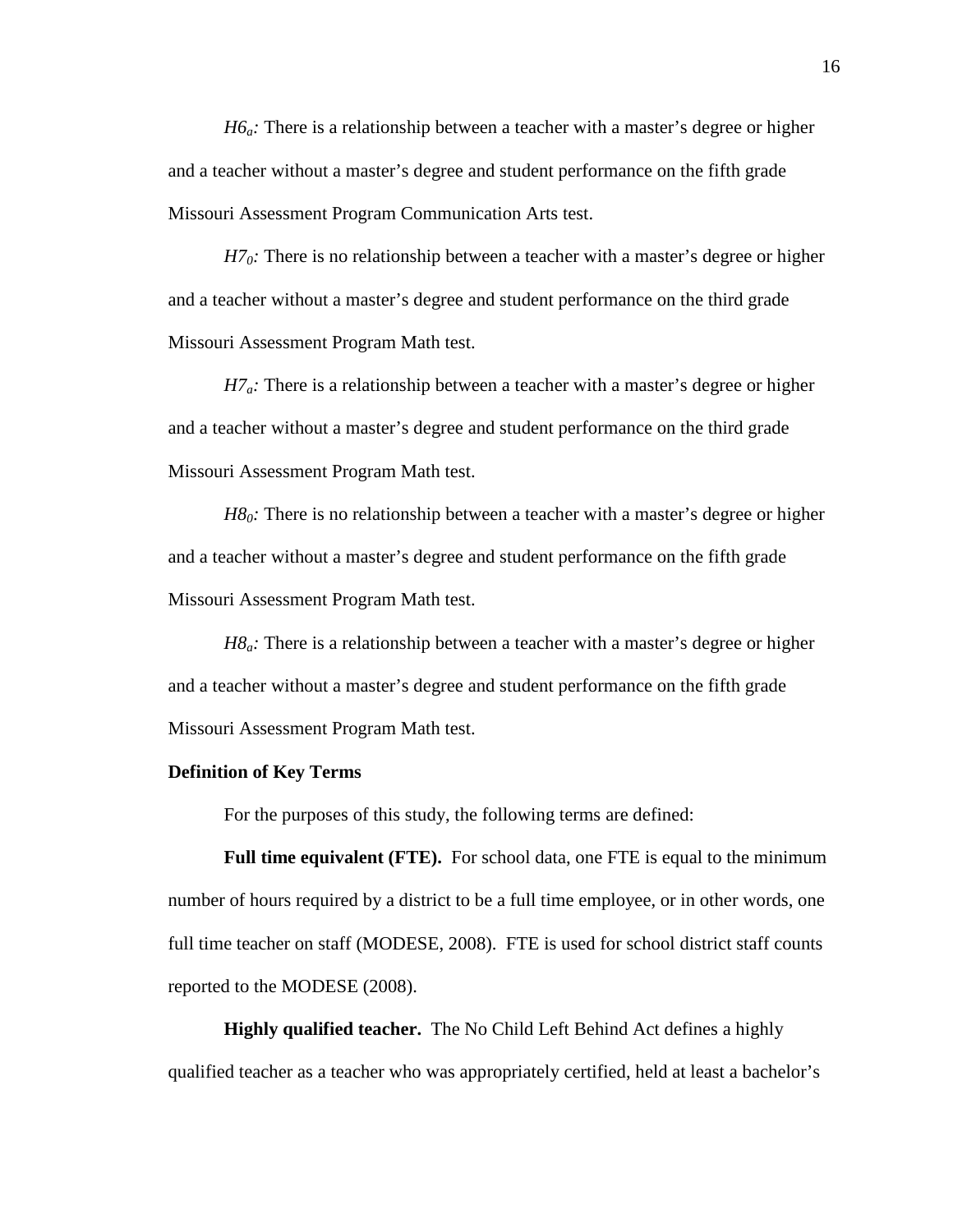degree, and could demonstrate content knowledge via the Praxis test or by other means (MODESE, 2012b; U.S. Department of Education, 2002).

 **Missouri Assessment Program (MAP).** The MAP is the state defined program of assessment for schools in Missouri. For the purpose of this study, MAP Grade Level Assessments results were used to represent student achievement score data. These tests are performed annually each spring in elementary schools in grades three through five (MODESE, 2012a). Students in grades three and four take the MAP tests in communication arts and mathematics (MODESE, 2012a). Students in grade five take the tests in communication arts, mathematics, and science (MODESE, 2012a). These tests are designed to evaluate students' mastery of the Missouri Show-Me Standards, which are the standards set forth by the MODESE (2012a). The test is made up of three different types of questions: multiple choice, constructed response, and performance events (MODESE, 2012a). Students are scored and ranked into four possible levels: below basic, basic, proficient, and advanced (MODESE, 2012a). Student and school data are compiled by the state for use in comparison with all Missouri school districts, as well as schools throughout the nation (MODESE, 2012a).

**Missouri Comprehensive Data System (MCDS).** This is the MODESE system of data collection and publishing that allows education professionals, as well as the general public, to access education related data from Missouri schools (MODESE, 2012c).

**Missouri School Improvement Program (MSIP).** The Missouri School Improvement Program is the process that the MODESE uses to evaluate and assess the performance of school districts in Missouri. State law and school board policies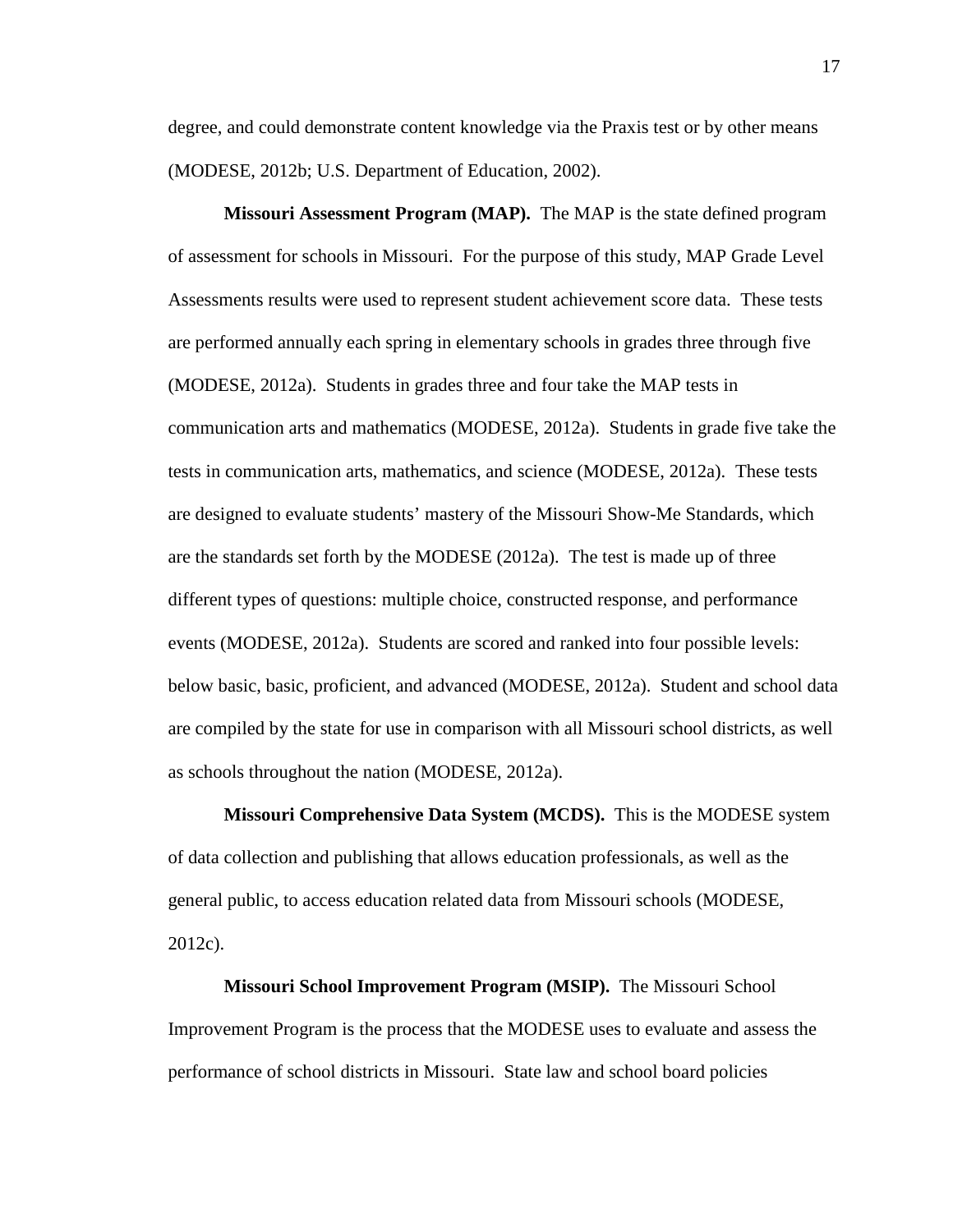mandated the evaluation by MSIP Standards. The MSIP standards determine the accreditation status for Missouri school districts (MODESE, 2012d).

 **No Child Left Behind (NCLB).** Federal legislation signed into law by President George W. Bush. NCLB created new standards for states and school districts (U.S. Department of Education, 2002). There are four basic tenets of the NCLB legislation; flexibility in local control, parental choice, disadvantaged students, and a national system of accountability for school districts (U.S. Department of Education, 2002). NCLB also created standards for highly qualified teachers, which initiated debate on what constitutes a high quality teacher (U.S. Department of Education, 2002).

**Race to the Top (RTT).** Race to the Top is a competitive grant program to encourage and reward states that implement significant reforms in the four education areas described in the American Reinvestment and Recovery Act: Enhancing standards and assessments, improving the collection and use of data, increasing teacher effectiveness and achieving equity in teacher distribution, and turning around struggling schools (U.S. Deptartment of Education, 2010).

**Salary schedule.** Salary schedules determine teachers' salary. Typically the schedules are in chart form with each column representing a stated level of degree completion and each row representing a year of experience (Podgursky & Springer, 2011). Teachers take "steps" on the salary schedule as they increase experience and achieve credit hours toward and completed advanced degrees (Podgursky & Springer, 2011).

**Small schools.** Small schools are defined as any school district with a total student enrollment of fewer than 600 students. According to the U.S. Department of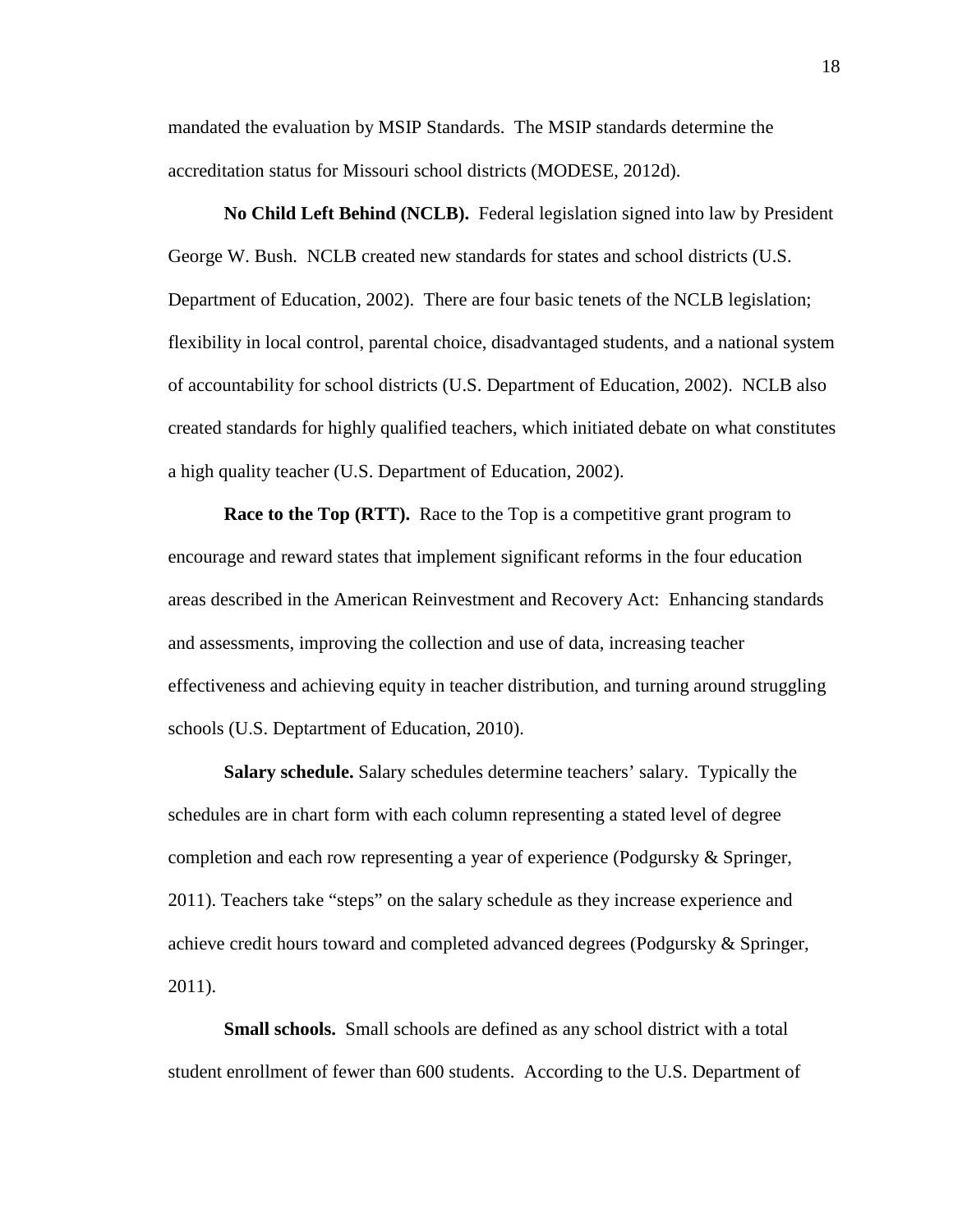Education Rural Education Achievement Program (REAP), schools are eligible for the Small, Rural School Achievement (SRSA) program if they have an Average Daily Attendance (ADA) of less than 600 (U.S. Department of Education, 2003).

**Teacher experience.** This is the number of years that a teacher has accumulated in his or her teaching profession. For this study, teacher experience was reported as the total number of years of experience for each individual teacher.

**Teachers with advanced degrees.** Teachers with advanced degrees are defined as a teacher who has achieved a master's degree or higher.

**Teacher tenure.** In Missouri, any teacher who has been employed as a teacher in the same school district for five successive years, and who has continued or who thereafter continues to be employed as a teacher by the school district, receives tenure status (Mo. Rev. Stat., 2012e). Under Missouri law, these teachers are labeled permanent teachers (Mo. Rev. Stat., 2012e).

#### **Limitations**

The following limitations were identified in this study:

 The sample demographics could be one limitation of the study. The school data evaluated in this study were very specific, only examining public elementary school data from small districts in the state of Missouri. There were no private or charter school data included in this study. The MAP grade level assessments are only offered to students in grades three through eight in math and communication arts; therefore, data from high schools (grades 9-12) were not considered. Data from the science MAP grade level test were not incorporated in the study because students in grades three and four did not take the test. Also, there was no grade level test for other subjects or classes, such as art and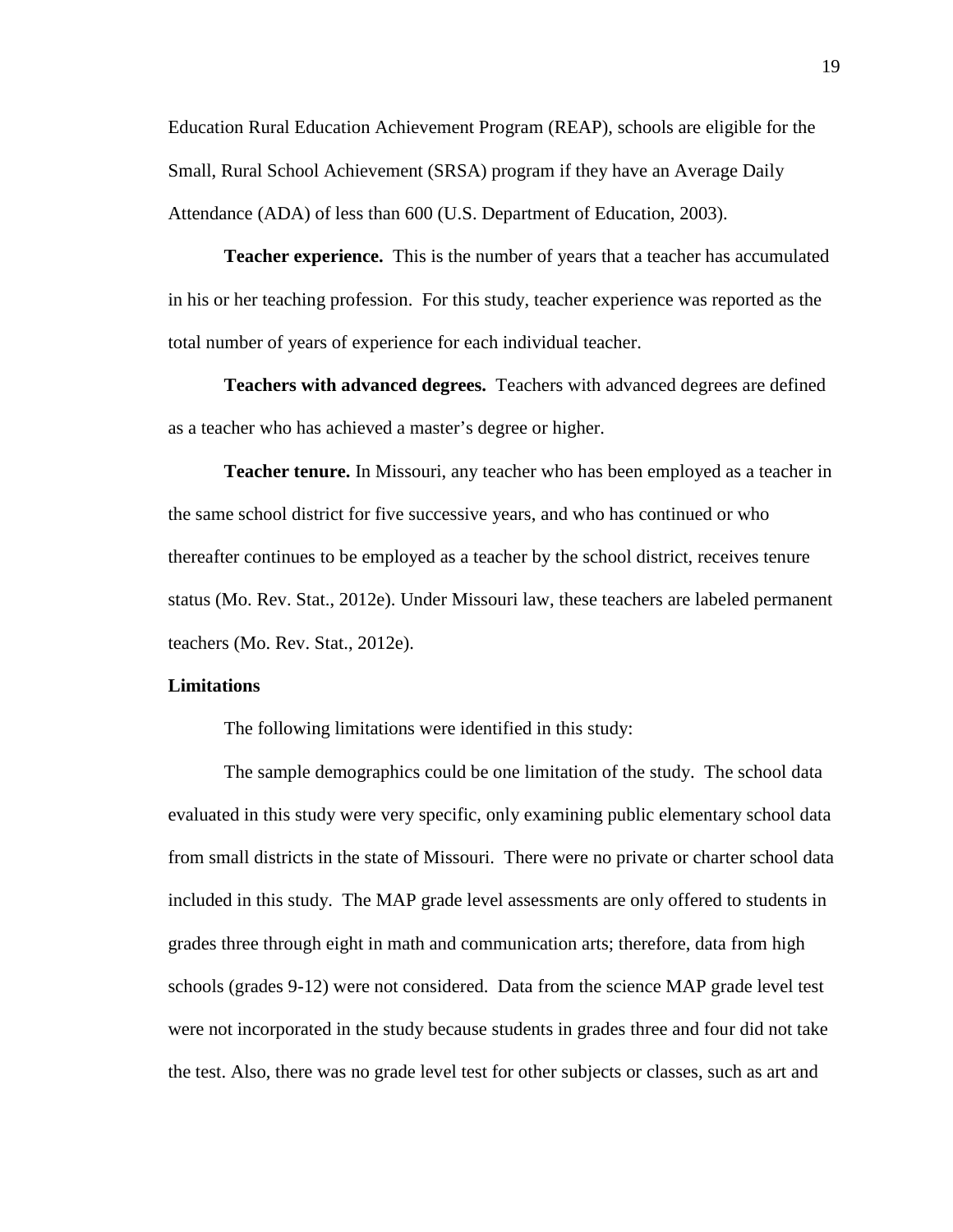physical education; therefore, these subjects were not included in the study.

Consequently, it may not be prudent to apply the data found in the study to other subjects and grade levels, nor to entire school districts. Data obtained from private schools or high schools may lead to alternative conclusions.

Student performance calculation methods could be another limitation found in the study. Student achievement and performance can be defined in multiple ways. Student scores from the MAP test may not be completely indicative of the success or achievement levels of the student. This study only analyzed the relationship between teacher factors and the performance of the students on statewide tests.

 The differences in the quality and rigor of collegiate degree programs and the identification of teacher quality are additional limitations. Not all teacher preparation and college degree programs are equal (Harris  $\&$  Sass, 2008). Harris and Sass (2008) explained some have higher entrance requirements for students; whereas, others may have a more rigorous curriculum. Furthermore, a college degree signifies only so much, innate ability, prior education and training, and personal teaching and other career experiences apart from an advanced degree may have had an effect on the quality of an individual teacher (Harris & Sass, 2008). This study did not take into account any of these variables.

 Another limitation in this study was the lack of distinction between content areas of a master's degree. The data from school districts only revealed whether or not the teacher had an advanced degree, not the content area the degree encompassed. While school districts move teachers up the salary scale according to degree completion, the schools did not register the actual content of the degree. A teacher's master's degree may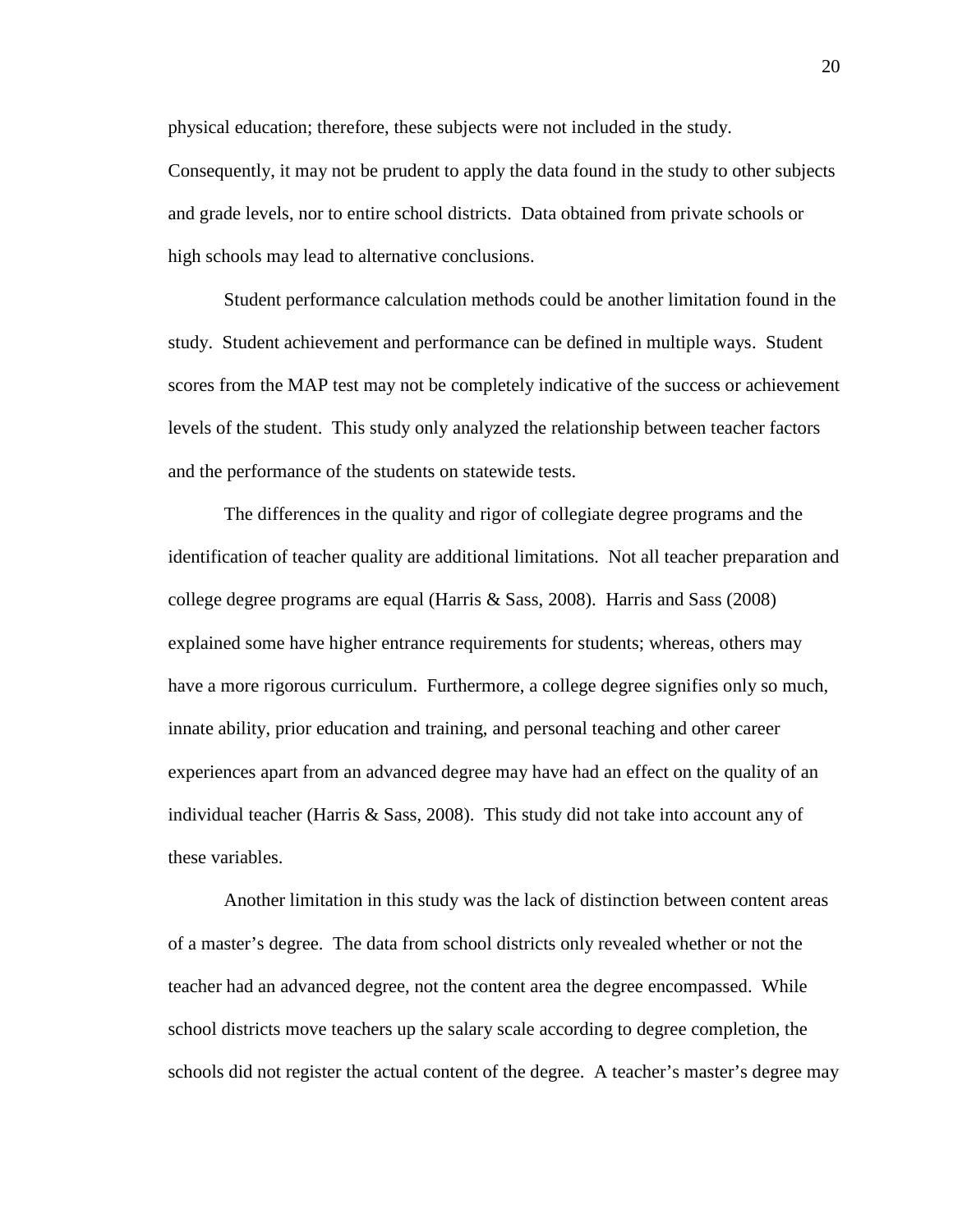have been in his or her content area, educational administration, or it may have been unrelated to a teacher's grade level or content area.

School size may be another limitation to the study. The data analyzed in this study came from small school districts. These districts had an average daily attendance of 600 students or less, according the definition of a small rural school for REAP (U.S. Department of Education, 2003). The conclusions gathered from this study may or may not apply to larger or urban school districts.

#### **Summary**

Teacher quality and effectiveness are a crucial components of school success. If teacher effectiveness is one of the major factors in raising student achievement, it is vital to pinpoint the exact characteristics that constitute an effective educator. Once this is completed, states and school districts can then focus exclusively on improving teacher quality and effectiveness. Teacher experience and advanced education have been consistent areas that experts and leaders in the field of education have suggested make teachers more efficient (Harris & Sass, 2008; Stronge, 2007). This study was designed to examine the relationship between these two factors and student achievement. If it can be determined there was a relationship, the educational community needs to implement strategies to encourage teachers to stay in the field and to seek opportunities for advanced degrees. If there was no relationship, there needs to be a change in focus and an adjustment to salary scales.

 In Chapter Two, educational practices that are based almost solely upon experience and degree completion are examined. There is also an in-depth review of the salary schedule and its components, including how these components relate to student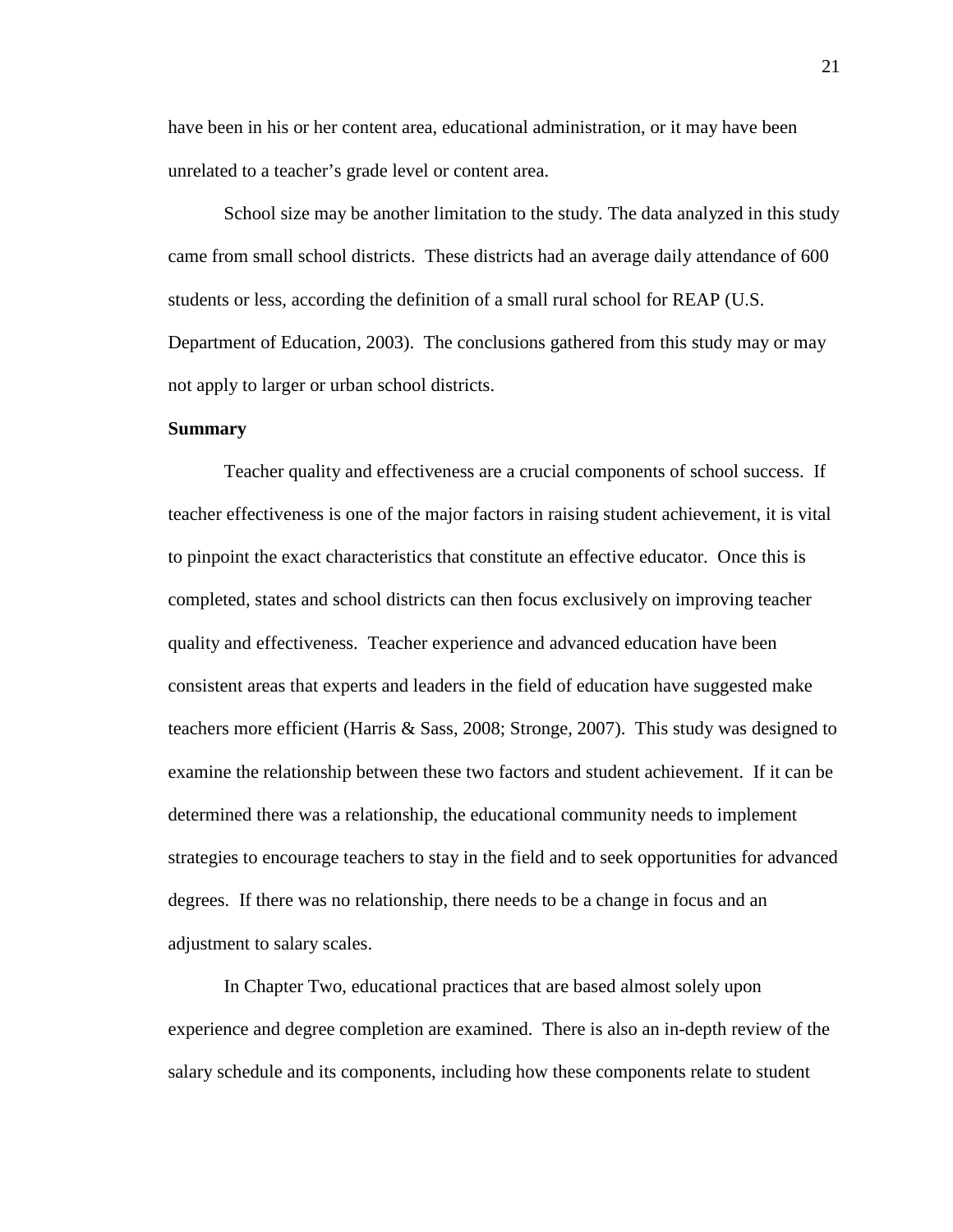achievement. Hiring, retention, teacher layoff, and tenure practices are other practices in school districts that hinge on experience and degree completion. A discussion of these topics is contained in this chapter. There is also a review of teacher characteristics and characteristics of the pool of prospective teachers for schools to hire. Research and studies on the correlation between teacher experience and qualifications to student achievement are explored.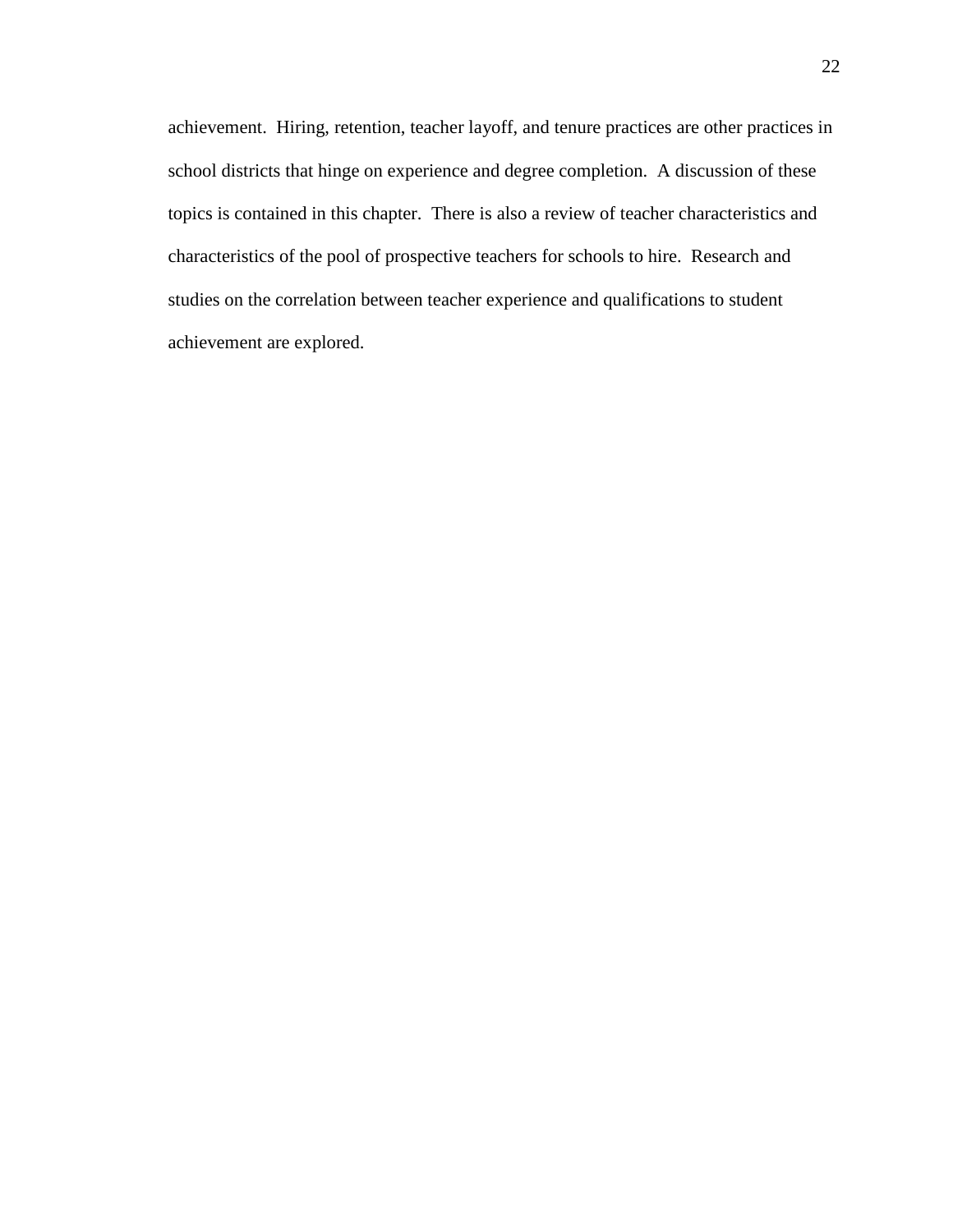#### **Chapter Two: Review of Literature**

This study sought to uncover whether teacher experience or pursuit of advanced degrees improve teacher quality, thus leading to an improvement in student test scores on the Missouri Assessment Program (MAP) communication arts and mathematics tests. The review of literature examined background and previous studies completed on the major topics involved with these questions. These topics included teacher experience, teacher advanced degree completion, student achievement, teacher quality, current forms of salary schedules, and teacher tenure. Examining the background and previous studies gives an understanding of the topics discussed and allows a deeper, more qualified viewpoint of the topic being studied.

#### **Missouri and National Teacher Characteristics**

According to the MODESE (2012e), there were 67,600 public school teachers in Missouri in 2012. There has been a consistent decline in the number of teachers since 2008, which was the high water mark of the last 10 years (MODESE, 2012e). In that year, there were a total of 70,624 teachers in Missouri (MODESE, 2012e). These trends could be associated with a declining economy and a drop in the amount of funds available to schools from the state government. The MODESE (2012e) report also revealed the majority (30.3%) of Missouri teachers were in the 30-39 age bracket as compared to 26.6% for the 40-49 age group, 20.6% for ages 50-59, and 16.6% for ages 20-29. In terms of experience, the MODESE (2012e) reported 48.9% of Missouri teachers had 10 years or less of teaching experience, and of those with 10 or less years, 26.7% had five years or fewer, and 22.2% had 6-10 years of experience. The percentages for teachers with 10 or more years of experience were 33.2% for those with 11-20 years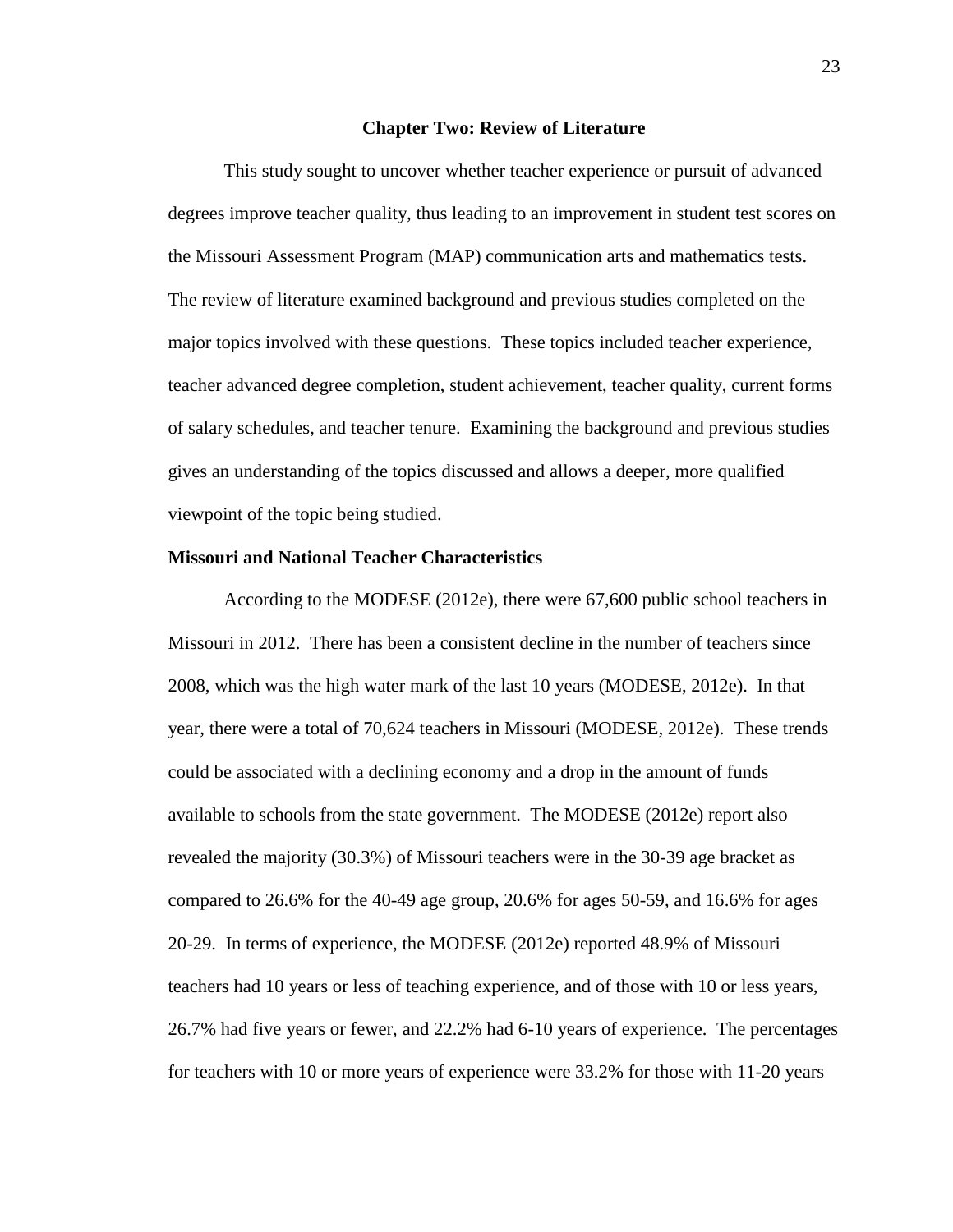at the helm, 15.1% for 21-30, and 4.2% for those with 30 or more years of experience (MODESE, 2012e). Within the last decade, the highest percentage of Missouri teachers with 10 or less years of experience was reached in 2008 with 52.1%, which indicates the average experience for Missouri teachers was increasing (MODESE, 2012e). In 2012, the MODESE (2012e) reported Missouri school districts hired 7,209 teachers who were new to the district in which they were hired. Of those teachers, 65.9% were new first year teachers (MODESE, 2012e).

The National Center for Education Statistics (NCES) (2012) published an annual report titled the *Digest of Education Statistics*. Inside this report were teacher and school data for the entire country. The most recent data, published in the 2011 report, were from the 2009 school year. In that year, NCES (2012) reported there were 3.2 million public school teachers in the United States. Of those teachers, 13.4% had taught less than three years, 33.6% had 3-9 years of experience, 29.3% had 10-20 years, and 23.7% had 20 or more years of experience (NCES, 2012). The NCES (2012) also published data on degree completion for teachers across the country; the highest category of degree completion was a bachelor's degree at 47.4%. Master's degree completion had the next highest percentage with 44.5%, specialist at 6.4%, and doctorate at 0.9% (NCES, 2012). Drury and Baer (2011) compared these data and indicated their findings on the significance of the teaching profession to the American workforce:

Public school teachers constitute the largest college-educated occupational group in the United States. The number of public school teachers is greater than the number of postsecondary teachers, social workers, doctors, and lawyers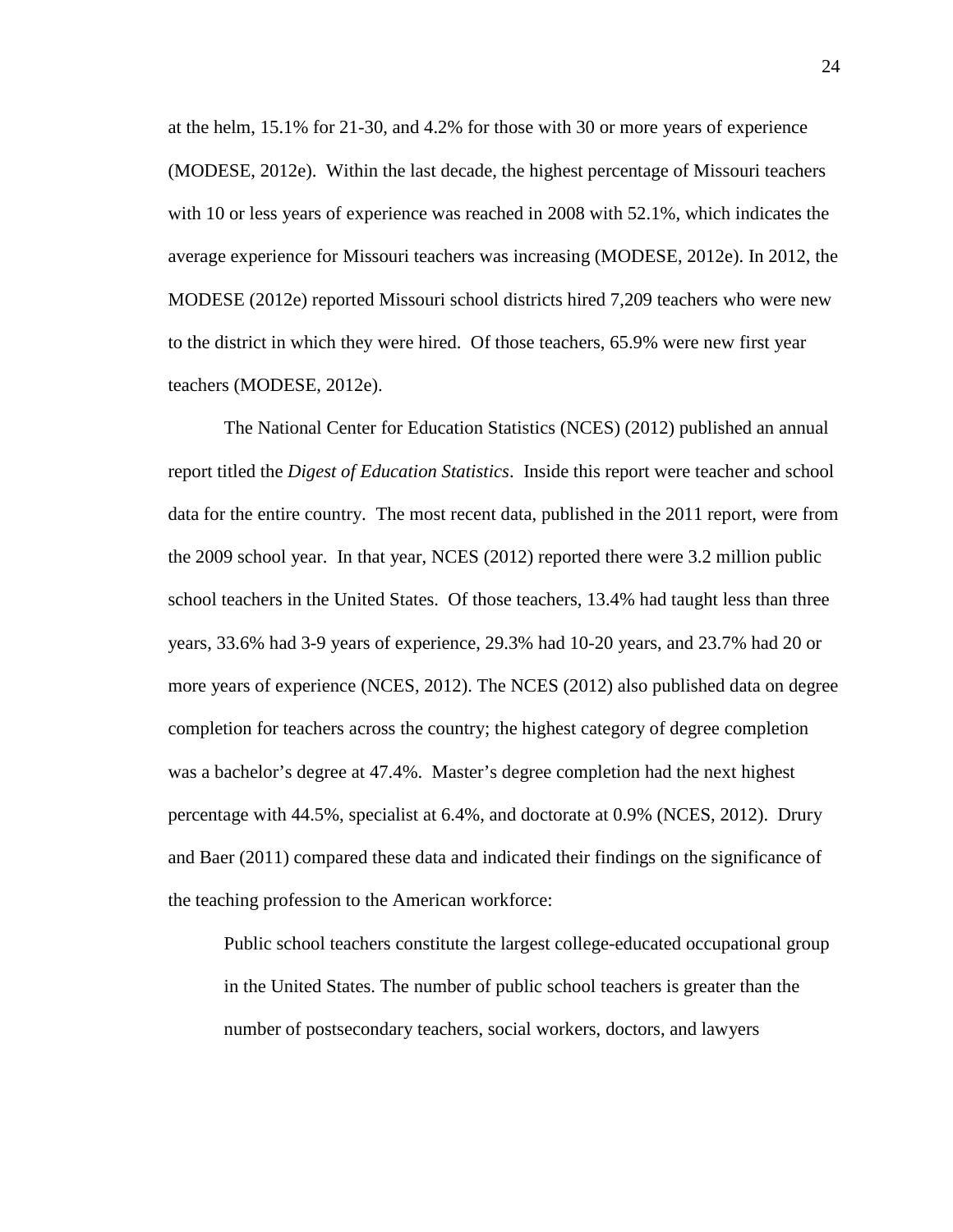combined. Put another way, in a country of approximately 310 million people, more than one in every 100 Americans is a public school teacher. (p. 25)

#### **Missouri and National Salary Schedule Information**

 According to the NCES (2012) statistics for 2011, the average salary for teachers with one year of experience or less was \$38,210. As experience level rises, so does average salary. The NCES (2012) reported at five years of experience, the average salary jumped to \$45,590; at 10 years the average grew to \$50,470; and at 20 years the average salary became \$57,830. The average salaries, according to degree completion as reported to the NCES (2012), were \$43,650 for teachers with a bachelor's degree, and for teachers with a master's degree, that average salary jumped to \$54,810. The average salary for teachers with a specialist's degree was \$58,420 (NCES, 2012). According to the NCES (2012), the national average for a teacher with a bachelor's degree and one year of experience or less was \$36,700. In contrast, the national average for a teacher with 10 years of experience and a master's degree soared to \$53,400 (NCES, 2012).

 According to the MODESE (2012c) statistics, the average teacher salary in Missouri in 2011 was \$45,712. The Missouri National Education Association (MNEA) (2012) published the *Salary Benchmarks and Rankings Report 2011-2012* to analyze Missouri salary data from school districts and provide groupings and rankings. For the southwest region of Missouri, the lowest starting base salary for school districts was \$25,000 (MNEA, 2012). The MNEA (2012) reported the highest base salary for the same region was \$36,230, a difference of \$11,230. The greatest maximum step on the salary schedule for teachers was \$75,100, and the lowest maximum step on the salary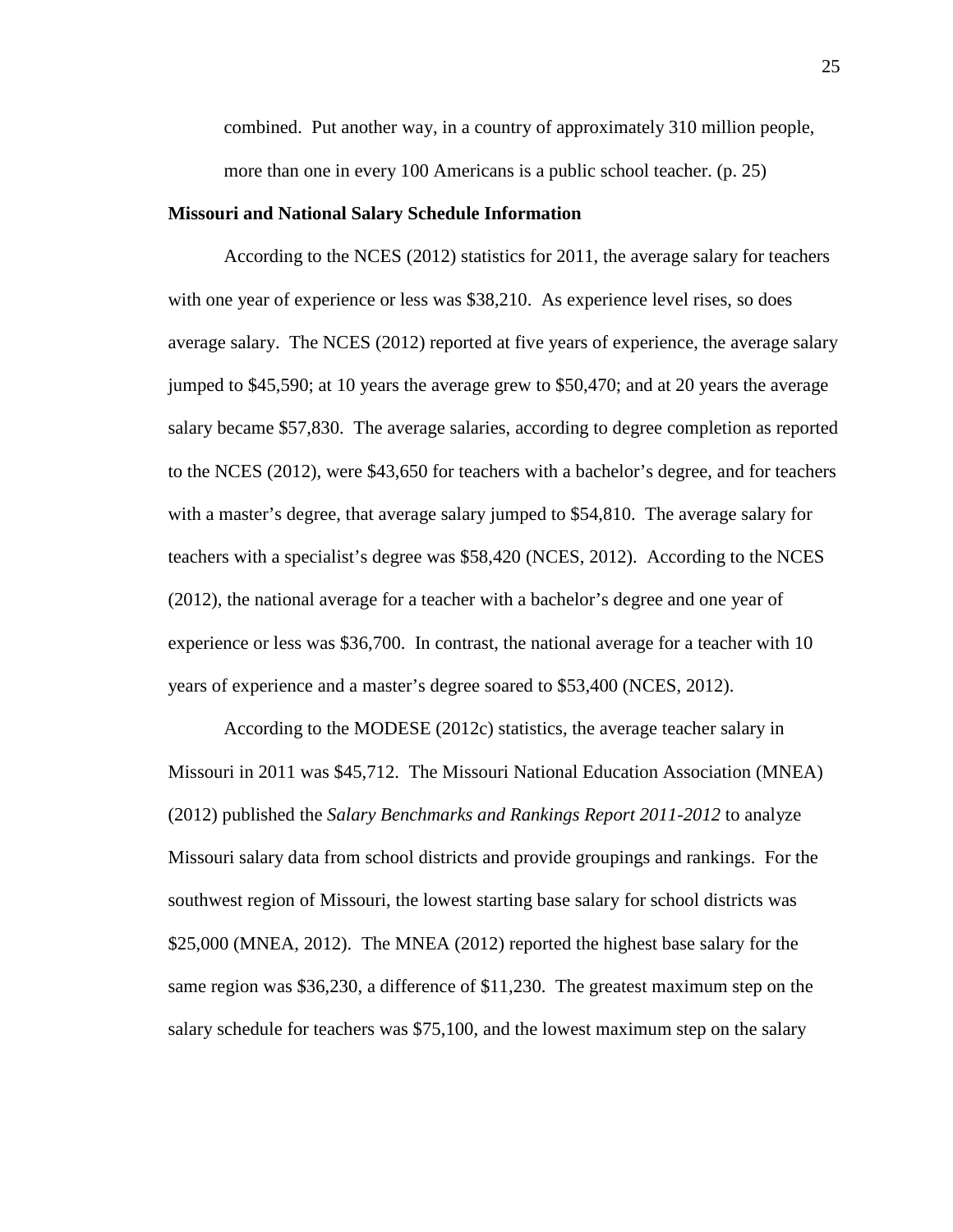schedule was \$35,000 (MNEA, 2012). This was a difference of \$40,100, a much greater discrepancy.

 The Missouri State Teachers Association (MSTA) also published a salary report. The MSTA *Salary Schedule & Benefits Report* (2010) gave state averages for the information on district salary schedules. The state average in 2010 for base salary with no experience and a bachelor's degree was \$29,315 (MSTA, 2010).

#### **Student Achievement**

When the NCLB Act was passed in 2001, it brought with it an added program of accountability for school districts throughout the nation. NCLB held schools accountable for Adequate Yearly Progress (AYP), which was based on student scores from consistent state tests (U.S. Department of Education, 2002). NCLB required these tests be administered annually to students in grades three through eight in reading and math (U.S. Department of Education, 2002). The student scores for each school district were then compared to school districts throughout the state and nation (U.S. Department of Education, 2002). These tests were designed to show progress and to allow teachers, parents, and other parties to determine the effectiveness of a school district or building (U.S. Department of Education, 2002). They were also designed to be used as data points to show school buildings and educators where to focus improvement strategies (U.S. Department of Education, 2002).

Federal school funding through the new Race to the Top program continued the focus on teacher quality and effectiveness, as well as determining teacher effectiveness through test scores (U.S. Department of Education, 2009). One of the four main goals of the Race to the Top program was "recruiting, developing, rewarding, and retaining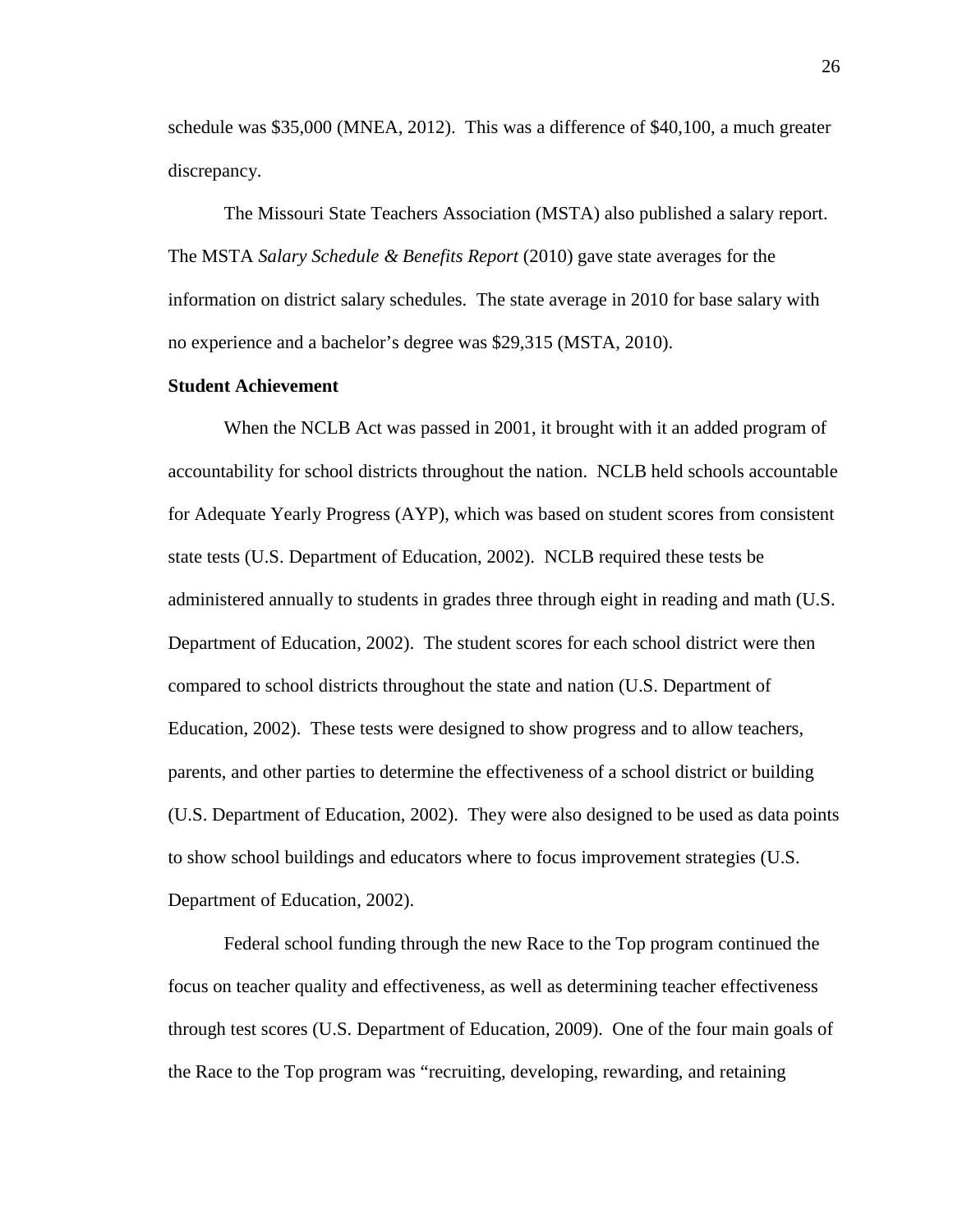effective teachers and principals, especially where they are needed most" (U.S. Department of Education, 2009, p. 2). In Race to the Top, the U.S. Department of Education (2009) measured teacher and principal effectiveness based on performance; this performance measure was based upon evaluation performance and student data. It also gave the opportunity for states to create financial incentives for teachers who perform well (U.S. Department of Education, 2009).

 In Missouri, student achievement assessments are administered through MAP tests (MODESE, 2012a). In elementary schools, these are grade level assessments given in grades three through five (MODESE, 2012a). The MODESE (2012a) stipulated the test be administered in math and communication arts for all three grades in elementary, as well as a science version given to fifth grade.

There are three different question formats on the MAP test: multiple choice questions in which the students must choose the best answer from multiple options, constructed response questions in which students must answer a question in their own words, and performance events in which students create longer answers after going through a variety of problems, such as experiments, essays, or multiple resources (MODESE, 2012a). These grade level assessments are given to each and every student, and individual performance is ranked according to four categories: below basic, basic, proficient, and advanced (MODESE, 2012a). The tests are based on the Missouri Show Me Standards for education and state defined Grade Level Expectations (MODESE, 2012a).

 Student achievement results on standardized tests are becoming more of an emphasis in evaluating schools and teachers (Rockoff & Speroni, 2010). There seems to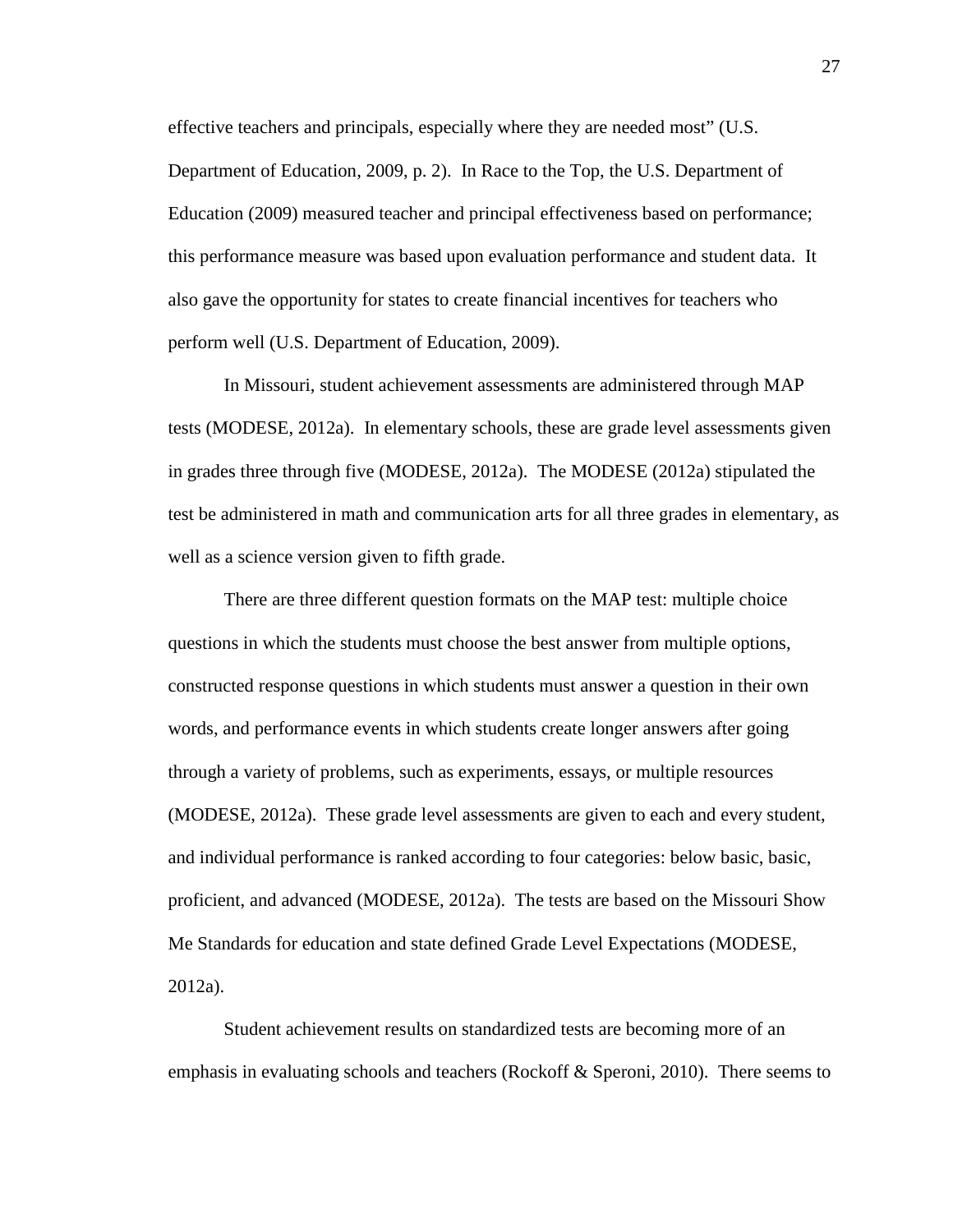be a divide on whether these results should be involved in these evaluations. Stronge, Ward, Tucker, and Hindman (2008) declared, "given the clear and undeniable link that exists between teacher effectiveness and student learning, the use of student achievement information, when it is curriculum based, can provide an invaluable tool" (p. 181). Stronge et al. (2008) continued by asserting, "student achievement can be, indeed, should be, an important source of feedback on the effectiveness of schools, administrators, and teachers" (p. 181). Rockoff and Speroni (2010), however, revealed a flaw in that assertion when their study revealed "value-added' measures of effectiveness are noisy and can be biased if some teachers are persistently given students that are difficult to teach in ways that are hard to observe" (p. 261).

### **Teacher Quality**

Missouri statutes require standards for quality teaching (Mo. Rev. Stat, 2012h). NCLB required all teachers in core subjects to be Highly Qualified (U.S. Department of Education, 2002). The determination must be made as to whether highly qualified teachers are also highly effective teachers when it comes to student achievement. It is generally considered common knowledge that high quality teachers can make a big difference in the classroom (Marzano, 2007). There have been multiple studies and reports that confirm this fact (Aaronson, Barrow, & Sander, 2007). Additional studies have indicated teacher quality is the number one classroom factor in student achievement (Harris & Sass, 2009; Marzano, 2007; Reeves, 2009; Wong, 2009).

Marzano (2007) stated, "students who have a teacher at the  $75<sup>th</sup>$  percentile in terms of pedagogical competence will outgain students who have a teacher at the  $25<sup>th</sup>$ percentile by 14 percentile points in reading and 18 percentile points in mathematics"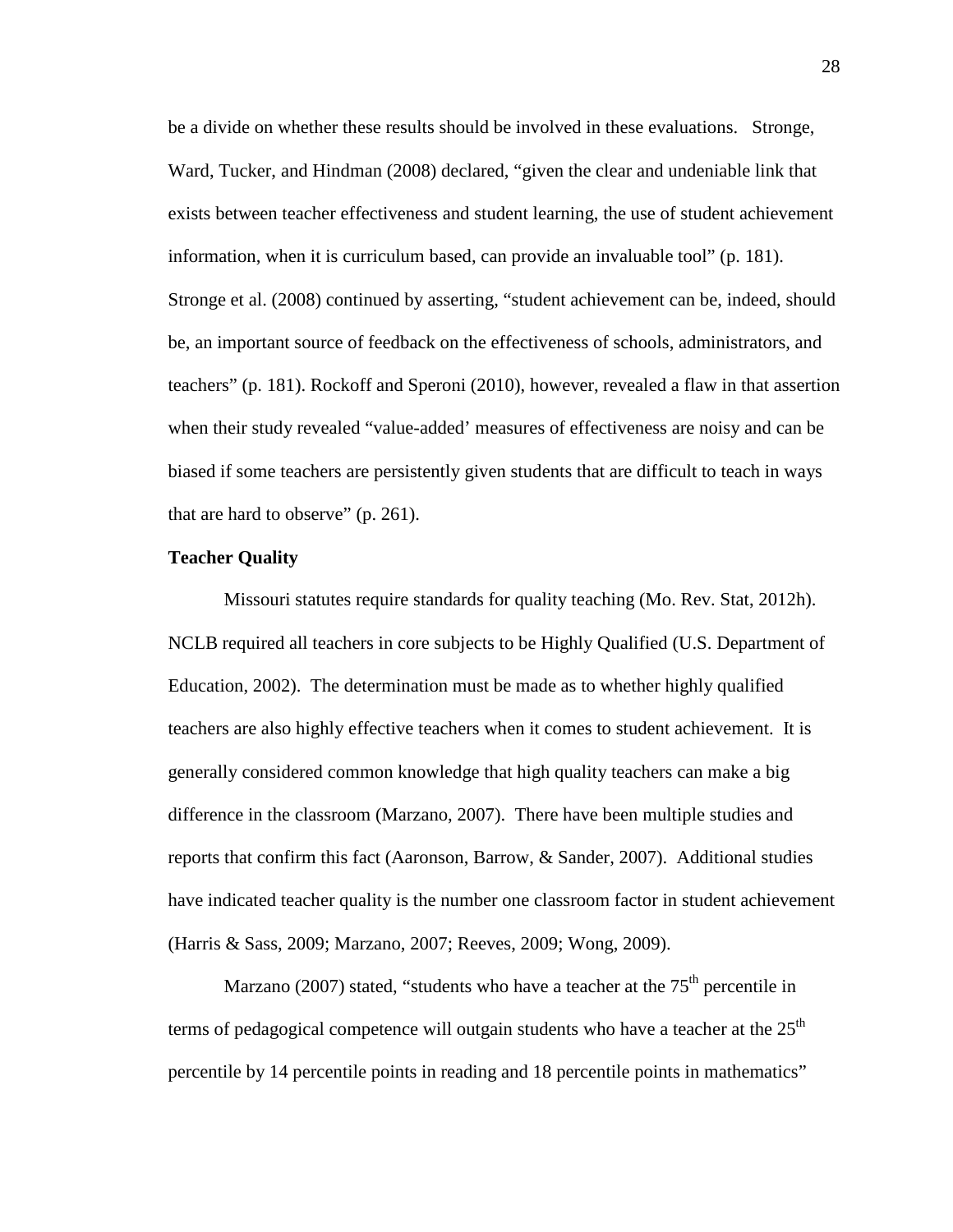(p. 2). Also, "students who have a  $90<sup>th</sup>$  percentile teacher will outgain students who have a  $50<sup>th</sup>$  percentile teacher by 13 percentile points in reading and 18 percentile points in mathematics" (Marzano, 2007, p. 2). A high quality teacher can also make a substantial difference on the educational outcomes for the students in his or her classroom, not only for that year, but for the student's long-term educational future (Marzano, 2007).

 The definition of a quality teacher has evolved throughout the years. Arnold Shober (2012), associate professor of government at Lawrence University, stated, "Through the late 1990s, policymakers and district personnel trusted teacher credentials as a marker of quality in the education system, and they paid little attention to the variation in classroom effects despite the common credential" (p. 3). Shober (2012) continued, "Since then, the combination of a renewed public emphasis on improving academic achievement and new research on teacher effectiveness has prompted policymakers to question the trustworthiness of linking certification to quality" (p. 3). This shift in thinking, Shober (2012) said, came about in the late 1990s:

It was abundantly clear that this definition was fiction. Teacher qualifications did not guarantee teacher quality. Thirty years of data showed that students systematically learned more in some classrooms than others and that disparities in learning could be tied to disparities in teacher quality. Certified teachers were not, as it turned out, interchangeable; they were individuals with strengths and weaknesses. (p. 3)

 In his book, *Qualities of Effective Teachers,* Stronge (2007) examined six major categories that he believes are part of effective teaching. Teaching prerequisites, the person, classroom management, planning, instruction, and monitoring are the six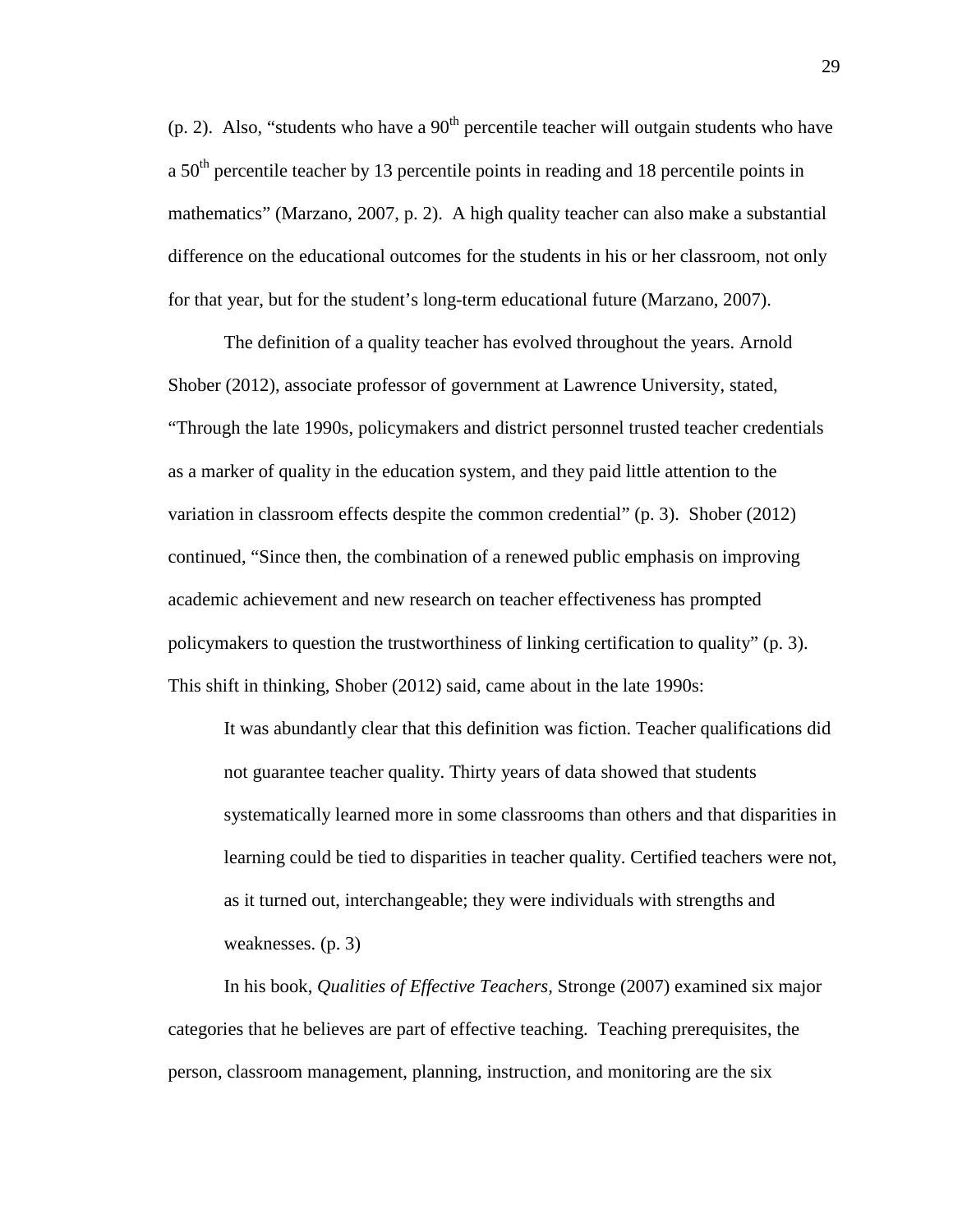categories defined by Stronge. Stronge (2007) discussed the fact that effective teachers typically combine all of these categories and traits instead of relying on just one tool in order to educate students. Stronge (2007) stated, "Teaching occurs at a crossroads of complex disciplines and involves interacting with diverse and complex student learners. The effective teacher must have sufficient knowledge of subject matter and of teaching and learning to appreciate those complexities" (pp. 74-75).

Stronge (2007) also maintained it is important for teachers to realize that each student is an individual and each class is different; therefore, short and long-term plans and adaptations for each class are unique and unalike. Marzano (2007) described effective teaching this way: "Individual classroom teachers must determine which strategies to employ with the right students at the right time. In effect, a good part of effective teaching is an art" (p. 5). Furthermore, the level at which students learn and retain knowledge and material is also a byproduct of effective teaching (Marzano, 2007; Stronge, 2007). Stronge (2007) claimed, "The ultimate proof of teacher effectiveness is student results. Simply put, teacher success  $=$  student success" (p. 105).

 Administrators and educational leaders have begun to try and qualify teacher quality by observable and quantifiable methods (Harris & Sass, 2009). This has led teacher quality to be tied to students' performance on tests (Stronge et al., 2008). Stronge et al. (2008) declared, "Given the central role that teachers have always played in successful schools, connecting teacher performance and student performance is a natural extension of the educational reform agenda" (p. 181). Along with the attempt to quantify quality, educational leaders have been focusing on defining the characteristics of teachers that can provide an increase in student achievement (Harris & Sass, 2009; Marzano,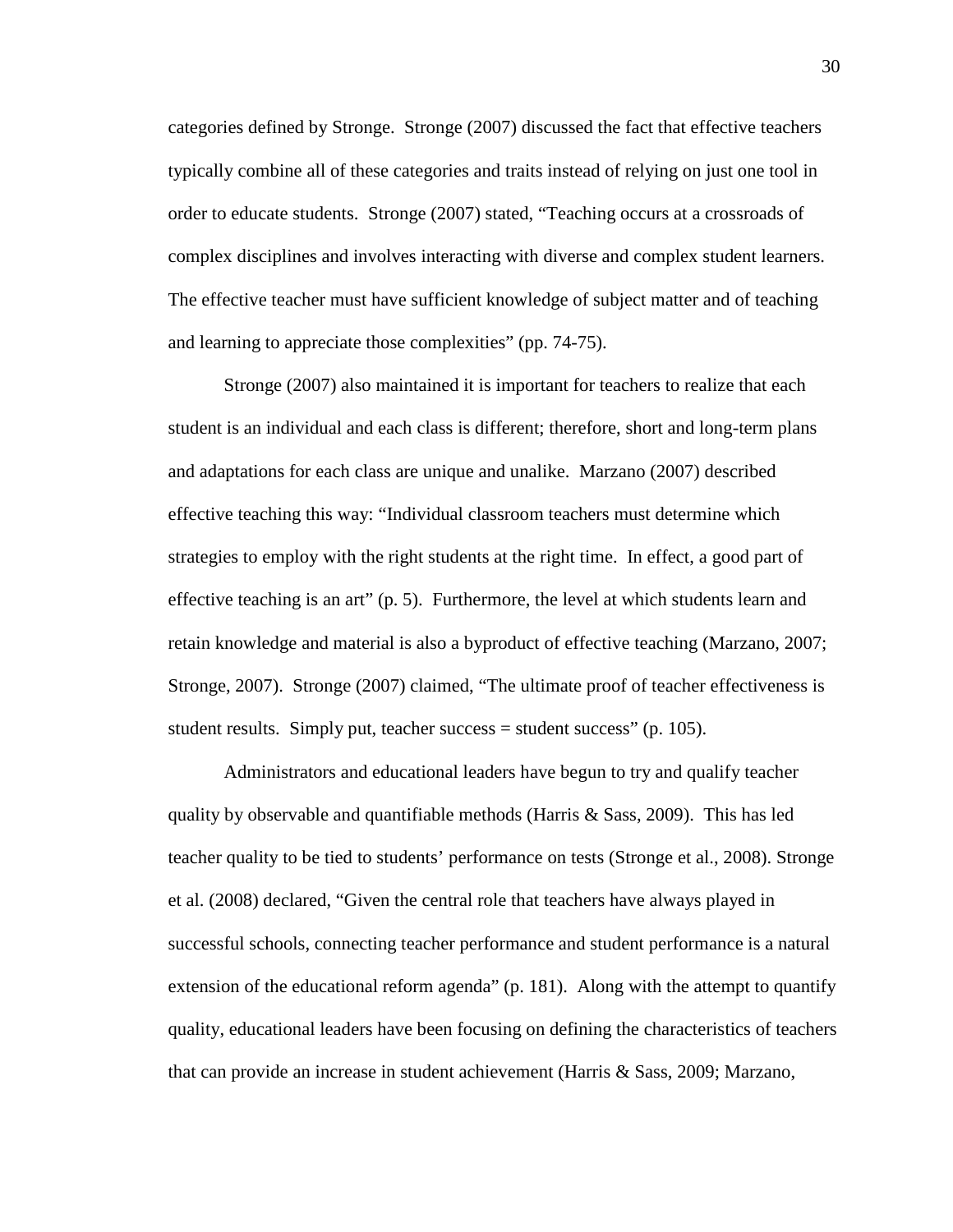2007; Stronge, 2007). Previous studies have provided varying results when exploring the effect of teacher quality (Munoz & Chang, 2008). Munoz and Chang (2008) claimed, "Although common sense and experience suggest that teachers make a difference for student achievement (positively and negatively), the available empirical evidence shows mixed findings when it comes to certain teacher characteristics" (p. 156).

 The "widget effect" is one of the reasons that some reformers are pushing for student scores to be involved in teacher evaluation. According to Weisberg, Sexton, Mulhuern, and Keeling (2009), the widget effect was rooted in the failure of teacher evaluation systems to produce meaningful information about teacher effectiveness. In theory, an evaluation system should identify and measure an individual teacher's strengths and weaknesses accurately and consistently, so the teacher can receive the feedback needed to improve, and so his or her school can determine how best to allocate resources and provide support (Weisberg et al., 2009). According to a 2009 study conducted by Weisberg et al. (2009), "teacher evaluation systems do little more than devalue instructional effectiveness by generating performance information that reflects virtually no variation among teachers at all" (p. 10). Weisberg et al. (2009) also stated:

The disconnect between teacher evaluation systems and actual teacher performance is most strikingly illustrated by the wide gap between student outcomes and teacher ratings in many districts. Though thousands of teachers included in this report teach in schools where high percentages of students fail year after year to meet basic academic standards, less than one percent of surveyed teachers received a negative rating on their most recent evaluation. (p. 10)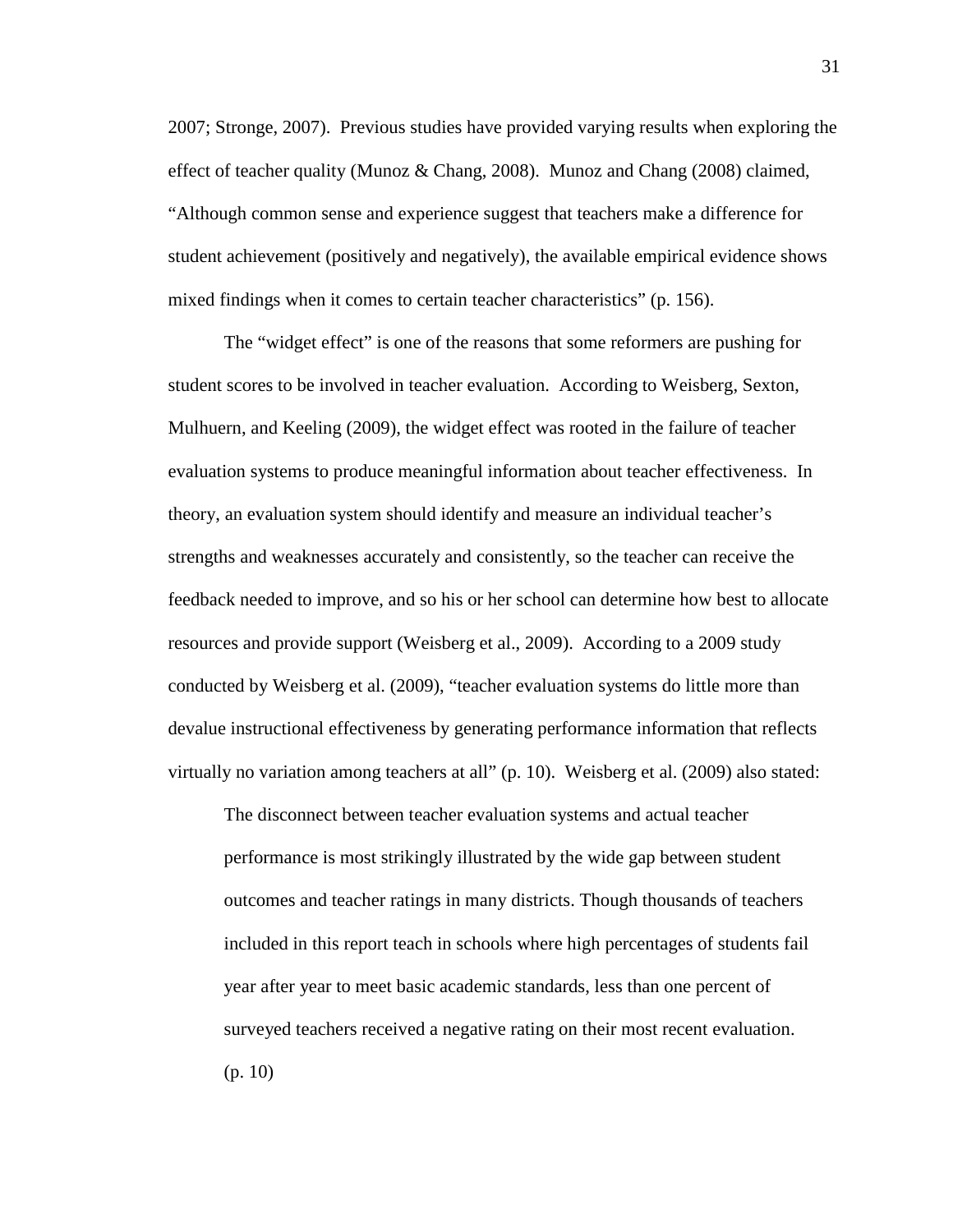Weisberg et al. (2009) claimed proponents of the push to make student achievement a major part of teacher evaluation have used these facts to bolster their agenda. Proponents asserted it was impossible to have that many great teachers, due to the fact there were some schools that had a high number of highly rated teachers, but the school rating was poor along with low test scores (Weisberg et al., 2009). Also, statistically speaking, it was also highly improbable that 99% of teachers were highly effective (Weisberg et al., 2009).

 Rockoff and Speroni (2010) performed a comparative study of subjective and objective methods of teacher evaluation. The study was completed in the New York City School District and focused on teachers and student achivement in elementary and middle schools, grades three through eight (Rockoff & Speroni, 2010). Rockoff and Speroni (2010) examined the link between evaluations of teachers in their first year and the student test scores for that same year. Rockoff and Speroni (2010) then considered whether those student test results in the first year correlated to a similar range of scores in the second year. Rockoff and Speroni (2010) revealed that teachers with high evaluation scores also produced higher student test scores in the first year. The study also showed that teachers with high first-year test scores also produced high second-year test scores (Rockoff & Speroni, 2010).

 A study by Baker et al. (2010) outlined the dangers of attaching student performance to the teacher evaluation process, cautioning educational leaders to not omit the evaluation of practice. Baker et al. (2010) stated:

These systems for observing teachers' classroom practice are based on professional teaching standards grounded in research on teaching and learning.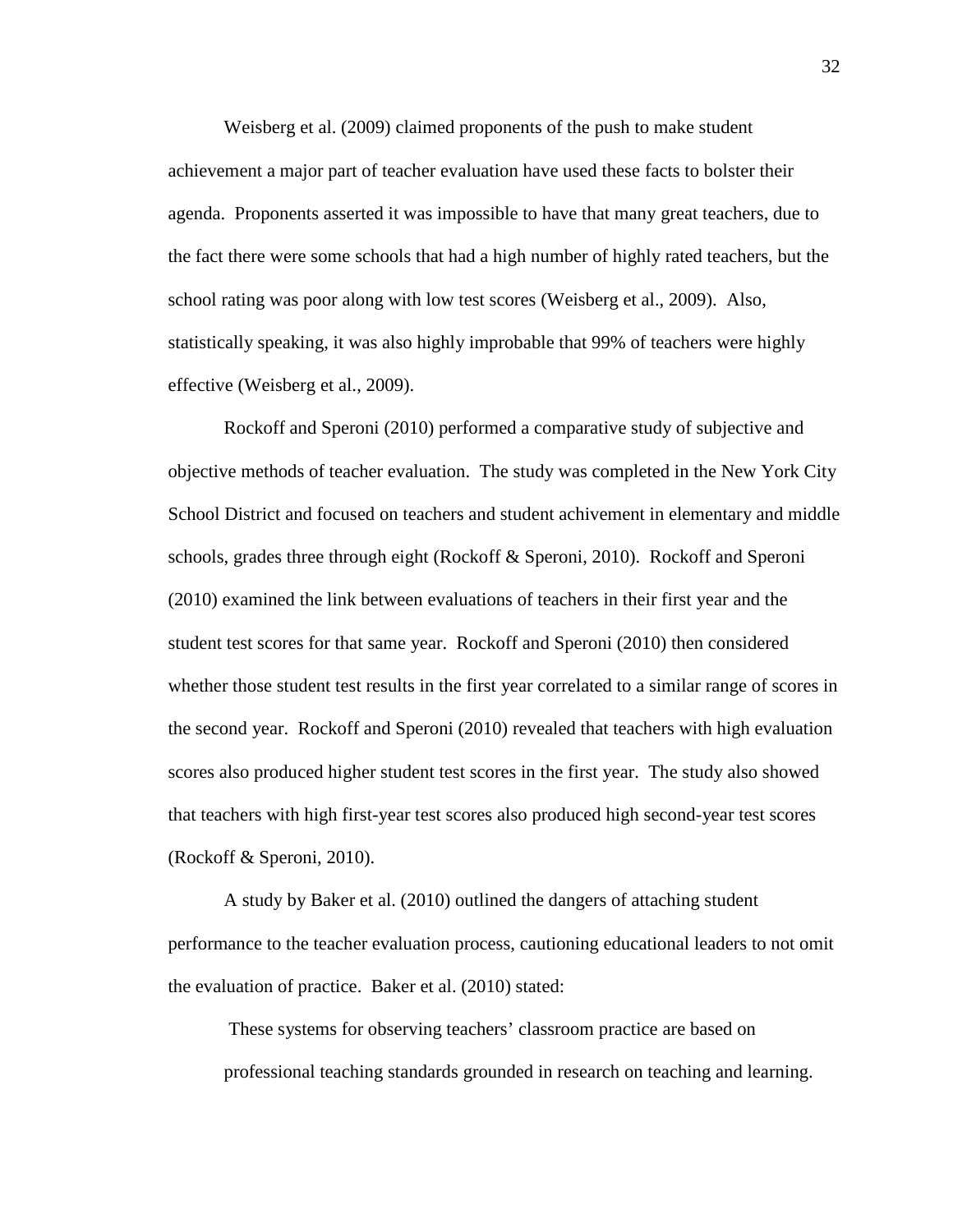They use systematic observation protocols with well-developed, research-based criteria to examine teaching, including observations or videotapes of classroom practice, teacher interviews, and artifacts such as lesson plans, assignments, and samples of student work. Quite often, these approaches incorporate several ways of looking at student learning over time in relation to the teacher's instruction. (p. 21)

 Darling-Hammond (2011) also warned against the sole use of student scores or other value added measures, because teachers often have limited control over students in their classroom. These educators also have virtually no control over outside issues that students may face on a daily basis – factors that undoubtedly affect test scores (Darling-Hammond, 2011). These factors include class size, school resources, home/community support or adversity, individual needs, peer grouping, and prior educational experiences (Darling-Hammond, 2011).

 Substantial research has shown that despite efforts to begin basing teacher evaluations on student test scores alone, the best approach may be to include both student scores and teacher evaluations (Darling-Hammond, 2011). Including both measures of teacher competency may paint a better overall picture of the quality of a teacher. Rockoff and Speroni (2010) stated:

Our results suggest that evaluation systems which incorporate both subjective measures made by trained professionals and objective job performance data have significant potential to help address the problem of low teacher quality. However, we also find that the application of standards can vary significantly across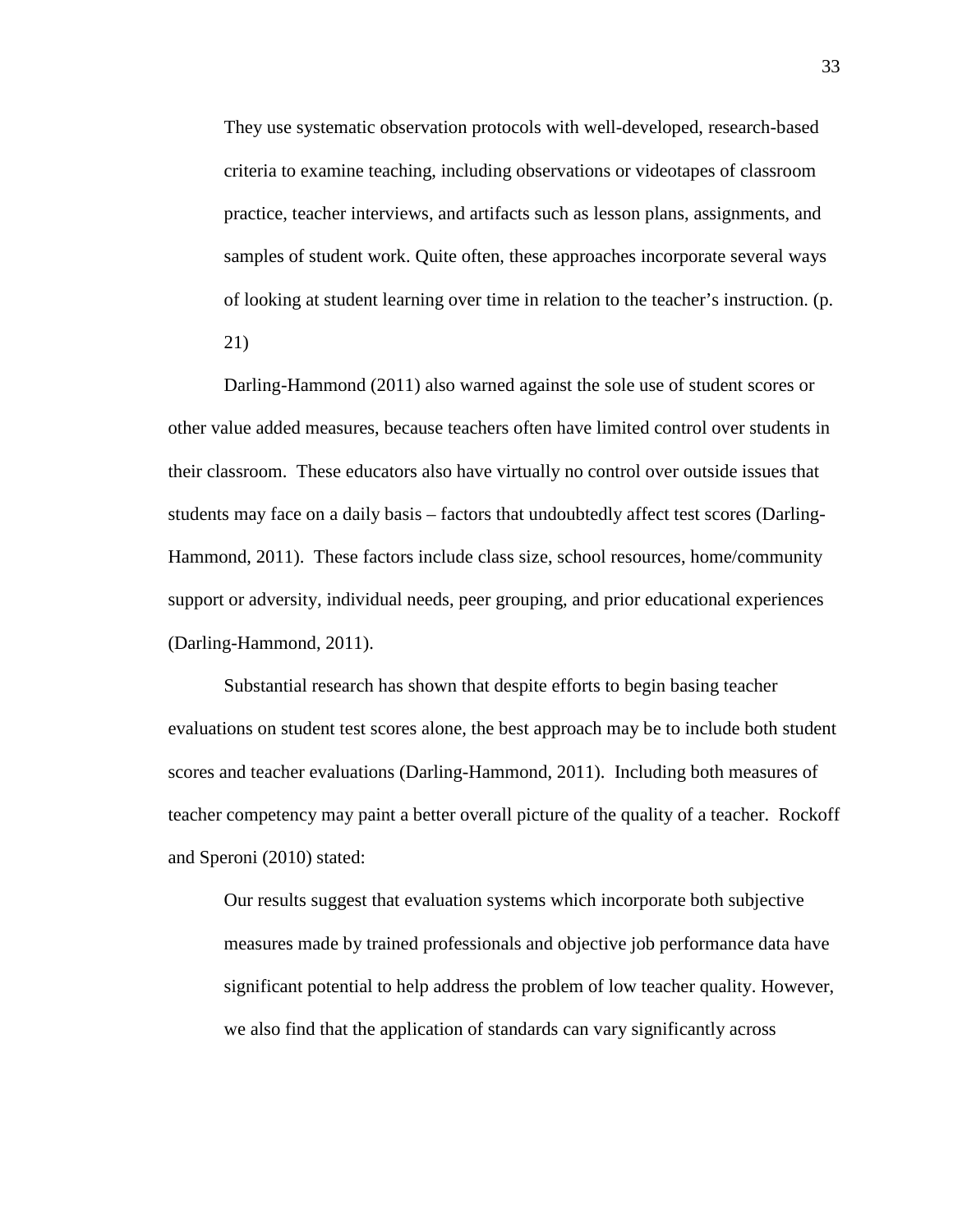individuals responsible for making evaluations, and the implementation of any evaluation system should address this issue. (p. 264)

Stronge et al. (2008) also supported this hypothesis, adding:

Teacher effectiveness to a school districts's accountability system would provide a critical empiricial perspective to the multifaceted process of teacher evaluation. Secondly, when the data from teacher effectiveness are associated with professional development opportunities that are structured on the instructional characteristics and behaviors of effective teachers, the ultimate outcome may be increased educational success of more students. (p. 179)

## **Teacher Candidate Quality**

 There often is a substantial variation between the quality of teacher candidates that schools have to choose from when seeking to hire new personnel (Drury & Baer, 2011). Drury and Baer (2011) concluded teachers hold more college degrees than any other profession in the United States. However, there is a difference between a collection of teacher candidates and a collection of *quality* teaching candidates (Drury & Baer, 2011). The pool of quality teaching candidates available to a school district is often dictated by that district's teacher salary, entrance requirements, and university programs and requirements, among other things (Drury & Baer, 2011).

Finding quality teaching candidates can be a tough job for school administrators and leaders (Drury & Baer, 2011). Drury and Baer (2011) outlined the marked increase in teaching candidates entering the workforce from the years 1960 through 2010. Drury and Baer (2011) claimed: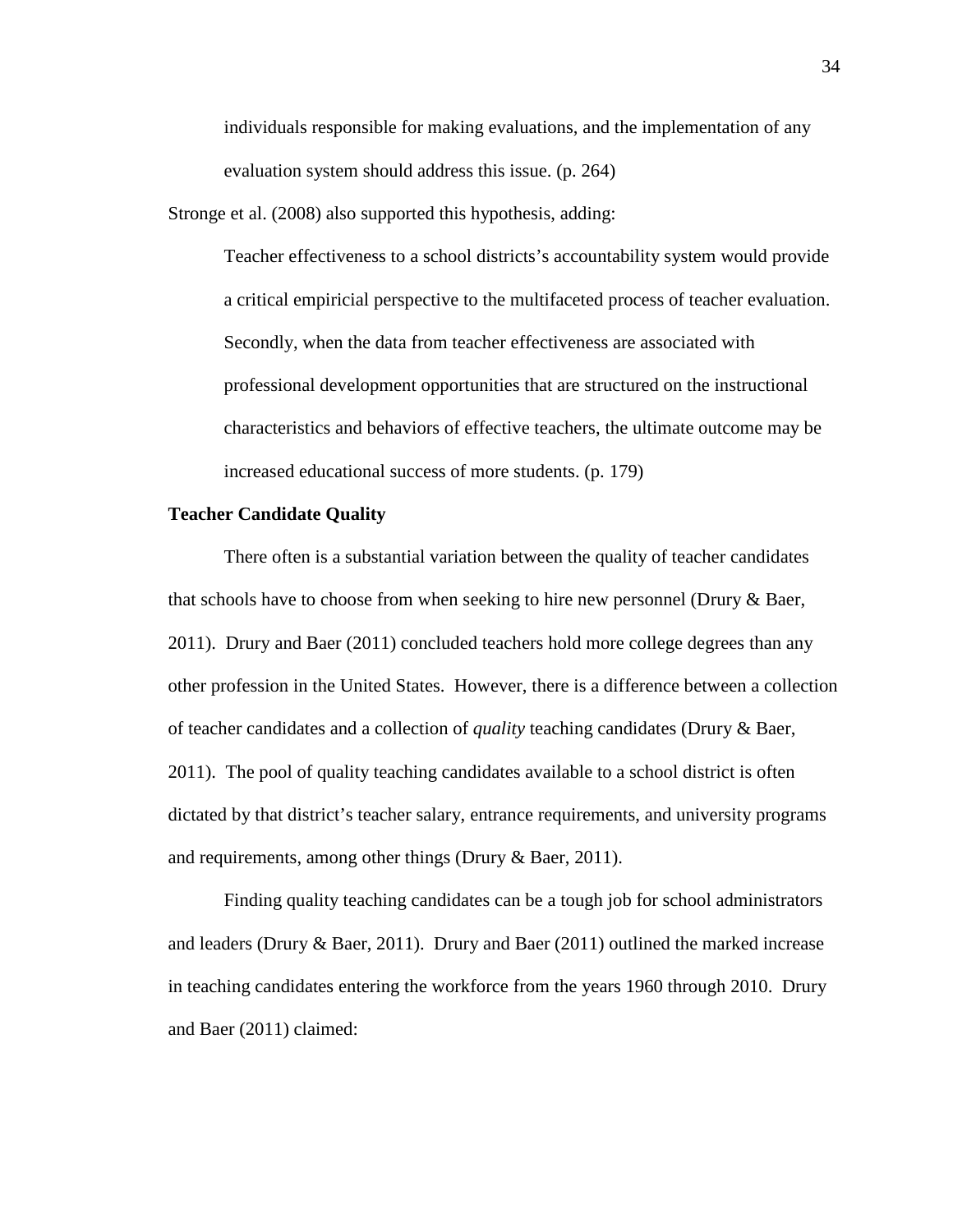[The increase in education degree graduates] reveals an uneven rise in the number of U.S. school-age children, from approximately 50 million in 1960 to just over 60 million in 2010. Over the same period of time, the teacher workforce expanded at an almost linear pace, from under 1.5 million to approximately 3.25 million. (p. 26)

In other words, though the student to teacher ratio was lower, there was also a lower percentage of high quality teachers. This left more students in classrooms led by lower quality teachers.

 Hanushek (2011) believed teacher salary schedules were robbing the profession of quality candidates. Hanushek (2011) stated the current salary structure "acts to turn policy makers away from any substantial increases in teacher pay. As a result, any efforts to improve our schools through attracting and retaining effective teachers are handicapped by eliminating use of monetary incentives" (p. 110).

 Gratz (2009) reported that new teachers are coming out of college better educated than their predecessors. Gratz's research conflicted with current information "that new teachers tend to come from the bottom third of college graduates" (p. 132). In fact, Gratz (2009) exhibited data from a 2007 Educational Testing Service survey that found the opposite: "The study looked at 153,000 prospective teachers who took the Praxis exams between 2002 and 2005, and found that both their SAT scores and college grades were significantly higher than those of similar candidates a decade ago" (p. 132).

 There is some concern that the low base pay in education is leading some of the better candidates to turn away from the teaching profession altogether (Goldhaber, Gross, & Player, 2010). Furthermore, even when high quality candidates enter the field of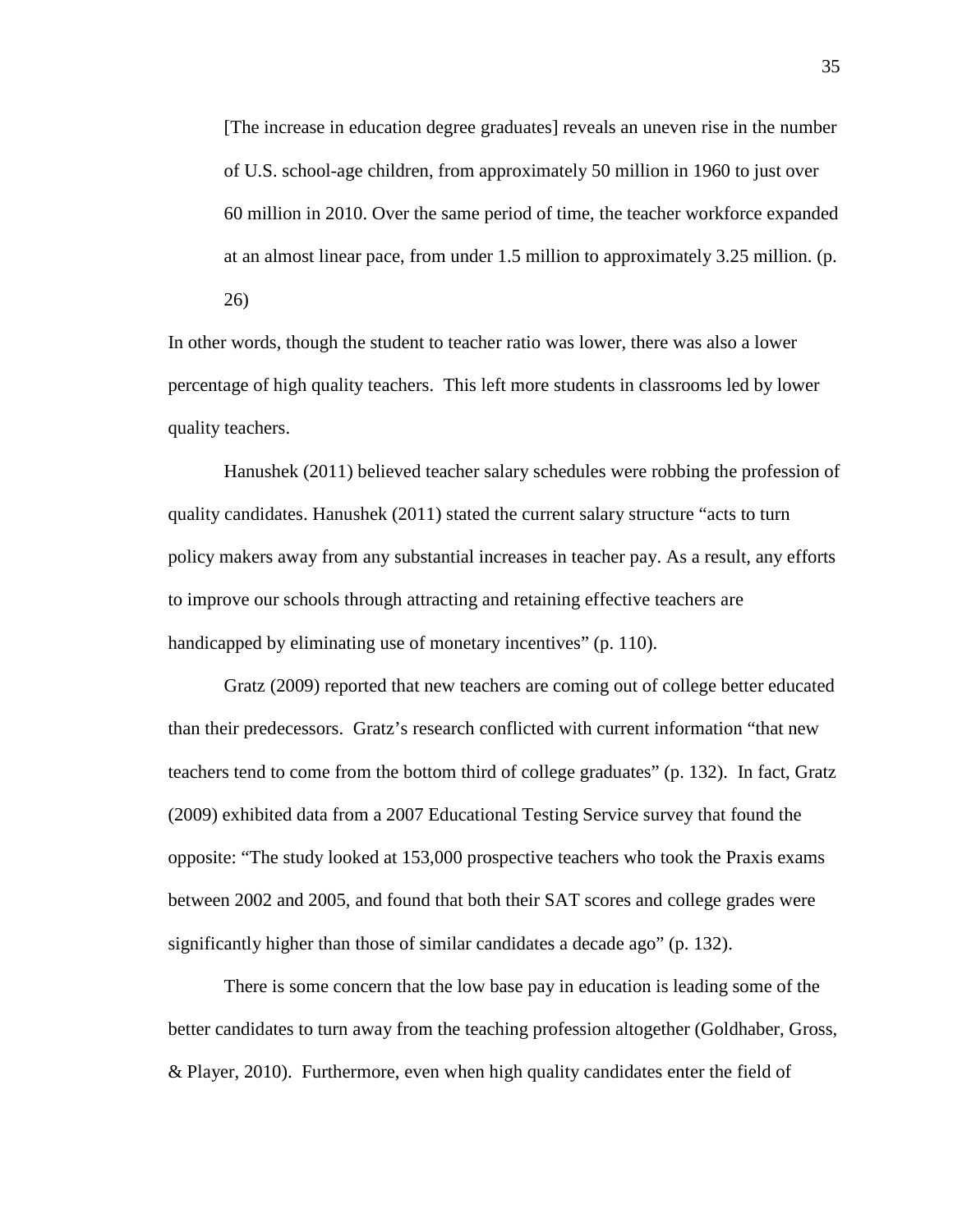education, a large number of those teachers left the profession in the first five years of their career. (Goldhaber et al., 2010) Some experts believe that a higher base salary will entice new teaching candidates and retain qualified teachers in the field (National Council for Teacher Quality [NCTQ], 2010). A report by the NCTQ (2010) discussed this very issue:

In districts that reserve significant raises for teachers with the most experience, earnings growth is nearly nonexistent during the early part of a teacher's career. This strategy does not serve the profession well. It directs a disproportionate share of the resources to veteran teachers who have the promise of a pension in their near future to keep them in the classroom. Meanwhile, novice teachers have little incentive to stay in a system that makes them wait years before earning a viable salary. And even if they stay in the profession, they have little incentive to stay in their current district as there will be no significant financial loss by transferring elsewhere. (p. 6)

The NCTQ (2010) gathered data from school districts that gave higher salary increases in the first few years of teachers' careers and compared the data to schools in which teacher salary increases were higher near the end of the teachers' careers. In school districts with higher early increases, teachers earned 8-20% more income in their careers, even with comparable beginning and retirement salaries (NCTQ, 2010).

# **Teacher Experience and Student Achievement**

One area consistently paired with teacher quality is experience. There are a number of policies in education that hold the idea that a teacher with experience is a superior teacher over a novice teacher (Mo. Rev. Stat., 2012e; Mo. Rev. Stat., 2012i).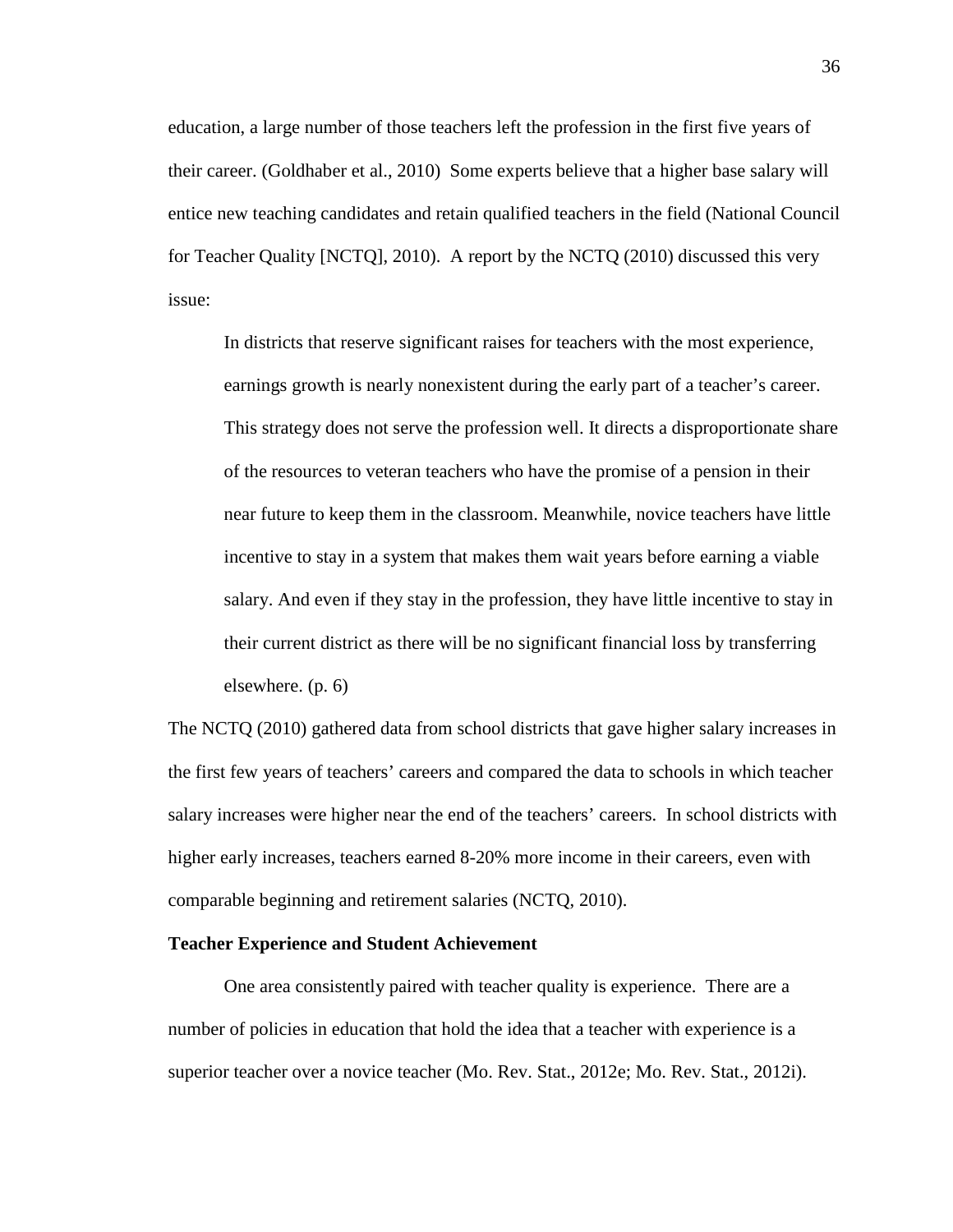Many assume this jump in effectiveness is due to on-the-job training, professional development, and/or gains from working within a professional community (Marzano, 2007; Stronge, 2007). Stronge (2007) stated, "experienced teachers differ from rookie teachers in that they have attained expertise through real-life experiences, classroom practice, and time" (p.11).

The majority of research connecting teacher experience and student achievement revealed a minor correlation in the first few years of teaching, with beginning teachers less effective than experienced teachers in influencing student test scores (Clotfelter et al., 2007; Harris & Sass, 2008; Kane & Staiger, 2008; Kane, Taylor, Tyler, & Wooten, 2010). However, in most studies, the effect of experience seemed to level off after four or five years of teaching experience (Clotfelter et al., 2007; Harris & Sass, 2008; Kane & Staiger, 2008; Kane et al., 2010). The most recent of these studies conducted by Kane et al. (2010) used data from the Cincinnati Public School District Teacher Evaluation System (TES). Kane et al. (2010) explained the Cincinnati TES system was based on Danielson's *Framework for Teaching*. The research showed:

[The] average TES score increases more from zero to three years of experience than after the third year. The difference between the mean rating at year three (3.21) was roughly three-quarters of a standard deviation higher than it was in year one (2.86). (Kane et al., 2010, p. 25)

Also, "the correlation between years of experience and TES scores was 0.34 in years zero to three and 0.12 in years four plus" (Kane et al., 2010, p. 25).

Although the majority of findings showed a plateau after the first four years, there have been studies that suggest a continued correlation between teacher experience and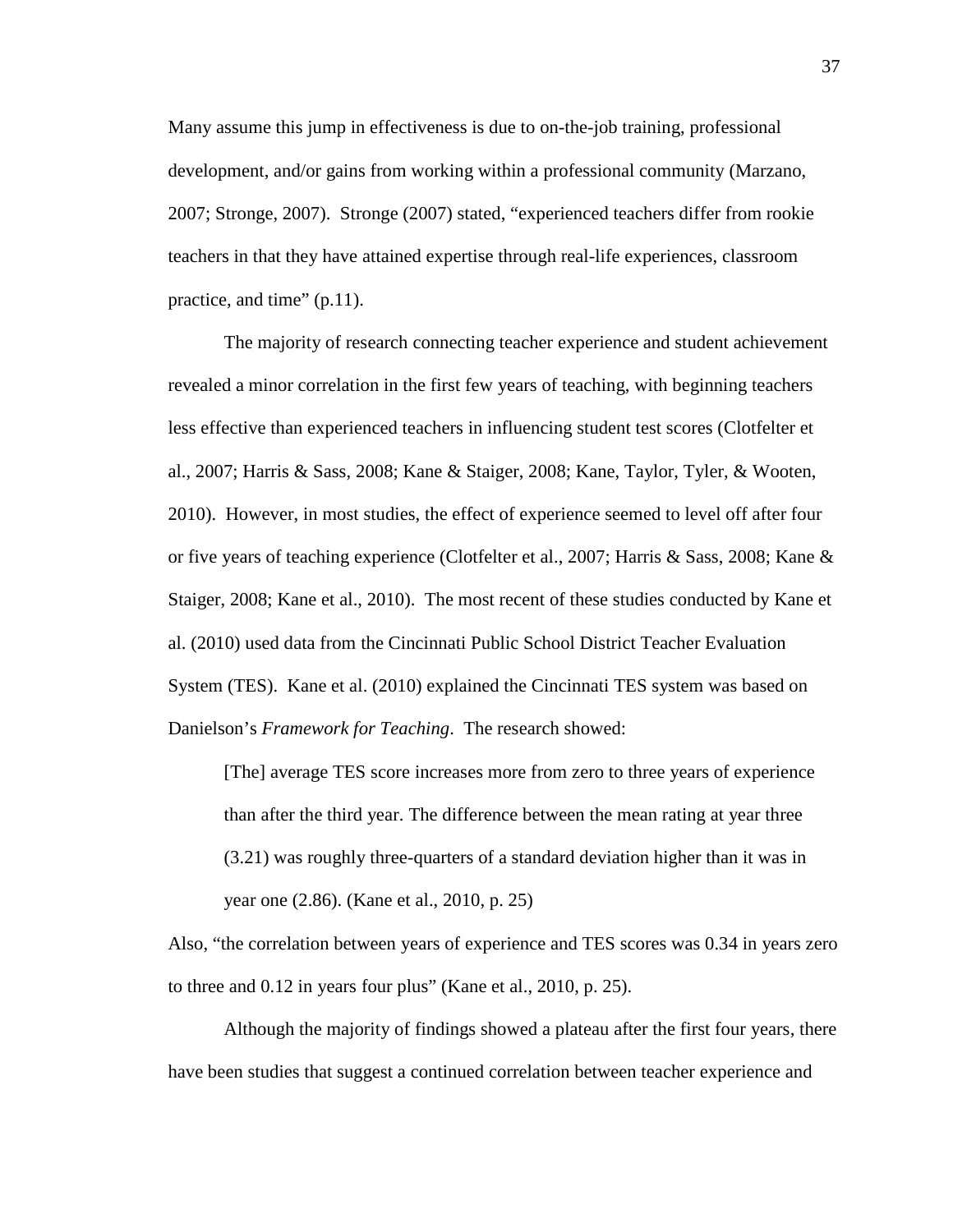student achievement that continued throughout a teacher's career (Papay & Kraft, 2011). Using data obtained from a large, urban school district with over 9,000 teachers and 100,000 students, Papay and Kraft (2011) established that experienced teachers often had higher test scores than their more inexperienced counterparts. Papay and Kraft (2011), however, like previous research, also discovered the majority of that improvement occurred in the first few years. Papay and Kraft (2011) observed:

Over the first five years of their career, teachers improve in their ability to raise student achievement by approximately 0.05 standard deviations in reading and 0.08 standard deviations in mathematics. This represents about half of a teacher's eventual career growth in any of the models. (p. 21)

Atteberry, Loeb, and Wyckoff (2013) obtained similar results in their study using data from New York City schools. Atteberry et al. (2013) included their results with other researchers who found similar conclusions:

Each study shows increases in student achievement as teachers accumulate experience such that by a teacher's fifth year her or his students are performing, on average, from 5 to 15 percent of a standard deviation of student achievement higher than when he or she was a first year teacher. This effect is substantial, given that a one standard deviation increase in teacher effectiveness is typically about 15 percent of standard deviation of student achievement; thus, the average development over the first few years of teaching is from one-third to a full standard deviation in overall teacher effectiveness. (p. 14)

According to Rice (2010), "teacher experience is probably the key factor in personnel policies that affect current employees" (p. 1). Salary schedules, tenure laws,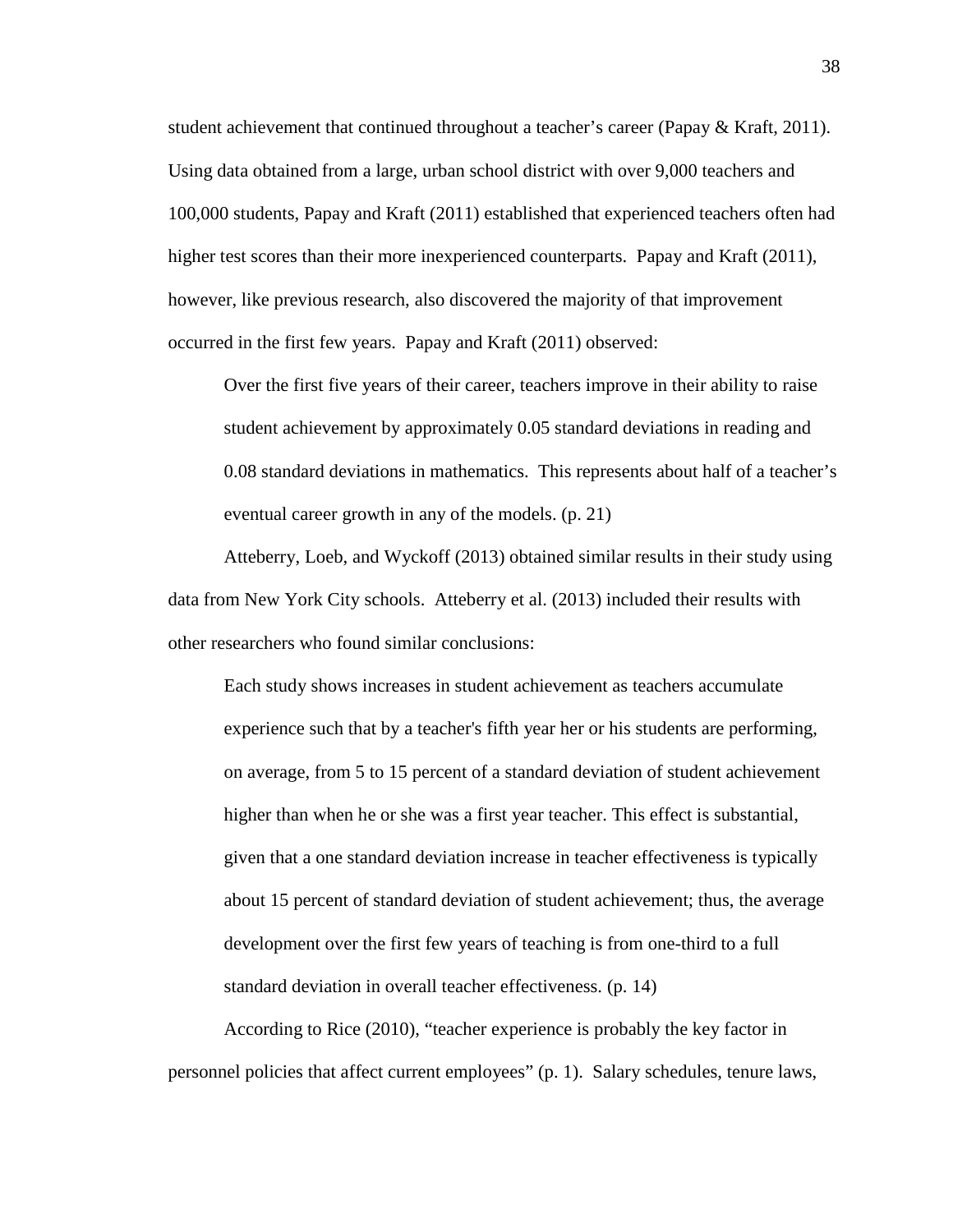seniority based promotions, and seniority based layoff policies all give preference to teachers with experience (Harris & Sass, 2008). Harris and Sass (2008) wrote, "requiring and rewarding these teacher credentials remains the nation's dominant teacher quality strategy"  $(p, 2)$ .

The generally accepted principle that teachers get better from year to year because of classroom experiences during those first years was one reason for this thinking (Rice, 2010). There were some who believed the reason experienced teachers performed better than novice teachers is because poorer performing teachers often leave the profession early in their careers (Henry, Bastian, & Fortner, 2012). Some researchers argued that the opposite is true: higher quality teachers, or those with better credentials, are the ones who leave the education field early to pursue other avenues (Goldhaber et al., 2010). However, a number of those who left the classroom did so to take positions in school or district administration, and not to other fields (NCTQ, 2004).

A study by Ost (2009) revealed that teacher experience does help teachers improve student performance on standardized tests. Ost (2009) used student test scores in grades three through eight and teacher data from North Carolina from 1995-2007. Ost (2009) examined specific grade level experiences, as well as general experiences, as possible influences on teacher improvement and student test scores. The report established a small correlation between grade level experience and test scores in math and little to no correlation between the experience and reading scores (Ost, 2009).

A study completed at Harvard University using data retrieved from the Tennessee STAR Project determined that teacher experience did matter in kindergarten (Chetty et al., 2011). Chetty et al. (2011) discovered that students in classes with experienced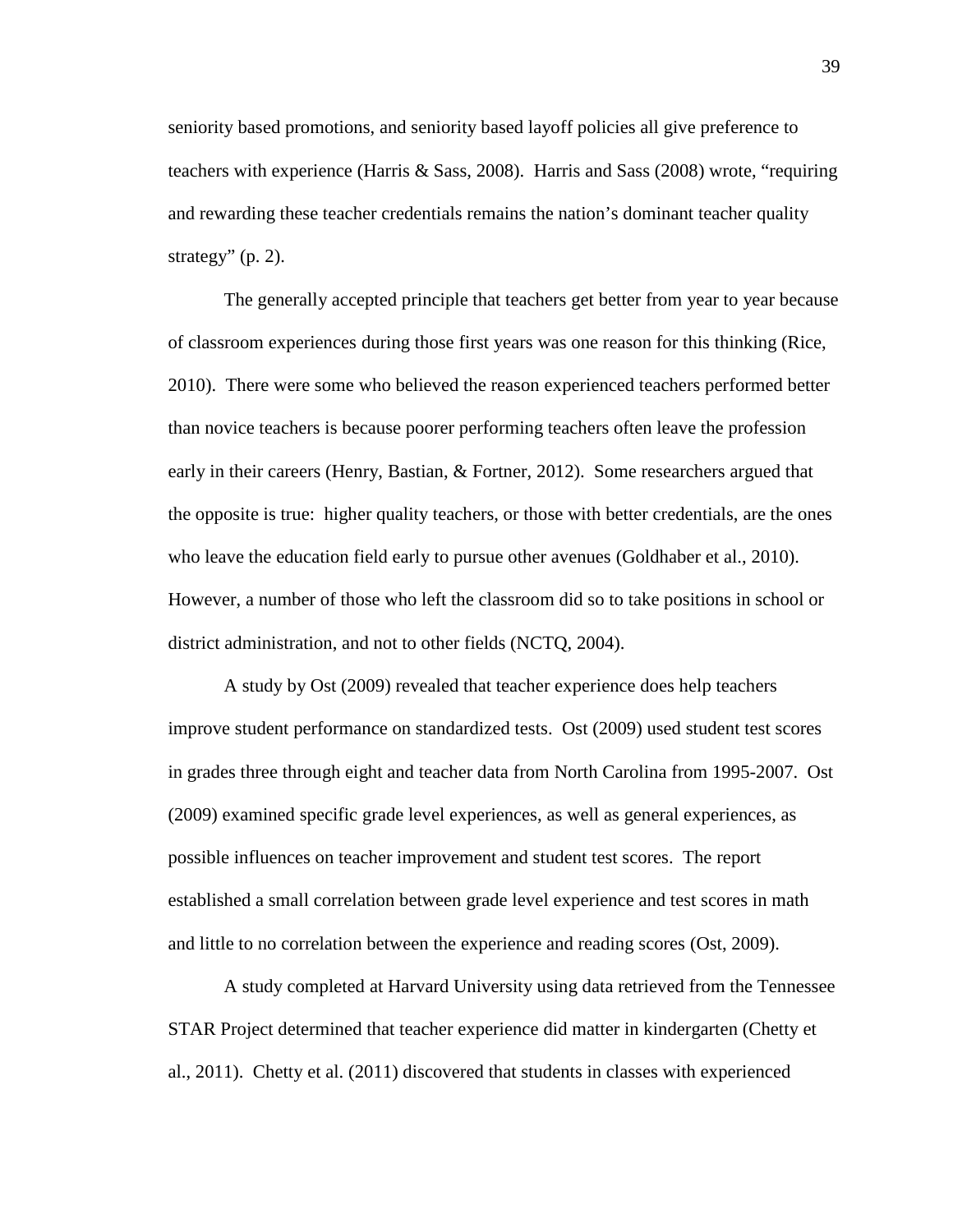teachers did have higher test scores than those with novice teachers. The data established a linear correlation between teacher years of experience and higher scores (Chetty et al., 2011). Henry, Fortner, and Bastian (2012) ascertained similar findings in high school math and science classes. Henry et al. (2012) analyzed the correlation between teacher experience and student scores on high school end-of-course exams. The study revealed increases in student achievement in classrooms with teachers with four years of experience or less (Henry et al., 2012). After the fourth year, the gains in scores seemed to level off (Henry et al., 2012).

Chargois and Irons (2011) conducted research examining the role of experienced teachers within certain student populations. Chargois and Irons (2011) revealed inconclusive results between experience and higher test scores in African-American ninth graders. Within the study, highest test scores were associated with teachers who had 6-10 years of experience and over 21 years of experience, respectively (Chargois & Irons, 2011). Most puzzling was the fact that the study's results actually showed a drop in student test scores for students who had teachers with 11-15 years of experience (Chargois & Irons, 2011).

Staiger and Rockoff (2010) used economic examples to demonstrate the difference between teachers with three or more years in the field and teachers who have less than three years experience:

Based on the gains that teachers make in their first few years of experience, every time a school district loses an experienced teacher with two or more years of experience and is forced to hire a novice teacher, the students assigned to the novice teacher over the first two years of their career lose roughly .10 standard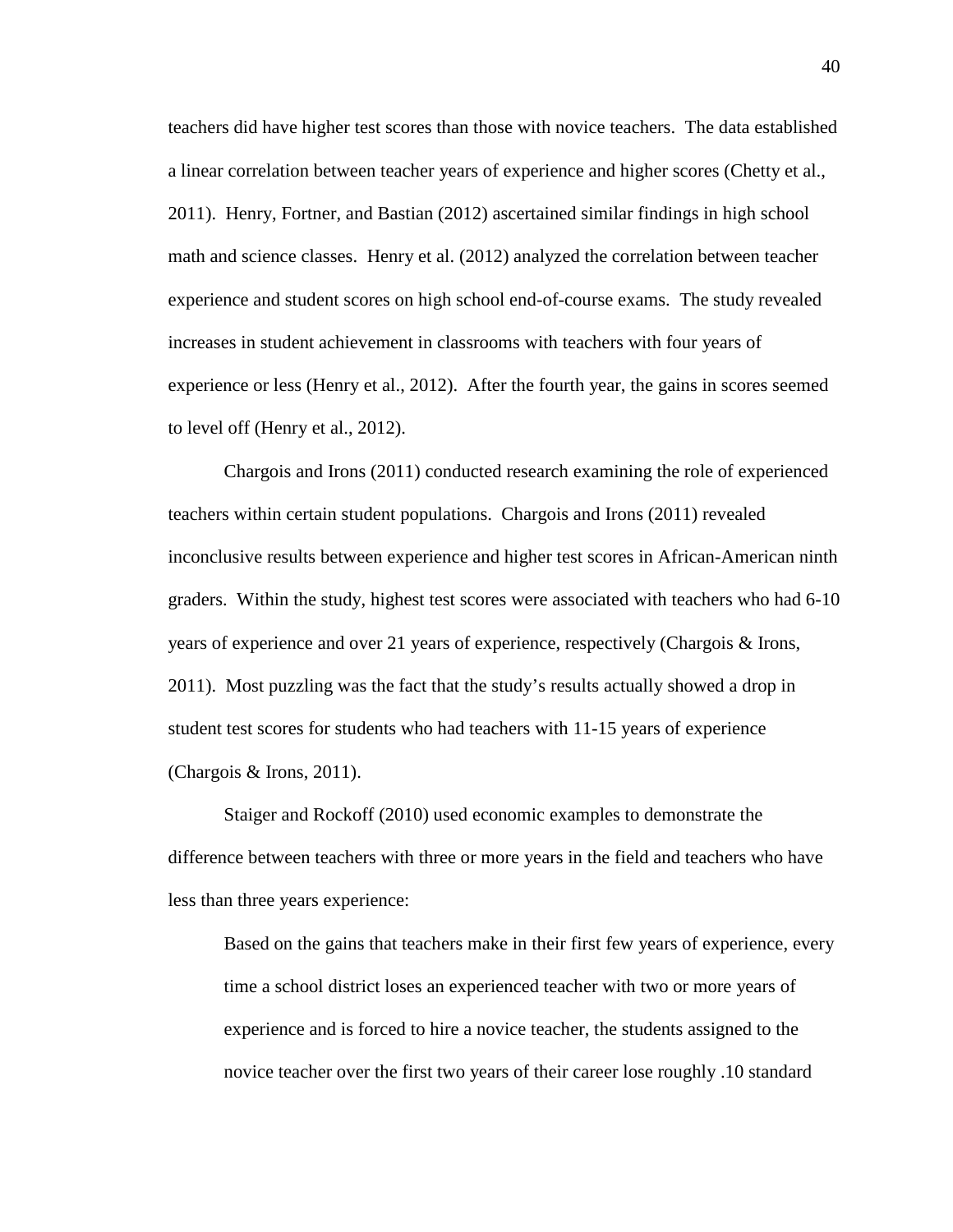deviations in student achievement. As discussed above, estimates suggest a .10 standard deviation gain in math scores has a value of roughly \$10,000 to \$25,000 per student. (p. 103)

Stronge (2007) believed that one of the main reasons experienced educators seem to be more effective was because they have learned to be more efficient. Stronge (2007) stated, "these experienced and effective teachers are efficient – they can do more in less time than novice educators can" (p. 11). Stronge (2007) also believed that the ability to adapt in the classroom was an edge that experienced teachers often have:

Flexibility and adaptability are sometimes more desirable than a well-written lesson plan, because classrooms are dynamic. Novice teachers often hesitate to deviate from a plan, but effective teachers can do it with ease, capitalizing on a teachable moment or accommodating a schedule change. The ability to improvise is a characteristic more common to experienced educators. (pp. 11-12)

The majority of research on this topic asserted teacher experience makes a difference in the classroom, but only to a certain degree (Clotfelter et al., 2007; Harris & Sass, 2008; Kane & Staiger, 2008; Kane et al., 2010). Huang and Moon (2009) determined teacher experience made no difference in student test scores. Stronge (2007) believed an experienced teacher is typically well-versed in handling individual and group situations, as well as differences in student personality and behavior. Likewise, experience has taught them what works and what does not work as far as providing quality instruction to their students (Stronge, 2007). Studies showed that a teacher's skill level tends to level off after the first five years, except for a few cases in which the year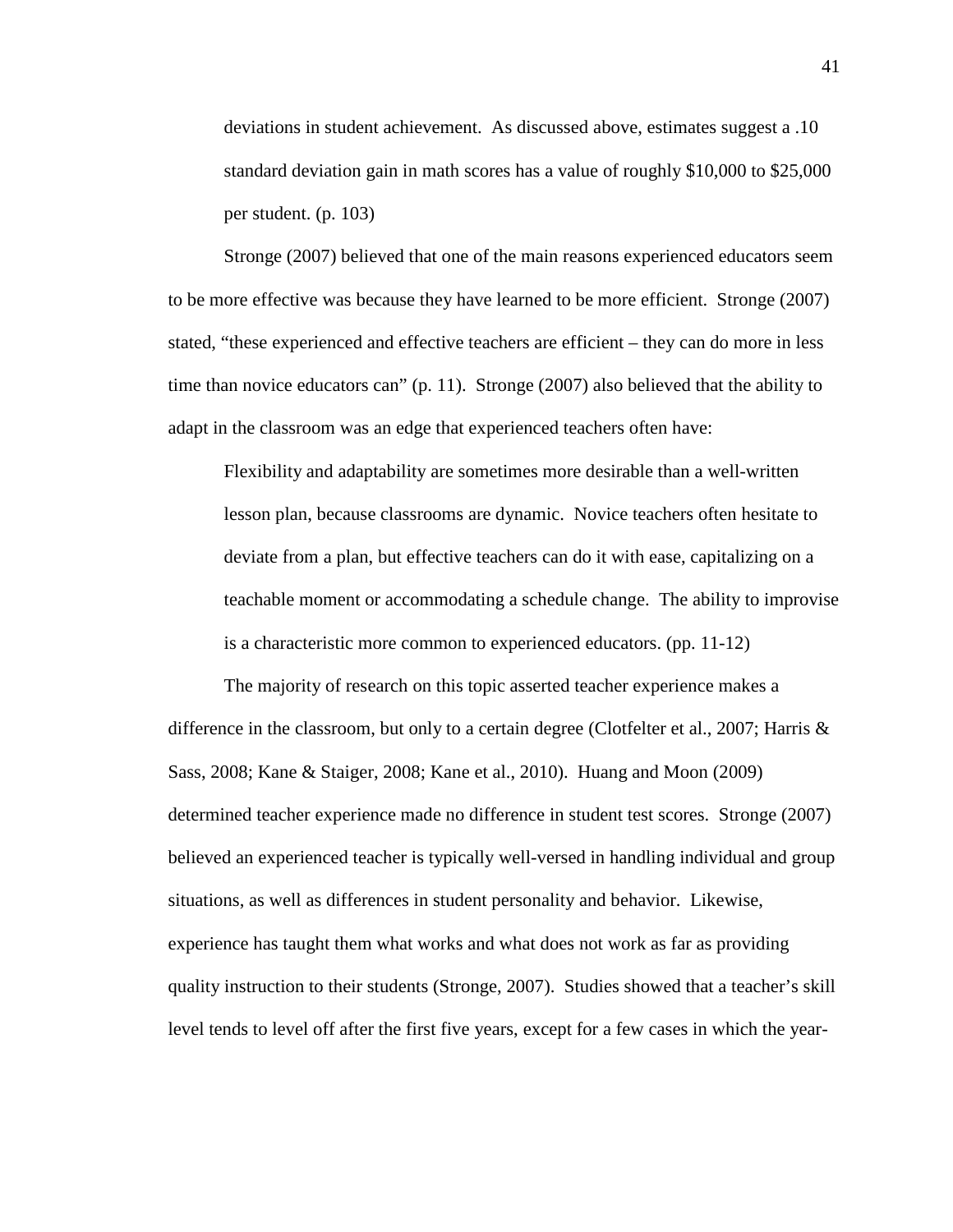to-year experience does continue to make a difference (Clotfelter et al., 2007; Harris & Sass, 2008; Kane & Staiger, 2008; Kane et al., 2010.

#### **Advanced Degree Completion**

Another teacher characteristic that has been under the microscope recently is the importance of completing an advanced degree. While the MODESE (2012) requires all teachers must hold a bachelor's degree to become certified, there are some states that have begun to require a master's degree to receive an initial teaching certificate or to renew an existing certificate (Miller & Roza, 2012). Drury and Bauer (2011) reported teachers with master's degrees now are relatively commonplace and, the number of teachers with a master's degree or higher actually was higher than the number holding bachelor's degrees in 2007.

Though some districts require a master's degree, most teachers who pursue master's degrees do so because it raises them a step on the salary schedule (Miller & Roza, 2012). Typically, in both salary schedules and credit cost reimbursement plans, there is no discrimination in the degree program a teacher completes (Miller & Roza, 2012). This means a teacher could, theoretically, work toward completing a degree in a field of study that has nothing to do with his or her subject area (Miller & Roza, 2012). According to Miller and Roza (2012), the majority of master's degree programs completed by teachers are general education master's degrees or master's degrees in administration. Still, there is continued debate on whether these programs actually improve the effectiveness of teachers (Miller & Roza, 2012).

Perhaps it is not *if* a teacher pursues a higher degree, but *when*. According to Grossman and Brown (2011), teachers who receive a master's degree during the first few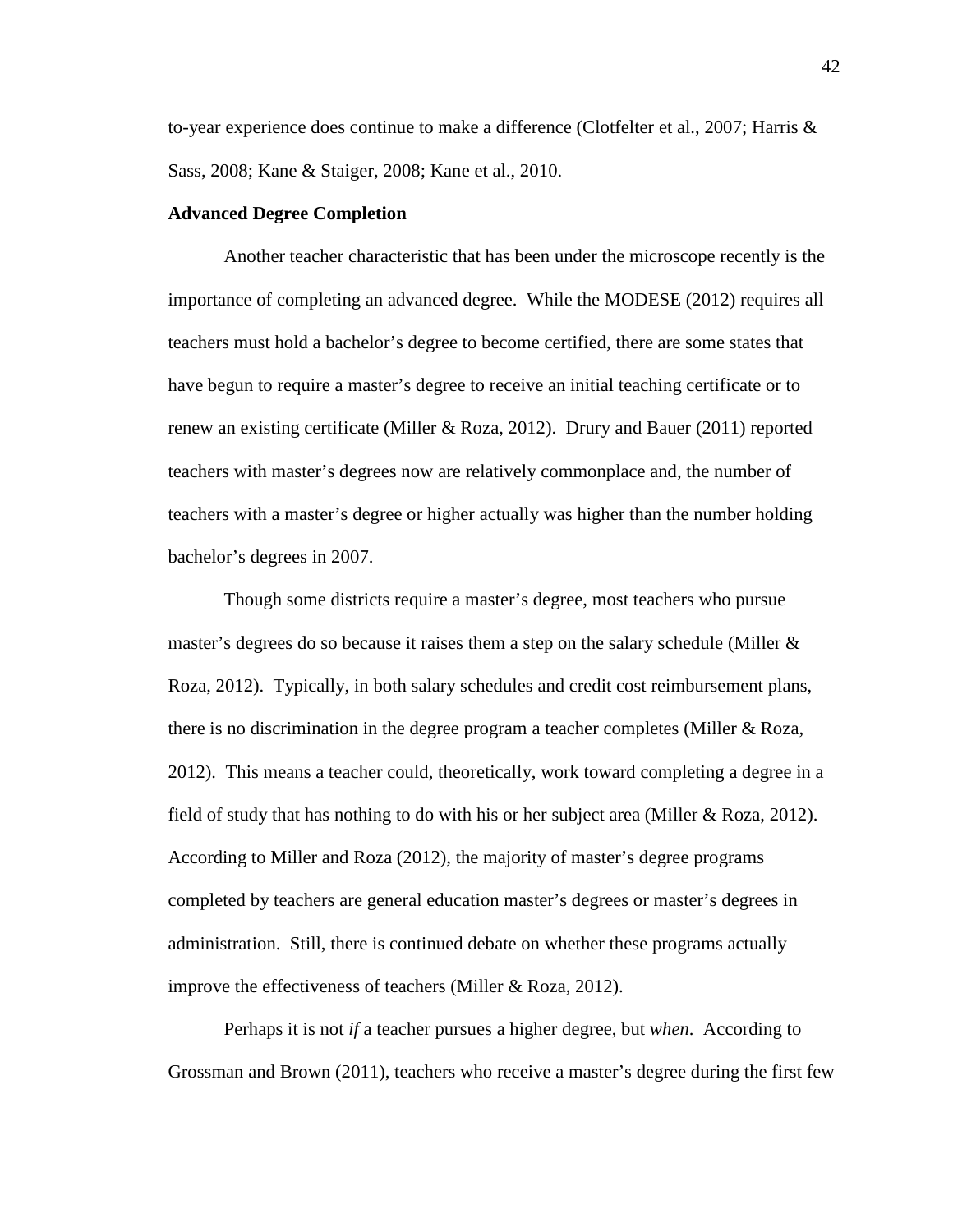years of teaching may not have the necessary background and on-the-job experience in the profession to actually gain skill from the college experience:

The NEA data show that many teachers have earned master's degrees within the first few years of teaching. Since these teachers are still relatively new to the field, graduate study is not serving as an opportunity to refine an already solid skill set but is instead being undertaken while teachers are still "getting their sea legs." (p. 102)

 The practice of paying for degrees has come under scrutiny due to the current economic crisis in education and the high amount of money that school districts put into the so-called "master's bump" (Roza & Miller, 2009). Roza and Miller (2009) analyzed data from state salaries and determined there were states, such as New York, in which 78% of all teachers had a master's degree or higher. Roza and Miller (2009) indicated in some states, the difference in salary between a teacher with a master's degree and one without, with the same level of experience, was as much as \$10,000. These costs, along with the added benefits, can add up quickly for school districts (Roza & Miller, 2009).

Throughout the nation, the added cost accrued in supplying funds for master's degrees for teachers ranged from \$27 per pupil in Texas to \$319 per pupil in Washington State (Roza & Miller, 2009). In Missouri, according to Roza and Miller (2009), the numbers hover somewhere between those two numbers; 51% of Missouri teachers had a master's degree or higher, and the average salary increase for a teacher with a master's degree was \$4,283, a total of \$146,603,923 extra dollars spent by Missouri school districts. This added an additional \$163 per student in the state (Roza & Miller, 2009).

43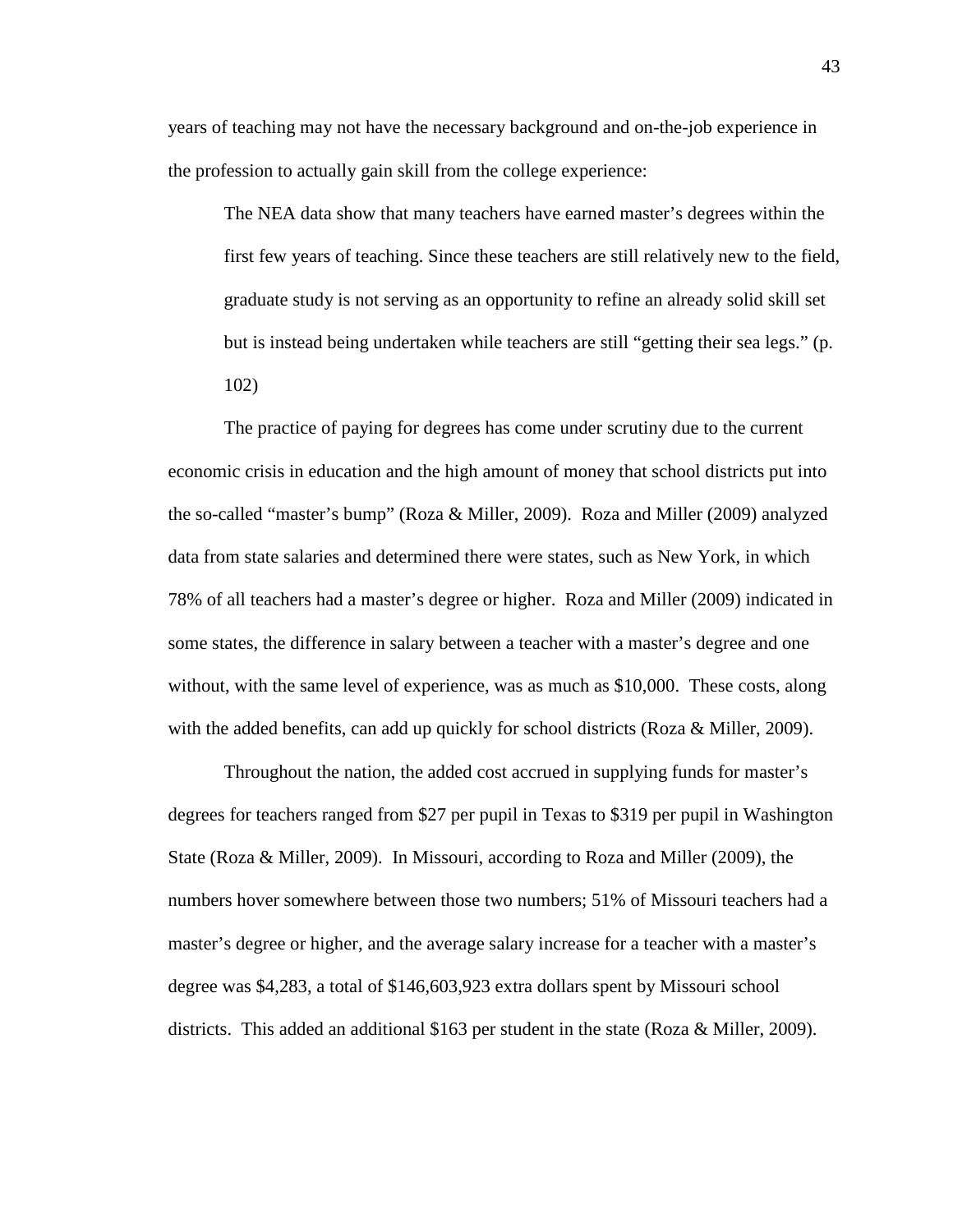### **Advanced Degree Completion and Student Achievement**

Recent research revealed that having a master's degree does not improve the academic achievement of students in that teacher's classroom (Campbell & Lopez, 2008; Clotfelter et al., 2007; Dobbie & Fryer Jr., 2011; Hanushek & Rivkin, 2012; Harris & Sass, 2009; Huang & Moon, 2009). It did not seem to matter whether the master's degree was obtained before or after the initial teaching experience; research has shown there was no difference in student achievement between teachers with a master's degree or those without (Campbell & Lopez, 2008; Clotfelter et al., 2007; Dobbie & Fryer Jr., 2011; Harris & Sass, 2009).

Clotfelter et al. (2007) studied data from North Carolina teachers and students to determine the relationship between teacher characteristics and student achievement. Clotfelter et al. (2007) determined, despite rewarding teachers for advanced degrees, schools may not be seeing benefits from the practice. Clotfelter et al. (2007) found "the variable denoting having a graduate degree exerts no statistically significant effect on student achievement and in some cases the coefficient is negative" (pp. 27-28). Clotfelter et al. (2007) continued by asserting:

If the goal of the salary structure was to provide incentives for teachers to improve their teaching, the higher pay for master's degrees would appear to be money that was not well spent, except to the extent that the option of getting a master's degree keeps effective experienced teachers in the profession. (p. 33)

 For those teachers who received a master's degree after beginning their teaching career, the data showed they may actually be less effective in raising student test scores when compared to those who do not have a master's degree (Clotfelter et al., 2007).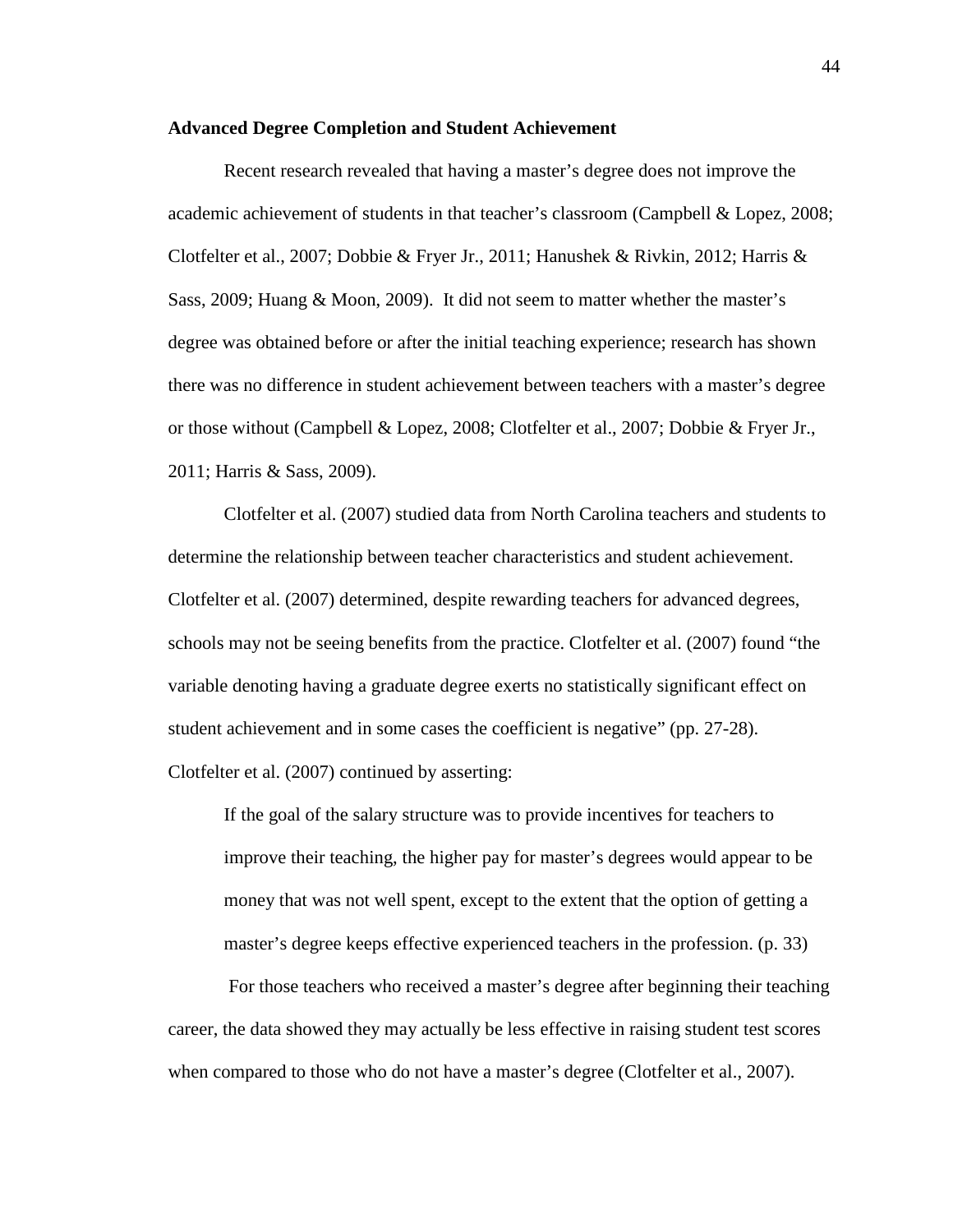Other research has shown, as a whole, districts that have a majority of teachers with advanced degrees have lower test scores than other districts (Dobbie & Fryer, Jr., 2011). Campbell and Lopez (2008) studied "the relationship between advanced degrees for teachers and student performance on the Georgia High School Graduation Test (GHSGT)" (p. 34). Campbell and Lopez (2008) found, "after controlling for student population, area population density, area income, school revenue, and ethnic make-up, school systems with more master's qualified teachers fail[ed] to perform better on the Georgia High School Graduation Tests" (p. 44). Campbell and Lopez (2008) also found there may actually be a negative effect on student performance.

A study by Harris and Sass (2008) showed a positive correlation between advanced degree completion and student achievement for middle school math classes; yet did not find any correlation for elementary teachers in both reading and math. In high school math and reading, as well as middle school reading, there actually seemed to be a negative correlation (Harris & Sass, 2008). Harris and Sass (2008) continued, "This may be because graduate degrees include a combination of pedagogy and content and our other evidence suggests that only the latter has a positive influence on teacher productivity" (p. 27).

Buddin and Zamarro (2008) analyzed data from the Los Angeles School District from 2000 to 2004. Buddin and Zamarro (2008) observed teacher characteristics and students' scores for grades two through five. Each student was in a self-contained classroom with one teacher (Buddin & Zamarro, 2008). Buddin and Zamarro (2008) determined there was no difference between student scores when the students had teachers with a master's degree or higher and when the students had a teacher who did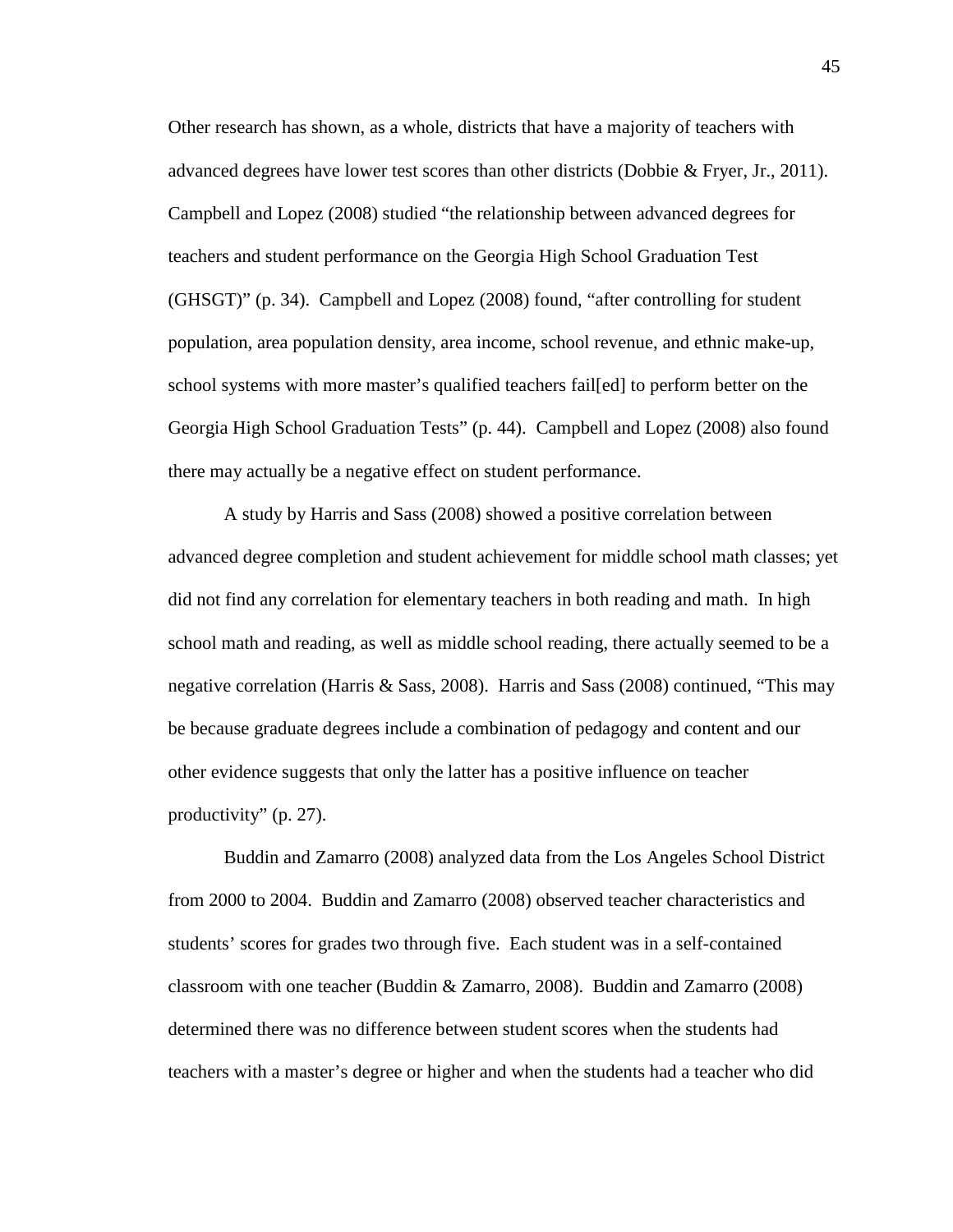not have an advanced degree. The attainment of a higher degree showed no improvement to teacher quality or student scores (Buddin & Zamarro, 2008).

In a study of Chicago school districts and teachers, Aaronson et al. (2007) provided similar conclusions. Aaronson et al. (2007) found that advanced degrees accounted for less than 1% of the variation in teacher quality and student test scores. Aaronson et al. (2007) discovered advanced degree completion for teachers did not have a statistically significant effect on the achievement status and test scores of the students in those districts.

It is quite obvious, then, why the use of school funds to provide funds for master's degrees has become a target of research and question. The push for master's degree completion by teachers could be due to the fact that in Finland, whose schools are some of the highest performing in the world, all teachers are required to receive a master's degree (Sahlberg, 2010). However, according to Sahlberg (2010), in Finland, only the top 10% of graduating classes are pushed to become educators. Furthermore, teachers enter a master's degree program that aligns specifically with his or her instructional area, such as history, math, or biology (Sahlberg, 2010). This is in broad contrast to the United States, where the majority of master's degrees obtained by teachers are in general education, which is a broad, non-differentiated degree (Miller & Roza, 2012).

#### **Teacher Salary Schedule**

 The current teacher salary schedule is at the center of the ongoing debate on teacher effectiveness and student achievement. Podgursky and Springer (2011) found, "During the 2003-04 school year, approximately 96% of public school districts accounting for nearly 100% of all public school teachers reported use of a salary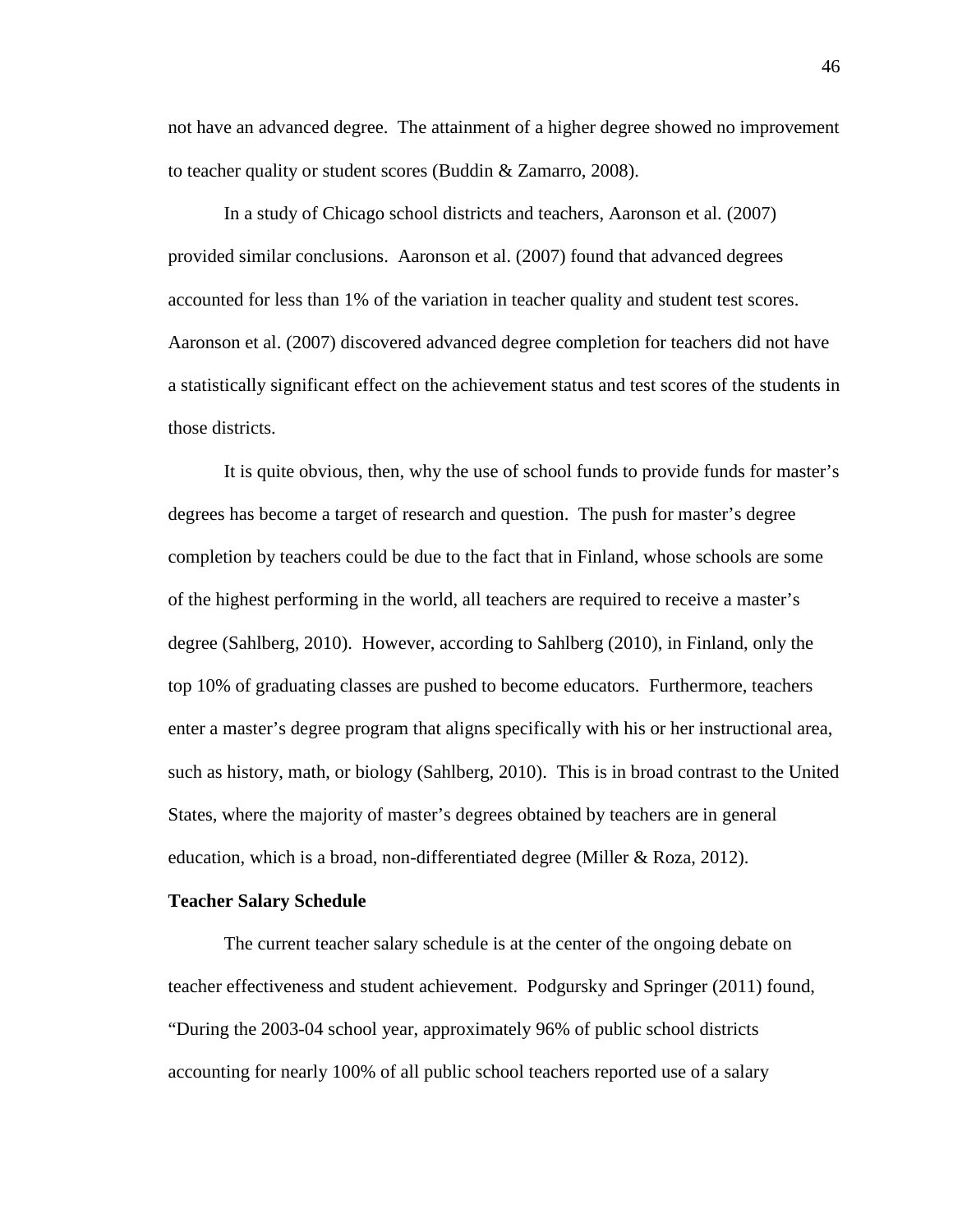schedule" (pp. 2-3). In the majority of states and districts, teachers were paid based on years of experience and degree level (Podgursky & Springer, 2011). Teachers advanced across these steps and lane schedules as years of experience were gained and as the teacher made progress towards advanced degrees (Podgursky & Springer, 2011). As defined by Podgursky and Springer (2011), this salary schedule is often termed the "single salary schedule" (p. 2). According to Johnson and Papay (2009):

That scale [salary schedule] is composed of a set of steps that provide every teacher with an annual raise until he or she reaches the top of the scale, which generally takes eight to 20 years. In addition to the steps, the salary schedule typically includes four to six lanes. A teacher is entitled to enter a higher paying lane after completing certain academic requirements or degrees. All lanes have the same longevity steps, so a fourth year teacher who holds a master's degree in the third lane earns more than a fourth year teacher who has no master's degree and thus remains in the first lane. (p. 49)

Podgursky (2010) claimed the single salary schedule was created in the 1920s and continued to evolve until the 1950s, with the majority of public school districts adopting the salary schedule by 1951. During this time, there was typically a marked discrepancy between the teaching salaries of men and women (Podgursky, 2010). Feminists and other reformers began calling for a single salary schedule for all teachers, regardless of gender (Podgursky, 2010).

 According to Podgursky (2010), the single salary schedule is unique to the field of education; in most other professional fields, there is no set schedule for pay. Podgursky (2010) claimed pay is determined by qualifications, field or specialty, supply and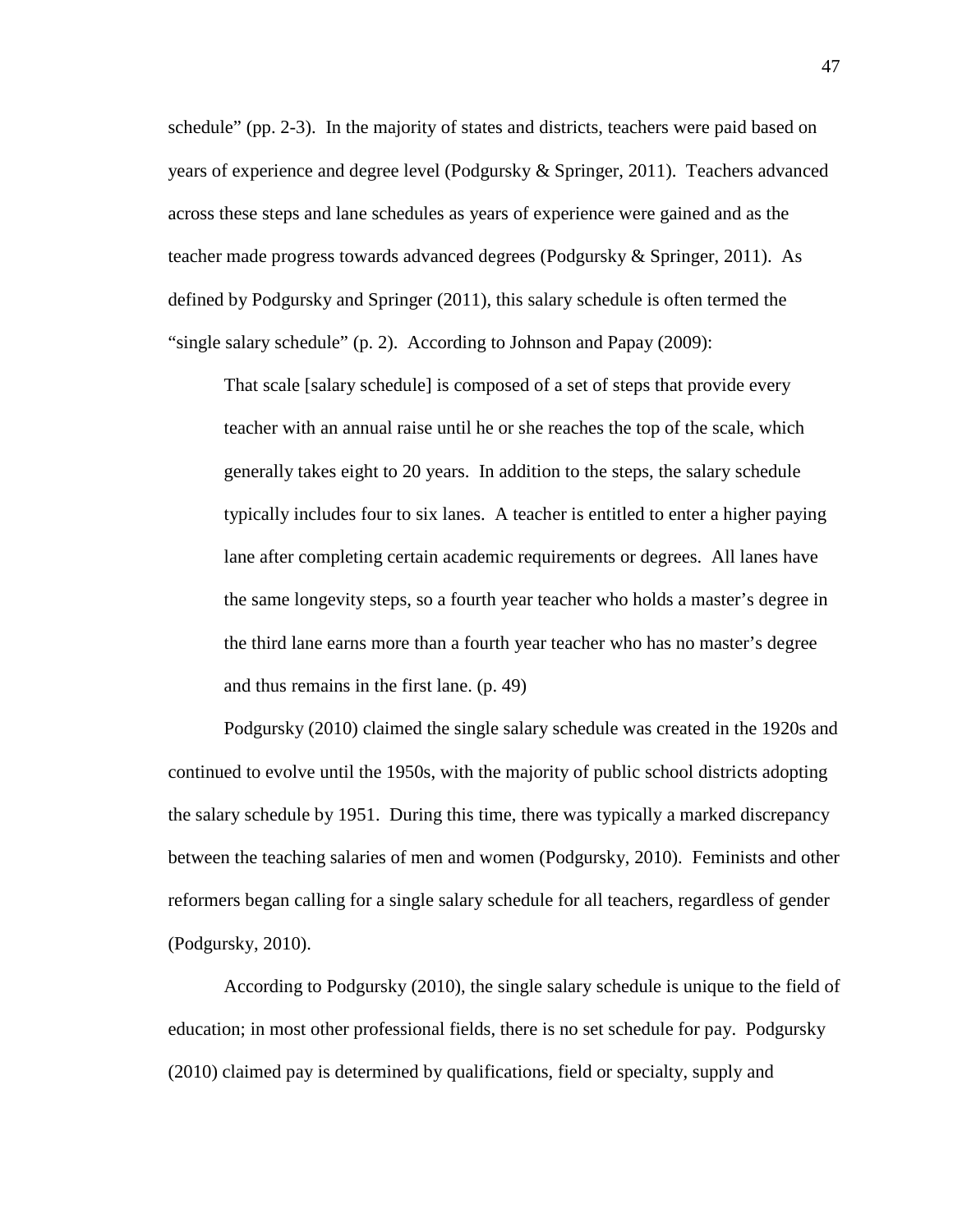demand, or any other number of factors, and that "starting pay is usually market-driven, and institutions will often match counter-offers for more senior faculty whom they wish to retain. Merit or performance-based pay is commonplace" (p. 21). Johnson and Papay (2009) explained that critics of the salary schedule find fault with "paying all teachers the same wages without regard to performance and for being 'lock-step.' There was no way for teachers to earn more by exercising initiative or achieving success in their day-to-day work" (p. 49).

Previous research called into question the use of teacher experience and advanced degree completion as the basis of teacher pay (Podgursky & Springer, 2011; Vigdor, 2008). Most of the studies have shown a minimal, if any, correlation to student achievement (Vigdor, 2008). Podgursky and Springer (2011) determined that the current salary schedule is completely off-base with the goals its developers were trying to achieve. According to Podgursky and Springer (2011), the goals of the salary schedule should be to attract and keep the best teachers, as well as motivate teacher improvement. Podgursky and Springer (2011) claimed, "however, the current teacher compensation 'system' is best characterized as a mix of policies reflecting divergent stakeholder preferences, legislative tinkering, and legacies from earlier vintages of employment contracts" (p. 2). Podgursky and Springer (2011) continued:

There is an old adage in economics: 'You can't repeal the law of supply and demand.' By this, economists mean that if governments or regulatory agencies do not allow prices to clear a market then some other mechanism will. School district salary schedules are a case in point. Salaries set by the schedules take no recognition of market or performance factors. Thus, non-price factors act to clear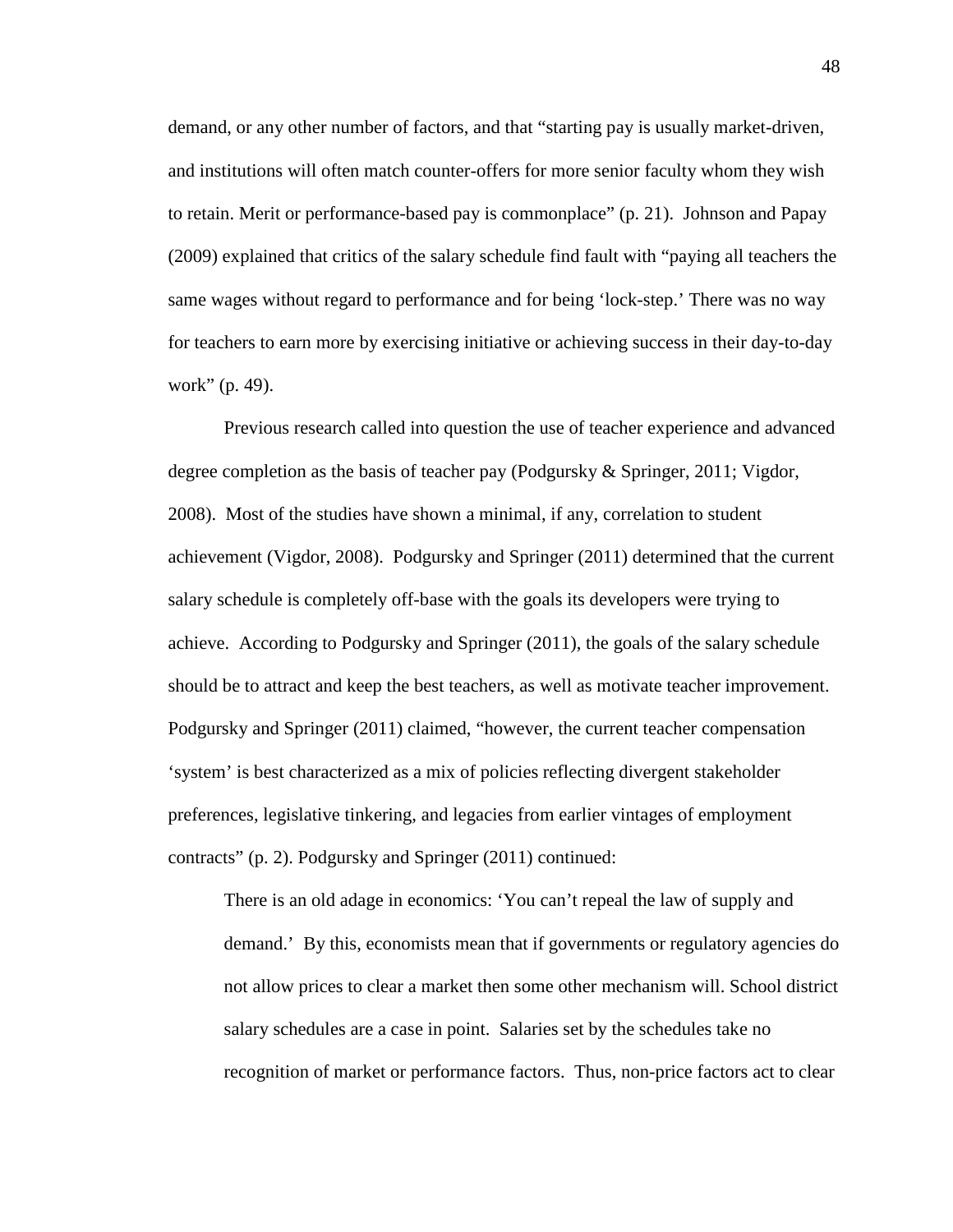the market. We briefly consider three consequences of these rigid schedules: teacher shortages by field, the concentration of novice teachers in high-poverty schools, and the incentives (or lack thereof) for more effective teachers to stay in classrooms or enter the profession. (p. 4)

In a single salary schedule, elementary education teachers make the same salary, according to step, as a specialized teacher in a high school classroom (Podgursky  $\&$ Springer, 2011). Podgursky (2010) claimed while both teachers may be of equal importance, there is a stark difference in the available pool of quality teachers in both. Podgursky (2010) also claimed a high school science teacher may have many more noneducation opportunities than an elementary teacher, because of the background and indepth subject matter knowledge. Podgursky (2010) referenced a teacher recruitment survey in which administrators were asked to rank the difficulty of hiring staff in individual fields:

In 2003-04, 75% of school administrators reported that it was "easy" to fill vacancies in elementary education, with fewer than four percent reporting it "very difficult" or that they could not fill the position. The situation changes dramatically when we turn to math, science, and special education, where a large share of districts reported it was "very difficult" or they were unable to fill a vacancy. (p. 22)

A study by Hanushek and Rivkin (2012) revealed:

Easily quantifiable characteristics explain little of the variation in teacher effectiveness, and this has important implications for the development of policies designed to raise the quality of instruction and to reduce unequal access to high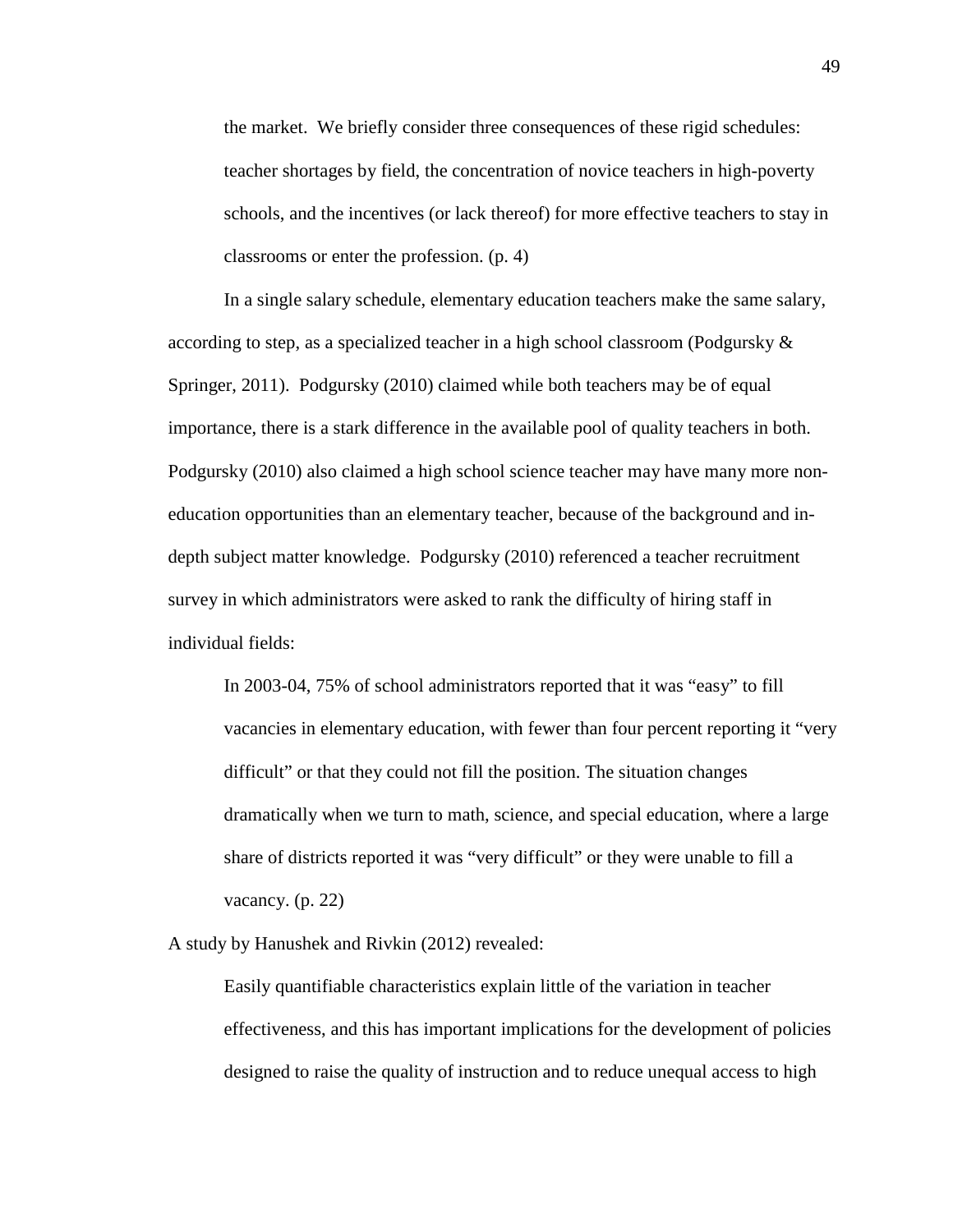quality teachers. First, neither a graduate degree nor additional years of experience past the initial year or two translate into significantly higher instructional effectiveness, bringing into question a salary structure based almost entirely on these two variables. (p. 132)

In addition to the salary schedule, Hanushek and Rivkin (2012) added three other avenues in which teacher characteristics were utilized. Those avenues were to use characteristics to compare members of a teaching staff for quality and equal access, using these characteristics to add requirements to initial certification, and focusing on student outcomes related to characteristics to legislate better teachers (Hanushek & Rivkin, 2012).

 Aaronson et al. (2007) reported, "the vast majority of the variation in teacher effects is unexplained by easily observable teacher characteristics, including those used for compensation" (p. 97). Aaronson et al. (2007) utilized research with the Chicago Public Schools System and showed that observable teacher characteristics, such as experience, degrees, and certifications, accounted for less than 1% of the total variation in teacher quality:

These results highlight the lack of a close relationship between teacher pay and productivity and the difficulty in developing compensation schedules that reward teachers for good work based solely on certifications, degrees, and other standard administrative data. That was not to say such schemes were not viable. Here, the economically and statistically important persistence of teacher quality over time should be underscored. By using past performance, administrators can predict teacher quality. Of course, such a history might not exist when recruiting,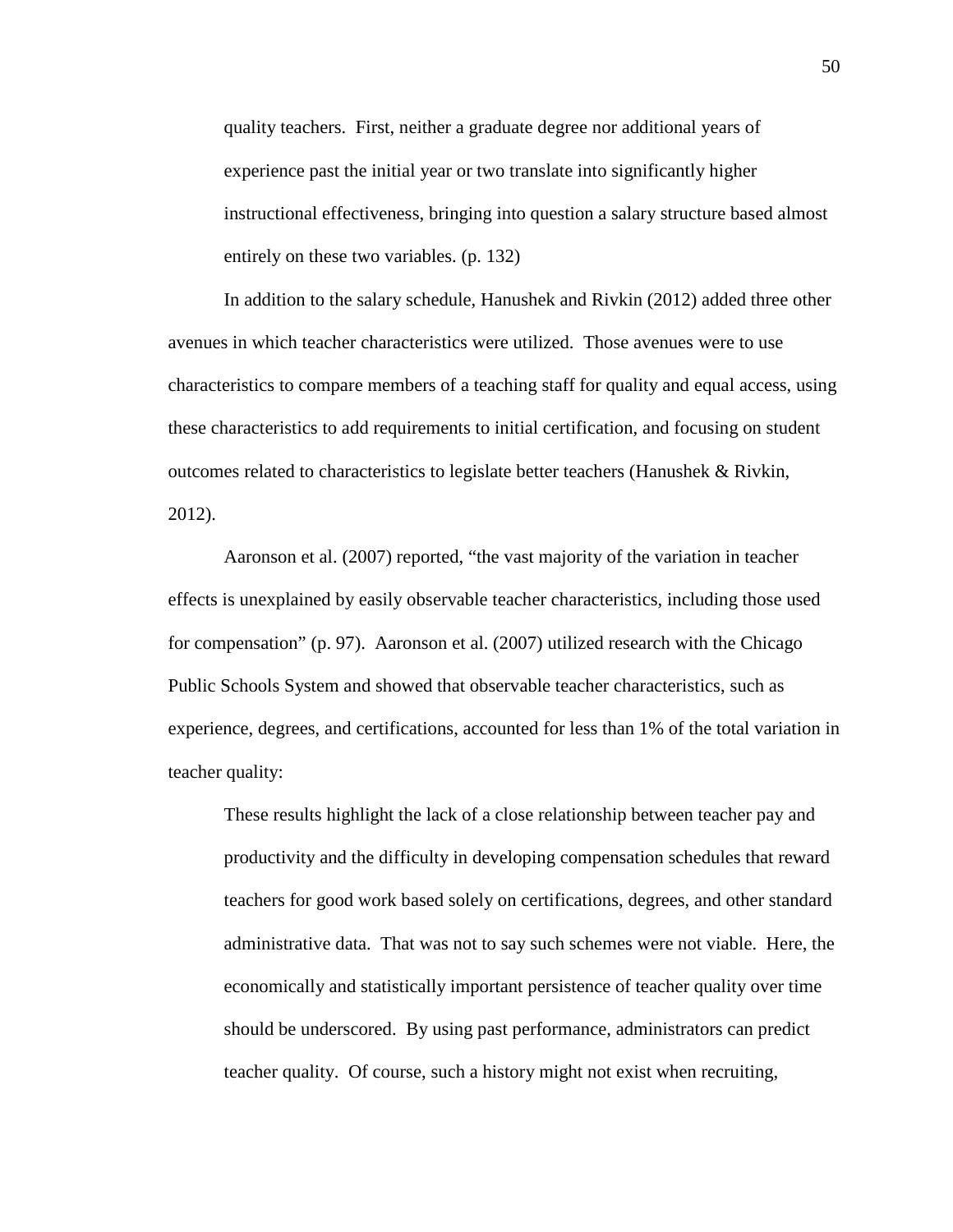especially for rookie teachers, or may be overwhelmed by sampling variation for new hires, a key hurdle in prescribing recruitment, retention, and compensation strategies at the beginning of the work cycle. (p. 98)

 There were some advantages for teachers and districts that utilize the single salary schedule as it is currently constituted. Johnson and Papay (2009) claimed the schedule provides confidence and stability to teachers; teachers can look at the salary schedule and easily determine their current salary and future salary. The salary schedule also benefits the districts' budget process by forecasting future costs (Johnson & Papay, 2009). Johnson and Papay (2009) described the benefit this way:

Given that certainty some consciously trade the chance to earn more in the short run at another job for the assurance of a steady paycheck as a teacher. Teachers know that the steps of the salary scale reward loyalty and longevity, and once they have spent seven or eight years in a district, they tend to remain in their position. In a field that is perpetually hampered by the shortage of able teachers, a pay

system that brings stability to the teacher force has its advantages. (p. 50) Goldhaber, Dearmond, and Deburgomaster (2011) discussed the benefits of the single salary schedule previously suggested by earlier researchers, "By rewarding teachers' years in the classroom, salary schedules reflect the fact that teachers learn from experience; by rewarding all teachers equally, salary schedules mitigate competition between teachers that might inhibit collaboration or knowledge exchanges" (p. 443).

Recent research has focused on how to modify the current salary schedule to incorporate research findings, rather than just scrapping the entire system altogether (Grissom & Strunk, 2012). Some of these methods could be front-loading or back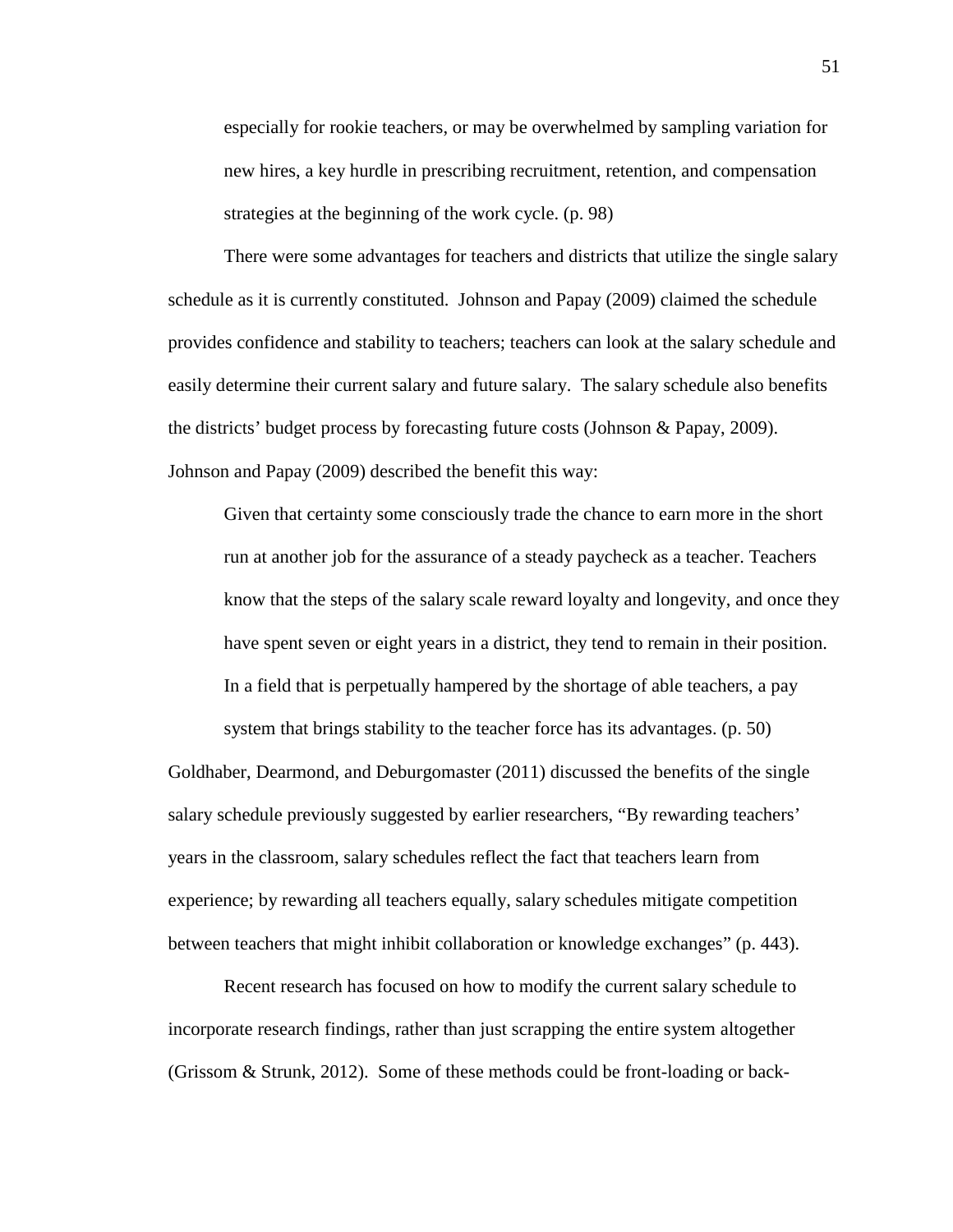loading the salary schedule, or adjusting the salary schedule based on subject area or the socio-economic status of the school district (Grissom & Strunk, 2012). Grissom and Strunk (2012) asserted there could be benefits to a front-loaded salary schedule, and those pay schedules would have a higher base salary as compared to other salary schedules. Grissom and Strunk (2012) believed the higher base salaries would attract higher quality teachers to the profession and would make teaching more comparable, in terms of salary, to other professional tracks.

Also, this type of salary schedule would give higher increases in the first years of teaching, which is the period of time many teachers voluntarily exit the profession and this would give quality, young teachers another incentive to stay with teaching, rather than switching to another profession (Grissom & Strunk, 2012). Grissom and Strunk (2012) analyzed salary schedules in a study comparing teacher salary schedules to student performance. The study included almost 800 students across 15 states and Grissom and Strunk (2012) concluded:

Across the board, no matter the grade, more students achieve and pass the proficiency cut point and fewer students fail to pass the basic cut point as districts frontload their salary schedules to a greater extent. Although the results for the advanced level are less precise, the consistent direction of the relative experience premium coefficient suggests that the more frontloaded the salary schedule, the greater proportion of students achieve 'advanced' status on state assessment tests, holding school and district characteristics constant. (p. 683)

 Harris and Sass (2008) mentioned that since "advanced degrees [that] are uncorrelated with the productivity of elementary school teachers suggests that current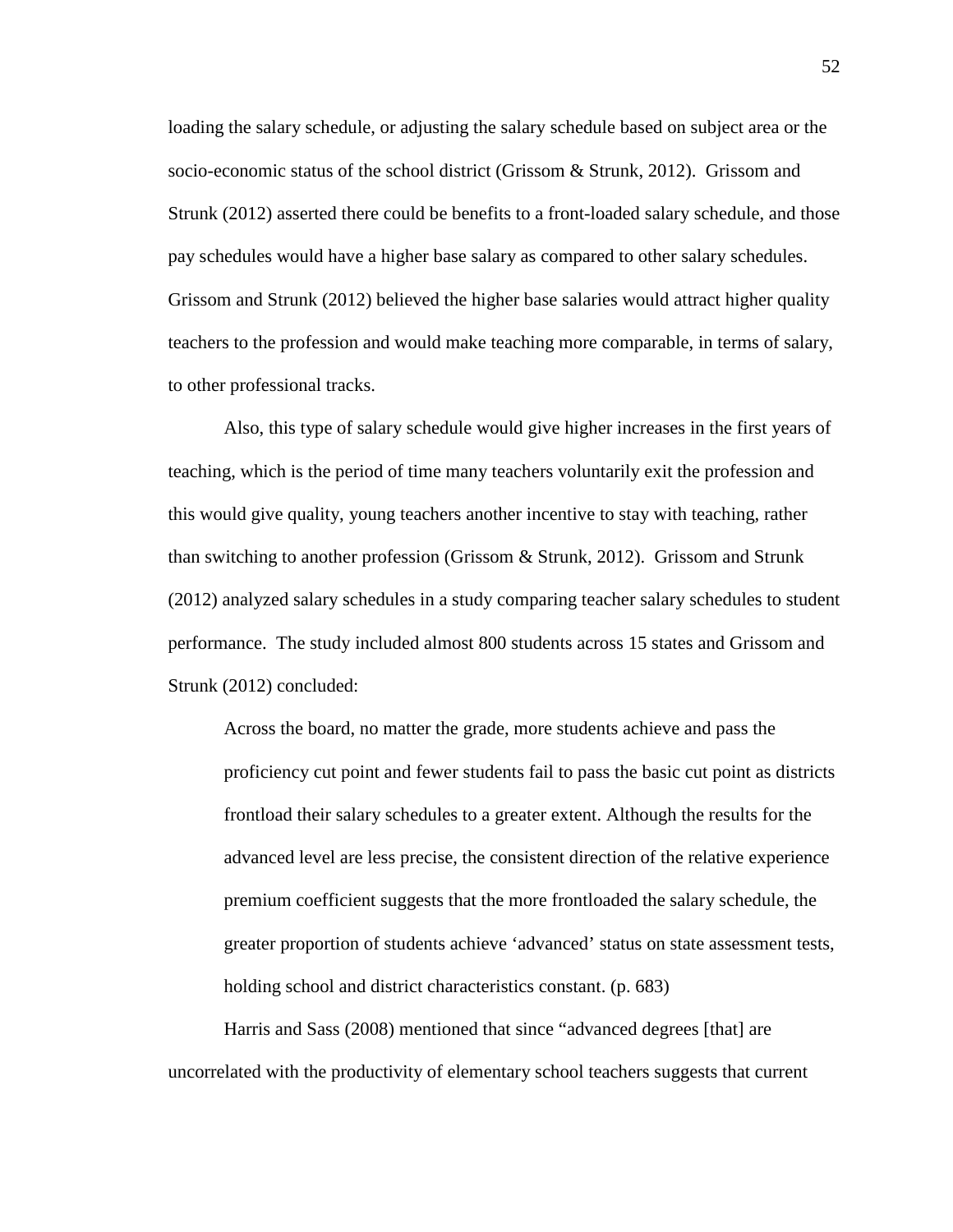salary schedules, which are based in part on educational attainment, may not be an efficient way to compensate teachers" (p. 31). Harris and Sass (2008) did, however, see benefits in building the salary schedule, or at least at the base, to retain quality teachers early in their career, which could benefit students.

# **Teacher Pay and Student Achievement**

 When studies were analyzed comparing teacher pay and student performance, Podgursky (2010) found very little to suggest a correlation between higher teacher salaries and student performance. Podgursky (2010) stated, "Surveys of the early education production function literature found little evidence of a strong positive effect of teacher pay on student achievement" (p. 17). Podgursky (2010) also cited earlier research from Hanushek and Rivkin, Jacobs and Lefgren, and others, in which there had been no connection found between how well teachers were paid and the performance of their students.

### **Teacher Tenure and Last-In-First-Out Policies**

 Another area in which this research could be very impactful is in examining teacher tenure and teacher layoff last-in-first-out (LIFO) policies. Both of these policies were based on the belief that experienced teachers were better teachers (Boyd, Lankford, Loeb, & Wyckoff, 2011). There are educational experts who support the idea that seniority-based layoffs are not the best strategy for cutting costs, and the practice may actually harm student performance (Boyd et al., 2011).

Boyd et al. (2011) expressed, in reality, a higher number of teachers must be released to achieve the desired effects of the layoffs. This is due to the fact that senior teachers earn more, according to the salary schedule, than novice teachers (Boyd et al.,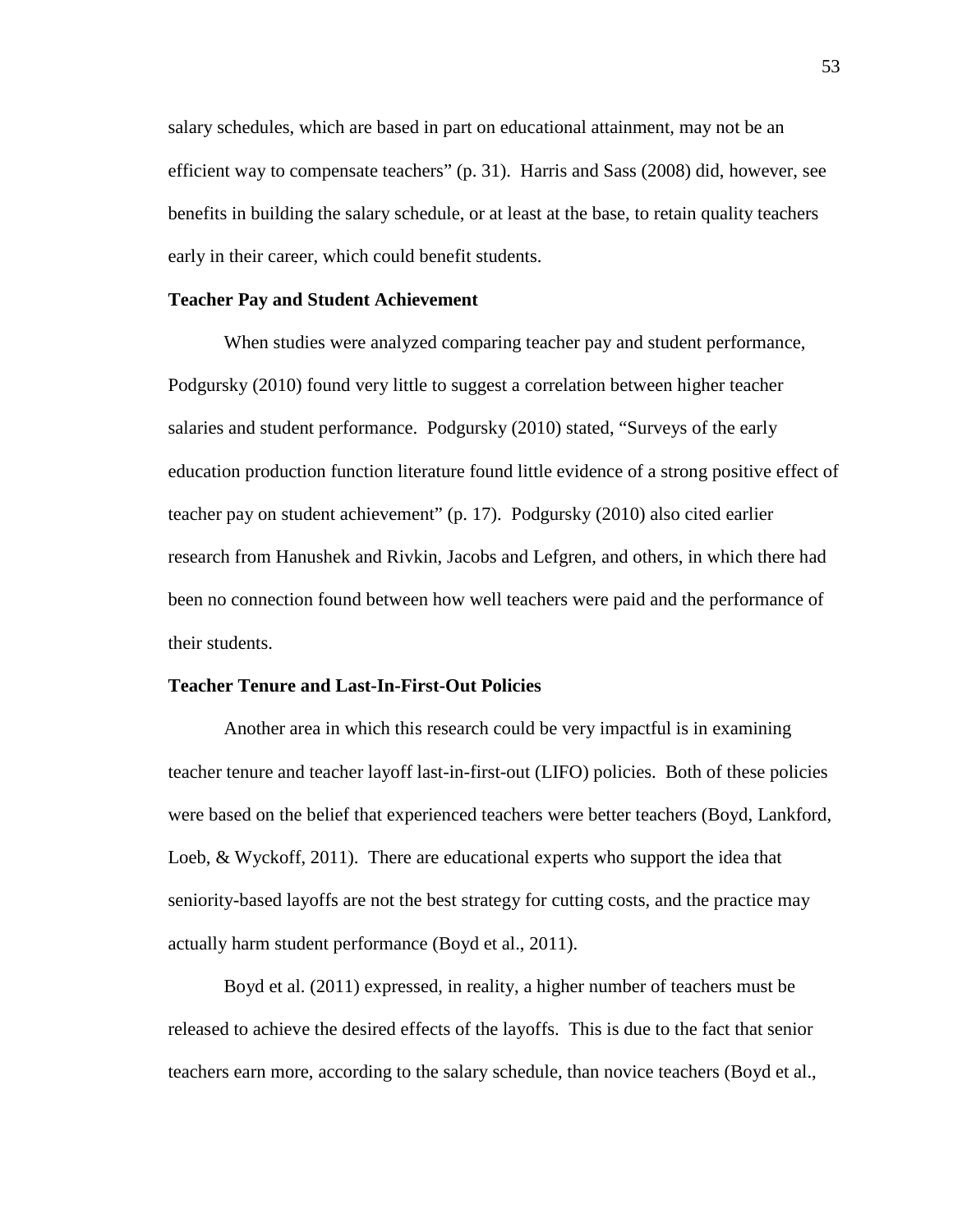2011). The sheer removal of so many teachers at one time could be detrimental to student performance, because it compromises such variables as stability, comfort, and regularity (Boyd et al., 2011).

Boyd et al. (2011) completed a study in New York City to analyze the effect of teacher layoffs brought about by the recent economic crisis. Boyd et al. (2011) compared teachers who would be laid off due to the existing policy, which was based on seniority, with the teachers who would be released based on teacher effectiveness. The study was implemented as a result of a 5% shortfall in the budget for teacher salaries (Boyd et al., 2011). Boyd et al. (2011) determined that 25% fewer teachers would need to be dismissed if the policy, which was based on teacher effectiveness rather than seniority, was allowed. Boyd et al. (2011) also found the group of teachers who would be dismissed because of performance differed greatly from the group who would be dismissed because of experience. In fact, only about 13% of the teachers fell into both systems (Boyd et al., 2011). Results of the study by Boyd et al. (2011) determined:

The typical teacher who was laid off under a value-added system was 26% of a standard deviation in student achievement less effective than the typical senioritybased layoff. This was a large effect, corresponding to the difference more than twice the difference between a first and fifth-year teacher and equivalent to the difference between having teacher who was 1.3 standard deviations below the effectiveness of the average teacher. (p. 11)

A similar study of layoffs in Washington State school districts, by Goldhaber and Theodbald (2010), during the 2008-2009 school year, uncovered comparable results. Goldhaber and Theodbald (2010) found that only 23% of the teachers who would be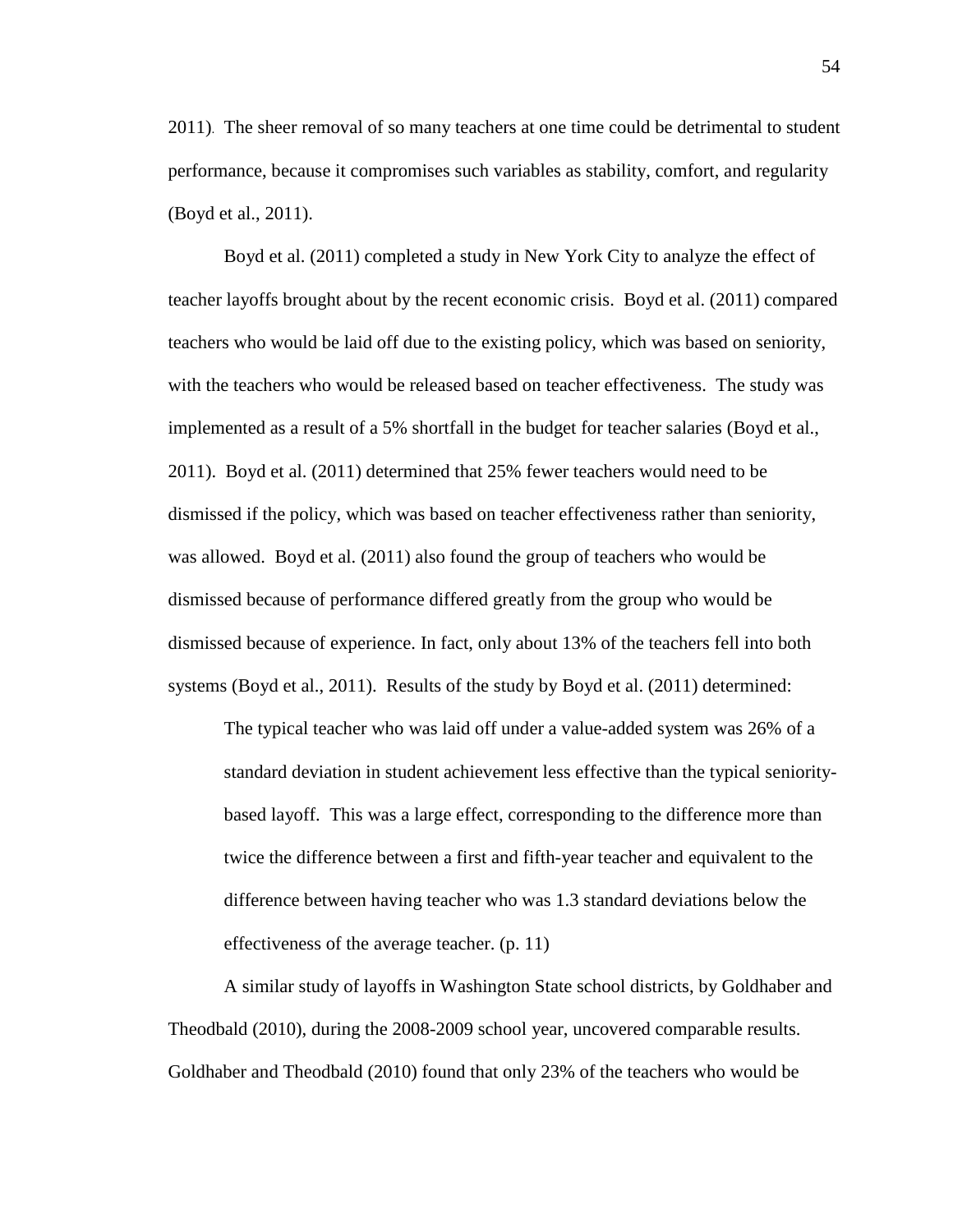dismissed based on seniority would still be dismissed if the criteria for layoffs was teacher effectiveness. According to Goldhaber and Theodbald (2010), the difference in teacher effectiveness was also significant. Goldhaber and Theodbald (2010) observed a 20% standard deviation in math and 19% in reading, which is the difference between having a teacher who was in the 16<sup>th</sup> percentile of effectiveness and a teacher in the 50<sup>th</sup> percentile of effectiveness. The separation was also described as two to three months of an average student's learning (Goldhaber & Theodbald, 2010).

Goldhaber and Theodbald (2010) asserted that if the teachers who were removed had salaries at the average district salary, instead of near the base, "it is estimated that it would only be necessary to lay off 1,349 teachers in order to attain the same (or greater) budgetary savings; this is approximately 20% less than the actual number of teachers (1,717) who received layoff notices" (pp. 12-13).

The results of these studies showed that current practices for teacher layoffs could potentially hurt students and school districts (Boyd et al., 2011). The greater number of teachers released resulted in larger class sizes and a loss of quality teachers (Boyd et al., 2011). Boyd et al. (2011) claimed, despite all of these concerns, the majority of states and districts have layoff policies that give precedence to teachers with more years of experience.

# **Hiring Process**

When hiring new teachers, most administrators pursue teachers with teaching experience and a higher degree (Rockoff, Jacob, Kane, & Staiger, 2011). Rockoff et al. (2011) estimated experience and degree completion are two of the most studied characteristics in research projects due to legal and salary requirements. However, the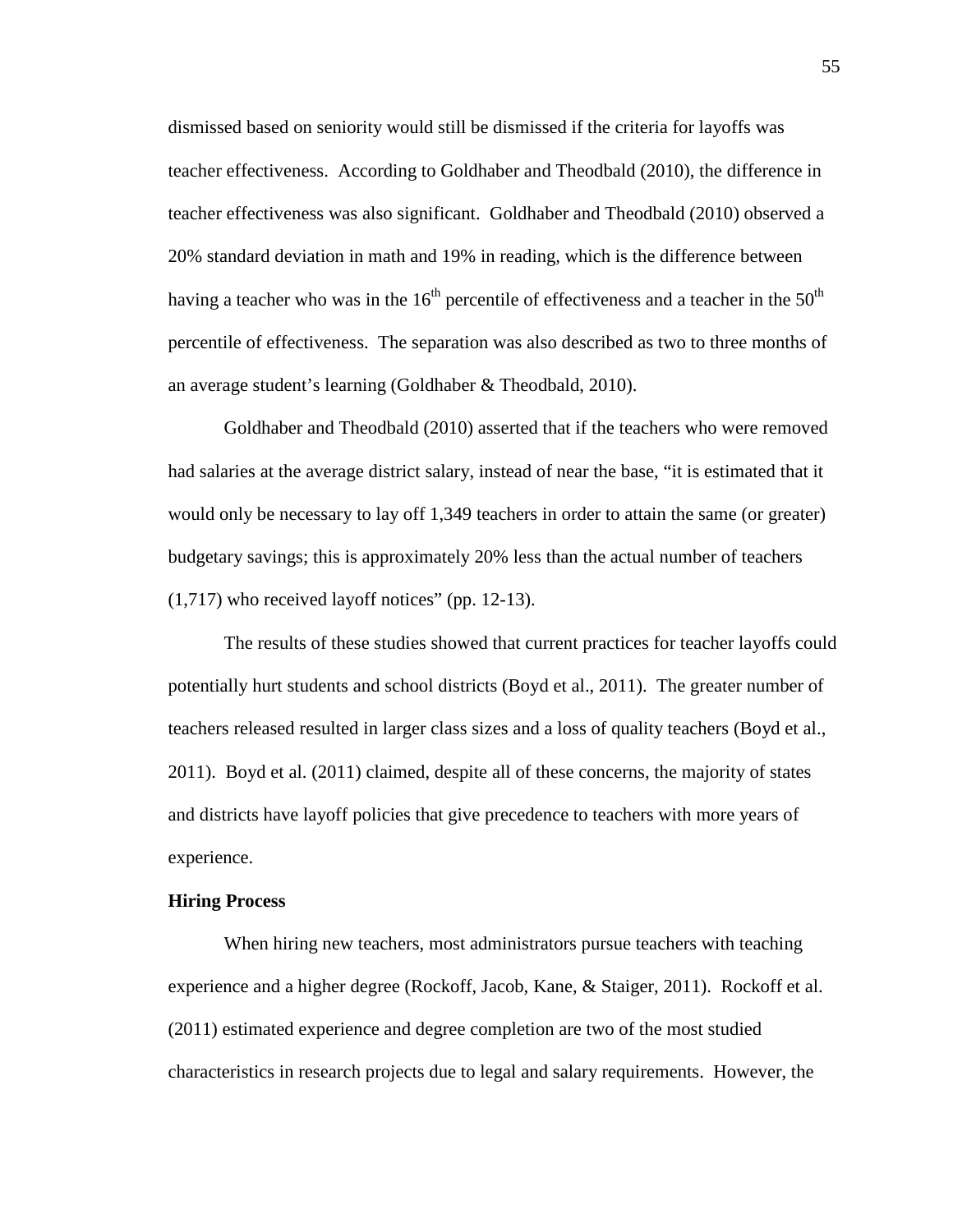use of experience and degree completion to separate candidates for a position has since become a questionable practice (Rockoff et al., 2011).

Though it may remain the most efficient way to determine the legitimacy of a candidate, Rockoff et al. (2011) likened the use of these characteristics to the "story of the man looking for his keys under a street light – not because he dropped them nearby, but because that is where he can see" (p. 19). Staiger and Rockoff (2010) also stated, "with the exception of teaching experience, there is little to suggest that the credentials commonly used to determine teacher certification and pay are related to teachers' impacts on student outcomes" (p. 104). Staiger and Rockoff (2010) suggested a more open policy of hiring teachers and improvements to the current teacher evaluation process. One of the most prevalent thoughts is the idea that schools must adhere to a more aggressive dismissal program (Staiger & Rockoff, 2010). Staiger and Rockoff (2010) recommended setting a base cutoff score on annual standardized tests, and if the teacher does not reach this goal in his or her first year, then that teacher would be terminated and replaced.

 In multiple studies, researchers have found that additional teacher characteristics, not just teacher experience and an advanced degree, should be used to recruit and hire teachers (Rockoff, et al., 2011; Staiger & Rockoff, 2010). Rockoff et al. (2011) claimed "recruiting teachers with a number of attractive credentials while avoiding teachers whose credentials are unatractive has the potential power to improve the effectiveness of their teacher workforce" (p. 38). Rockoff et al. (2011) implied finding quality recruits is dependent "on a broad set of credentials, all of which are fairly traditional indicators of teacher quality but some (e.g., SAT scores) are not currently collected by many school districts" (p. 38). A few of these traits include the prospective teacher's SAT/ACT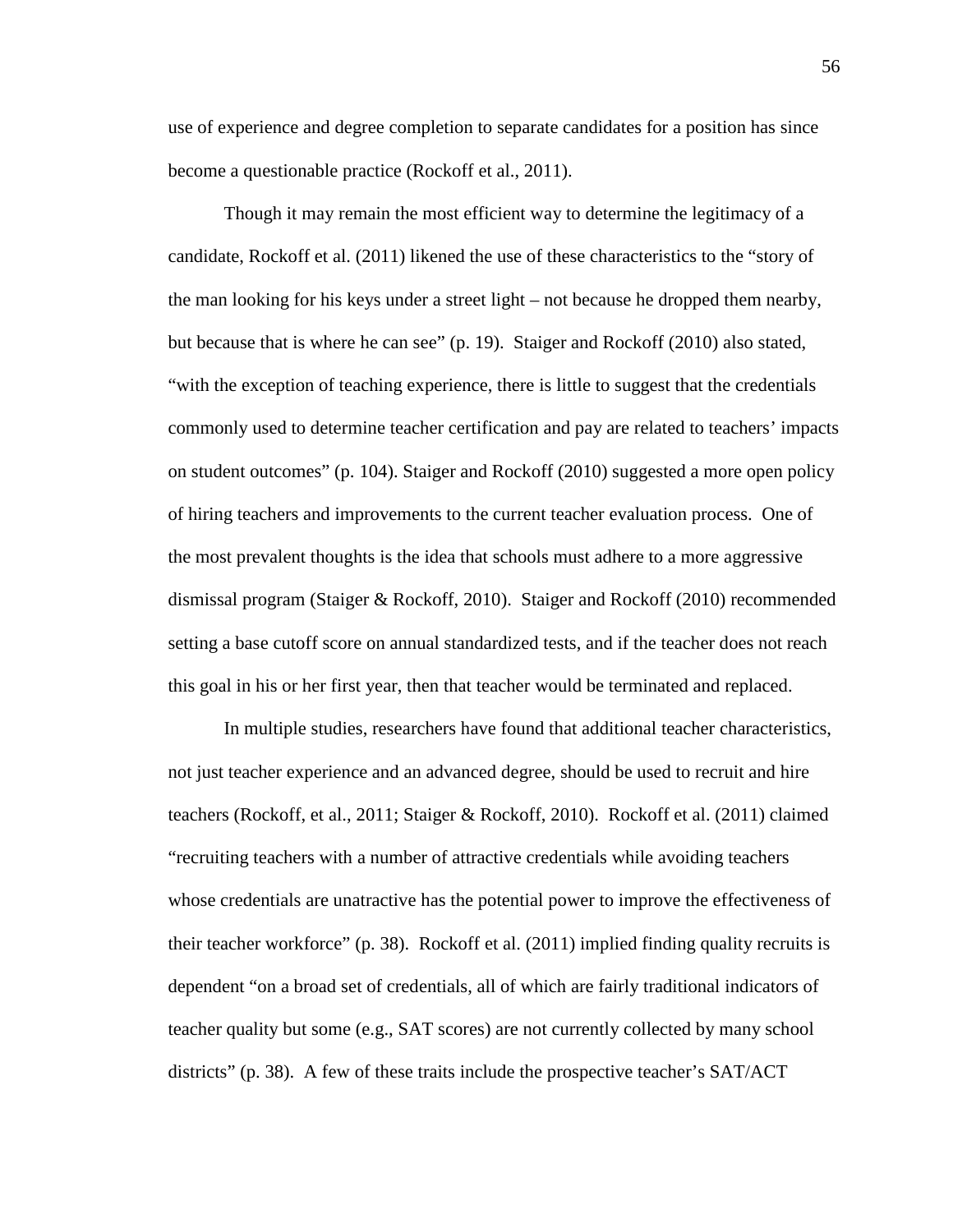scores, his or her personality, college selectivity and quality, area of certification, and area of advanced degrees (Rockoff, et al., 2011; Staiger & Rockoff, 2010).

### **Early Retirement Incentives**

One avenue that school districts have used in an attempt to lower costs during years of tight budgets is to offer early retirement incentives. Fitzpatrick and Lovenheim (2012) suggested the teachers who are eligible to retire, yet remain at the helm, be offered early retirement incentives. Teachers who are more experienced or are at retirement age typically cost more to employ for districts than their less-experienced counterparts (Fitzpatrick & Lovenheim, 2012). Fitzpatrick and Lovenheim (2012) believed if a district was to choose to replace multiple high-cost experienced teachers with lessexperienced teachers, it could provide substantial savings to that district.

 Fitzpatrick and Lovenheim (2012) studied the effects of early retirement programs in Illinois on student achievement. In this study, Fitzpatrick and Lovenheim (2012) found that teachers leaving their posts had an average of 29 years of experience, while incoming teachers averaged less than three. These findings revealed no decline in student achievement scores, in fact, student test scores actually improved in the years following the exodus of the experienced teachers (Fitzpatrick & Lovenheim, 2012).

### **Summary**

 School districts continue to use on-the-job experience and advanced degree attainment in their recruitment, retention, and compensation policies (Rockoff et al., 2011). The value of these two factors continues to be hashed and rehashed as they pertain to teacher quality and student achievement. It should be assumed that when looking at the hiring and compensation practices of school districts, consideration should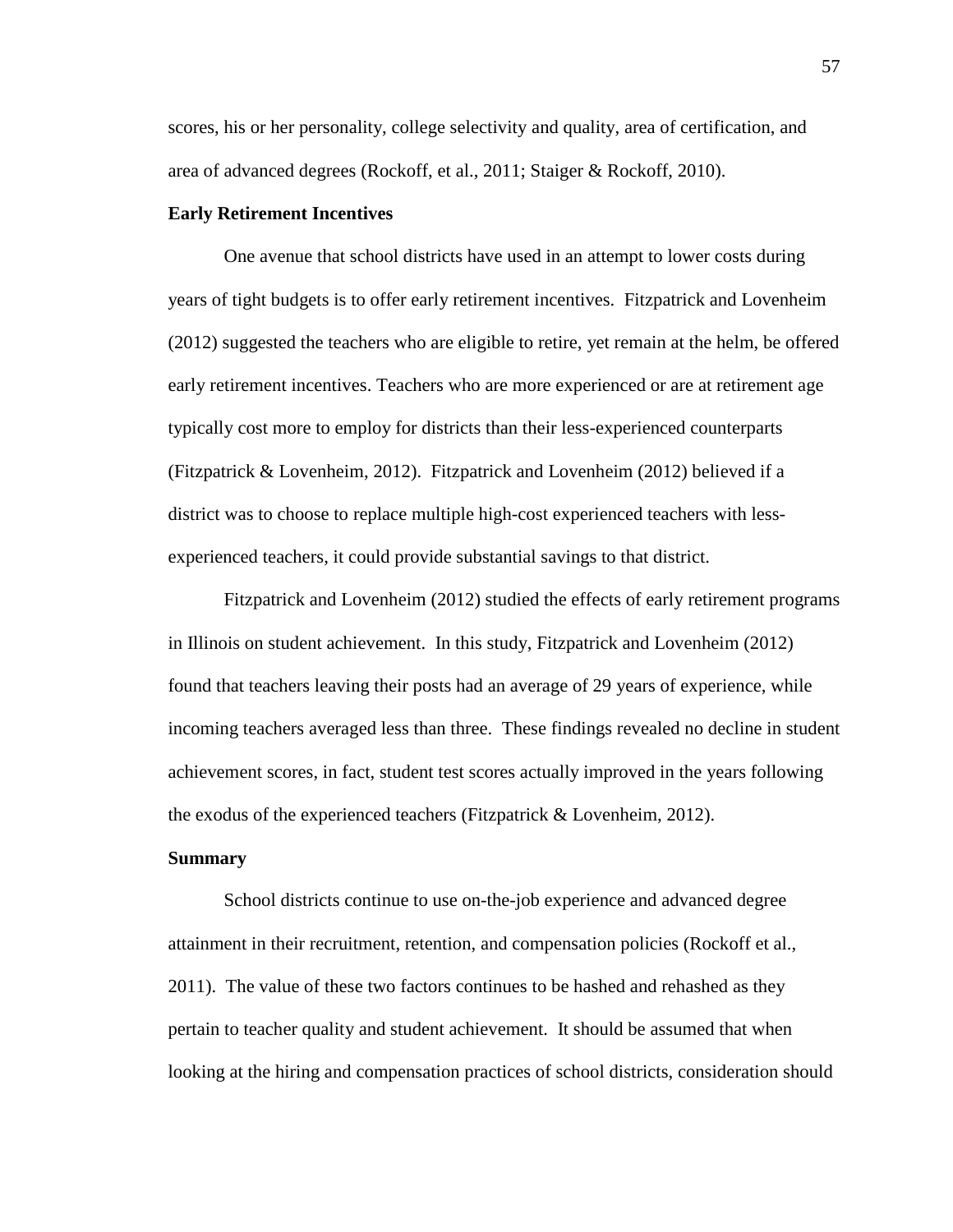be given to the money spent in a manner that positively affects students' test scores within that district. Previous research has shown an inconclusive correlation between these characteristics and the ultimate success of teachers to bolster test scores (Campbell & Lopez, 2008; Clotfelter et al., 2007; Dobbie & Fryer Jr., 2011; Hanushek & Rivkin, 2012; Harris & Sass, 2009). Nevertheless, these two characteristics remain the focal point during salary schedule and hiring/retention discussion.

 In Chapter Three, the methodology of the research project is discussed. This includes the research design and statistical procedures employed. The details of each school district, their populations, and their teachers are revealed. The research will endeavor to determine if a significant correlation exists between teacher experience and advanced degrees in relationship to student achievement in Missouri school districts.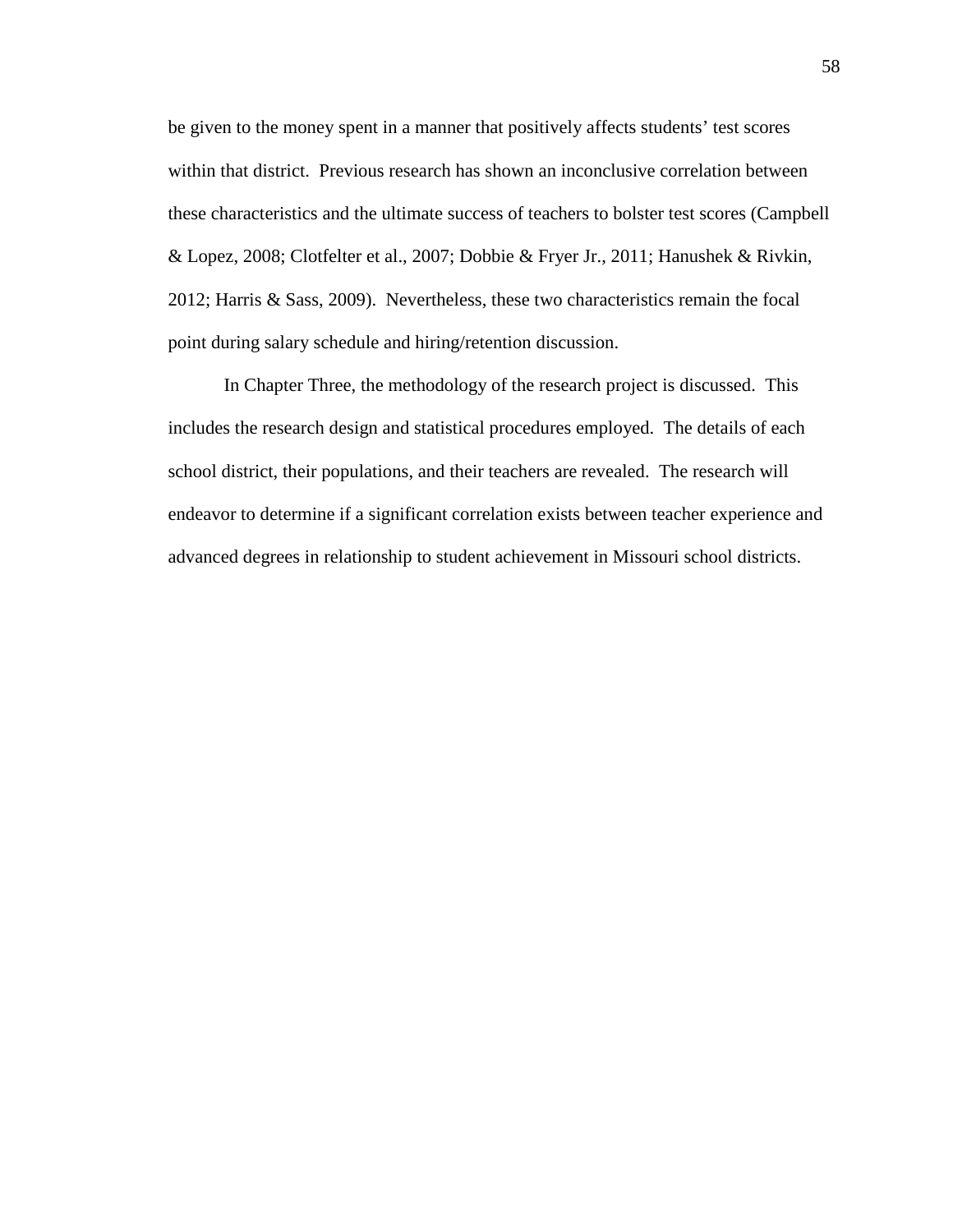### **Chapter Three: Methodology**

There are a variety of characteristics an effective teacher should possess. Most researchers and educational leaders, including Wong (2009), Marzano (2007), and Stronge (2007), believe the teacher has the greatest influence on the achievement of students. The issue currently facing educational leaders and researchers is to narrow down which characteristics are invaluable, and which are supplemental. If the characteristics that determine teacher effectiveness could be separated and defined, educational institutions would be able to pinpoint these characteristics in their personnel.

Furthermore, depending on the degree in which these characteristics were defined, teacher standards and preparations could be adjusted to maximize effectiveness. School policies and programs could also be aligned to provide incentives for teachers who utilize these characteristics and were successful in improving student achievement in the classroom. While it has been a challenge for researchers to describe and measure many of the characteristics that define an effective teacher, at least two of these variables – years of experience and educational attainments – are readily measurable and can be applied to student performance.

This study sought to reveal the relationship between teacher experience and advanced degrees attainment with student achievement on the Missouri Assessment Program (MAP). These two teacher attributes were chosen mainly because of their continued use in crafting teacher policies and salary schedules. The study provided insight into two easily quantifiable teacher characteristics and the potential impact on student achievement.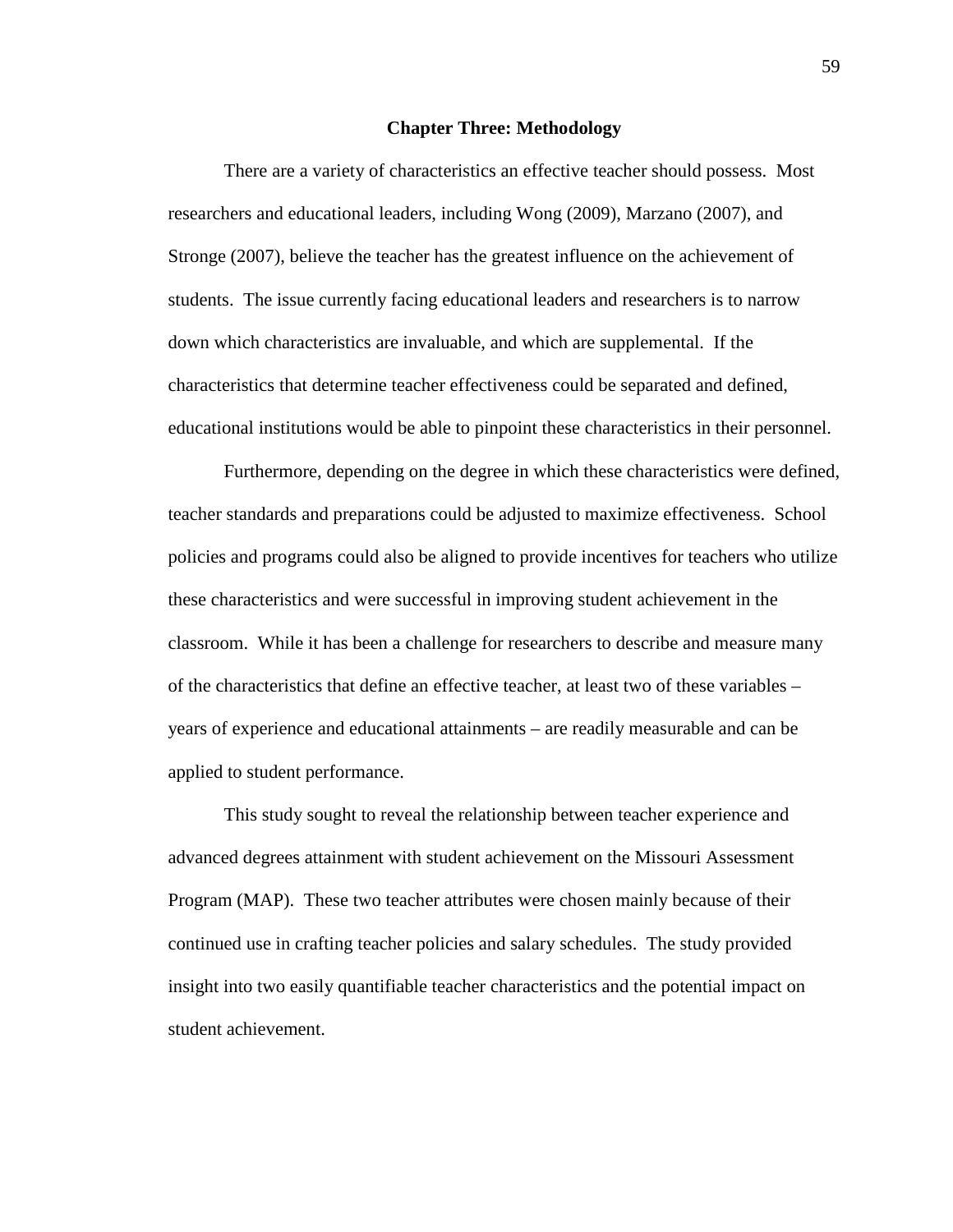In this study, data from the MODESE and school districts were analyzed to determine if teacher experience and advanced degrees equal higher student scores on the MAP assessments in grades three and five in math and communication arts. The focus of the study was on small school districts in Missouri. Small schools were defined as any school district with a total student average daily attendance (ADA) of fewer than 600 students. According to the U.S. Department of Education Rural Education Achievement Program (REAP), schools were eligible for the Small, Rural School Achievement (SRSA) incentives with an ADA of less than 600 (U.S. Department of Education, 2003).

This was a quantitative study in which the data were examined to determine if there was a statistical relationship between the variables. The methodology included descriptive, correlational, and inferential statistics. In this chapter, the methods used to collect data, evaluate the data, and summarize the findings are discussed.

#### **Problem and Purpose Overview**

 Educational experts and school and district administrators have traditionally assumed that teachers gain additional skills as they continue in the profession, enabling them to continuously improve upon their skill set (Stronge, 2007). It is also believed that teachers will hone these skills and learn how to use them with more efficiency as they spend more time in the classroom (Boyd et al., 2011; Henry et al., 2012). The thought is that an increase in the number of tools and methods a teacher possesses will, in turn, lead to higher student scores and improved student achievement. Educational system components, such as teacher pay scales, teacher tenure, and mentoring programs seem to lend themselves to the fact that more experience means a better teacher. The same can be said of teachers obtaining advanced degrees. District and building leaders tend to push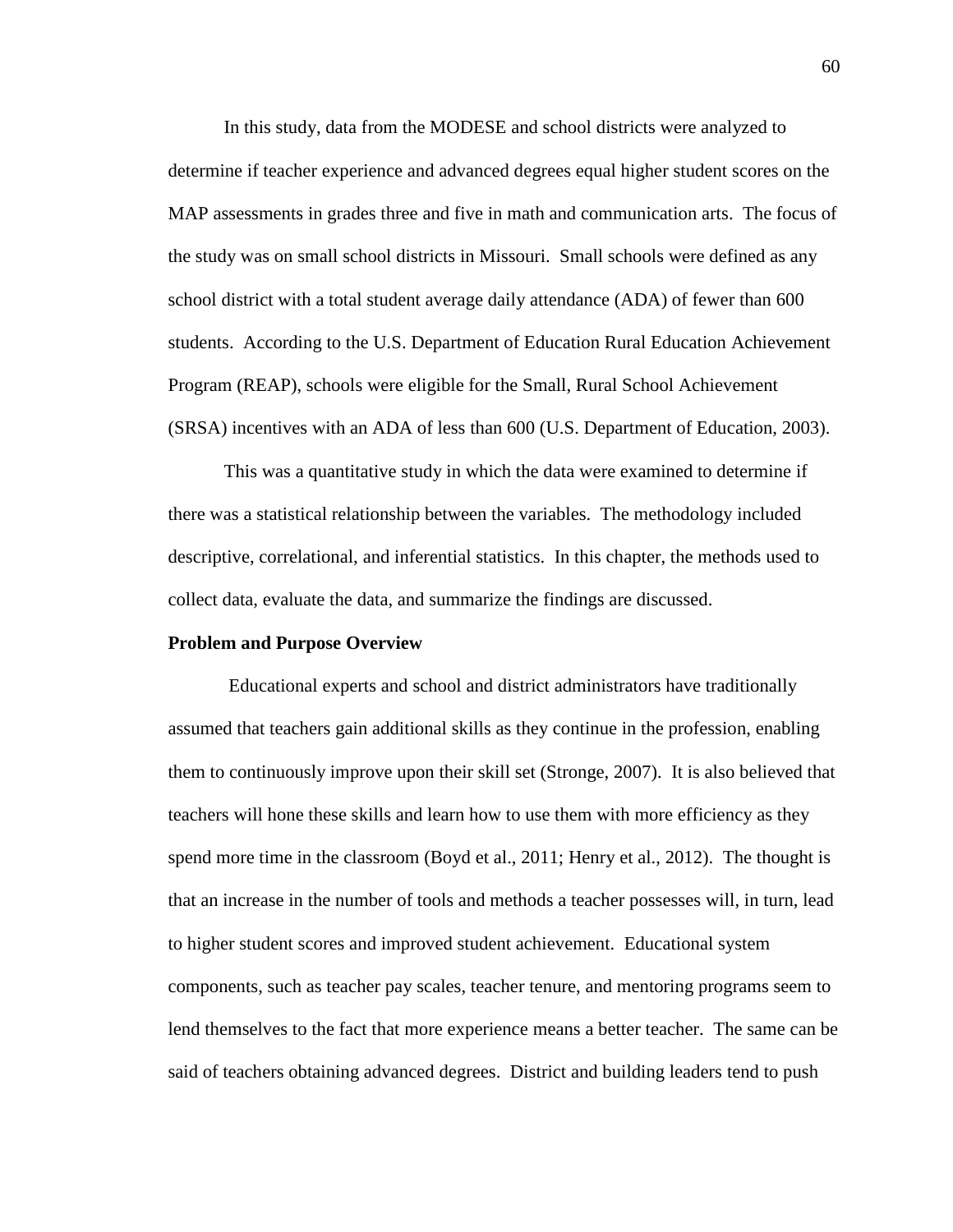teachers to continue their education by way of a master's, specialist, and/or doctorate degree (Miller & Roza, 2012).

There are many school districts that continue to offer tuition reimbursement for teachers taking these classes, and almost all districts have steps on the pay scale rewarding teachers for continuing their education (Miller & Roza, 2012). When building administrators hire educators for positions within the district, most often, they look for those teachers who have had greater experience and attained higher degree levels (Rockoff et al., 2011). In terms of teachers already working in the district, those with more experience and education tend to be teacher-leaders in their buildings (Rockoff et al., 2011). Again, it is assumed that the higher a teacher moves up the degree ladder, the quality and effectiveness of the teacher increases.

This way of thinking has spawned a culture of sorts within the public education system, especially elementary and secondary education. As a result, a number of studies now question whether school districts assume correctly these two characteristics alone define quality teachers. If it is discovered they do not, in fact, correctly predict teacher quality, then school leaders will need to determine how the school's resources would be better served by concentrating on factors influencing test scores. This study analyzed these two characteristics and sought to determine whether there was a relationship between these teacher attributes and student achievement.

Because teachers with more experience and advanced degrees are higher on the pay scale than new teachers, rural and small school districts, due to budget restraints, typically cannot afford to recruit experienced teachers. The salary offered by rural districts cannot compete with more populated districts. Furthermore, this makes it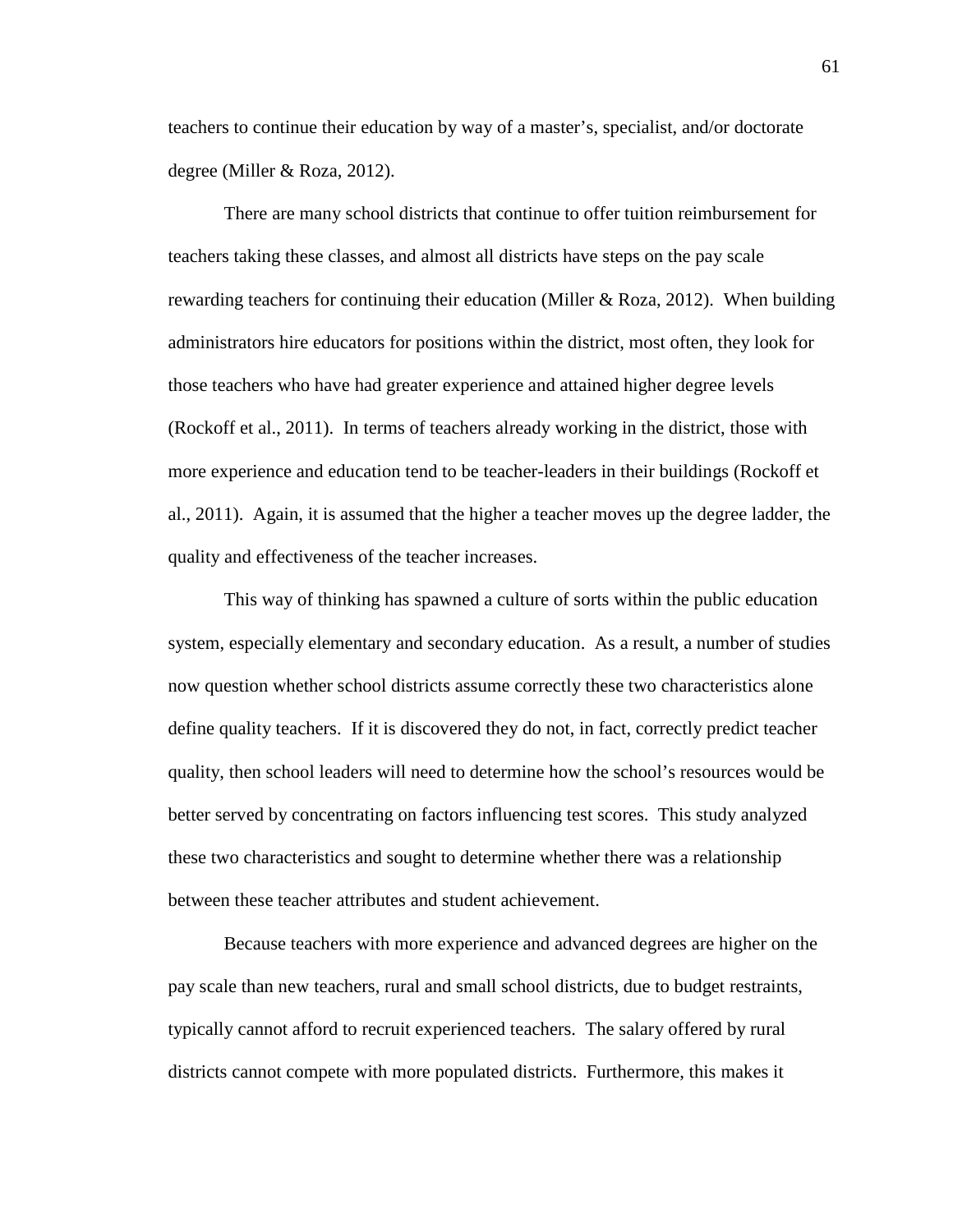increasingly difficult for smaller schools to retain teachers with experience and/or advanced levels of degree completion. Hefty gaps between the salaries offered by larger school districts can put smaller schools – and the students who attend them – at a distinct disadvantage. This study was designed to determine if teacher effectiveness and student achievement on MAP communication arts and mathematics assessments directly correlates with teacher experience and the procurement of an advanced degree.

 Legislation, such as No Child Left Behind (NCLB), has increased the emphasis on quality teachers by using student test scores as marks of achievement, thereby holding teachers and schools accountable for the results (U.S. Department of Education, 2002). The NCLB legislation used the term "highly qualified teacher" to define the type of teacher school districts should seek to hire and retain (U.S. Department of Education, 2002). The legislation put forth its own definition of a highly qualified teacher. Highly qualified teachers will "have state certification (which may be alternative state certification), hold a bachelor's degree, and have demonstrated subject area competency" (U.S. Department of Education, 2002, p. 19).

Individual states and school districts within those states may have completely different ideas on what specific characteristics make a successful or high quality teacher. In this study, data were compiled to determine whether there was a statistically significant relationship between teacher attributes, specifically years of experience and advanced degree completion, and student achievement. Grade level data from grades three through five from the MAP test were analyzed. These particular data were compiled from school districts in southwest Missouri.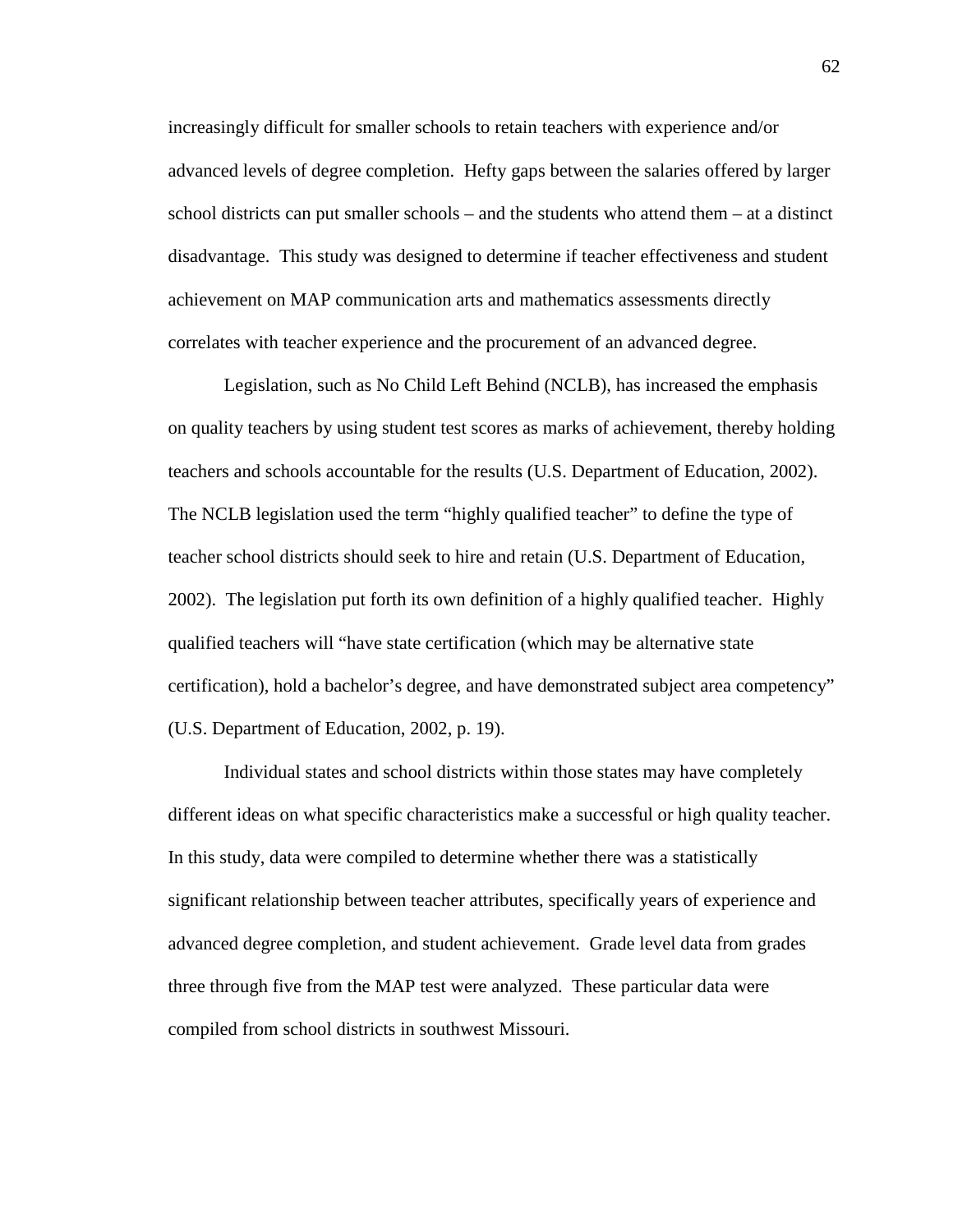### **Research Questions**

In order to guide the research forward through data collection, it was important to develop questions that would bolster and clarify the study's findings. These questions give parameters and a focus to the study of teacher experience/advanced degrees and student achievement. The following research questions guided the study:

1. What relationship exists, if any, between the years of teaching experience of a third grade teacher and the performance of that teacher's students on the third grade Missouri Assessment Program Communication Arts test?

2. What relationship exists, if any, between the years of teaching experience of a fifth grade teacher and the performance of that teacher's students on the fifth grade Missouri Assessment Program Communication Arts test?

3. What relationship exists, if any, between the years of teaching experience of a third grade teacher and the performance of that teacher's students on the third grade Missouri Assessment Program Math test?

4. What relationship exists, if any, between the years of teaching experience of a fifth grade teacher and the performance of that teacher's students on the fifth Grade Missouri Assessment Program Math test?

5. What relationship exists, if any, between the academic degree held by a third grade teacher and the performance of that teacher's students on the third grade Missouri Assessment Program Communication Arts test?

6. What relationship exists, if any, between the academic degree held by a fifth grade teacher and the performance of that teacher's students on the fifth grade Missouri Assessment Program Communication Arts test?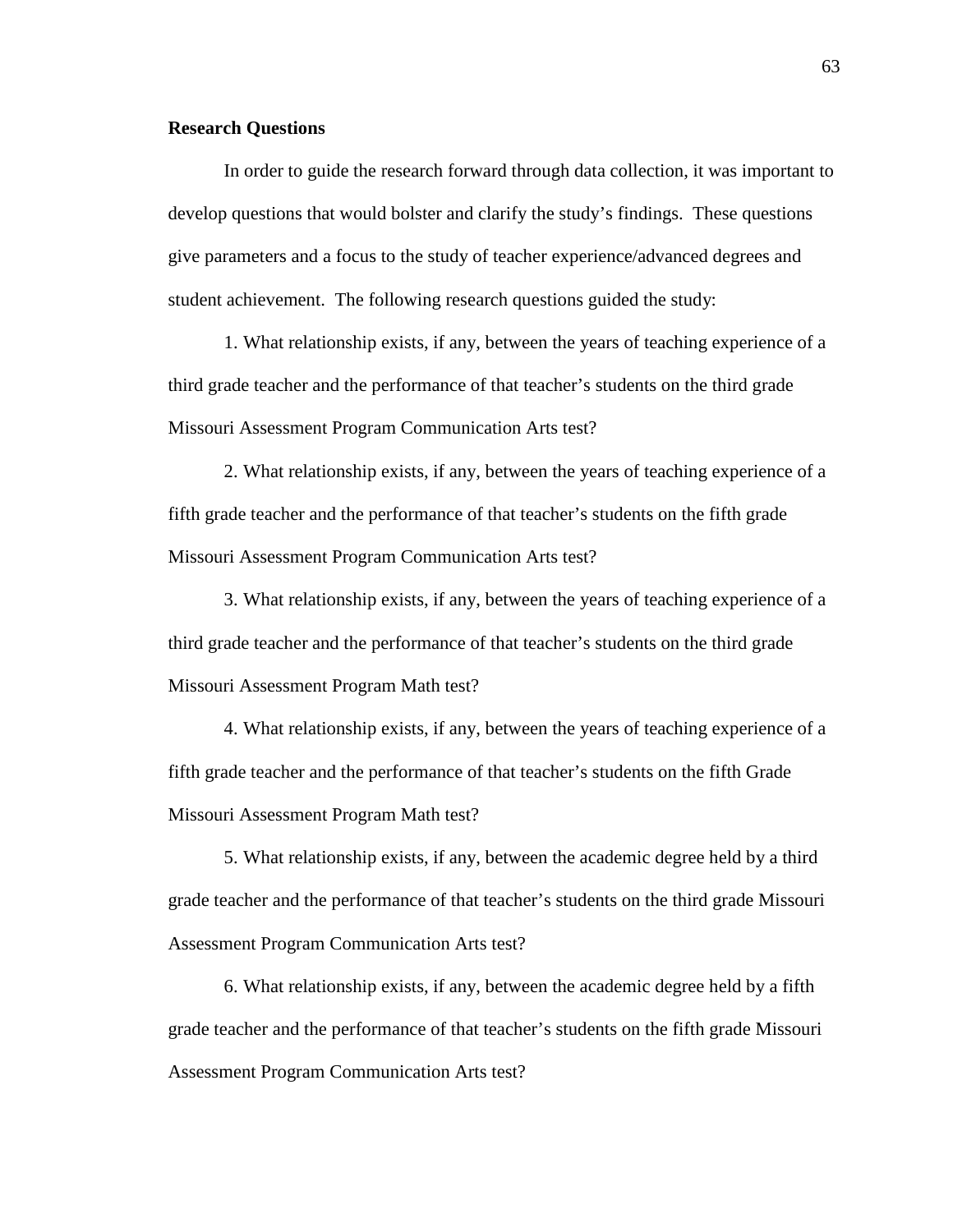7. What relationship exists, if any, between the academic degree held by a third grade teacher and the performance of that teacher's students on the third grade Missouri Assessment Program Math test?

8. What relationship exists, if any, between the academic degree held by a fifth grade teacher and the performance of that teacher's students on the fifth grade Missouri Assessment Program Math test?

#### **Null Hypotheses and Alternate Hypotheses**

The null and alternate hypotheses used in this study were as follows:

*H10:* There is no relationship between years of teaching experience and student performance on the third grade Missouri Assessment Program Communication Arts test.

*H1a:* There is a relationship between years of teaching experience and student performance on the third grade Missouri Assessment Program Communication Arts test.

*H2*<sup> $0$ </sup>: There is no relationship between years of teaching experience and student performance on the fifth grade Missouri Assessment Program Communication Arts test.

*H2<sub>a</sub>*: There is a relationship between years of teaching experience and student performance on the fifth grade Missouri Assessment Program Communication Arts test.

 $H3<sub>0</sub>$ : There is no relationship between years of teaching experience and student performance on the third grade Missouri Assessment Program Math test.

 $H_0^2$ . There is a relationship between years of teaching experience and student performance on the third grade Missouri Assessment Program Math test.

*H4*<sup> $0$ </sup>: There is no relationship between years of teaching experience and student performance on the fifth grade Missouri Assessment Program Math test.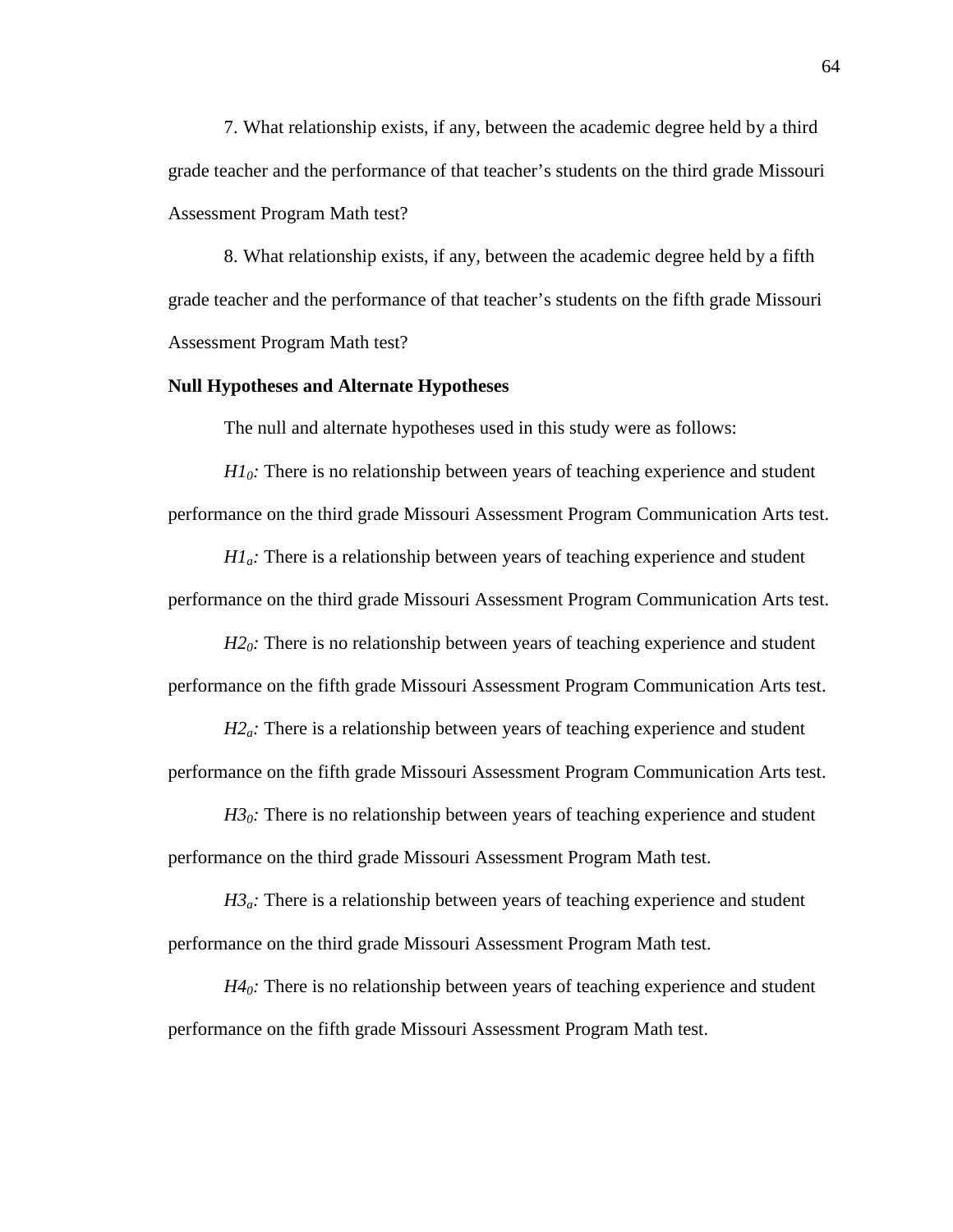*H4a:* There is a relationship between years of teaching experience and student performance on the fifth grade Missouri Assessment Program Math test.

*H5*<sup>0</sup>*:* There is no relationship between a teacher with a master's degree or higher and a teacher without a master's degree and student performance on the third grade Missouri Assessment Program Communication Arts test.

*H5<sub>a</sub>*: There is a relationship between a teacher with a master's degree or higher and a teacher without a master's degree and student performance on the third grade Missouri Assessment Program Communication Arts test.

*H6*<sup> $0$ </sup>: There is no relationship between a teacher with a master's degree or higher and a teacher without a master's degree and student performance on the fifth grade Missouri Assessment Program Communication Arts test.

*H6a:* There is a relationship between a teacher with a master's degree or higher and a teacher without a master's degree and student performance on the fifth grade Missouri Assessment Program Communication Arts test.

*H7*<sup> $0$ </sup>: There is no relationship between a teacher with a master's degree or higher and a teacher without a master's degree and student performance on the third grade Missouri Assessment Program Math test.

*H7a:* There is a relationship between a teacher with a master's degree or higher and a teacher without a master's degree and student performance on the third grade Missouri Assessment Program Math test.

*H8*<sup> $0$ </sup>: There is no relationship between a teacher with a master's degree or higher and a teacher without a master's degree and student performance on the fifth grade Missouri Assessment Program Math test.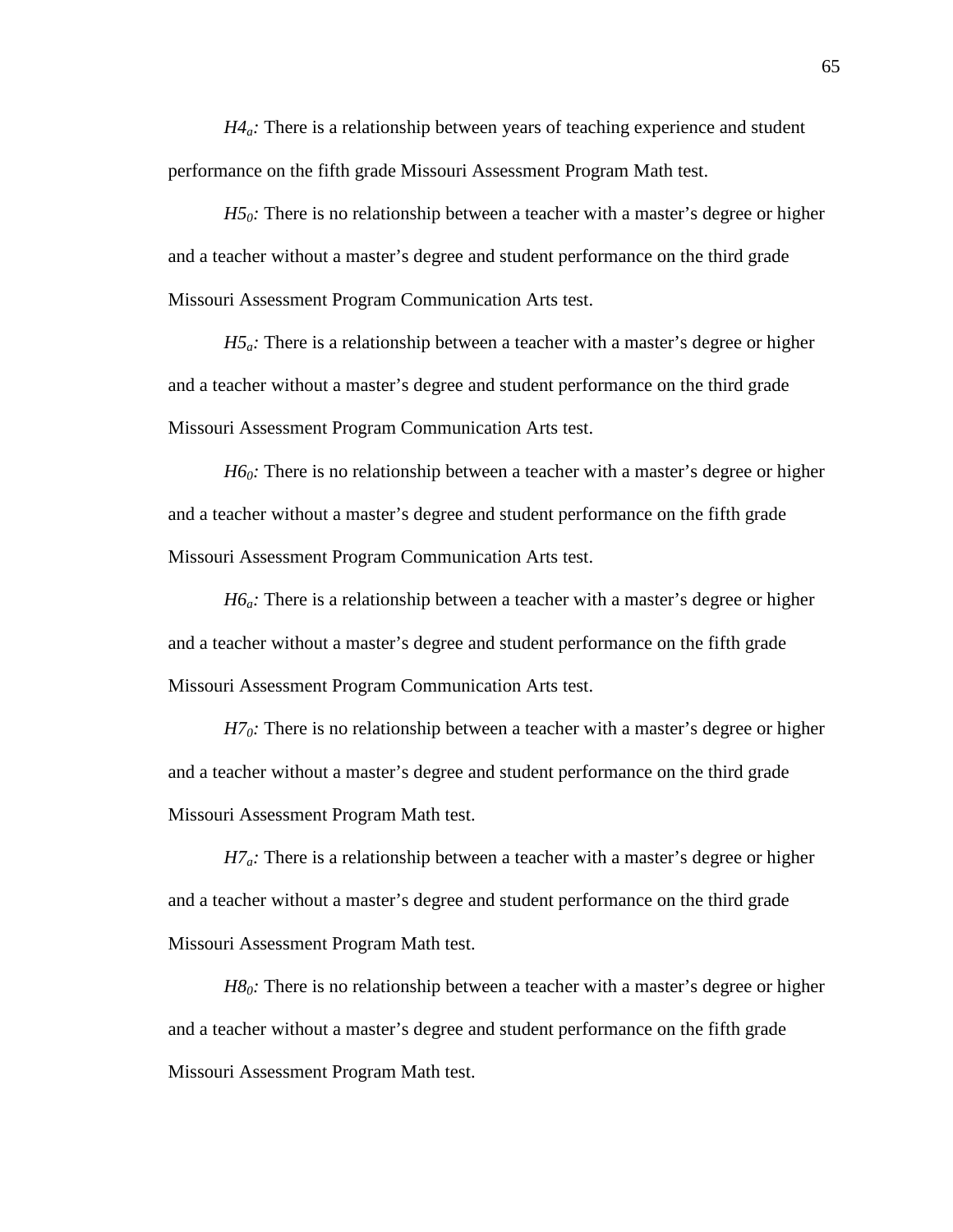*H8a:* There is a relationship between a teacher with a master's degree or higher and a teacher without a master's degree and student performance on the fifth grade Missouri Assessment Program Math test.

## **Research Design**

For this study a quantitative research design was used, specifically a correlational quantitative design. The study attempted to determine whether there was a correlation between the teacher characteristics, such as experience and degree completion, and student achievement. Also, it was necessary for the hypotheses listed in the study to be testable, since "quantitative research strives for testable and confirmable theories that explain phenomena by showing how they are derived from theoretical assumptions" (Ary, Jacobs, Razavieh, & Sorensen, 2006, p. 449). Fraenkel, Wallen, and Hyun (2012) stated, "When it comes to the purpose of research, quantitative researchers seek to establish relationships between variables and look for and sometimes explain the causes of such relationships" (p. 10). It was appropriate to use quantitative methods, since data and facts compiled from staff information and student performance on state achievement tests were presented in numerical form. Quantitative studies specialize in generalizing findings, testing hypotheses, and predicting behavior (Ary et al., 2006).

 This research attempted to determine a relationship, if any, between teacher characteristics and student achievement on the MAP test. Therefore, a correlational study design was used. Creswell (2012) defined correlational research as "procedures in quantitative research in which investigators measure the degree of association between two or more variables using the statistical procedure of correlational analysis" (p. 21). Fraenkel et al. (2012) believed researchers should use correlational research to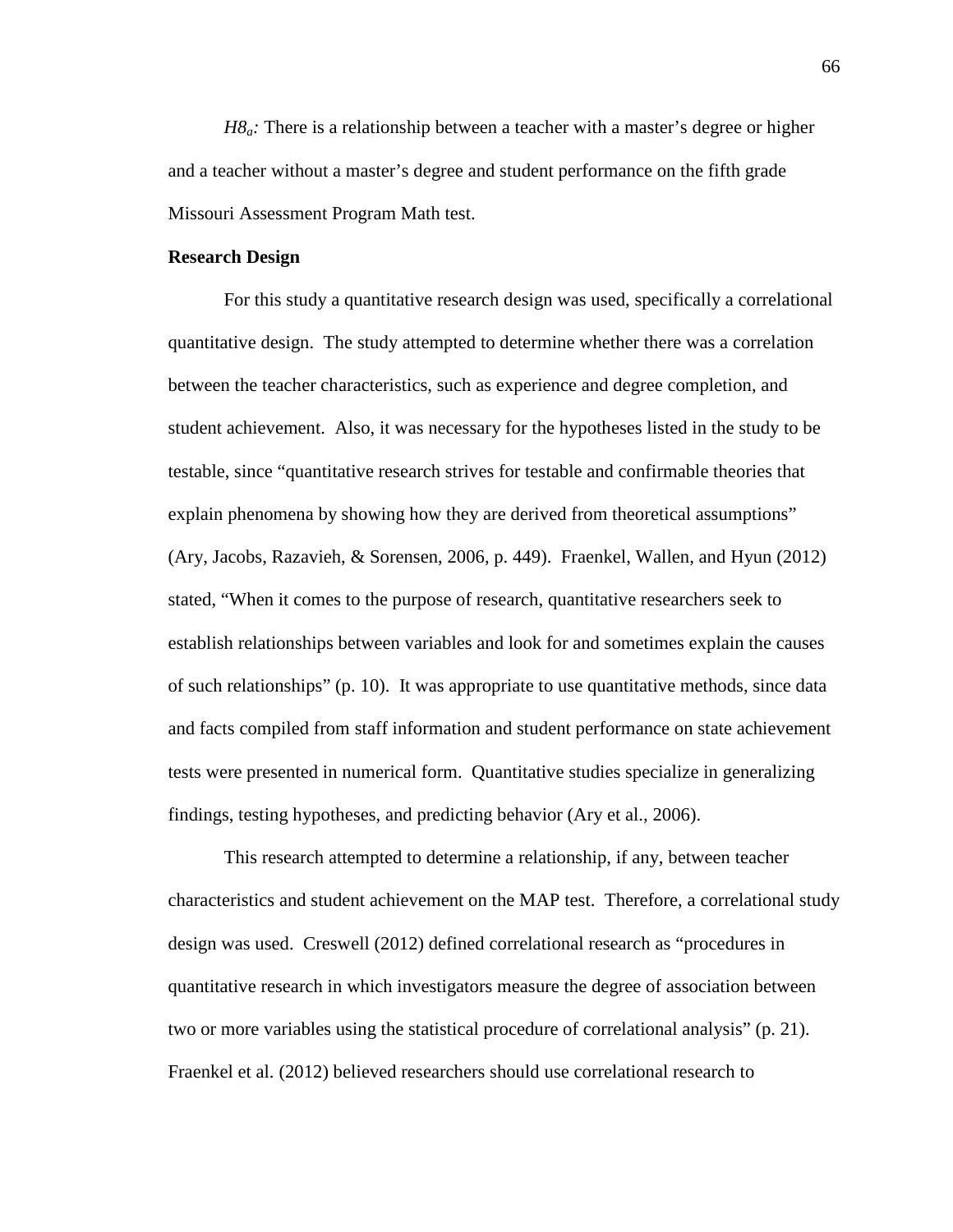"determine relationships among two or more variables and to explore their implications for cause and effect" (p. 12). The use of correlational research was employed to allow the determination of the extent to which teacher characteristics, such as degree completion and experience, correlate to student success on the MAP test. Creswell (2012) found, "this degree of association, expressed as a number, indicates whether the two variables are related or whether one can predict another" (p. 21).

 The independent variables in the study were the attributes of each of the teachers in the classrooms from which data were obtained. These characteristics included the total number of years these teachers have taught and the academic degree each has achieved. The dependent variables were the mean achievement scores on the MAP for all their students in the third and fifth grade classes. Mean scores for each classroom in mathematics and communication arts were gathered for the purpose of the study.

The study focused on quantity and numbers, including classroom mean student achievement scores and teacher characteristics. The data were subsequently employed to generalize those findings to other schools in the state in order to predict whether teacher characteristics, such as experience and advanced degrees, make a difference in student achievement. Ideally, the data from this study will be used to predict whether the teacher variables produce higher student achievement scores. According to Fraenkel et al. (2012), "If a relationship of sufficient magnitude exists between two variables, it becomes possible to predict a score on one variable if a score on the other variable is known" (p. 333).

There was also discussion involving the relationship between the three variables in an effort to understand if there was an effect on student achievement; moreover, "in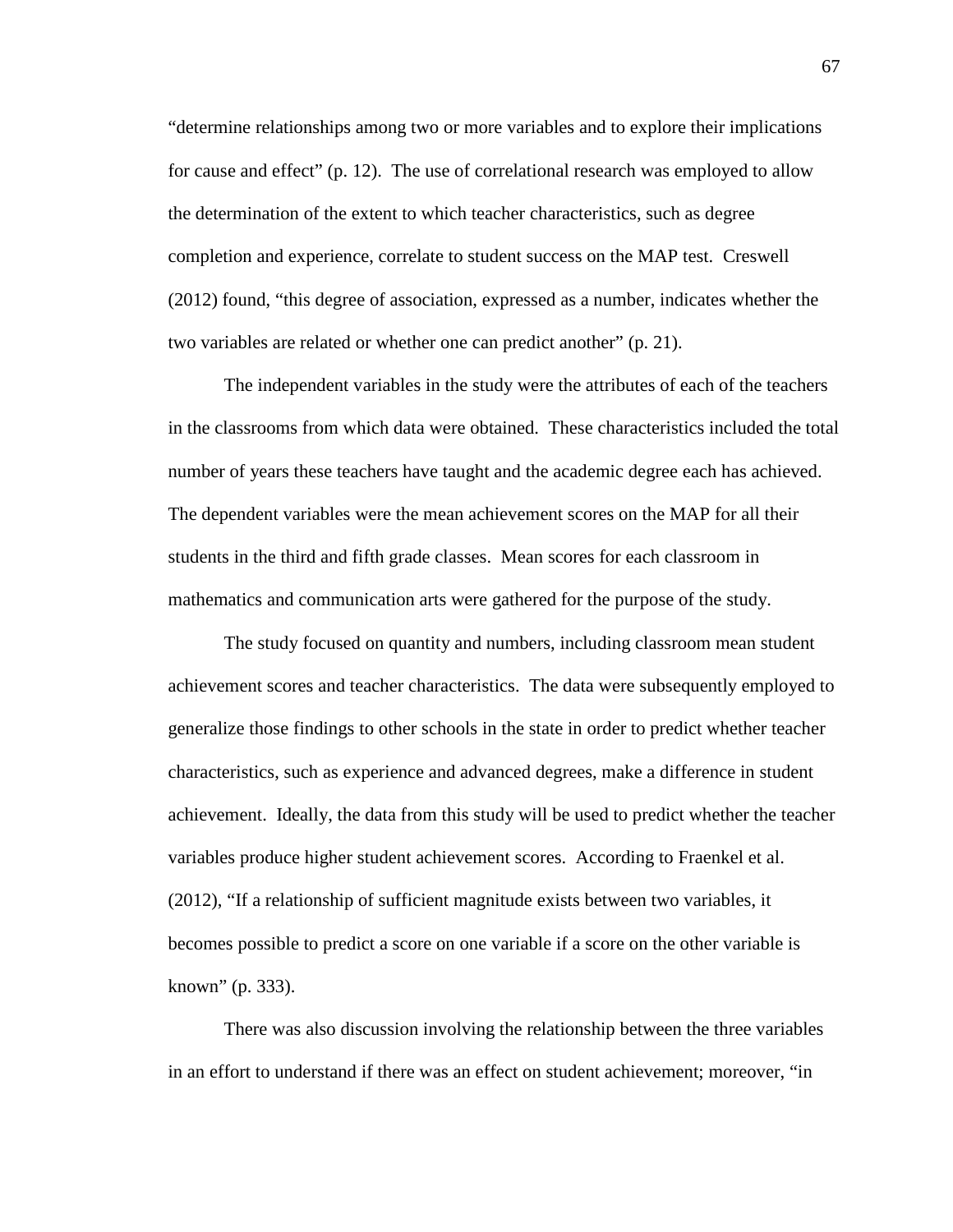correlational research, we do not influence any variables but only measure them and look for relations (correlations) between some set of variables" (StatSoft, 2012, para. 3). According to Ary et al. (2006), "Correlational research methods are used to determine relationships and patterns of relationship among variables in a single group of subjects" (p. 378). Therefore, since the study's purpose was to determine relationships between and among teacher experience, teachers with advanced degrees, and student achievement on the MAP tests, a correlational study was the best analysis for this study.

#### **Population and Sample**

The setting for this study was school districts in southwest Missouri. This region encompasses 24 counties and over 100 school districts (MODESE, 2012c). In total, there were over 13,000 certified teachers and 145,000 students in these districts (MODESE, 2012c) at the time of this study. The target teacher population was third and fifth grade teachers. There were approximately 500-2,000 third and fifth grade teachers in the population (MODESE, 2012c). The sample was narrowed down to school districts with an average daily attendance of less than 600 students. As a result, 69 school districts fell into this category (MODESE, 2012c). These school districts housed over 20,000 students and over 1,300 teachers (MODESE, 2012c). There were approximately 140-200 third and fifth grade teachers in the population (MODESE, 2012c). It is possible that the research findings can be applied in schools not just in this region, but across the state. The MAP scores were acquired from the 2011-2012 school year during the spring of 2012; therefore, the students were taking the MAP near the end of their third and fifth grade years.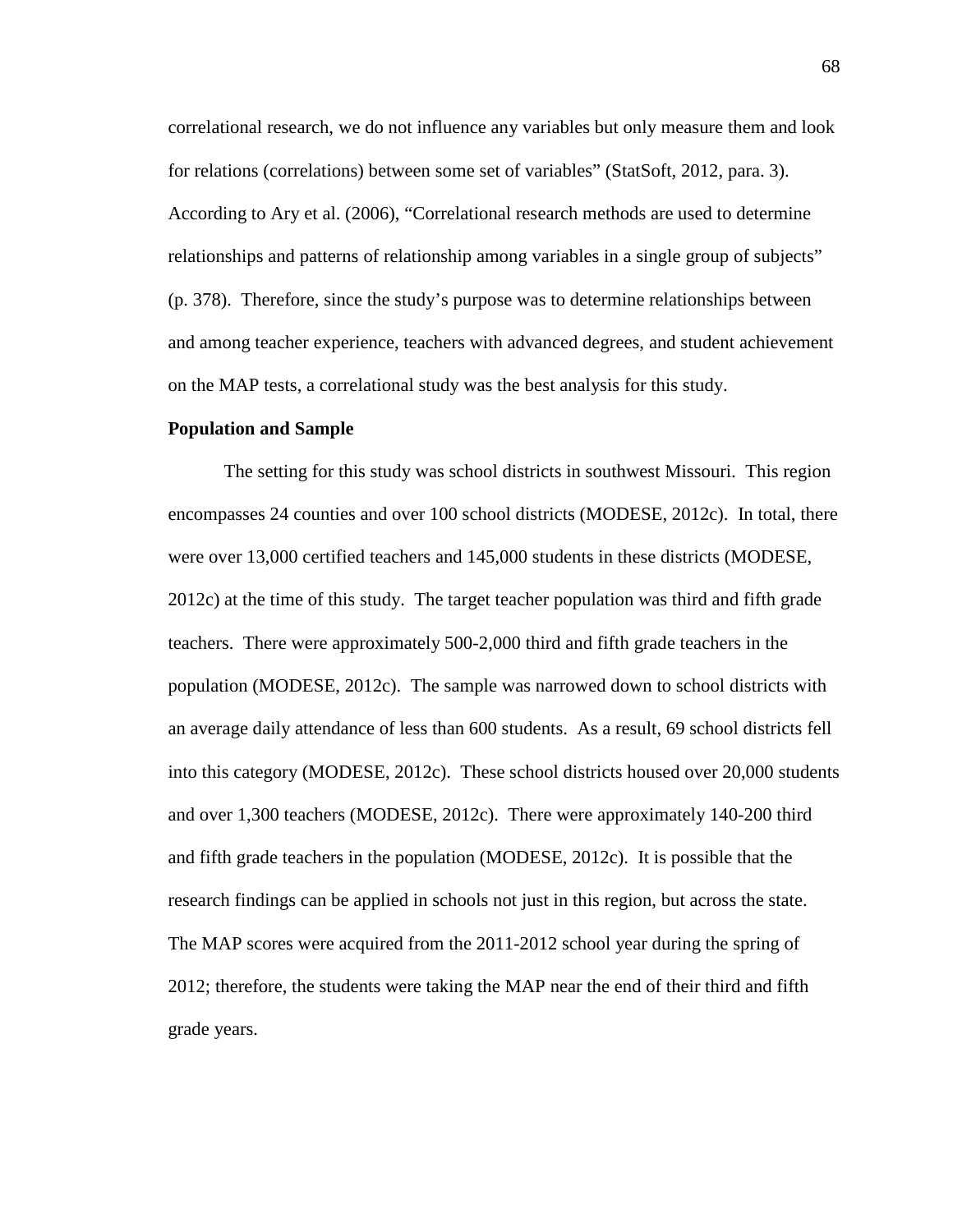The sample sizes for this study ranged from 30 to 200 teachers. A sample size of 30 can give a result that provides a more accurate degree of relationship and is likewise less prone to error than a smaller or larger sampling (Creswell, 2012; Fraenkel et al., 2012; Israel, 2012; Watson, 2001). However, Fraenkel et al. (2012) stated, "samples larger than 30 are much more likely to provide meaningful results" (p. 339). In the end, these varying sample sizes allow researchers to generalize their findings to the entire population.

 Due to the fact that permission was needed from school superintendents to gather the individual school's data, a convenience sampling method was used. Creswell (2012) determined, "in convenience sampling the researcher selects participants because they are willing and available to be studied" (p. 145). Southwest Missouri superintendents and principals were contacted with requests to gather enough data to meet the needs for statistical analysis. These school districts varied in size and demographics but constituted a good sample representation of all the schools in the area.

# **Instrumentation**

Research data were obtained from the MODESE's Missouri Comprehensive Data System (MCDS) Portal, as well as from administrators at each individual school district. Superintendents and principals used electronic mail (e-mail or fax) to send the data for the research to the researchers. The MCDS portal is a "resource provided by the MODESE that allows school personnel and the public to access education-related data" (MODESE, 2012c, para 1). Student and classroom achievement level data were obtained from the MAP test via school administrators and the state assessment section of the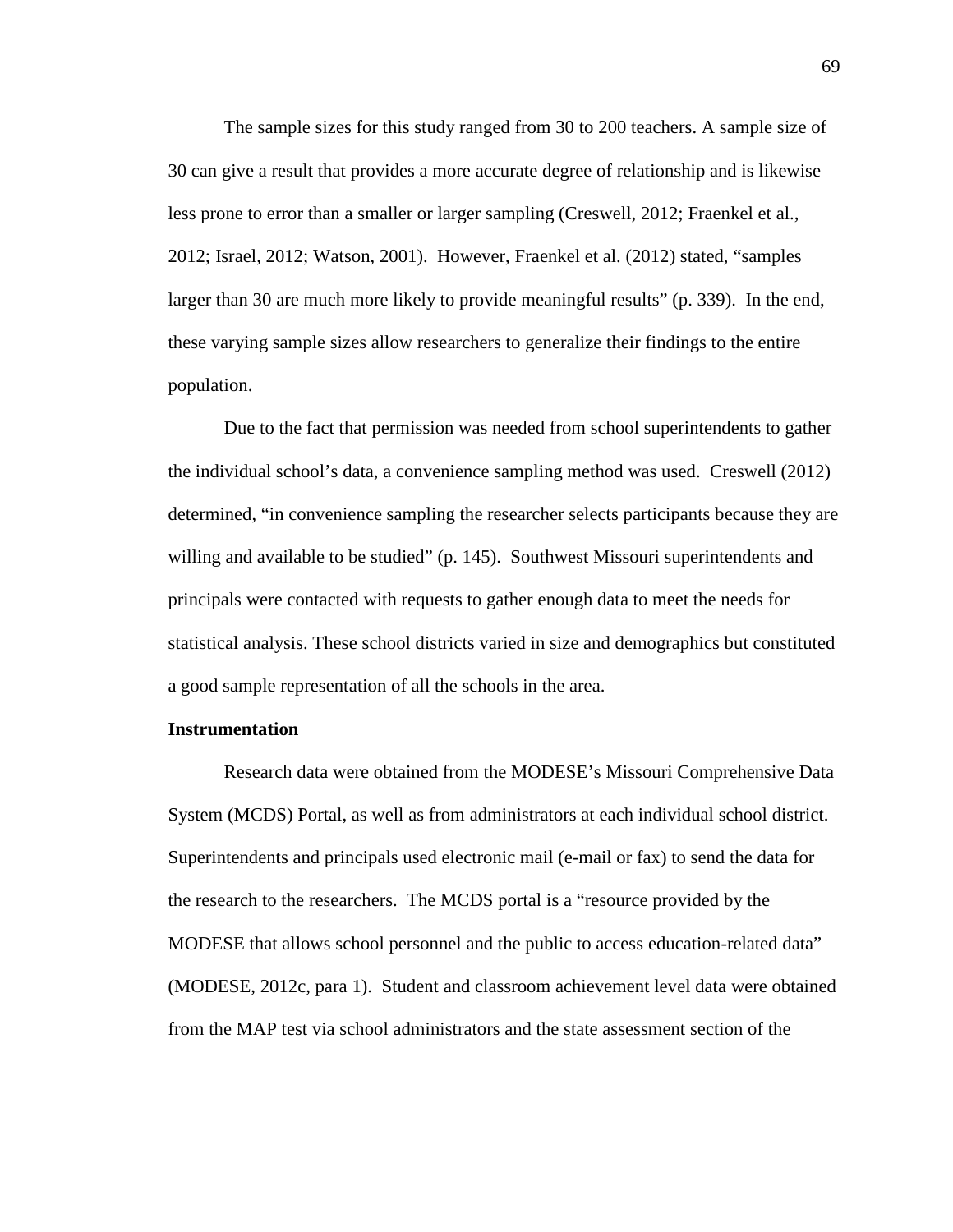MCDS portal. For the purpose of this study, MAP scale scores were used for classroom data:

The scale score describes achievement on a continuum that in most cases spans the complete range of Grades 3–8. These scores range in value from 455 to 875 for Communication Arts, 450 to 885 for Mathematics, and 470 to 895 for Science. (MODESE, 2012a, p. 4)

The MAP scale scores were used to determine student achievement levels and provided a scaled, normalized score that was used across all districts. This allowed a class average to be determined with because "within a content area, scale scores can be added, subtracted, and averaged" (MODESE, 2012a, p. 4).

Faculty information data were acquired from school faculty information databases. All schools keep records on teachers in the district, and this teacher information includes the years of experience a teacher has completed, as well as whether or not that teacher has achieved a degree higher than the bachelor's degree required to obtain initial certification. The only data obtained from these files for this study were the teachers' experience and degree level obtained.

There were a few possible threats to internal validity with this study that need to be discussed. Trochim (2012) defined internal validity as "the approximate truth about inferences regarding cause-effect or causal relationships" (para. 1). Some of these threats included student performance characteristics. According to Harris and Sass (2008), "it is difficult to isolate productivity, especially in teaching where a student's own ability, the influences of students' peers, and other characteristics of school also affect measured outcomes" (p. 2). Experts in education, such as Marzano (2007) and Stronge (2007)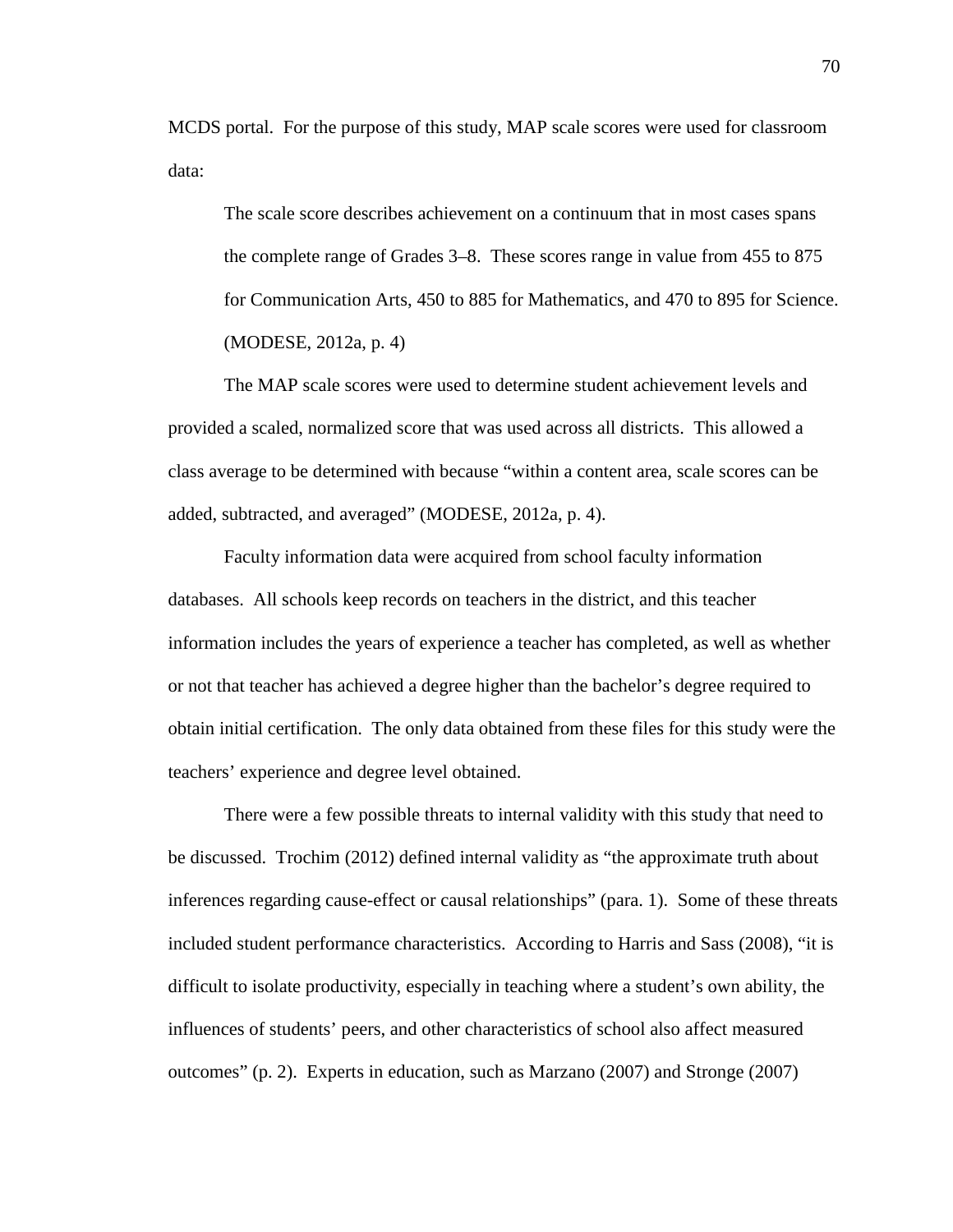agreed that teachers have a considerable influence on student scores, but it can be hard to generalize that teachers were the only influence on student achievement. There were certainly other factors, even outside the school district, that affect students' achievement (Marzano, 2007).

Another threat to internal validity could be the measure of teacher quality, as it pertains to teacher effectiveness. Harris and Sass (2008) believed there may be factors that affect the quality of a teacher other than on-the-job experience and the completion of an advanced degree. Furthermore, "unobserved teacher characteristics, such as 'innate' ability, may affect the amount and types of education and training they choose to obtain as well as subsequent performance of teachers in the classroom" (Harris & Sass, 2008, p. 3). These outside factors could affect the validity of the findings of this study.

Though there may be some concerns over validity, the data from this study were specific and should clarify whether teacher experience and advanced degrees make a difference with student achievement. Not only was there a substantial data pool for this study, but the data for the study was specific to the qualities that were being examined for the study. These facts helped minimize the possibility of an internal validity threat.

# **Data Collection**

Once the Institutional Review Board (IRB) at Lindenwood University approved the project (see Appendix A), the data collection process began. The first step was to determine the participating school districts. School district superintendents were contacted to determine the district's interest in providing data and being part of the study. School superintendents who agreed to participate in the study signed a consent agreement (see Appendix B).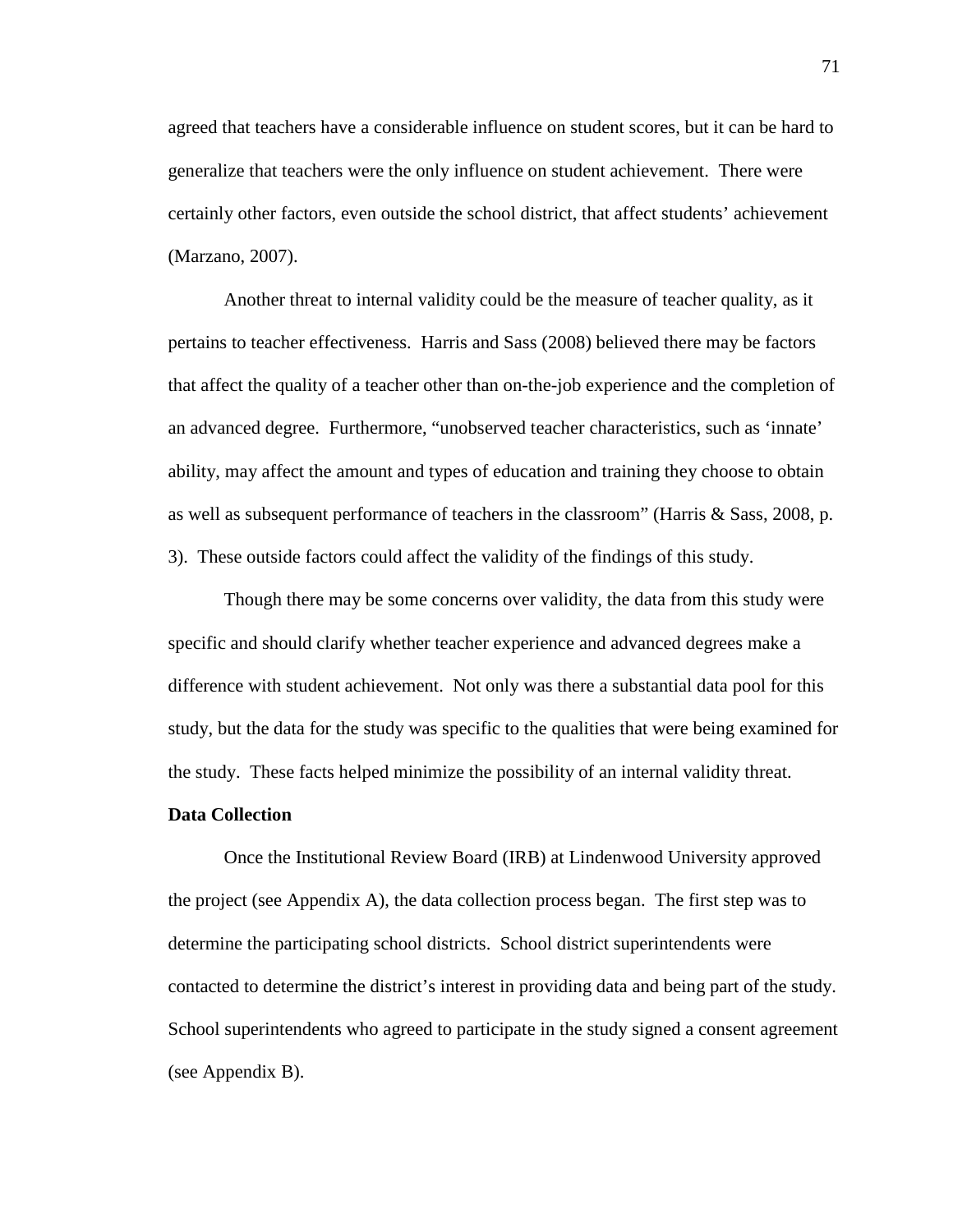Once approval from the superintendent was obtained, contact was made with the proper staff responsible for student and teacher data. In most cases, this was the school principal; in other cases it was the school superintendent. The data requested were a list of third and fifth grade teachers for the school district. Years of teaching experience and level of degree achievement were requested for each of the third and fifth grade teachers in the district. Degree level attainment was also collected in three different categories: teachers with a bachelor's degree, those with a master's degree, and those with a specialist or doctorate degree. Individual teacher names were not used in the data collection; all teachers were assigned a random identification number. This helped maintain the anonymity of these educators.

Mean MAP scale scores for each third and fifth grade classroom were also gathered for each school district. These data were matched to the class list of student scale scores for each teacher. The school administrator either calculated the mean for each classroom, or the lists of scores were provided. Either way, once a classroom's mean score was obtained, the individual student scores were discarded. The classroom mean scale scores were paired with the level of teaching experience and highest degree level obtained for the individual teachers. All student and teacher information remained confidential.

#### **Data Analysis**

There was a statistical analysis of the data, using various descriptive and inferential statistical measures. These measures included the Pearson *r* correlation coefficient and multiple regression. The descriptive statistics provided a clear picture of the school districts and test scores that were to be evaluated for the study. The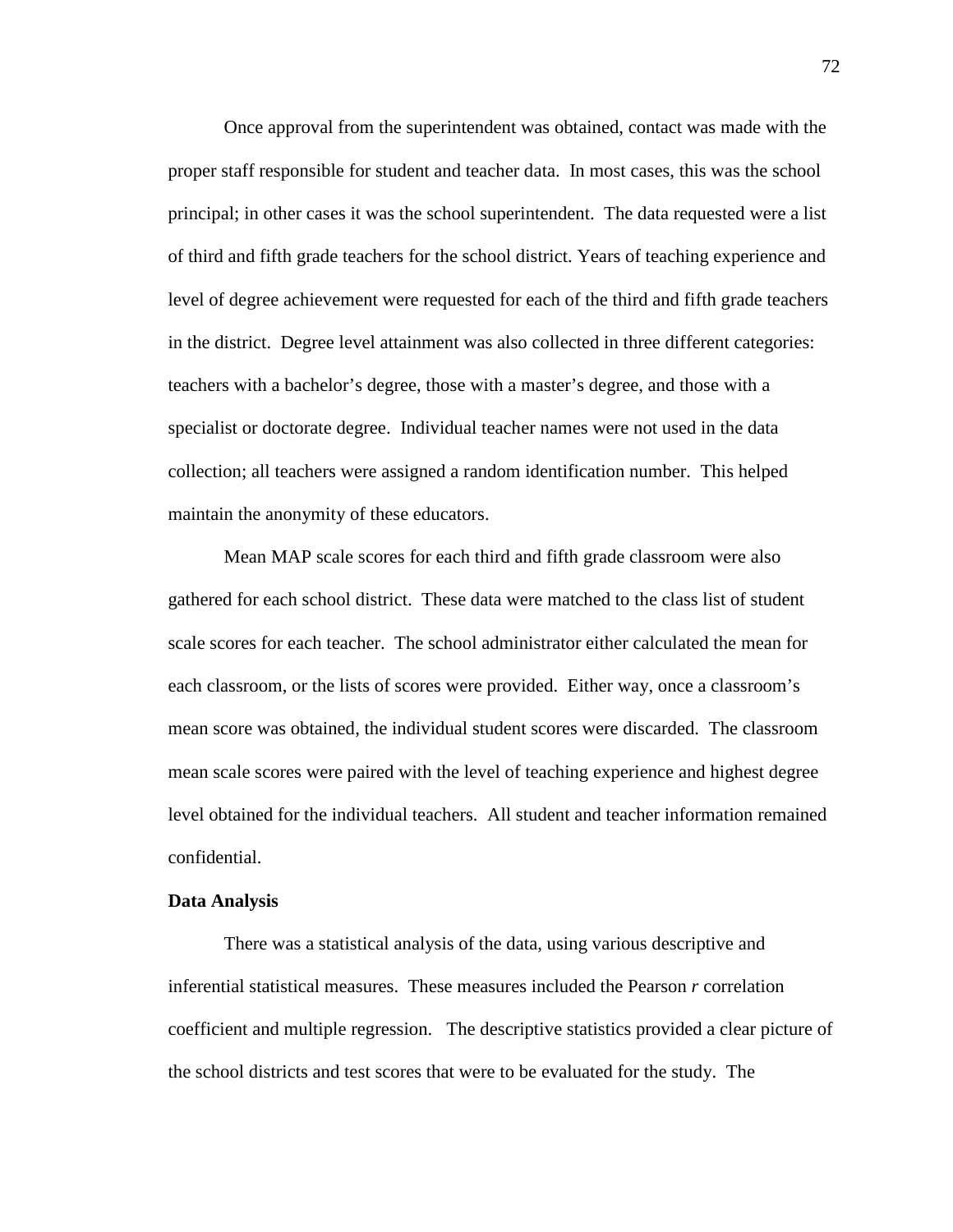correlational statistics determined if there was a correlation between the variables and whether that correlation was statistically significant. The statistical analysis was performed on all the variables, including teacher experience, teachers with advanced degrees, and student achievement on the MAP test. From the data analysis, the null hypotheses of the study were rejected or not rejected, and the alternate hypotheses were supported or not supported.

Descriptive statistics were appropriate for this study, since the data were evaluated using a significant amount of numbers. Trochim (2006) found:

Descriptive statistics were used to present quantitative descriptions in a manageable form. In a research study we may have lots of measures. Or we may measure a large number of people on any measure. Descriptive statistics help us to simplify large amounts of data in a sensible way. (para. 3)

Tables were created to show the descriptive data and view a summary of the data as a whole. Tables also allowed the data to be examined with mean, median, mode, percentiles, ranges, standard deviation, and the correlation between variables. The tables included comparisons for teacher experience, teachers with advanced degrees, and classroom MAP scale scores. This provided the data needed to respond to the research questions stated earlier in this chapter.

Correlational statistical analysis was also very important to evaluate the results of this study. Bluman (2010) related, "in simple correlation and regression studies, the researcher collects data on two numerical or quantitative variables to see whether a relationship exists between the variables" (p. 531). Since the research compared two variables to determine whether there was a relationship, correlation analysis was utilized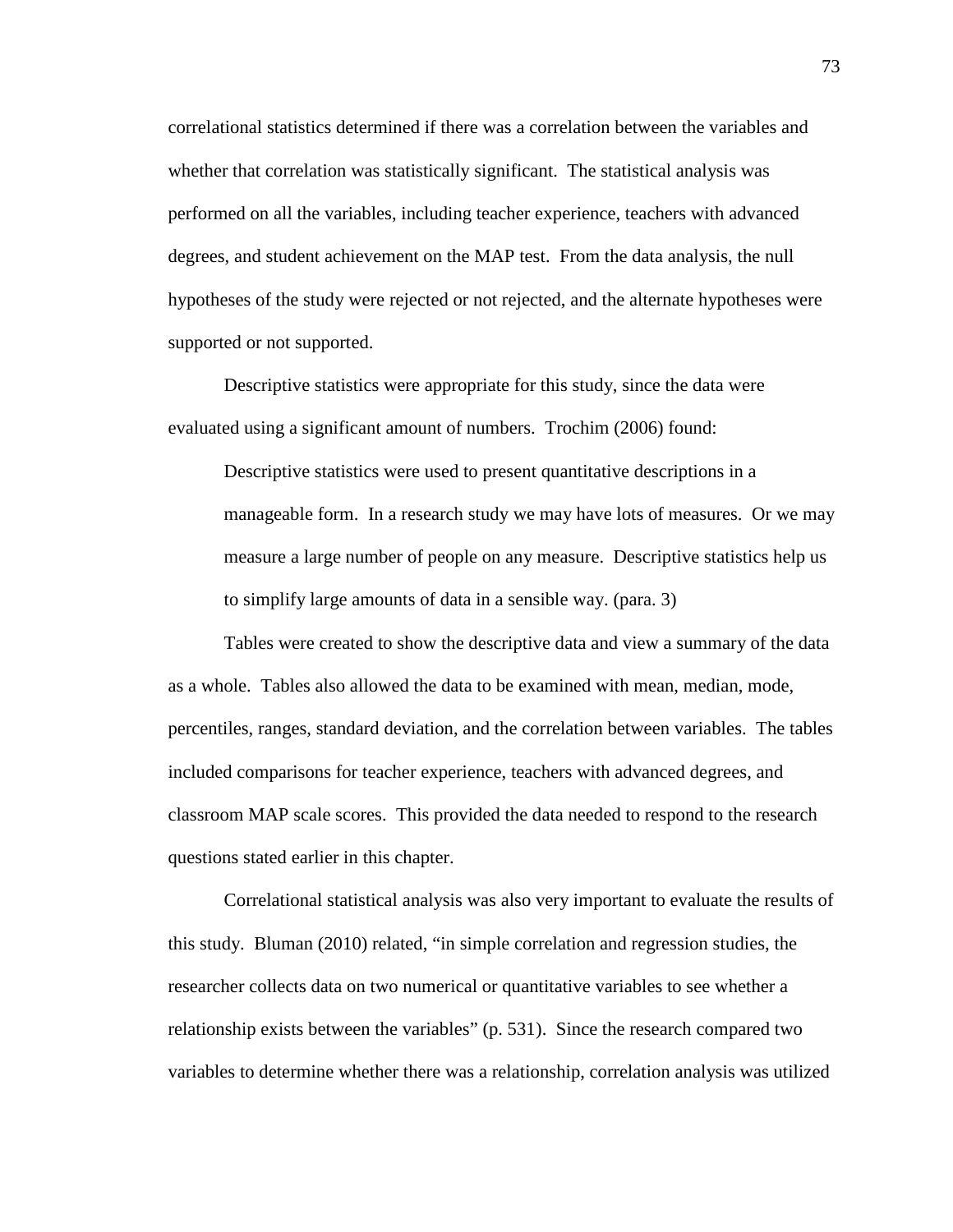to make that determination. Ary et al. (2006) determined, "correlations indicate the relationship between paired scores. The correlation indicates whether the relationship between paired scores is positive or negative and how strong this relationship is" (p. 147).

In order to compute the correlation coefficient, the Pearson product moment correlation coefficient was employed. The Pearson *r* was used to show this correlation in positive or negative terms. Trochim (2006) explained:

We use the symbol *r* to stand for the correlation. Through the magic of mathematics it turns out that  $r$  will always be between  $-1.0$  and  $+1.0$ . If the correlation is negative, we have a negative relationship; if it's positive, the relationship is positive. (para. 5)

According to Bluman (2010), "A positive relationship exists when both variables increase or decrease at the same time" (p. 531). Bluman (2010) described a negative relationship this way: "in a negative relationship, as one variable increases, the other variable decreases, and vice-versa" (p. 531). The further from zero (and closer to one or negative one) the correlation coefficient, the stronger the linear relationship of the variables (Bluman, 2010). Once the linear relationship between the variables is determined, there are two possibilities: "Either the value of *r* is high enough to conclude that there is a significant linear relationship between the variables, or the value of *r* is due to chance" (Bluman, 2010, p. 536). Therefore, in order to determine if the correlation was statistically significant, the data were analyzed to test the hypotheses and compute the test values for the data. Bluman (2010) described the determination of statistical significance from hypothesis testing: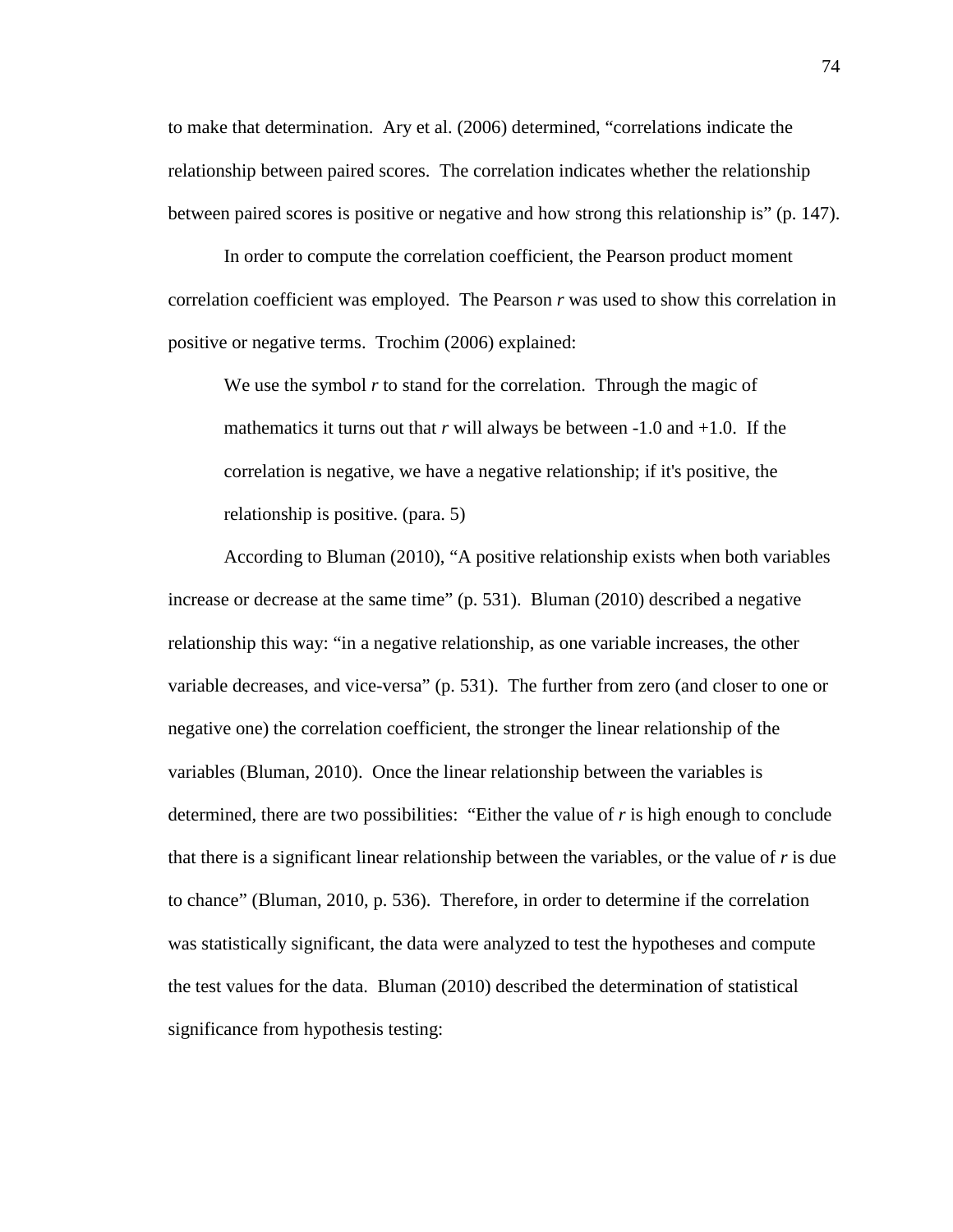When the null hypothesis is rejected at a specific level, it means that there is a significant difference between the value of *r* and 0. When the null hypothesis is not rejected, it means that the value of  $r$  is not significantly different from  $0$  (zero) and is probably due to chance. (p. 537)

In order to determine whether the results indicated to reject or not reject the null hypothesis, a level of significance or alpha  $(\alpha)$  level was set. According to Creswell (2012), "a significance level (or alpha level) is a probability level that reflects the maximum risk you are willing to take that any observed differences are due to chance" (p. 188). Creswell (2012) also stated that typically  $\alpha$  is set at .01 or .05. This means that "1 out of 100 times (or 5 out of 100 times) an extremely low probability value will actually be observed if the null hypothesis is true" (p. 189). For this research study,  $\alpha$  = .05 was used. Furthermore, "It is customary in educational research to view as unlikely any outcome that has a probability of .05 ( $p = .05$ ) or less" (Fraenkel et al., 2012, p. 253).

Once the data had been analyzed, a determination of the relationship between teacher experience and/or advanced degrees and student results on the communication arts and math MAP tests was made.

A multiple regression test was a correlational statistical tool applied to examine data from this study. According to Ary et al. (2006), "multiple regression is a correlational procedure that looks at the relationships among several variables" (p. 387). Since there was more than one variable in the study, it was important to examine all the variables and discover which variable had the greatest correlation to student achievement. It was also essential to determine whether teacher experience or teachers with advanced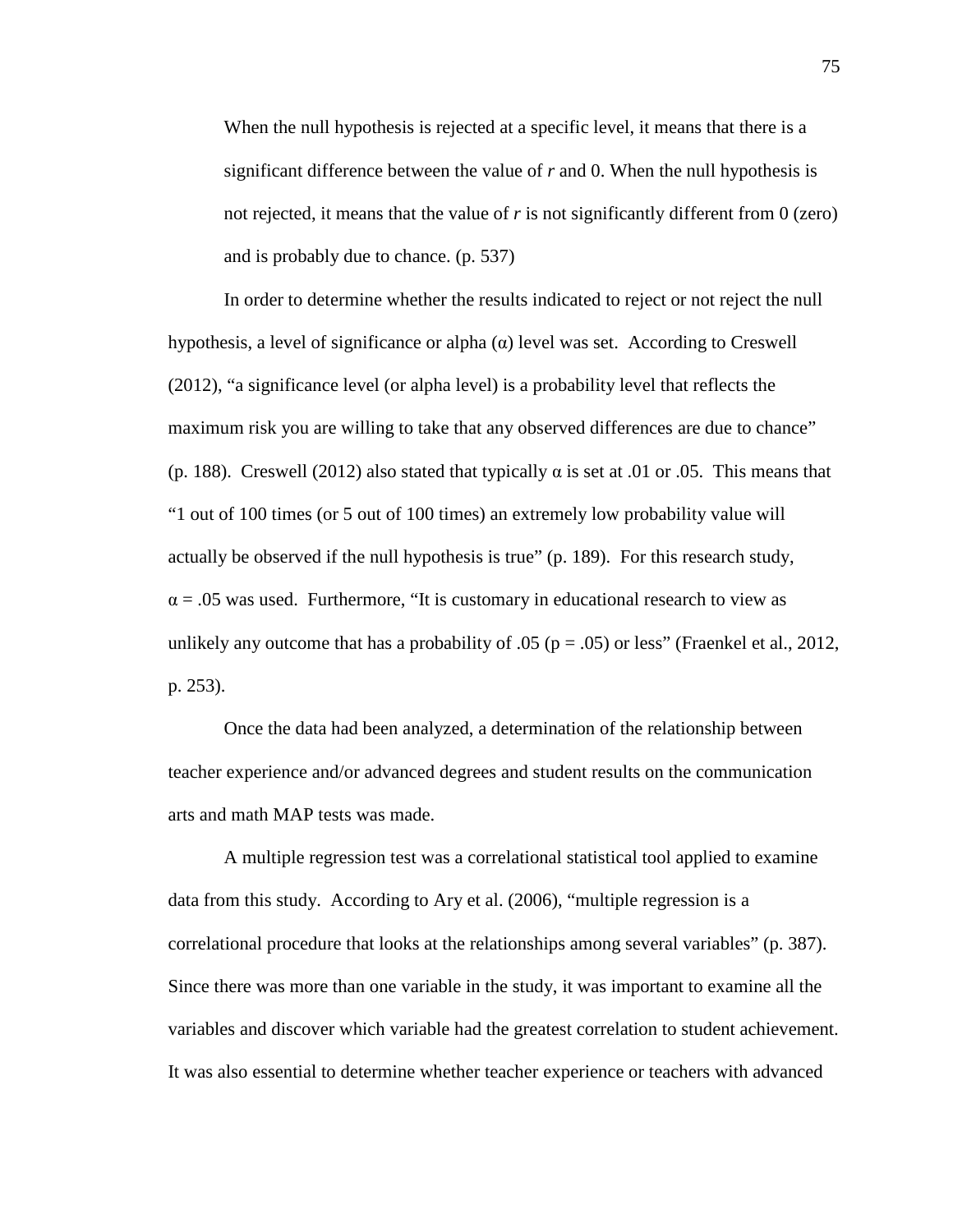degrees made a difference in student achievement and which had a greater effect, if any. In the online version of the *Electronic Statistics Textbook,* the authors explained the use of multiple regression analysis in research studies: "In the social and natural sciences, multiple regression procedures are very widely used in research. In general, multiple regression allows the researcher to ask (and hopefully answer) the general question 'what is the best predictor of ...'" (StatSoft, 2012, para. 3).

### **Summary**

With a renewed focus on teacher quality and effectiveness due to legislation, such as NCLB, it is important for educators to determine precisely what makes an effective teacher. The educational community tends to hold on to the belief that experienced teachers are better teachers. Thus, hiring and compensation practices have had a tendency to reflect that belief. The purpose of this study was to determine whether or not there was a significant correlation between teacher experience and the possession of an advanced degree, and student achievement on the MAP communication arts and math tests.

 The study was a correlative quantitative study, in which data were obtained from school district faculty information by way of district administrators and from MAP test scores. Data analysis procedures employed descriptive statistics, as well as correlational statistics, such as the Pearson *r* and multiple regression analysis. From these analyses, data were evaluated to respond to the research questions.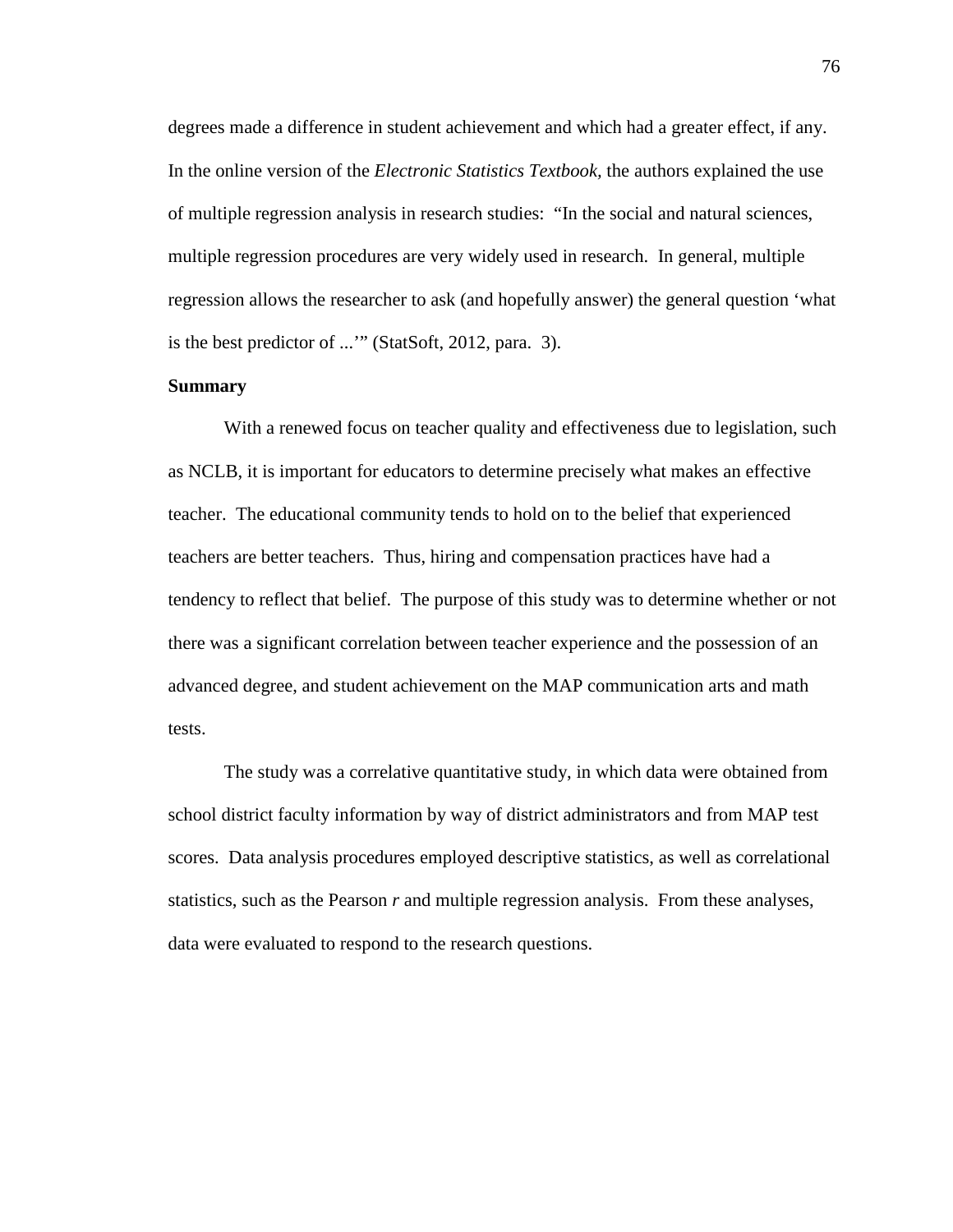In Chapter Four, the data received from school districts are analyzed using the methodology described in Chapter Three. This analysis includes descriptive statistics, defining the sample, demographics, and student achievement results. Results from the statistical analysis, including correlation, regression, and hypotheses testing are provided in Chapter Four. The subsequent data analyses are used to draw conclusions regarding the null and alternate hypotheses.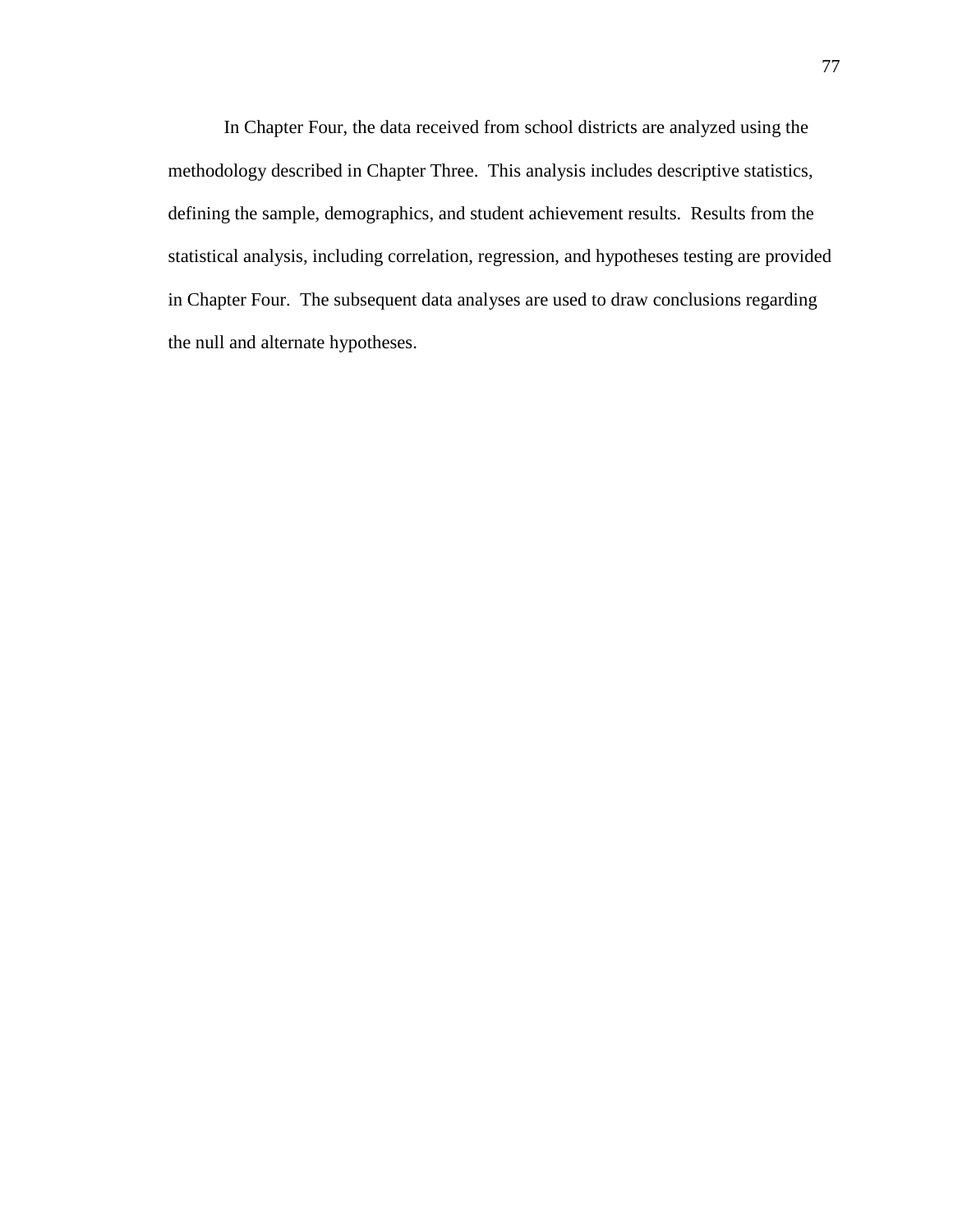#### **Chapter Four: Analysis of Data**

 Education experts hold on to the assertion that teacher quality is the number one factor in student success in a classroom (Marzano, 2007; Wong, 2009). This study was designed to determine whether the two driving factors of the currently used teacher salary schedule (on-the-job experience and advanced degree completion) were the primary indicators of the quality of a teacher. Teacher quality in this study was defined by analyzing student test scores for classroom teachers in the study. This study was completed using data from small rural school districts in southwest Missouri.

#### **Background of the Study**

Teacher quality and effectiveness are hard to define in education. NCLB legislation holds school districts accountable for hiring and keeping highly qualified teachers (U.S. Department of Education, 2002). Two pieces of the evaluation process for highly qualified teachers are experience and degree completion (U.S. Department of Education, 2002). There are a myriad of state statutes and local school board policies that favor teachers with experience and/or advanced degree over those who do not (MCE, 2013f; Mo. Rev. Stat., 2012i). The most obvious example of this discrepancy is the salary schedule that most schools employ.

According to the current salary schedule, teachers obtain pay raises when steps on the scale are completed. These steps include years of experience and coursework above a bachelor's degree. The purpose of this study was to determine whether or not these two teacher characteristics play a role in how well the teachers' students performed on the MAP test.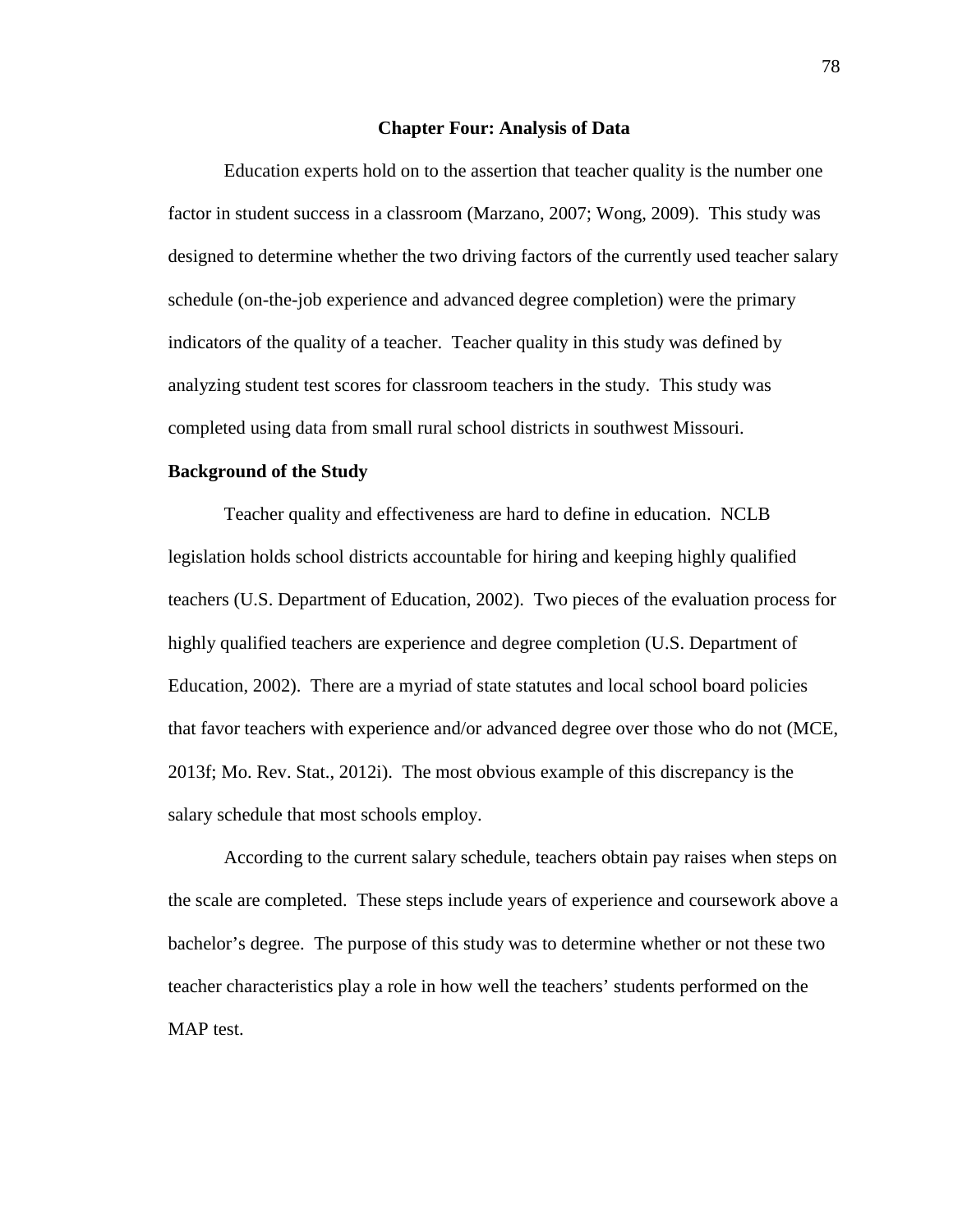### **Research Questions**

In order to guide the research forward through data collection, it was important to develop questions that would bolster and clarify the study's findings. The following research questions guided this study:

1. What relationship exists, if any, between the years of teaching experience of a third grade teacher and the performance of that teacher's students on the third grade Missouri Assessment Program Communication Arts test?

2. What relationship exists, if any, between the years of teaching experience of a fifth grade teacher and the performance of that teacher's students on the fifth grade Missouri Assessment Program Communication Arts test?

3. What relationship exists, if any, between the years of teaching experience of a third grade teacher and the performance of that teacher's students on the third grade Missouri Assessment Program Math test?

4. What relationship exists, if any, between the years of teaching experience of a fifth grade teacher and the performance of that teacher's students on the fifth Grade Missouri Assessment Program Math test?

5. What relationship exists, if any, between the academic degree held by a third grade teacher and the performance of that teacher's students on the third grade Missouri Assessment Program Communication Arts test?

6. What relationship exists, if any, between the academic degree held by a fifth grade teacher and the performance of that teacher's students on the fifth grade Missouri Assessment Program Communication Arts test?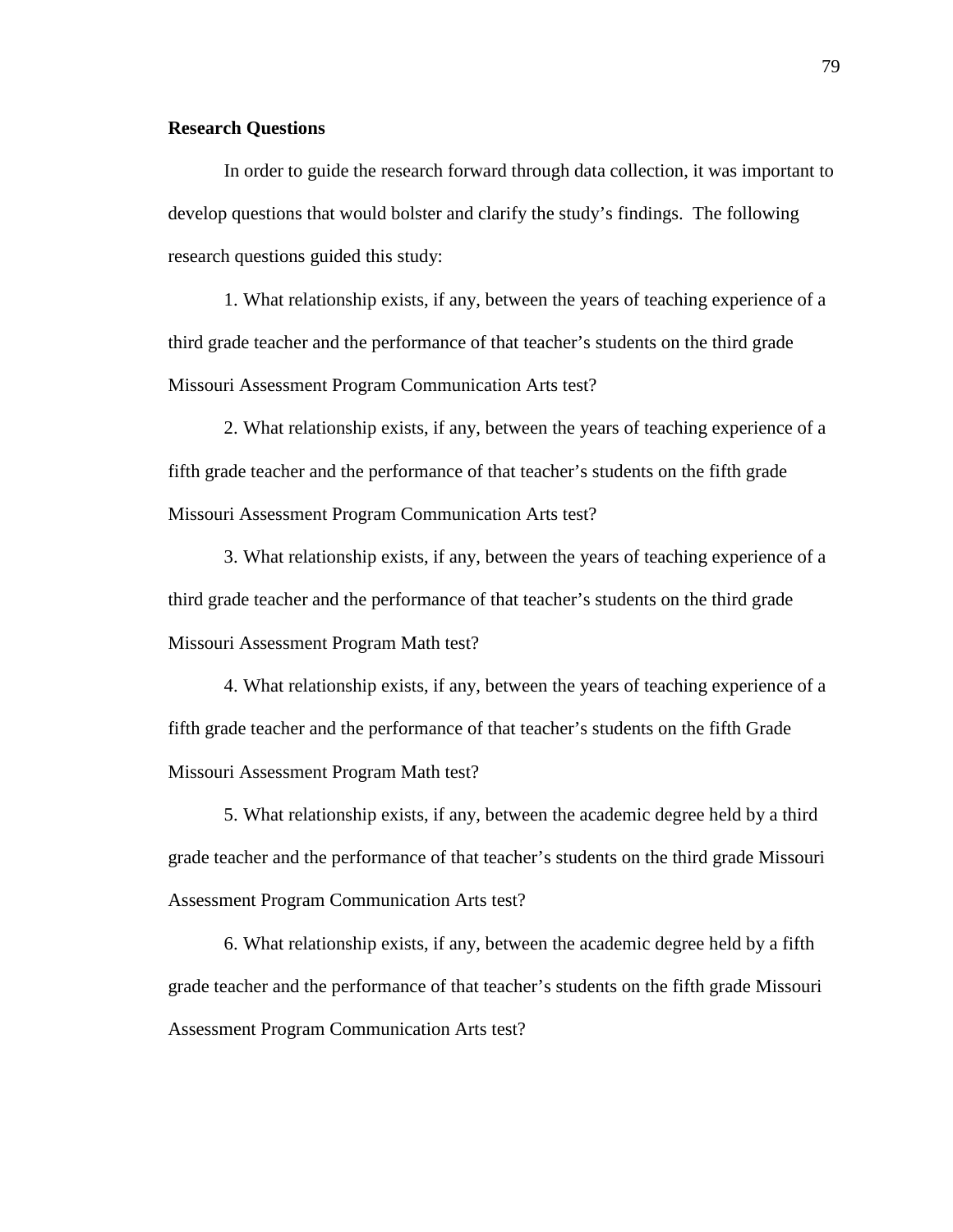7. What relationship exists, if any, between the academic degree held by a third grade teacher and the performance of that teacher's students on the third grade Missouri Assessment Program Math test?

8. What relationship exists, if any, between the academic degree held by a fifth grade teacher and the performance of that teacher's students on the fifth grade Missouri Assessment Program Math test?

### **Descriptive Statistics**

Twenty-three school districts returned teacher data for the study. In total, the 23 districts accounted for 65 third and fifth grade teachers. The data included 32 third grade teachers and 33 fifth grade teachers. Thirteen of the 23 school districts had only one teacher per grade level with 10 having at least two teachers per grade level. The mean ADA for the school districts was 328.61, with a range of 462.83. Details on the school districts' building ADA, enrollment, and total staff counts are shown in Table 1.

### Table 1

| I arricipating School Attendance, Enroundin, & Staff Count |                  |        |           |        |
|------------------------------------------------------------|------------------|--------|-----------|--------|
|                                                            | $\boldsymbol{M}$ | Mdn    | <b>SD</b> | Range  |
| District ADA                                               | 328.61           | 343.40 | 141.43    | 462.83 |
| <b>District Enrollment</b>                                 | 327.78           | 312.00 | 151.73    | 539.00 |
| <b>District Staff</b>                                      | 41.26            | 41.00  | 14.86     | 59.00  |
| <b>Elementary Enrollment</b>                               | 190.39           | 192.00 | 80.05     | 277.00 |
| <b>Elementary Staff</b>                                    | 22.00            | 22.00  | 6.43      | 26.00  |
| <i>Note.</i> $n = 23$                                      |                  |        |           |        |

*Participating School Attendance, Enrollment, & Staff Count*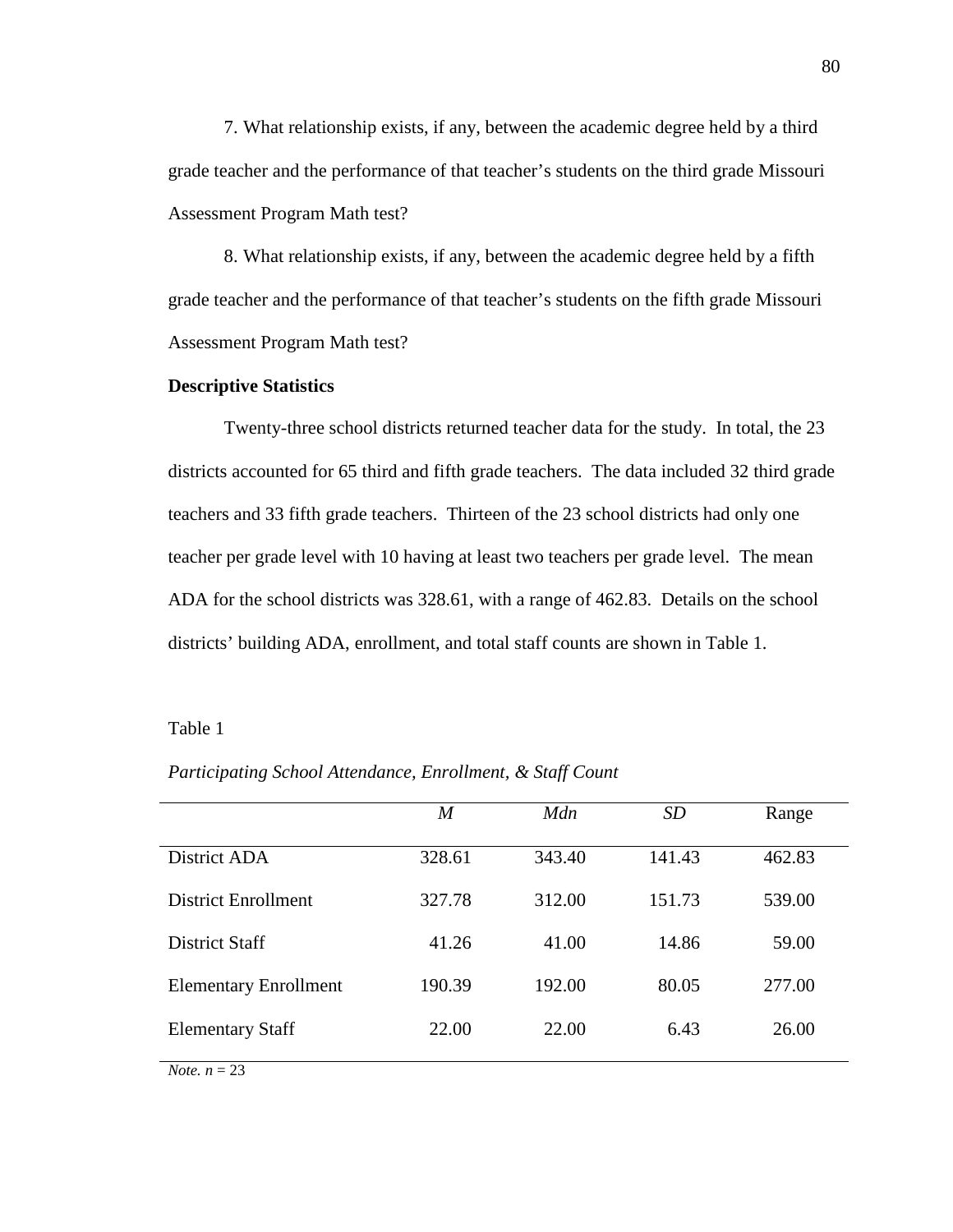The classification of the school district enrollments for the schools participating in this study is provided in Table 2. The number of school districts in each category is listed as well as the corresponding percentage of total school district respondents. Cumulative numbers are also included in Table 2.

# Table 2

| <b>ADA</b>  | $\boldsymbol{n}$ | % of Respondents | Cumulative # | Cumulative %     |
|-------------|------------------|------------------|--------------|------------------|
| $0 - 99$    | $\overline{0}$   | $\theta$         | $\theta$     | $\boldsymbol{0}$ |
| 100 -199    | 6                | 26               | 6            | 26               |
| $200 - 299$ | $\overline{4}$   | 17               | 10           | 43               |
| $300 - 399$ | 7                | 30               | 17           | 74               |
| $400 - 499$ | 3                | 13               | 20           | 87               |
| $500 - 599$ | 3                | 13               | 23           | 100              |
|             |                  |                  |              |                  |

*School District Average Daily Attendance* 

There were a total of 32 third grade teachers in the sample used for this study. The teachers held a broad range of experience, ranging from one year of experience to 18 years of experience. There were no teachers with 20 or more years of experience. The classification of teachers, according to years of experience, is shown in Table 3. The largest percentage of teacher experience level in the study was four to six years of experience with 37.5% of the total number third grade teachers falling within this category.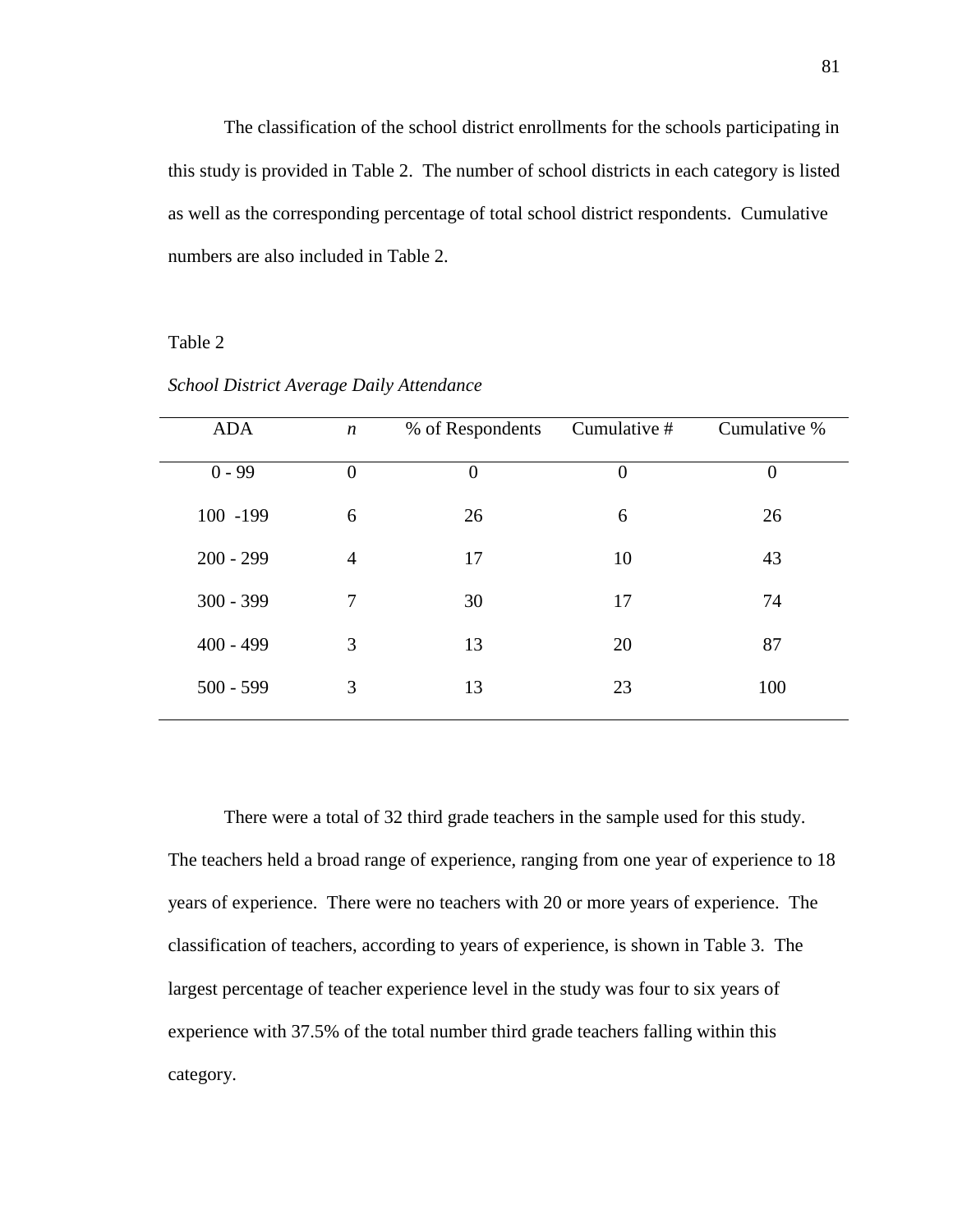# Table 3

| Years of Experience | $\boldsymbol{n}$ | % of Teachers | Cumulative # | Cumulative % |
|---------------------|------------------|---------------|--------------|--------------|
| $0$ to $3$          | $\overline{4}$   | 12.50         | 4            | 12.50        |
| $4$ to 6            | 12               | 37.50         | 16           | 50.00        |
| 7 to 10             | 3                | 9.38          | 19           | 59.38        |
| 11 to 15            | 9                | 28.13         | 18           | 56.25        |
| 16 to 20            | $\overline{4}$   | 12.50         | 32           | 100.00       |
| 21 to 30            | $\theta$         | 0.00          | 32           | 100.00       |

*Experience Level of Third Grade Teachers* 

The degree level held by the third grade teachers in the study is presented in Table 4. The group was split with 17 teachers having earned bachelor's degrees and 15 holding a master's or higher. One of the third grade teachers involved in the study had a specialist degree; the remaining teachers held master's degrees.

# Table 4

*Degree Level of Third Grade Teachers* 

| Degree Held               | n  | % of Teachers |
|---------------------------|----|---------------|
| Bachelor's Degree         | 17 | 53.13         |
| Master's Degree or Higher | 15 | 46.88         |

In the school districts studied, there were 33 teachers at the fifth grade level. In most school districts, one teacher taught all of the subjects for his or her class in a self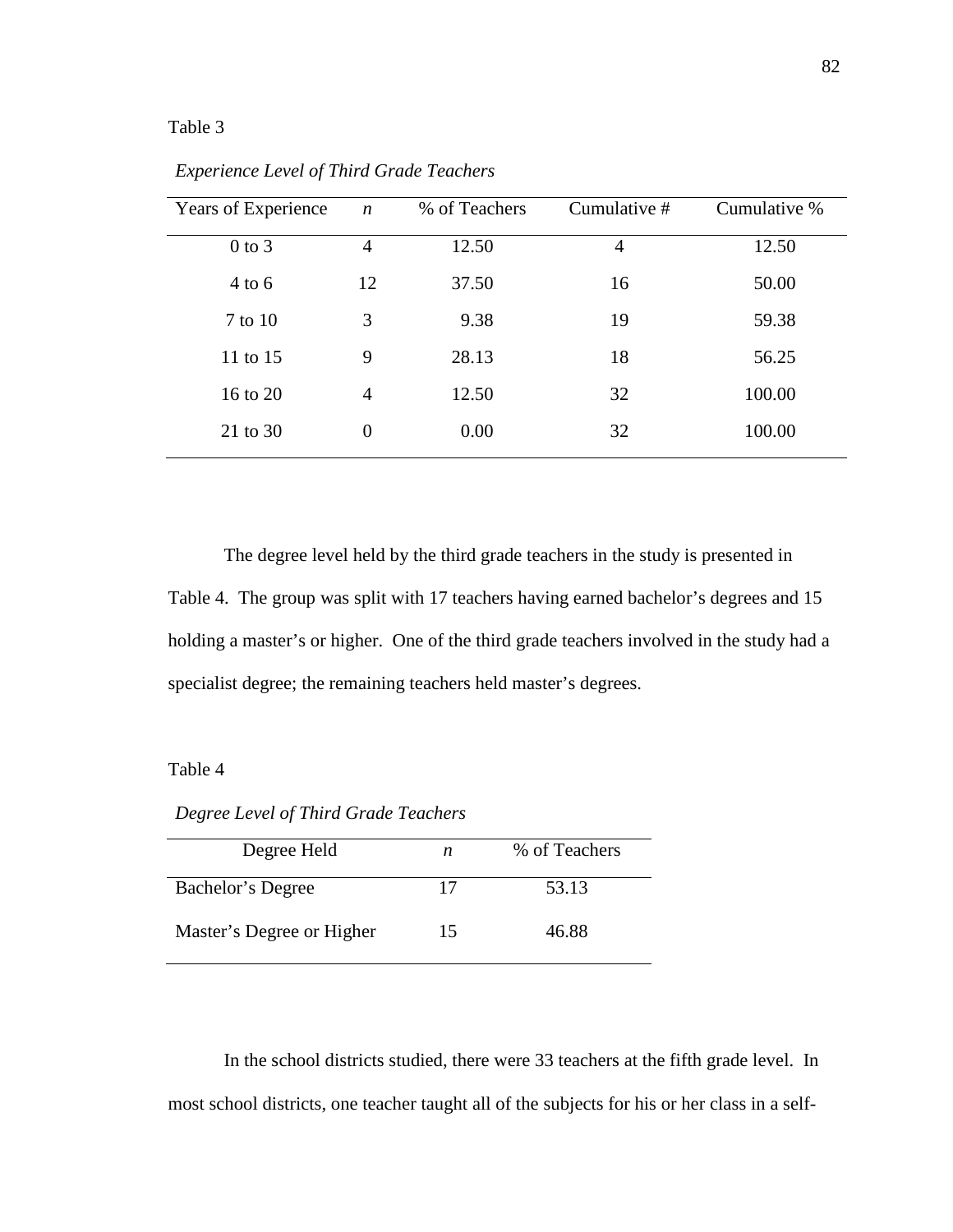contained classroom. However, at the fifth grade level, not all teachers taught in selfcontained classrooms. There were 31 teachers who taught communication arts and 31 teachers who taught math. There were two school districts in which two teachers taught the fifth grade level, but one teacher taught math for both classes, and one taught communication arts for both groups. The fifth grade classes switched between the two teachers for those subjects. In Table 5 is the classification of teachers and classroom experience for the fifth grade teachers.

# Table 5

# *Experience Level of Fifth Grade Teachers*

|            |                  |          |                |                 |                   | $%$ of   |
|------------|------------------|----------|----------------|-----------------|-------------------|----------|
|            |                  |          |                |                 |                   | Total    |
|            |                  | $%$ of   |                |                 | <i>n</i> of Fifth | Fifth    |
| Years of   | <i>n</i> of Math | Math     | $n \in CA$     | $%$ of CA       | Grade             | Grade    |
| Experience | Teachers         | Teachers | Teachers       | <b>Teachers</b> | Total             | Teachers |
| $0$ to $3$ | 7                | 22.58    | 6              | 19.35           | $\overline{7}$    | 21.21    |
|            |                  |          |                |                 |                   |          |
| $4$ to 6   | 5                | 16.13    | $\overline{4}$ | 12.90           | 5                 | 15.15    |
|            |                  |          |                |                 |                   |          |
| 7 to 10    | 8                | 25.81    | 9              | 29.03           | 9                 | 27.27    |
|            |                  |          |                |                 |                   |          |
| 11 to 15   | 6                | 19.35    | 6              | 19.35           | 6                 | 18.18    |
|            |                  |          |                |                 |                   |          |
| 16 to 20   | 3                | 9.68     | 3              | 9.68            | 3                 | 9.09     |
|            |                  |          |                |                 |                   |          |
| 21 to 30   | $\overline{2}$   | 6.45     | 3              | 9.68            | 3                 | 9.09     |
|            |                  |          |                |                 |                   |          |

The degree level held for all of the fifth grade teachers in the study is shown in Table 6. There was a similar number of teachers with a bachelor's degree and master's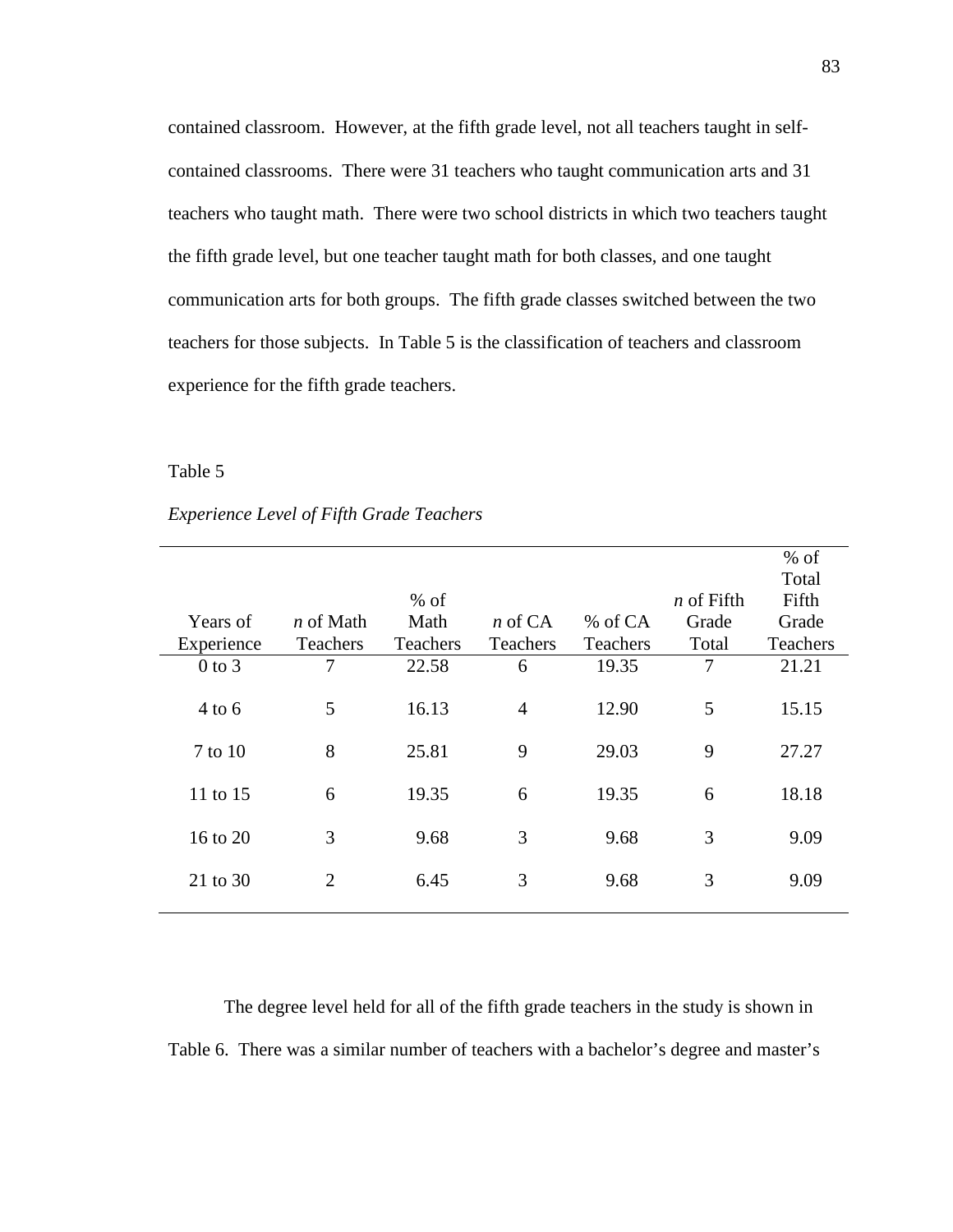degree or higher. Of the fifth grade teachers, all teachers with advanced degrees had completed a master's degree. There were no higher degrees than a master's completed.

### Table 6

| Degree Held                     | <i>n</i> of Math<br>Teachers | $%$ of<br>Math<br>Teachers | $n \in CA$<br><b>Teachers</b> | % of CA<br><b>Teachers</b> | $n \circ f$<br>Fifth<br>Grade<br>Total | % of Total<br>Fifth<br>Grade<br><b>Teachers</b> |
|---------------------------------|------------------------------|----------------------------|-------------------------------|----------------------------|----------------------------------------|-------------------------------------------------|
| Bachelor's<br>Degree            | 17                           | 54.84                      | 17                            | 54.84                      | 18                                     | 54.55                                           |
| Master's<br>Degree or<br>Higher | 14                           | 45.16                      | 14                            | 45.16                      | 15                                     | 45.45                                           |

For this study, student MAP score data were given for each teacher, as well as the degree level completed and experience level. Descriptive statistics were used to describe the MAP score data. The MAP data for all teachers of third and fifth grades were summarized as shown in Table 7.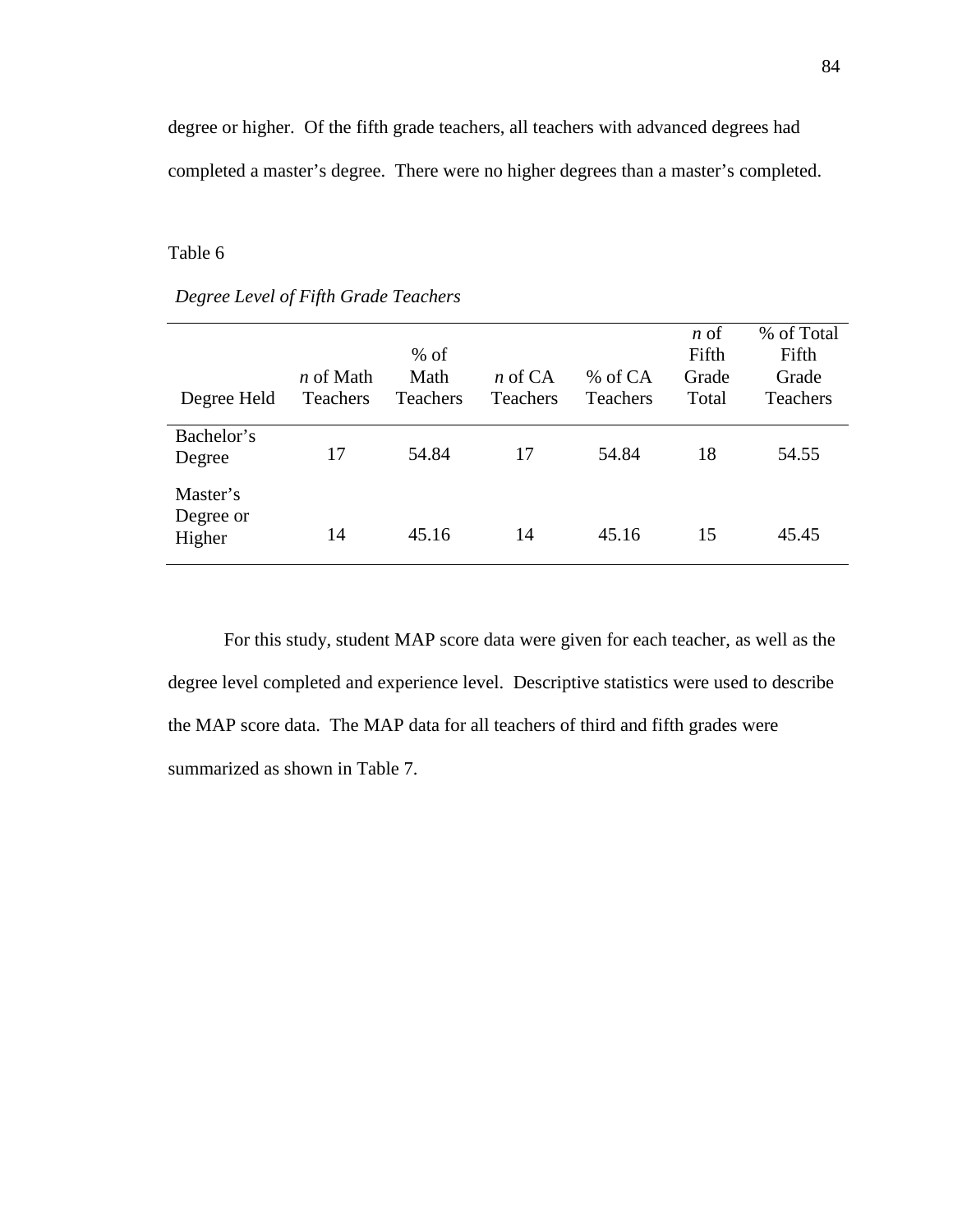# Table 7

| Grade & Subject           | $\boldsymbol{n}$ | $\boldsymbol{M}$ | Mdn    | <i>SD</i> | Range |
|---------------------------|------------------|------------------|--------|-----------|-------|
| <b>Third Grade</b>        |                  |                  |        |           |       |
| <b>Communication Arts</b> | 32               | 640.42           | 640.40 | 13.54     | 57.59 |
| Math                      | 32               | 628.96           | 625.60 | 16.73     | 83.24 |
| <b>Fifth Grade</b>        |                  |                  |        |           |       |
| <b>Communication Arts</b> | 31               | 673.51           | 673.40 | 15.77     | 89.48 |
| Math                      | 31               | 666.03           | 666.10 | 13.38     | 57.00 |
|                           |                  |                  |        |           |       |

# **Results of Pearson** *r* **Correlation**

In order to determine the correlation between the variables, the Pearson *r* test was employed for this study. The Pearson *r* "measures the strength and direction of a linear relationship between the two variables" (Bluman, 2010, p. 533). Bluman (2010) continued:

The range of the correlation coefficient is from  $-1$  to  $+1$ . If there is a strong positive linear relationship between the variables, the value of *r* will be close to +1. If there is a strong negative linear relationship between the variables the value of *r* will be close to -1. (p. 533)

The guidelines for interpreting the strength of a relationship in the study were as follows: 0.00 to .3 constituted a negligible correlation, 0.3 to 0.5 was a low correlation,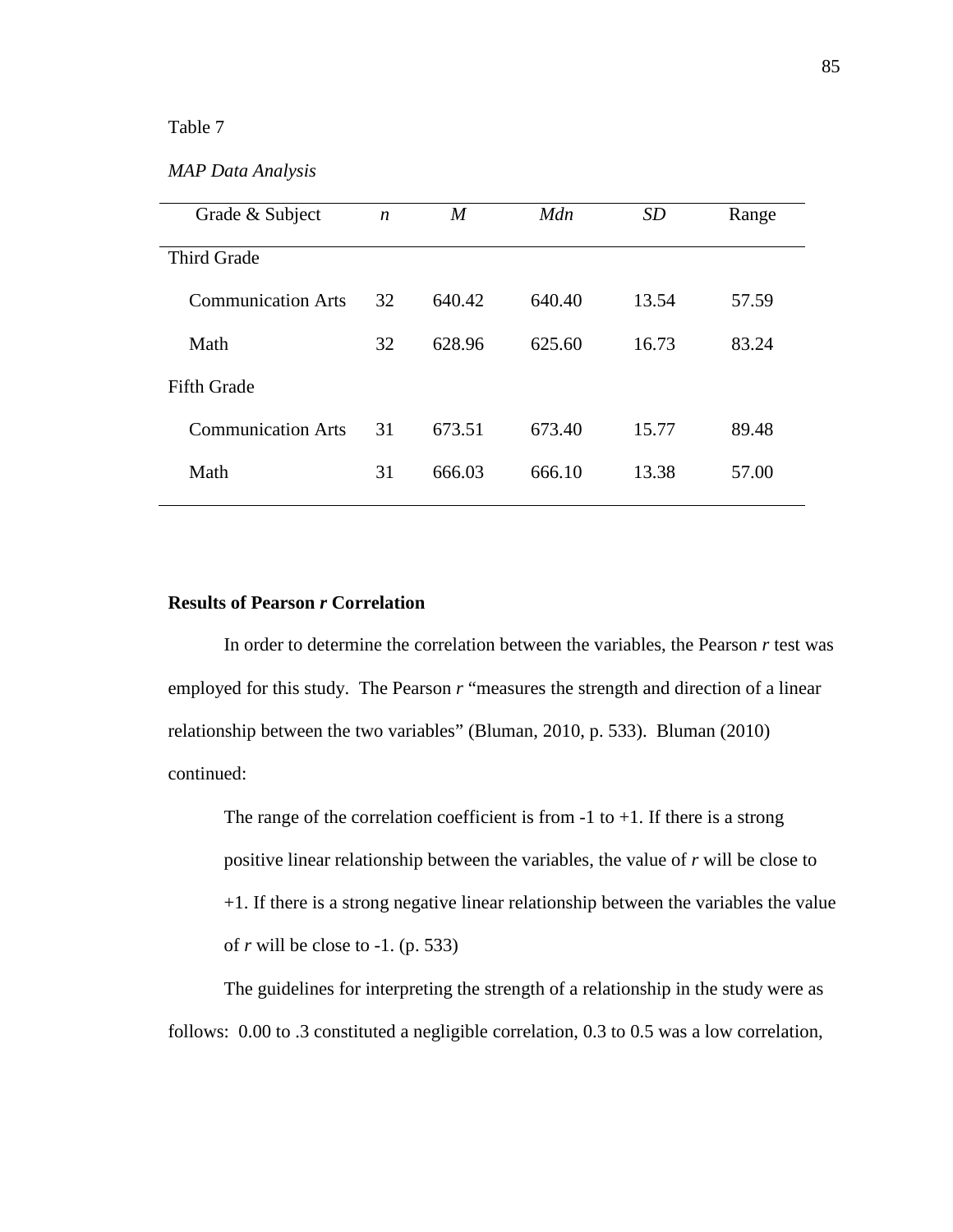0.5 to 0.7 demonstrated a moderate correlation, 0.7 to 0.9 was a high correlation, and 0.9 or higher indicated a very high correlation (Hinkle, Wiersma, & Jurs, 2003).

The results of the Pearson *r* correlation test revealed no relationship between the years of teaching experience for the third grade teachers and communication arts scale scores for the classes  $(r = -0.03, p < 0.05)$ . There was a negligible relationship between the years of teaching experience for the third grade teachers in the sample and math scale scores for the classes  $(r = 0.13, p < 0.05)$ .

The Pearson *r* results presented no relationship between the third grade teachers' degree level and communication arts scale scores for the classes ( $r = 0.09$ ,  $p < 0.05$ ). The test results showed there was not a significant relationship between the third grade teacher's degree level achieved and math scale scores for the classes  $(r = 0.15, p < 0.05)$ .

The results of the Pearson *r* correlation test indicated a negligible relationship between the years of teaching experience for the fifth grade teachers and communication arts scale scores for the classes ( $r = 0.21$ ,  $p < 0.05$ ). The results also showed no relationship between the years of teaching experience for the fifth grade teachers in the sample and math scale scores for the classes  $(r = 0.19, p < 0.05)$ .

The results of the Pearson *r* correlation test showed no relationship between the fifth grade teachers' degree levels achieved and communication arts scale scores for the classes ( $r = 0.10$ ,  $p < 0.05$ ). The test results also indicated no significant relationship between the fifth grade teacher's degree level achieved and math scale scores for the classes ( $r = 0.06$ ,  $p < 0.05$ ).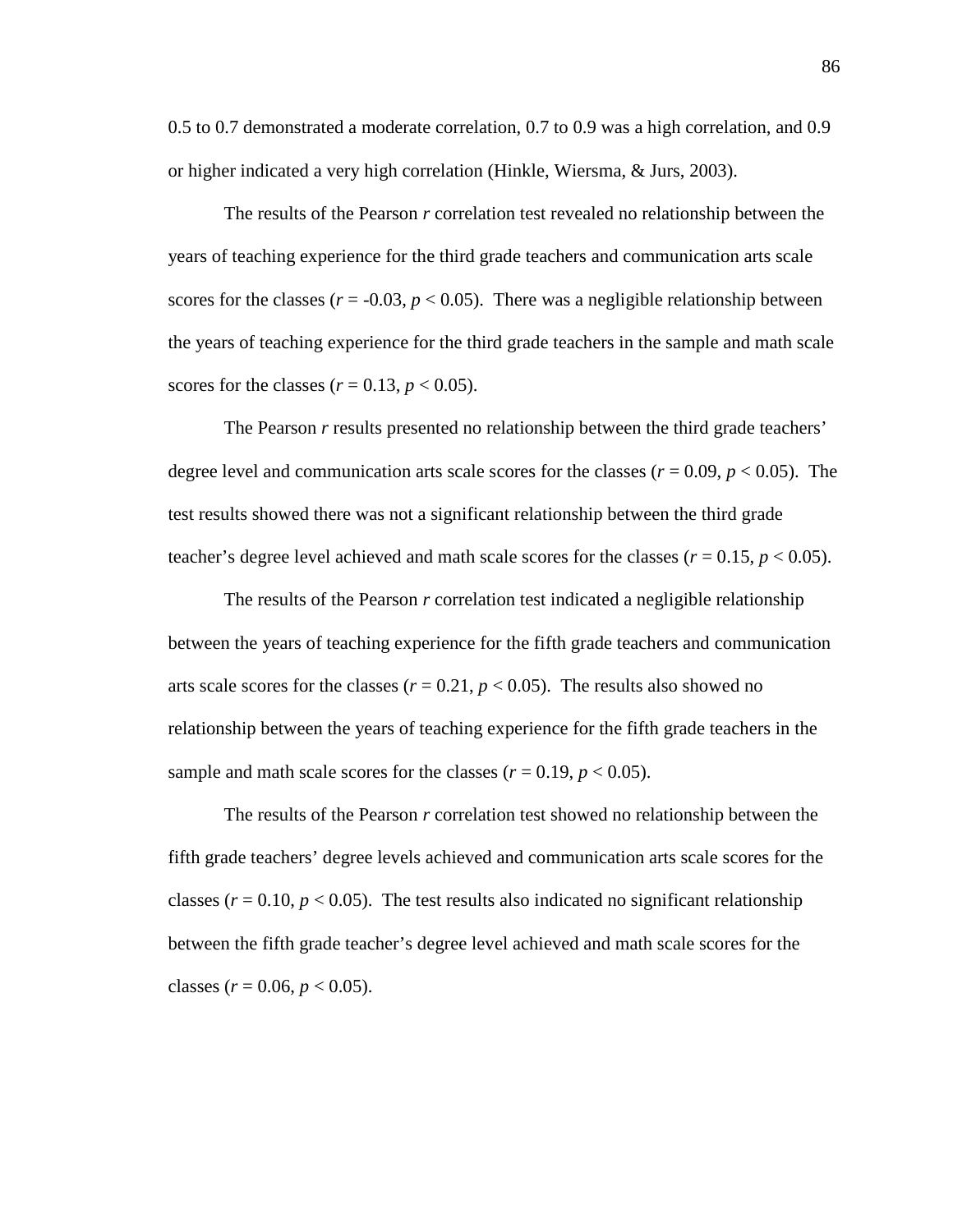#### **Results of Multiple Regression Analysis**

 A multiple regression analysis was used in the study to determine the effect of the independent variables on the dependent variable and whether this determination was statistically significant. According to StatsSoft (2012), "the general purpose of multiple regression (the term was first used by Pearson, 1908) is to learn more about the relationship between several independent or predictor variables and a dependent or criterion variable" (para. 1). The data were analyzed to determine the regression line which provided the ability to predict where the dependent variable should fall based on the value of the independent variable. According to StatSoft (2012), "the degree to which two or more predictors (independent or  $X$  variables) are related to the dependent  $(Y)$ variable is expressed in the correlation coefficient *R*, which is the square root of *R*-square. In multiple regression, *R* can assume values between 0 and 1" (para. 9). There were four separate regression analyses conducted with the independent variables, experience and degree completion, consistent through all four analyses. The dependent variables for each test were third grade math scores, third grade communication arts scores, fifth grade math scores, and fifth grade communication arts scores.

 Regression analysis was first run for the third grade teachers and the student achievement results for his or her classrooms. The multiple regression analysis found *R 2* for communication arts was 0.0197. The variables explain only 2% of the variation in student test scores. The results were also not statistically significant  $(F = 0.7497)$ . Regression analysis for third grade math  $R^2$  was 0.0301, explaining only 3% of the variation between achievement scores due to the independent variables. These results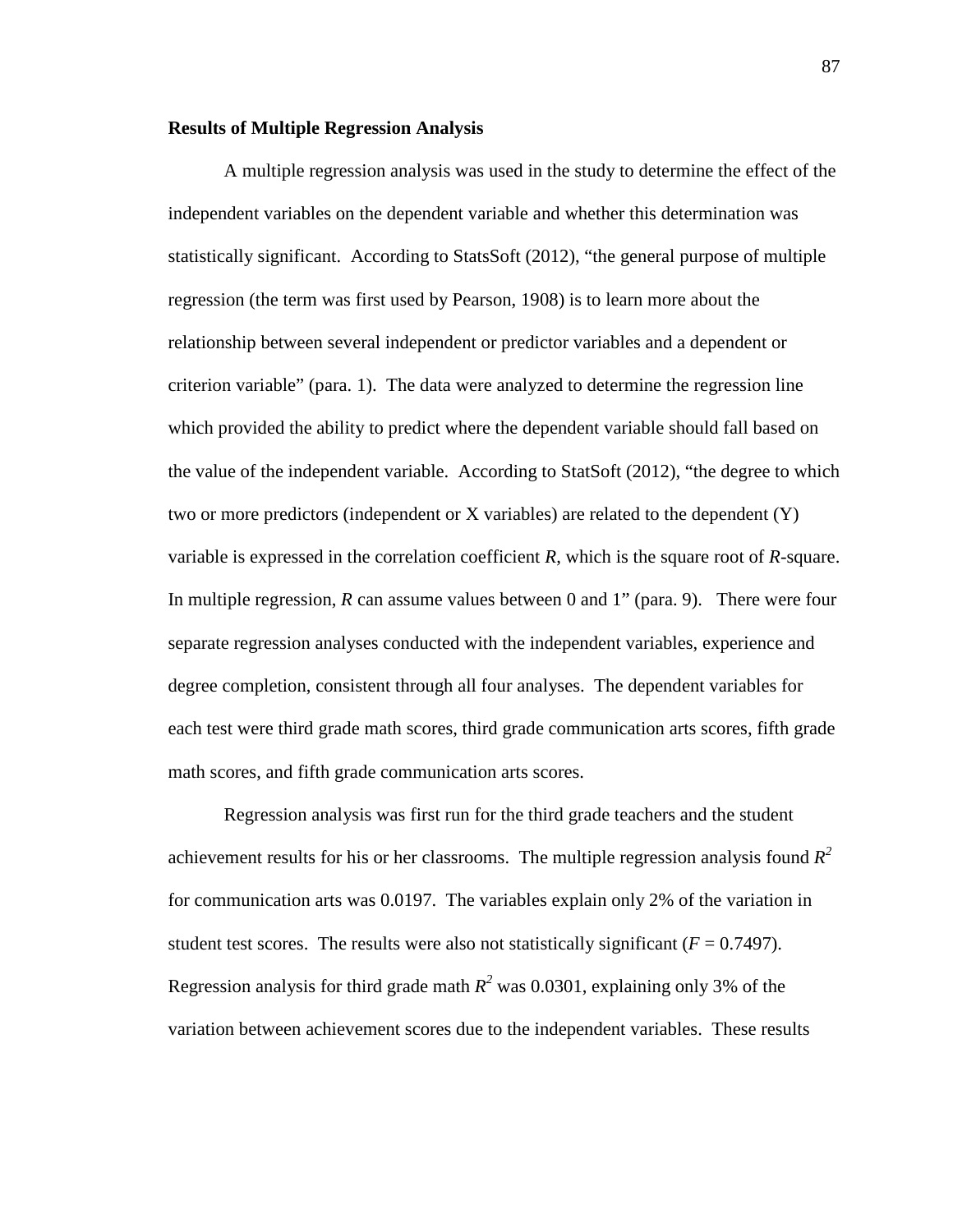were also not statistically significant  $(F = 0.6422)$ . In Table 8 are the coefficients for the variables.

# Table 8

*Multiple Regression Analysis Results for Third Grade* 

|              | <b>Communication Arts</b> |        |        | Math   |        |        |
|--------------|---------------------------|--------|--------|--------|--------|--------|
|              | B                         | SE B   |        | B      | SE B   |        |
| Experience   | $-0.3407$                 | 0.5820 | 0.5628 | 0.1443 | 0.7153 | 0.8415 |
| Degree Level | 4.7258                    | 6.3150 | 0.4603 | 4.6098 | 7.7617 | 0.5572 |

 $Note. B = Unstandardized Coefficient$ 

When multiple regression analysis for fifth grade was used to determine effect, the results again indicated little to no effect on classroom scores. For communication arts in fifth grade, the variables only explained 4% of the variation in test scores,  $R^2 = 0.0442$ . These results were not statistically significant ( $F = 0.538$ ). For mathematics,  $R^2 = 0.0373$ , which explained only 4% variation of classroom test scores. The results were not statistically significant ( $F = 0.5873$ ). In Table 9 the coefficients for the variables in fifth grade are listed.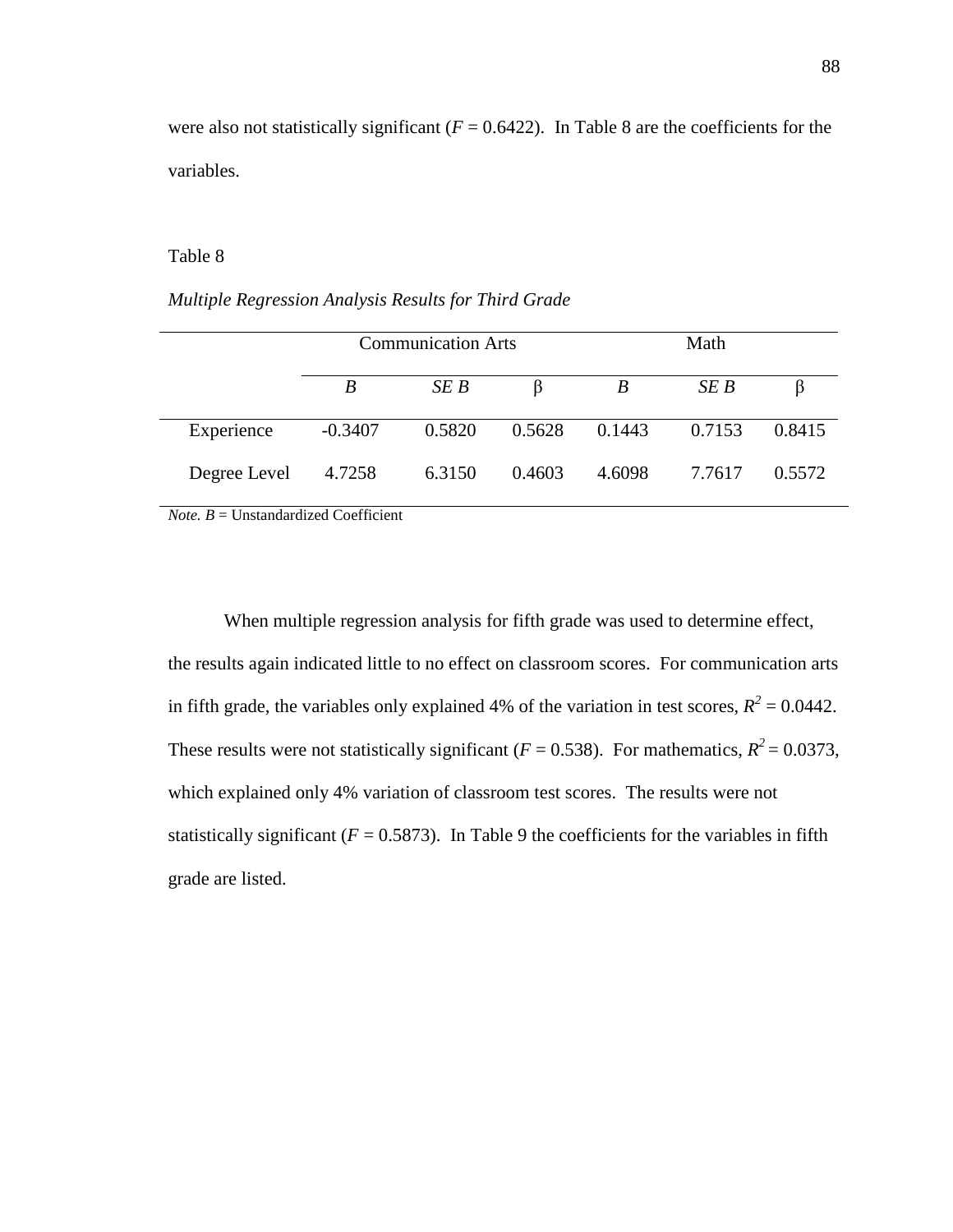# Table 9

|              |        | <b>Communication Arts</b> |        | Math   |        |        |
|--------------|--------|---------------------------|--------|--------|--------|--------|
|              | B      | SEB                       | B      | B      | SE B   |        |
| Experience   | 0.4012 | 0.4066                    | 0.3323 | 0.3723 | 0.3740 | 0.3280 |
| Degree Level | 1.3680 | 6.0746                    | 0.8235 | 0.2886 | 5.0520 | 0.9549 |

# *Multiple Regression Analysis Results for Fifth Grade*

*Note.*  $B =$  Unstandardized Coefficient

#### **Summary**

 The results of this study showed no correlation between teacher experience and degree level achievement in student MAP scores in both third and fifth grade. There was a slight positive correlation in terms of teacher experience and success in fifth grade classrooms, but nothing statistically significant enough to be considered anything more than a weak correlation. None of the other teacher characteristics had a large enough correlation coefficient to be considered statistically significant. The results showed that both teacher experience and degree level completion did not have an effect on the performance of the students in that classroom on the MAP test in communication arts or mathematics.

These findings could have lasting ramifications in the world of education, should additional consistent research corroborate these findings. The body of research indicated that teacher experience and degree level completed have no significant impact on the performance of teachers' students on standardized tests (Campbell & Lopez, 2008;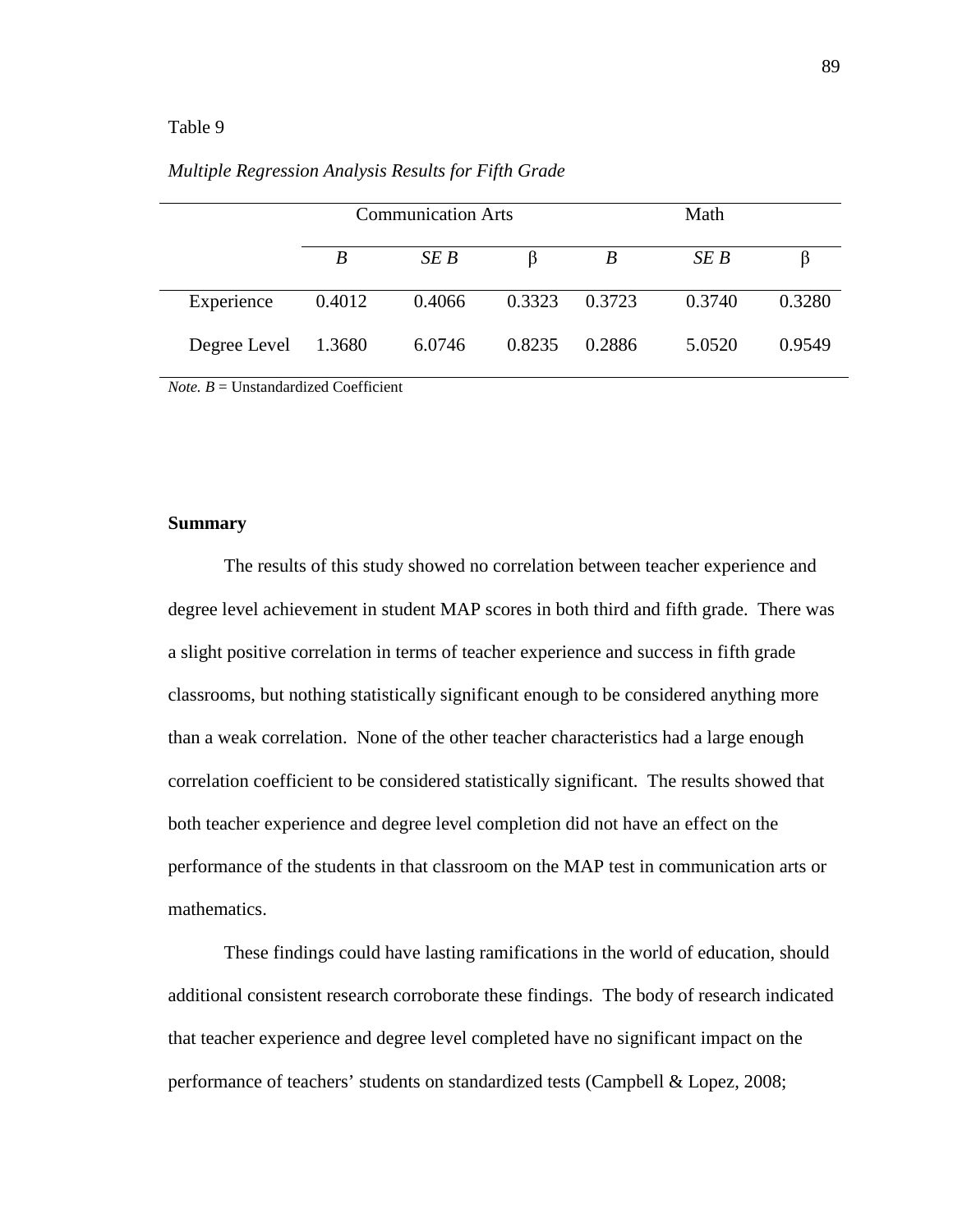Clotfelter et al., 2007; Dobbie & Fryer Jr., 2011; Hanushek & Rivkin, 2012; Harris & Sass, 2009; Huang & Moon, 2009). Controversy remains surrounding school reform and the changes that could and should be made to improve student performance.

This study was completed using small, rural school districts. These districts qualified for the small, rural school grants through the Federal Department of Education by having an average daily attendance of less than 600 students. Descriptive statistics were utilized in order to gain a clearer picture of the school and the applicable educator demographics – teaching experience and advanced degree completion – that education experts claim are the two most important factors to consider when assessing teacher quality. These data, as well as MAP scale scores for each classroom, were used as the basis for further analysis and hypotheses testing.

In Chapter Four, data from the study were analyzed to determine whether these two characteristics alone had the most profound effect on student test scores. Pearson *r* scores revealed the correlation between the variables, and multiple regression analysis was used to determine the ability to predict student scores based on teacher experience and degree completion. The data were analyzed to determine whether or not to reject the null hypotheses for the study. The testing of the data determined there were no correlations between the dependent and independent variables.

The two teacher characteristics used in multiple personnel policies, teacher experience and degree completion, seemed to have no effect on the performance of students on the MAP test. The null hypotheses of the study were not rejected due to the lack of statistical significance. The analysis of these data should give assistance to educational leaders and policy-makers on the implications of the salary schedule and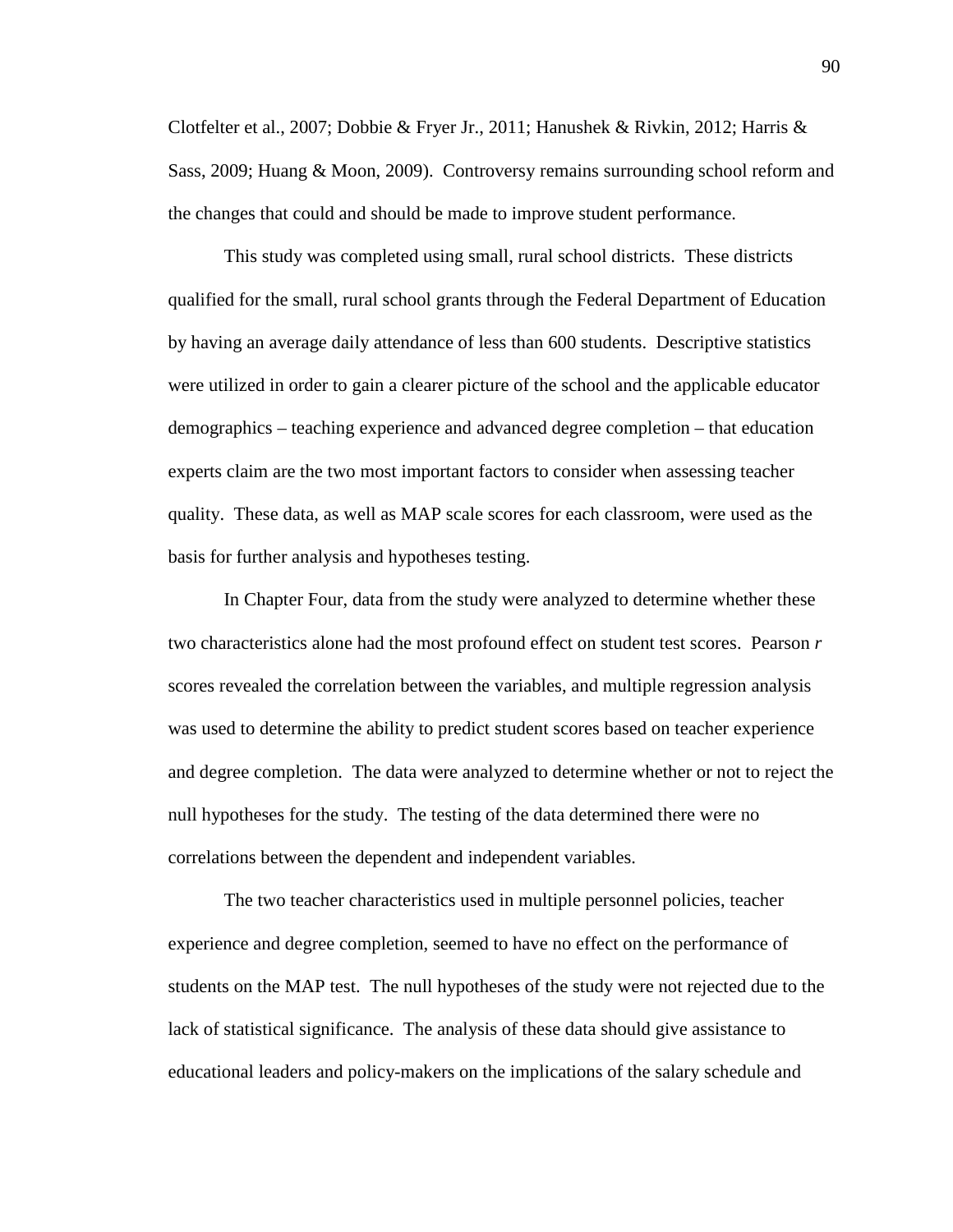whether the schedule as currently formatted is the best policy moving forward. It could also be a determinant of whether other school policies should be based on these two characteristics of teachers.

 In Chapter Five, there is continued discussion of the data presented in Chapter Four. There is also a review of the findings and conclusions made according to the data presented. Recommendations for practice and policy are included in the narrative of Chapter Five. There is a discussion of recommendations for future research on the teacher salary schedule and teacher experience and degree completion in regard to student achievement on standardized tests. These discussions revolve around the data collected in this study and how the data could be used to improve teaching quality and practice in school districts.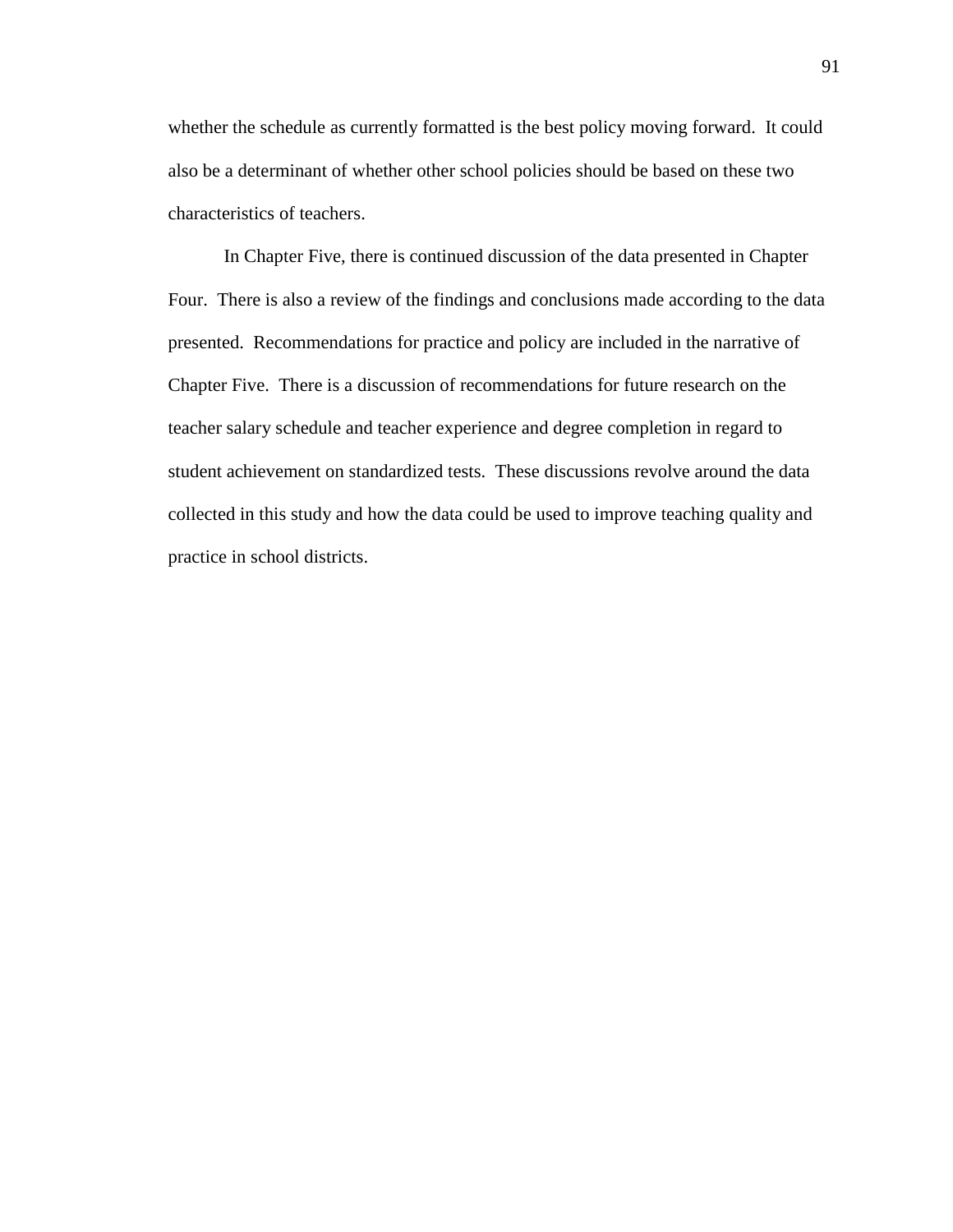### **Chapter Five: Summary and Conclusions**

The results of this study could have major implications for many policies in education. This study analyzed the effects of a teacher's experience and degree level on standardized test scores of third and fifth grade students included in the sample. These characteristics are widely used in education to drive policies and provide salary compensation.

NCLB legislation tied teacher quality to these characteristics under the Highly Qualified Teacher umbrella (U.S. Department of Education, 2002). In order to be highly qualified, a teacher must have completed at least a bachelor's degree, must be certified, and must be able to show content area knowledge by passing a licensure exam (U.S. Department of Education, 2002). However, the content area knowledge requirement could be bypassed by completing the requirements on a HOUSSE form (U.S. Department of Education, 2002). Teachers who opt for the HOUSSE route can earn points for education and experience (U.S. Department of Education, 2002). Instead of passing the licensure exam, a teacher with a master's degree and five years of experience could become highly qualified according to the law (U.S. Department of Education, 2002).

A major policy and compensation practice using the characteristics from this study is the single salary schedule for education. There are a number of other policies, including teacher tenure, hiring and retention policies, removal policies, and staff reduction policies that rely on these variables and these variables alone as determinants (MCE, 2013f; Mo. Rev. Stat., 2012i). This study was conducted to determine whether there is a correlation between the two major components of the salary schedule, teacher experience and degree level, and student performance on MAP tests.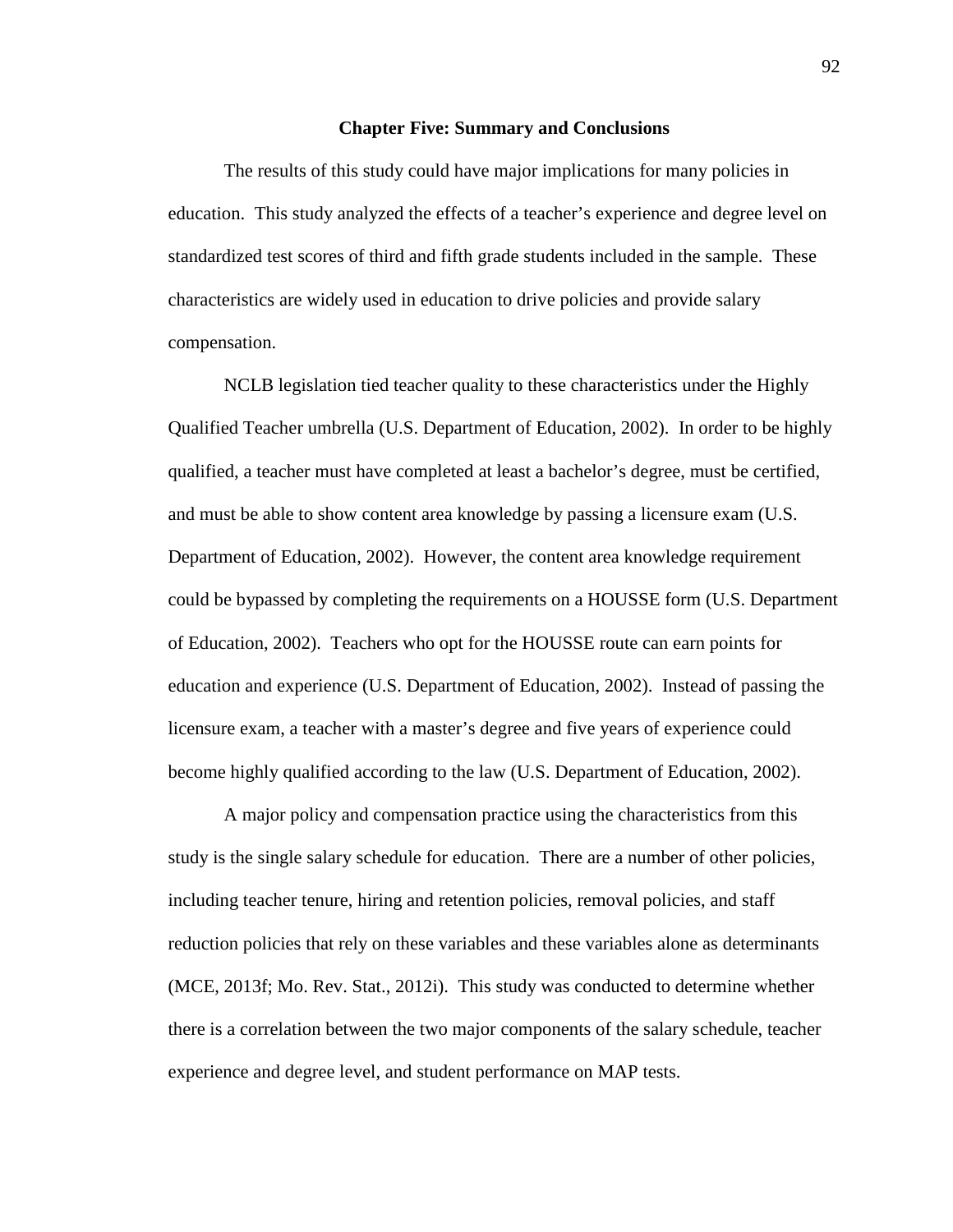Since so many educational policies and practices continue to rely on experience and higher education degree completion, it was important to determine the association between these characteristics and the success of students in those teachers' classrooms. Ultimately, a school district's goal is the success of each student during and following his or her school years. The number one factor in the success of those students is, and has always been, the teacher in the classroom (Marzano, 2007; Wong, 2009). Therefore, it is important to determine what exact characteristics these teachers possess that improves student learning and retention, so that each student may achieve higher test scores.

Experience and degree level attainment is a high priority in seeking and retaining teachers in the classroom (Rockoff et al., 2011). It would make sense to expect these two factors to have a marked impact on student success in the classroom. The classroom achievement measure in this study was classroom mean scale scores in communication arts and mathematics. Scale scores were used, because they were the most easily quantifiable and comparable measure of student success and because of their inclusion as achievement measurements in NCLB legislation.

The goal of this study was to determine if there was a relationship between the two teacher characteristics that guide educational policies and student achievement on standardized tests. In the review of literature, multiple studies found no link between degree completion and student scores or achievement (Campbell & Lopez, 2008; Clotfelter et al., 2007; Dobbie & Fryer Jr., 2011; Hanushek & Rivkin, 2012; Harris & Sass, 2009; Huang & Moon, 2009). Most studies from the research found no link between experience and student achievement outside the first five years of teaching (Clotfelter et al., 2007; Dobbie & Fryer Jr., 2011; Harris & Sass, 2009; Hanushek &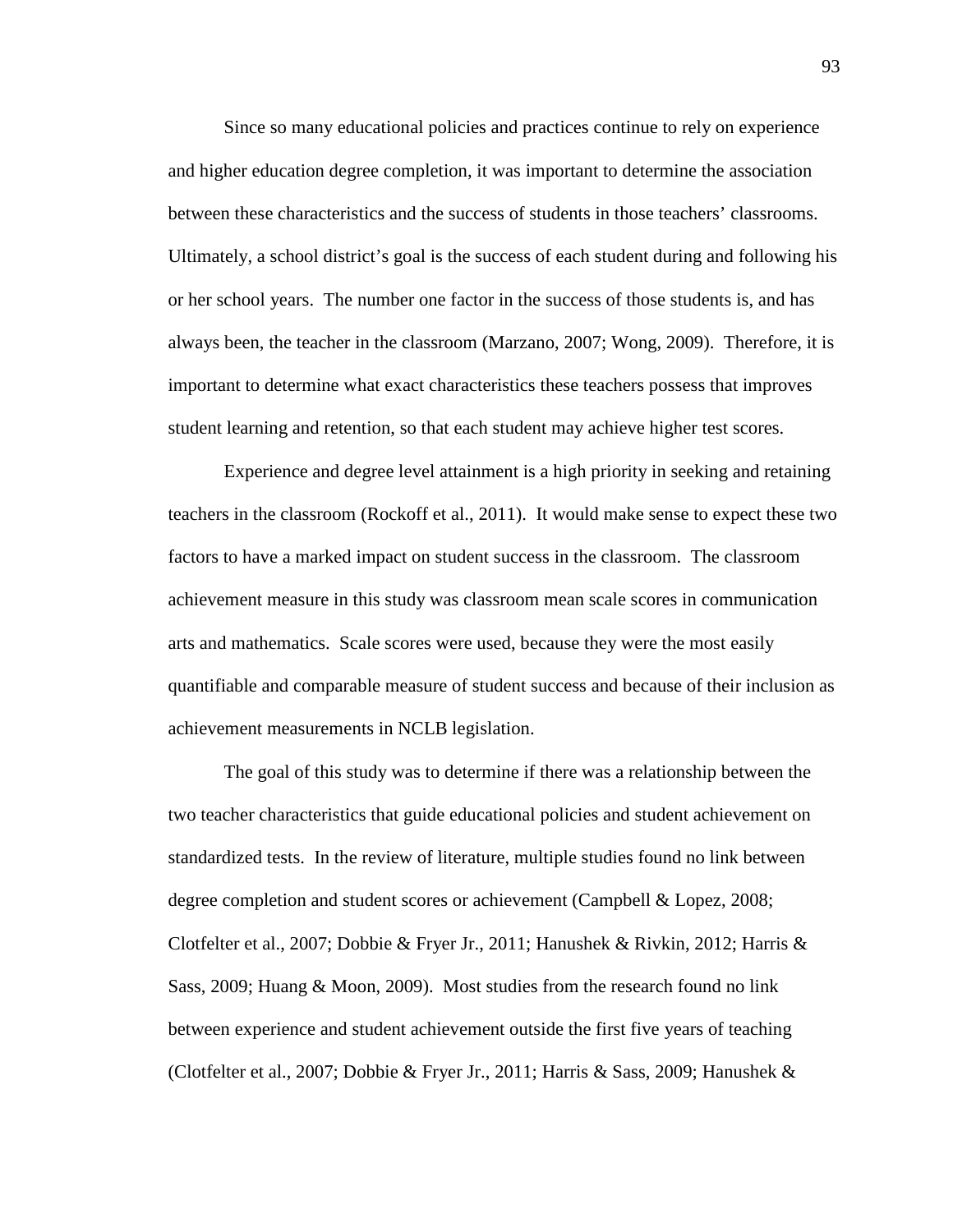Rivkin, 2012). The findings of this research agreed with the majority of these previous studies.

In Chapter Five the pertinent findings of the research study are presented. In Chapter Five, these results are analyzed and conclusions made on whether experience and degree level has an effect on student achievement. There is also discussion on the implications of this research and the recommendations for future research on the subject. **Findings** 

The study analyzed data from 65 third and fifth grade teachers in 23 southwest Missouri school districts. There were 32 third grade teachers and 33 fifth grade teachers. The mean ADA for the schools in the study was 328.61 students. The teachers had completed varying levels of experience. The range of teacher experience with the highest percentage of teachers in third grade was four to six years of experience. In that range were 37.5% of the total third grade teachers. In fifth grade the highest number was in the seven to 10 years of experience range, with 25.81% of the fifth grade teachers falling in that category.

The degree level attainment of both third and fifth grade teachers was also split. For third grade teachers, 53.13% held a bachelor's degree, and in fifth grade, 54.84% held a bachelor's degree. The mean MAP scores for third grade were 640.42 for communication arts, and 628.96 for mathematics. The mean scores for fifth grade were 673.51 for communication arts and 666.03 for mathematics.

 The research questions that guided this study focused on the experience level and degree completion for teachers in third and fifth grade. These characteristics were then compared to the achievement of the teachers' students on the MAP test in communication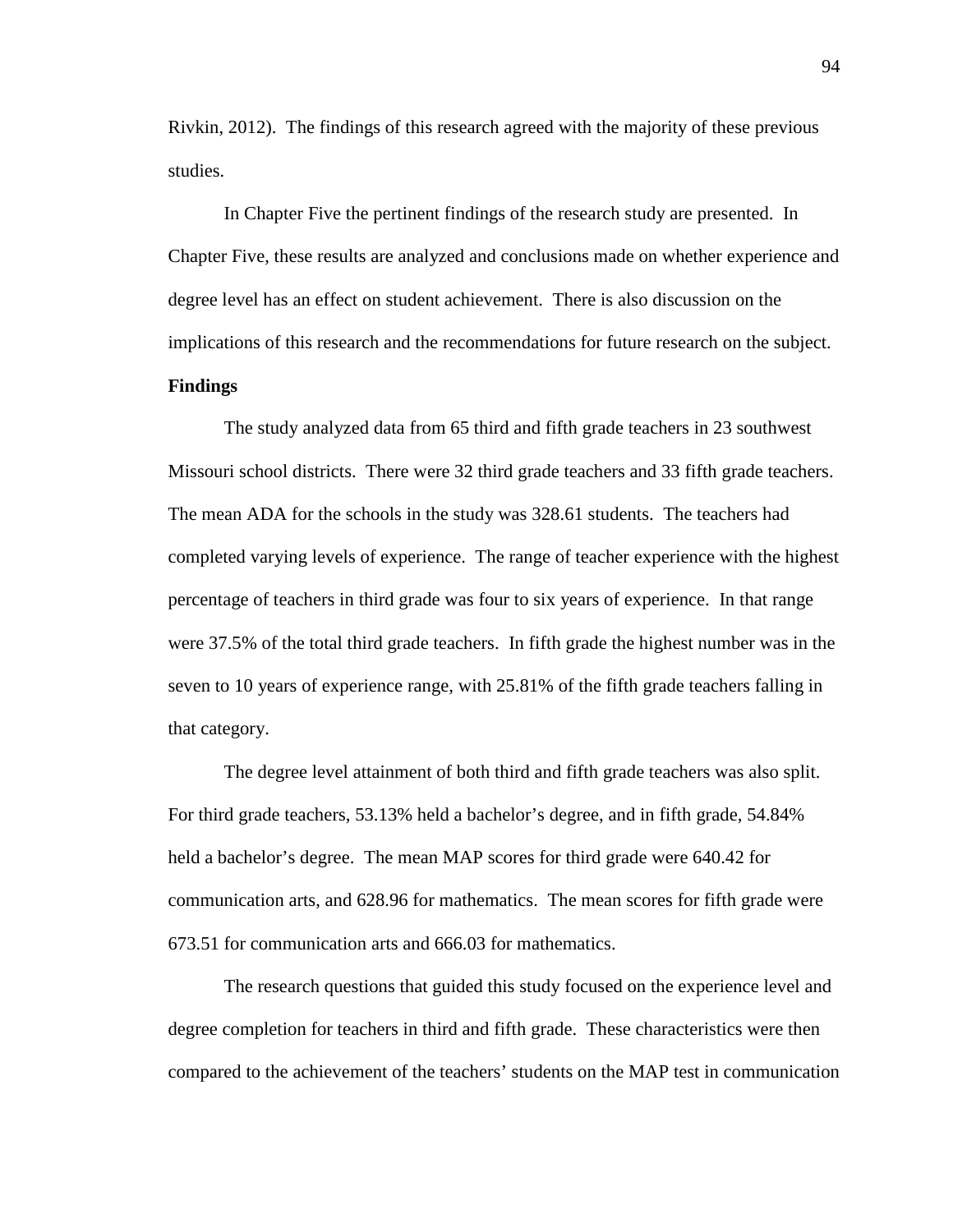arts and math. The research questions guiding this study and the findings from the analyses are presented:

**Research question 1.** What relationship exists, if any, between the years of teaching experience of a third grade teacher and the performance of that teacher's students on the third grade Missouri Assessment Program Communication Arts test?

The years of experience for a third grade teacher seemed to have no effect on the student scores. The Pearson *r* showed no significant relationship between the variables, ( $r = -0.03$ ,  $p < 0.05$ ). The null hypothesis ( $H1<sub>0</sub>$ :  $\beta = 0$ ) was not rejected.

**Research question 2.** What relationship exists, if any, between the years of teaching experience of a fifth grade teacher and the performance of that teacher's students on the fifth grade Missouri Assessment Program Communication Arts test?

Correlational methods using the Pearson *r* showed a negligible relationship between fifth grade teachers' years of experience and the classes' achievement on the MAP test  $(r = 0.21, p < 0.05)$ . The relationship was not statistically significant. The null hypothesis ( $H2<sub>0</sub>$ : β = 0) was not rejected.

**Research question 3.** What relationship exists, if any, between the years of teaching experience of a third grade teacher and the performance of that teacher's students on the third grade Missouri Assessment Program Math test?

Student achievement results on the math tests were unaffected by years of experience for third grade teachers. Results of the Pearson *r* showed no significant relationship ( $r = 0.13$ ,  $p < 0.05$ ) between third grade teaching experience and math scores. The null hypothesis ( $H3_0$ :  $\beta = 0$ ) was not rejected.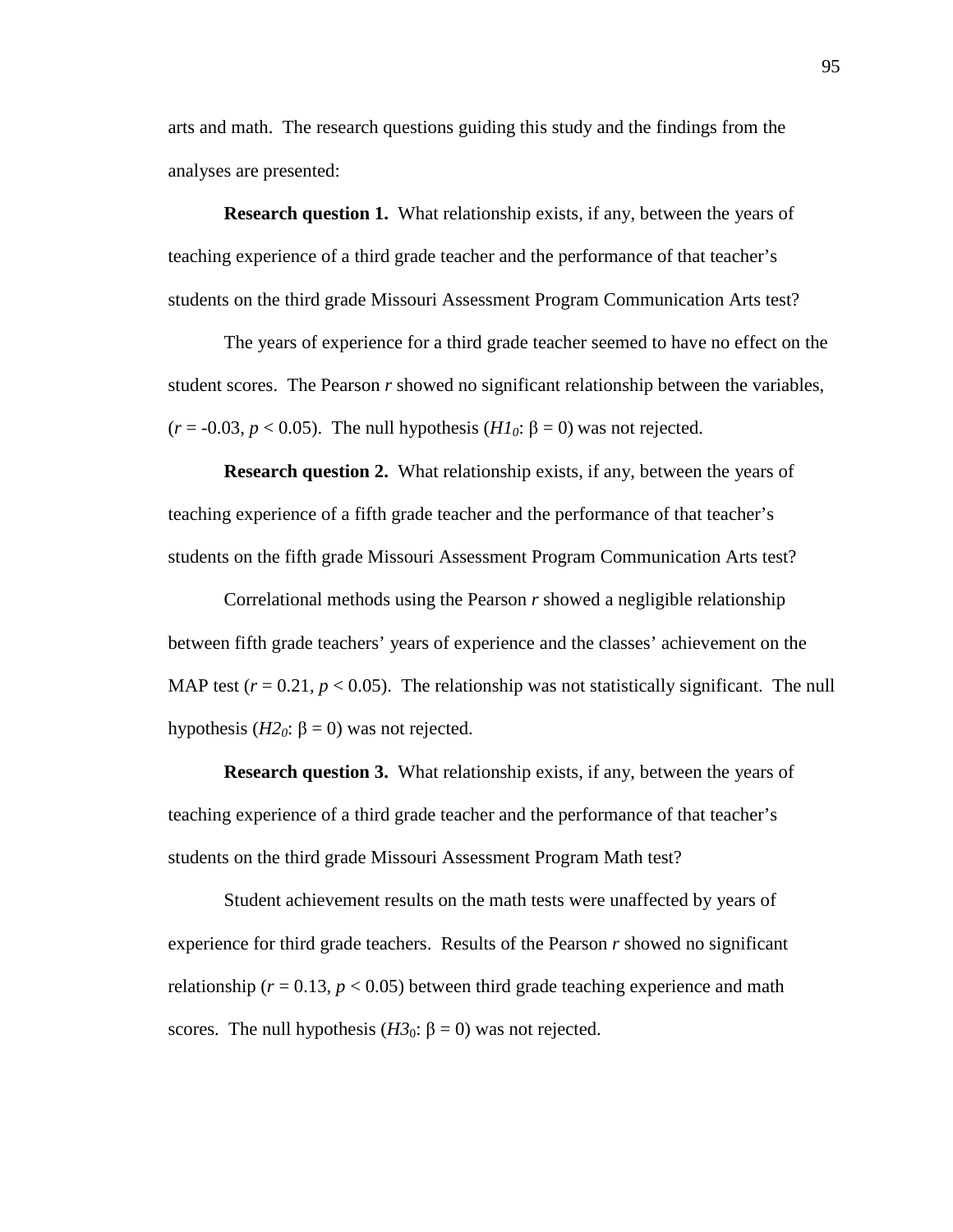**Research question 4.** What relationship exists, if any, between the years of teaching experience of a fifth grade teacher and the performance of that teacher's students on the fifth Grade Missouri Assessment Program Math test?

The years of experience for a fifth grade teacher had no effect on student math scores. The Pearson *r* showed no significant relationship between the years of teaching experience for fifth grade teachers and the achievement of the teachers' students on the math test  $(r = 0.19, p < 0.05)$ . The null hypothesis  $(H4<sub>0</sub>: \beta = 0)$  was not rejected.

**Research question 5.** What relationship exists, if any, between the academic degree held by a third grade teacher and the performance of that teacher's students on the third grade Missouri Assessment Program Communication Arts test?

The academic degree level of third grade teachers had no effect on the performance of students on the communication arts MAP test. The results of the Pearson *r* showed no significant relationship between the variables,  $(r = 0.09, p < 0.05)$ . The null hypothesis ( $H5<sub>0</sub>$ : β = 0) was not rejected.

**Research question 6.** What relationship exists, if any, between the academic degree held by a fifth grade teacher and the performance of that teacher's students on the fifth grade Missouri Assessment Program Communication Arts test?

In communication arts, the degree level of the teacher had no effect on the student achievement scores. The Pearson *r* showed no significant relationship between the degree level of fifth grade teachers and the teachers' class results on the MAP test ( $r = 0.10$ ,  $p < 0.05$ ). The null hypothesis ( $H6_0$ :  $\beta = 0$ ) was not rejected.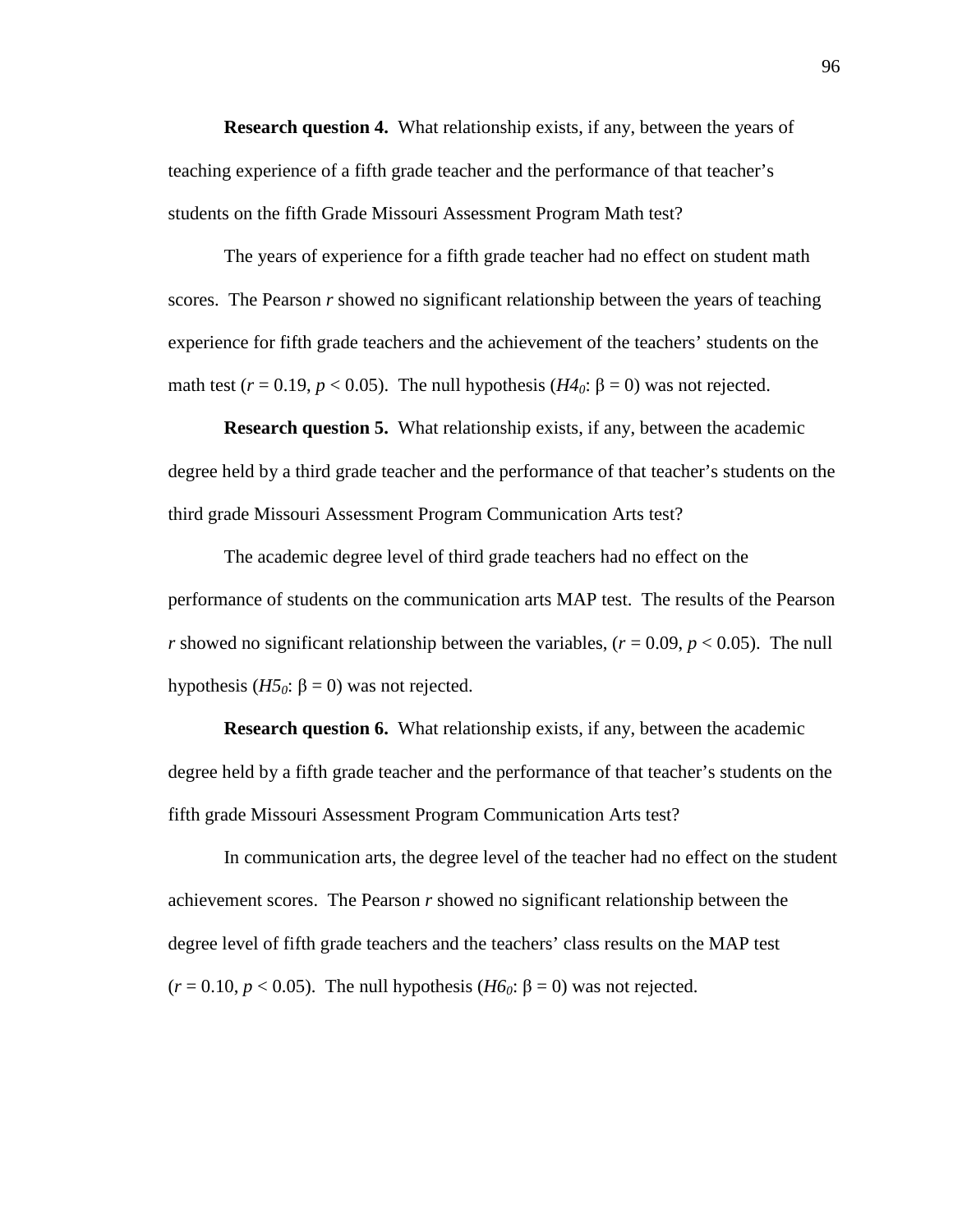**Research question 7.** What relationship exists, if any, between the academic degree held by a third grade teacher and the performance of that teacher's students on the third grade Missouri Assessment Program Math test?

The degree level held by third grade teachers did not have an effect on the performance of students in math. The results of the Pearson *r* showed no significant relationship between the third grade teachers' degree level and the performance of the students on the MAP test ( $r = 0.15$ ,  $p < 0.05$ ). The null hypothesis ( $H7_0$ :  $\beta = 0$ ) was not rejected.

**Research question 8.** What relationship exists, if any, between the academic degree held by a fifth grade teacher and the performance of that teacher's students on the fifth grade Missouri Assessment Program Math test?

The fifth grade math test results were unaffected by the degree level held by the classroom teacher. The Pearson *r* showed no significant relationship between the fifth grade teachers' degree level achieved and the math scores ( $r = 0.06$ ,  $p < 0.05$ ). The null hypothesis ( $H8$ <sup>0</sup>: β = 0) was not rejected.

 When using multiple regression analysis, similar results were found. In third grade, teaching experience and degree completion explained very little of the variation in classroom scores on the communication arts and math tests. In essence, the degree level or experience of a third grade teacher had no bearing on how successful the teachers' students were on these standardized tests. The same can be said when analyzing experience and degree completion for fifth grade teachers and the relationship to student test scores in communication arts and math. In fifth grade, the success of students on the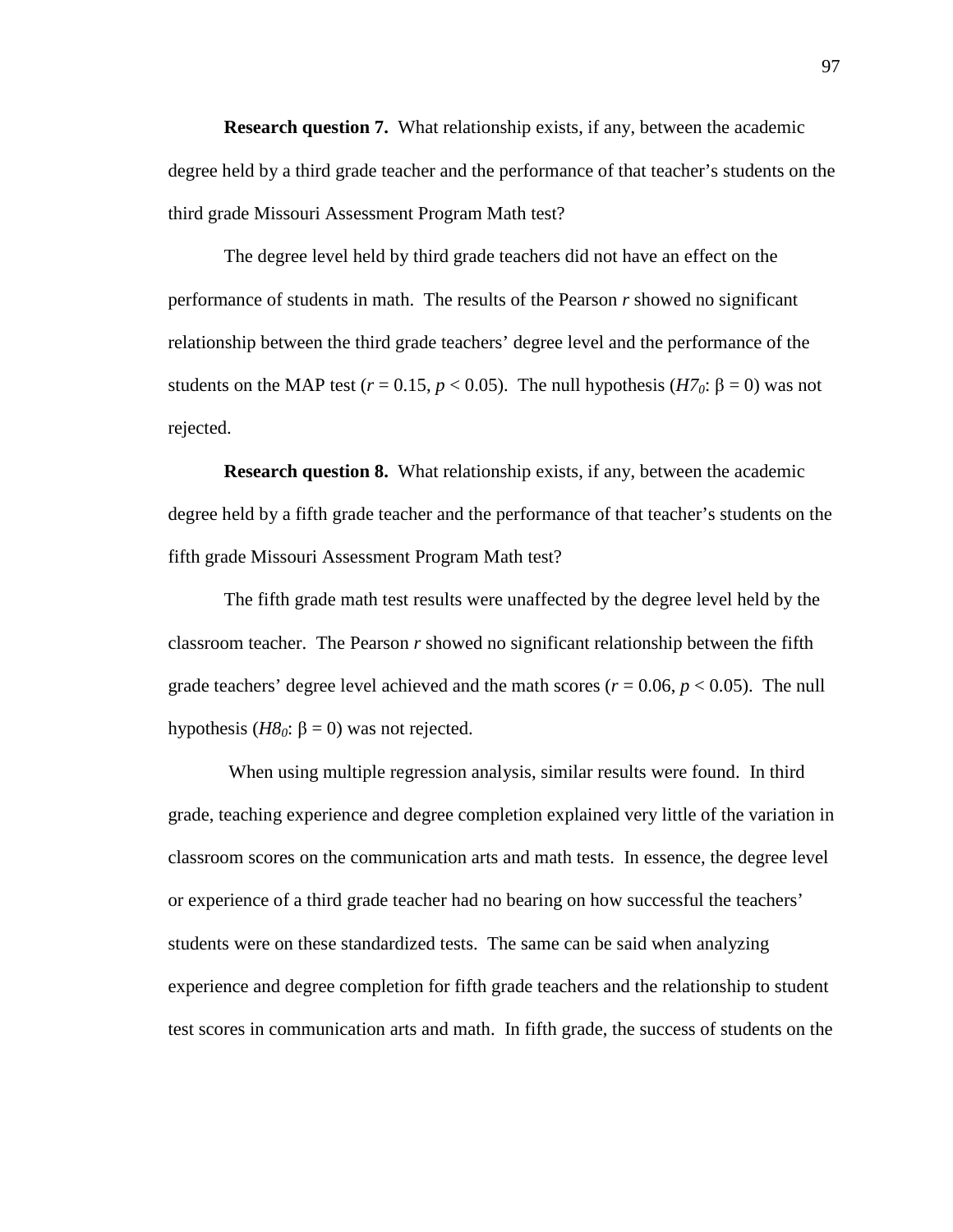MAP could not be determined solely by the experience level and degree completion of the students' teachers.

#### **Implications**

This study and previous research could be used as a guide for educational policy makers in creating policies to improve education in the state and country. The findings could also be used by district and school leaders to improve compensation, recruitment, and teaching quality in school districts. The research could have many different implications throughout the educational community.

The findings of this study should make educators question the validity of using these teacher characteristics when crafting important educational policy. While these characteristics may be two of the more quantifiable characteristics of teachers, these characteristics alone have shown to have little bearing on the success of students. Ultimately, most policies involving teachers in education should focus on providing the best teachers for students to help achieve student success. This study and the previous research revealed these two characteristics may not be the best way to compensate teachers or create teacher employment policies.

One implication for practice in education would be to question the current framework of the teacher salary schedule. Currently, the salary schedule is based on experience and degree completion for teachers. This research has shown these two factors have little impact on student achievement in the classroom. However, the teacher has the single biggest impact on student achievement in the classroom (Marzano, 2007). The salary schedule could be revised to attract higher quality teachers and to provide salary increases based on proven factors that improve student learning and performance.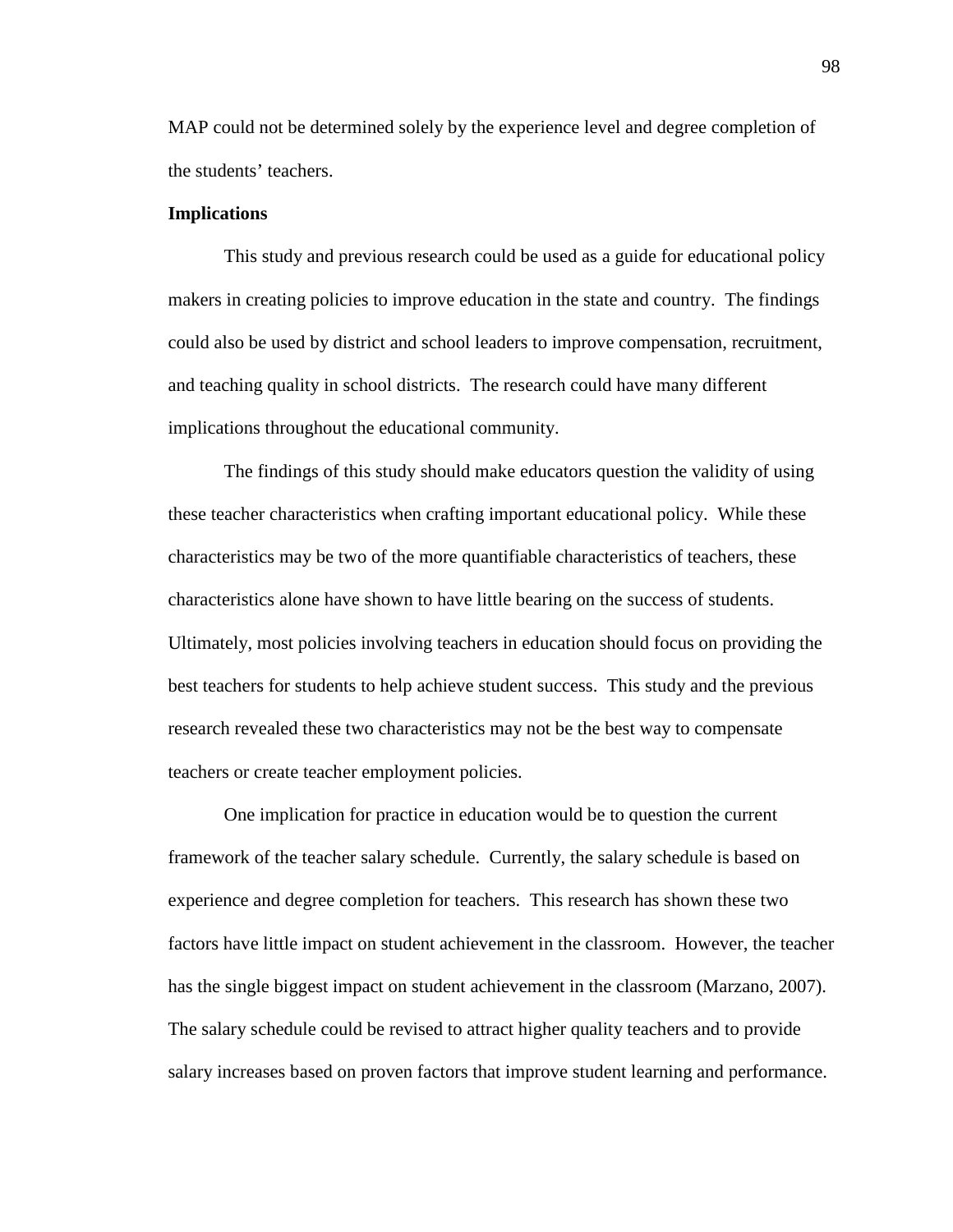An update to the salary schedule may need to be considered to better reflect the characteristics of teachers that have been proven to improve instruction and student learning.

This could be especially true in small, rural districts where money is tighter and the applicant pool is typically smaller. Smaller schools often find it more difficult to recruit and hire teachers with these qualifications (Beesley et al., 2010). The ability to adjust salary schedules to focus on a wide array of teacher characteristics or qualities, not just experience and education, could very well assist smaller school districts in competing with larger schools in terms of salary and benefits.

Additionally, with only one or two grade level teachers per class, smaller schools are often left with lower performing teachers whose impact is felt more significantly than if that same teacher were in a large district with a greater number of teachers per class or subject. Administrators and school leaders at small schools often have few options when it comes to removing teachers due to tenure laws or in times of staff reduction. This could cause a higher quality teacher with less experience to be removed, even if the school leadership is aware of a more experienced teacher who should have been removed in his or her place.

The quality or application of advanced degree programs in education is another area in which the results of this study could have implications. In this study, the numbers of teachers with a master's degree or higher were a large portion of the total number of teachers. The lack of significant improvements in student achievement for teachers with an advanced degree leads to questioning the high priority of teachers with advanced degrees. The attainment of an advanced degree can be a long and costly process for the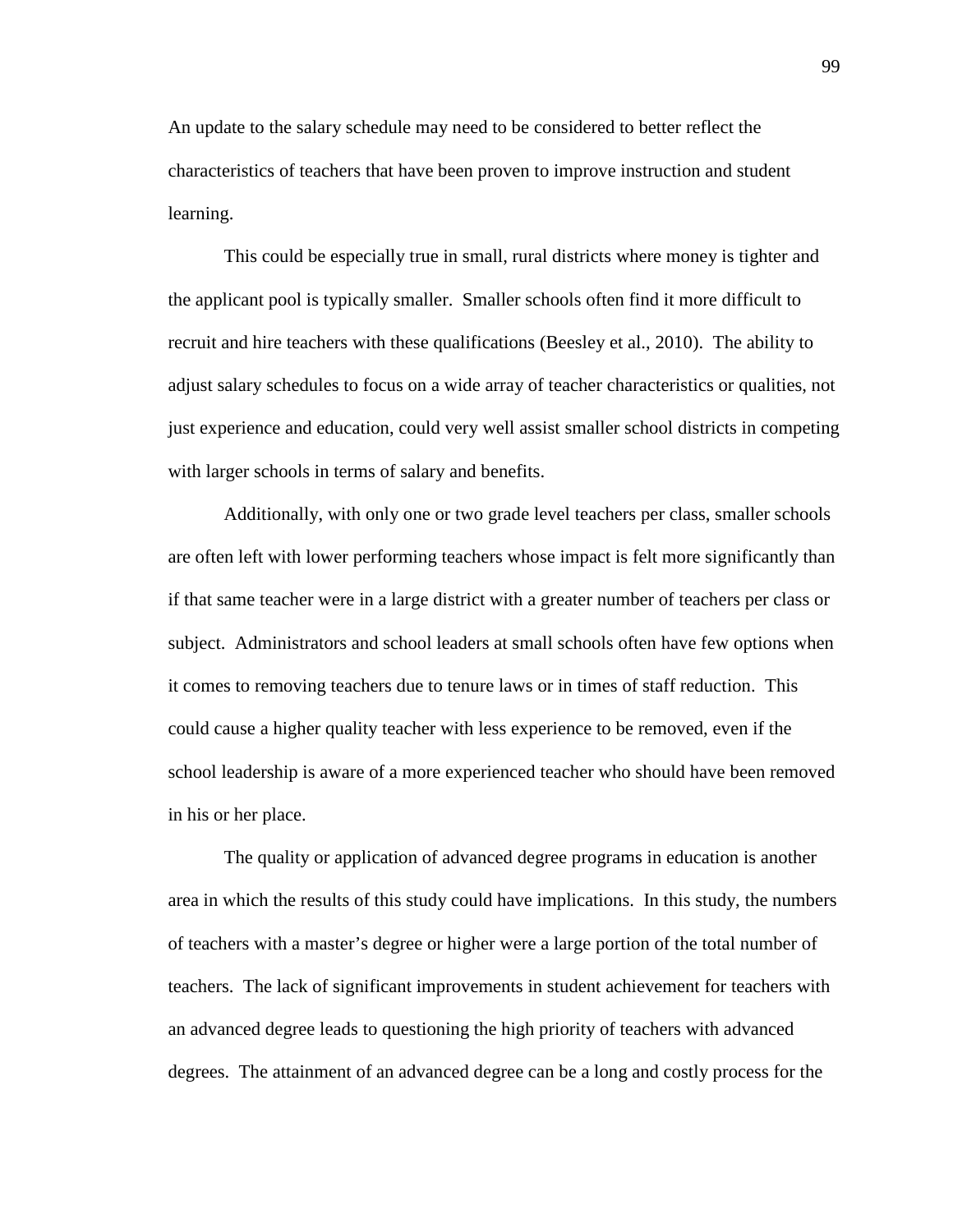teacher and expensive for the district as well. If the practice does not justify itself with student achievement results, educational leaders should question the methods or requirements.

## **Recommendations for Practice**

 One area in which the salary schedule could be revised is in the base salary. Many possible high quality teaching candidates shy away from education because of the low pay. According to Pink (2009), this is because the typical starting teacher salary is much lower than comparable careers in the private sector. In *Drive*, Pink (2009) wrote:

The best use of money as a motivator is to pay people enough to take the issue of money off the table. Raising base salaries would do that. Instead of fretting about paying their bills on an insufficient salary or scheming to get a small bonus, teachers could focus on the work they love. (p. 192)

A higher base salary would likely entice higher quality applicants to enter the teaching profession. Likewise, this would increase the number of quality candidates from which administrators search to select new hires. A highly ambitious teacher workforce would improve the overall quality of education, and thus raise test scores. In a study of effective businesses, author Jim Collins (2001) wrote in his book, *Good to Great*, that effective leaders of companies who became great started with finding great people. Collins (2001) asserted:

The executives who ignited the transformations from good to great did not first figure out where to drive the bus and then get people to take it there. No, they first got the right people on the bus (and the wrong people off the bus) and then figured out where to drive it. (p. 41)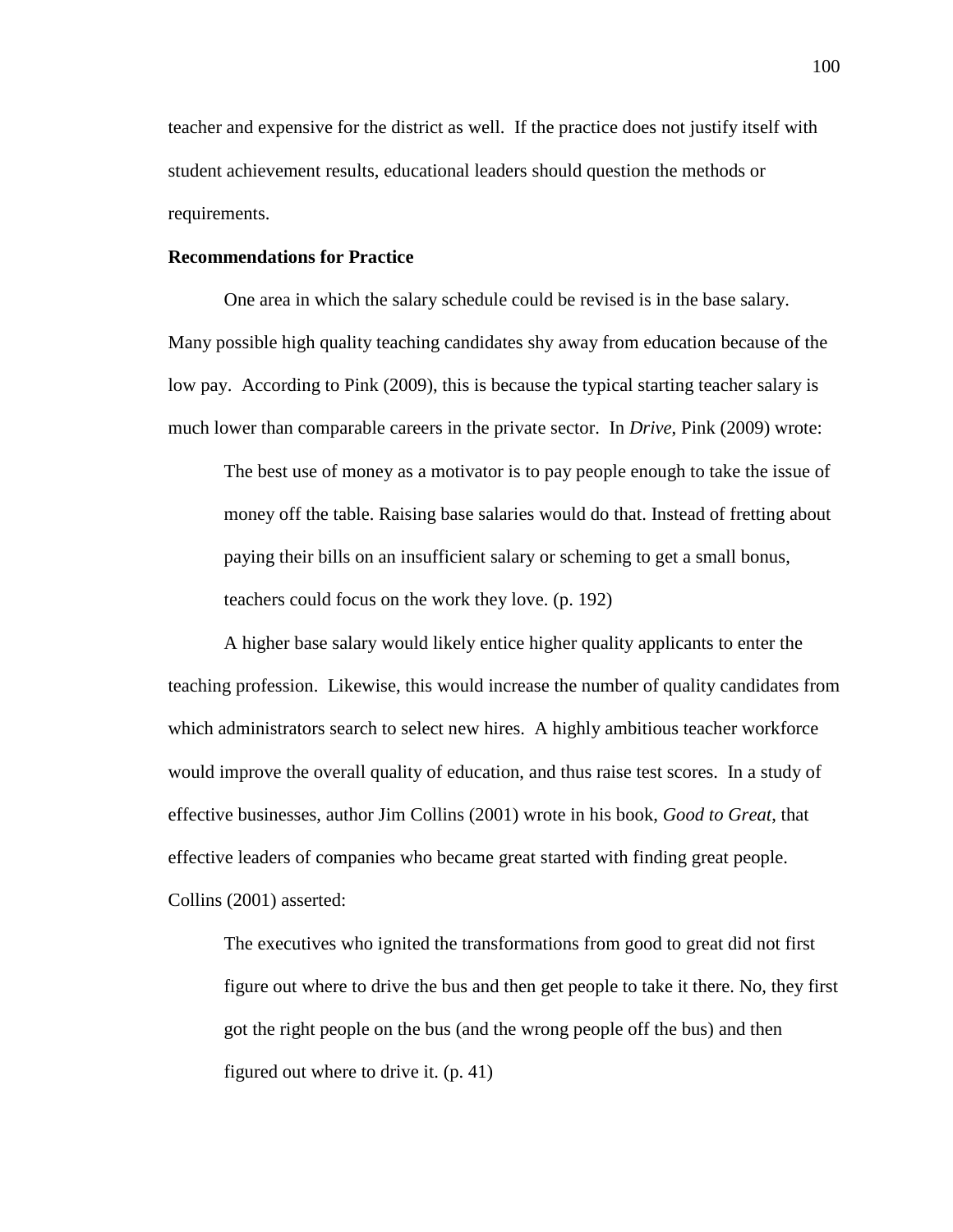The salary schedule should also vary based on the subject area of teaching. It has been discussed that teachers in specialized subjects, such as math or science, have many more opportunities for employment outside of education (Podgursky, 2012). Often, these opportunities pay much more than a public teacher's salary. As a result, it is much more difficult for administrators and school leaders to find high quality teachers in those areas (Podgursky, 2012). In basic economics, the law of supply and demand determines the price point of a product (Podgursky, 2012). If there is a low supply or a high demand for a product, the product's price point moves higher. Teachers in these subject areas tend to be in high demand, and school leaders would benefit by being able to pay these teachers more.

School administrators should have the flexibility to pay these teachers on a higher step or to have a separate salary schedule for those who fill specialized or difficult-to-fill positions. Since it is such a struggle to find teachers in the areas of math, science, and special education it makes sense to pay those teachers higher salaries as opposed to the subject areas where there are plenty of teachers available in the pool. This, in turn, may entice professionals educated in these fields, who previously may not have considered public education, to turn their eyes toward the classroom.

 Another way the salary schedule could be adjusted is to fine-tune the advanced degree steps in the salary schedule. These step increases and tuition reimbursements have made it much more common for a teacher to go back to school to advance his or her education. In fact, studies have shown that more teachers have master's degrees than the bachelor's degree initially required for certification (Drury & Baer, 2011). In order to qualify for any benefits on the salary schedule because of an advanced degree, or before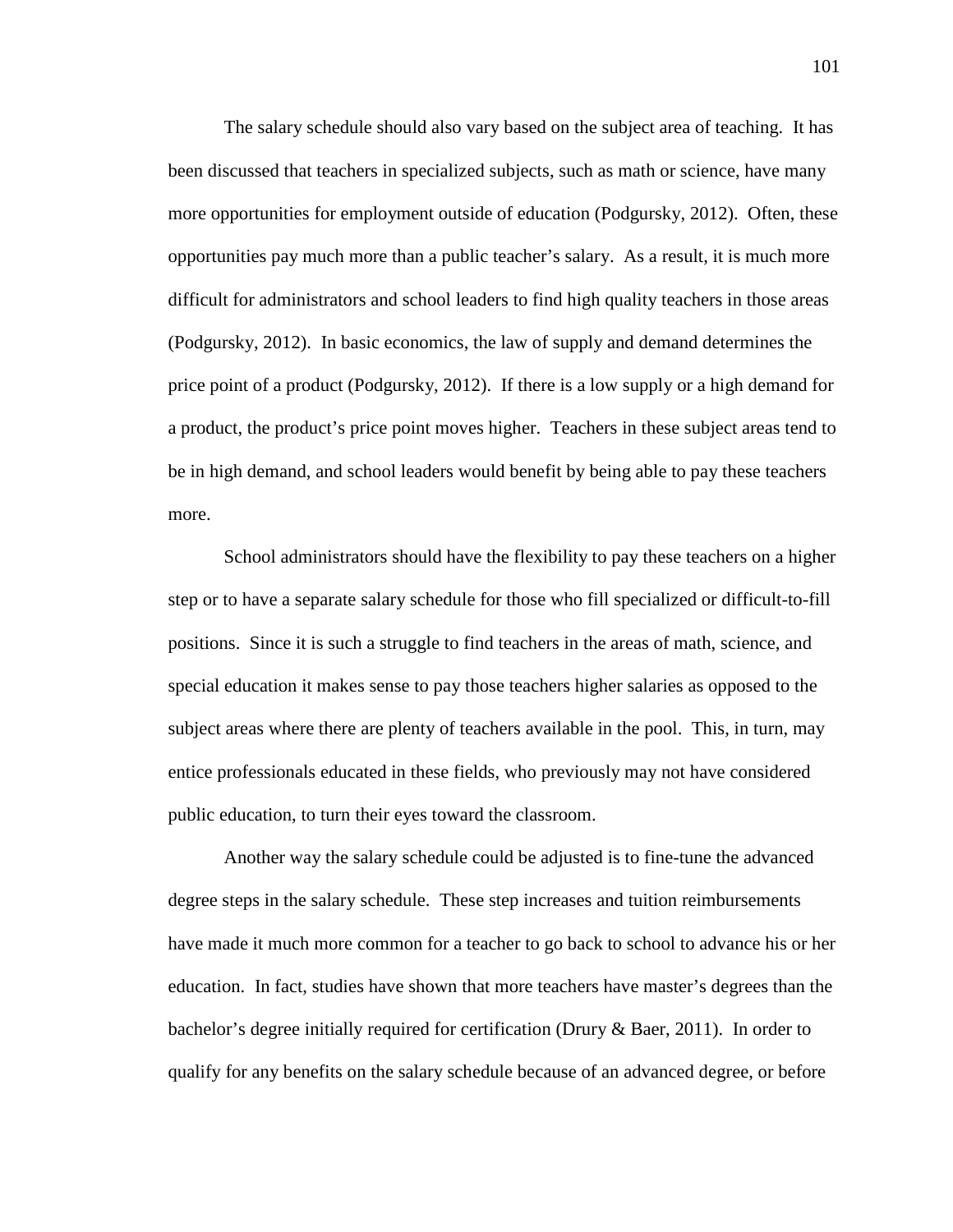receiving tuition reimbursement for a future master's program, the hours or degree progress should be in the teacher's subject area. In most school districts, educators can move up a step on the salary schedule for merely completing hours towards a master's degree or higher, regardless of the subject matter.

 Teacher tenure and removal policies should be changed to allow school and district leaders to remove staff based on teaching effectiveness rather than time-inservice. Teacher tenure policies do not make it impossible to remove ineffective teachers, but the policies do make the process more intensive and difficult. To improve and replace tenure policies, administrators should be allowed to offer more effective teachers multi-year contracts. This would allow opportunities to improve upon teacher stability and afford teachers the chance to be part of the annual evaluation process.

The last-in first-out policies for staff reduction and removal should also be revisited. A district's administration should be able to remove the least effective teachers, rather than just the teachers who have been in district the shortest amount of time. There could also be an appeal process written into the policy to protect experienced teachers who feel they were removed from a position to save salary costs for the district.

Elementary and secondary education leaders should be working with members of the higher education community to improve the standards and quality of master's degree programs. Administrators could work with higher education departments to help design programs that focus more on instructional strategies, classroom management, and a deeper knowledge of content to improve the teacher's instructional ability. School districts could even work with a local university to provide quality professional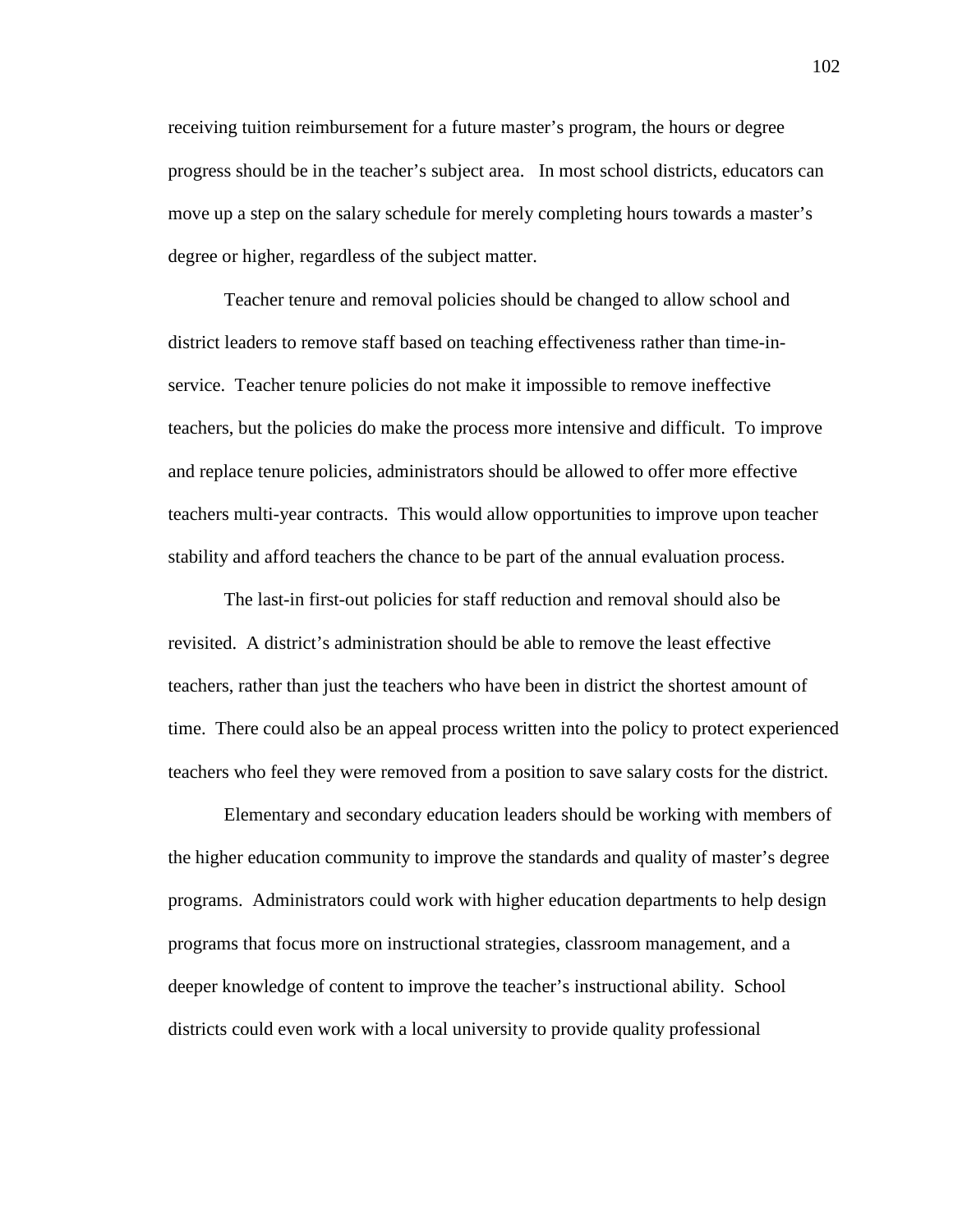development and degree advancement options, tailored to the school district's needs, but allowing the teacher to improve skills and earn college credit hours.

## **Recommendations for Future Research**

This research can lead to a number of future research projects. It would be helpful to see this research replicated with a larger group of teachers. With a greater sampling size, the statistical results could show different results or the same results with more of a statistical significance. The results would be more applicable to the population if there was a more populous statistical sample. This study could also be replicated on a state or national level to present a more extensive picture than offered by the current study, which only used data from rural schools in southwest Missouri.

 This research could also be replicated for school districts that possess different characteristics than those used in the current study. School districts with an average daily attendance (ADA) of over 600 students, secondary schools, or high poverty districts are examples of different types of school districts whose characteristics differ from those used in the study. Most of these districts use the same salary schedule, and it would benefit each to know whether the characteristics of the salary schedule influence student performance in any way.

 The research could also be conducted with a different indicator of student success as the dependent variable. Experts continually discuss whether student scores on standardized tests are a true measure of student achievement. Studies could be centered around classroom grades, graduation or retention rates, and reading levels, or even with longitudinal studies that correlate teacher quality with college and career placement or future earnings.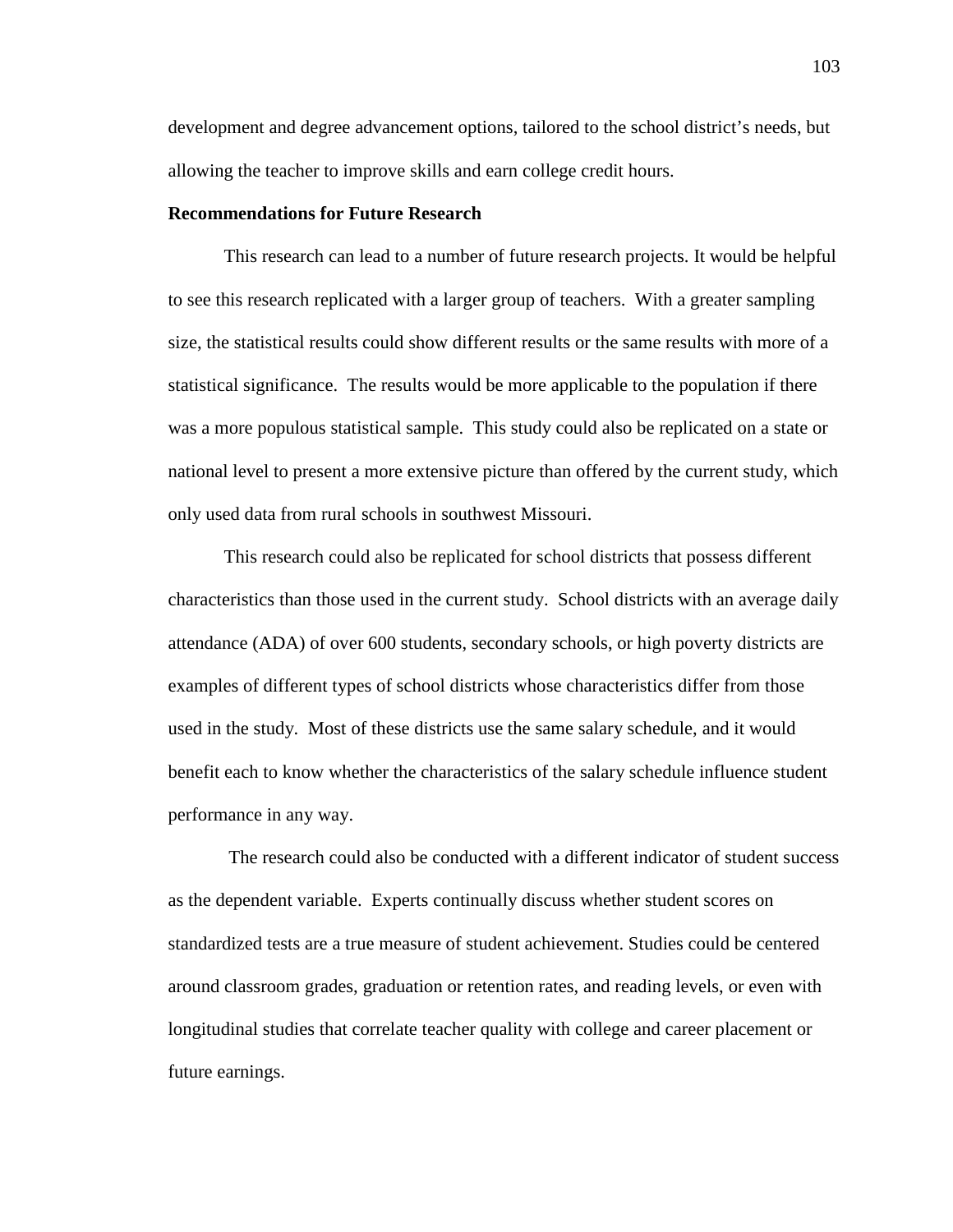Determining whether the type of degree program correlates with student success is another area in which future research could be completed. Most of the previous research base for this area focuses on advanced degree completion and does not specify the types of advanced degrees achieved. As was discussed earlier, there are many different types of master's degrees that teachers could achieve. It would greatly benefit education leaders and policy makers to know whether specific areas of degree completion equate to higher quality teaching and increased student test scores.

### **Summary**

The purpose of this study was to determine whether or not there was a correlation between teacher experience and degree level attainment, and student test scores. These are the traditional characteristics tied to teacher quality and effectiveness. Specifically, the variables focused on third and fifth grade teachers and the classroom mean scale scores on the MAP test for mathematics and communication arts. Each classroom teacher's experience and academic degree level was paired with the classroom scale scores for his or her classrooms.

 This topic was chosen because of the continuous debate within the educational community centered on teacher quality and effectiveness. Research continues to focus on teacher quality, due to the fact that teachers are such a meaningful element to student success (Marzano, 2007). These two characteristics obviously hold a high regard in the world of education as evidenced by the number of policies and procedures that use this criteria as a determining factor in salary, hiring, and retention (MCE, 2013f; Mo. Rev. Stat., 2012i). The highest profile policy based on these characteristics is the salary schedule used for the majority of schools throughout the country. The single salary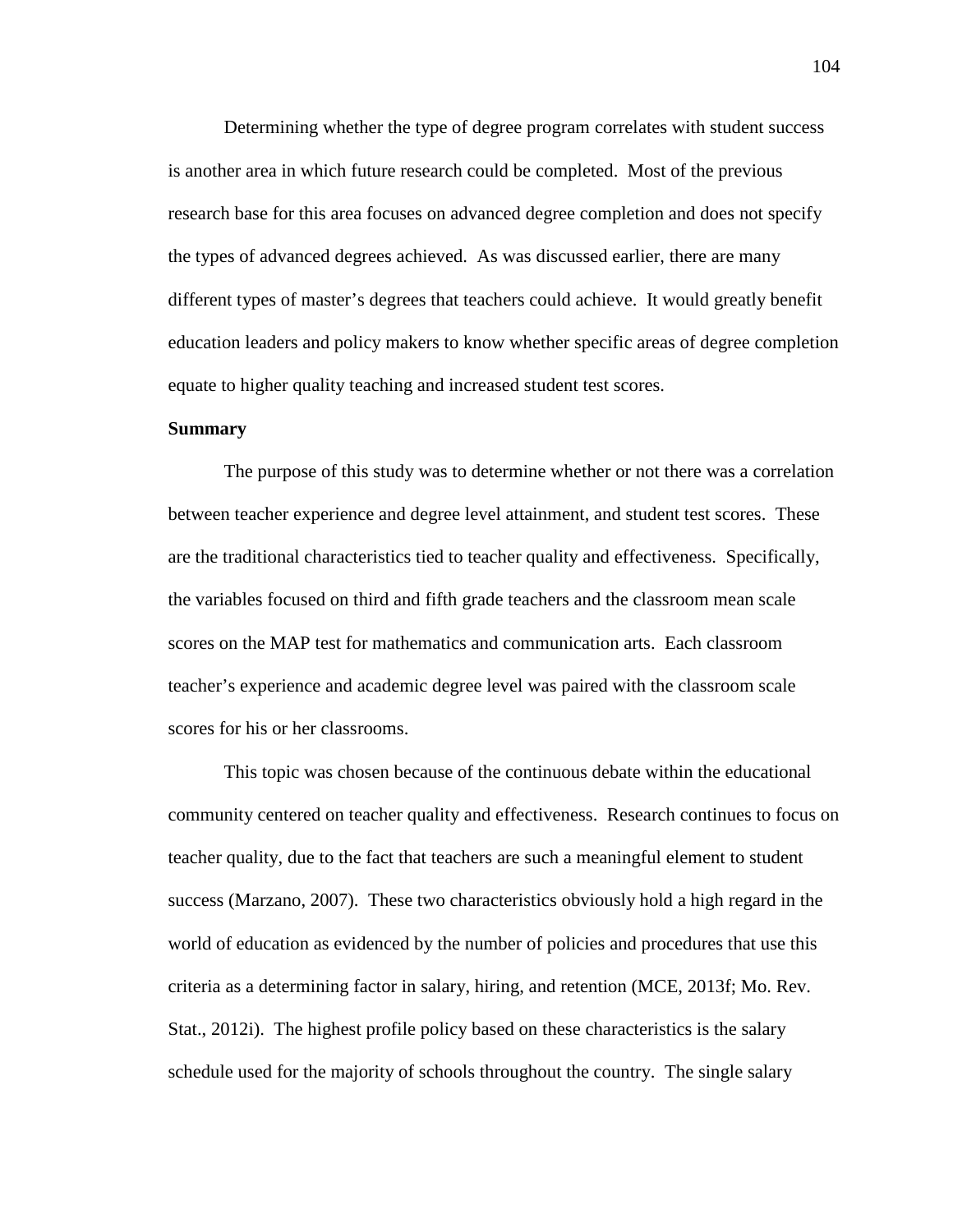schedule, which uses a series of steps and lanes to determine a teacher's yearly salary, rewards experience and advanced degree completion and little more. As a teacher progresses through the scale, each step equals an increase in salary.

 The highly qualified teacher requirement of the NCLB Act has caused more emphasis to be placed on teacher experience and degree level completion (U.S. Department of Education, 2002). Other policies and procedures that put a premium on teacher experience and degree level completion past the bachelor's degree are teacher tenure, hiring and retention practices, reduction in force, and last-in first-out policies (Mo. Rev. Stat., 2012e; Mo. Rev. Stat., 2012i).

 The study was centered in southwest Missouri using small, rural school districts. These districts had less than 600 ADA and were eligible for the Department of Education's Small, Rural Schools funding (U.S. Department of Education, 2003). Small school districts typically have had issues recruiting quality teachers due to limited funding for teacher salaries, remote locations, and the small number of teachers in the building (Beesley et al., 2010). These factors make it imperative that education experts attempt to determine what makes a successful teacher.

 These school districts were identified through demographic data from the MODESE. Once identified as possible participants, the superintendent of each school district was sent a letter describing the study and asking for permission to obtain teacher experience and degree completion for all third and fifth grade teachers in the district. The district administrator was also asked for MAP scale scores in math and communication arts for the students in those classrooms. Principals for the elementary schools were also contacted to obtain data for the study. Permission forms were obtained from the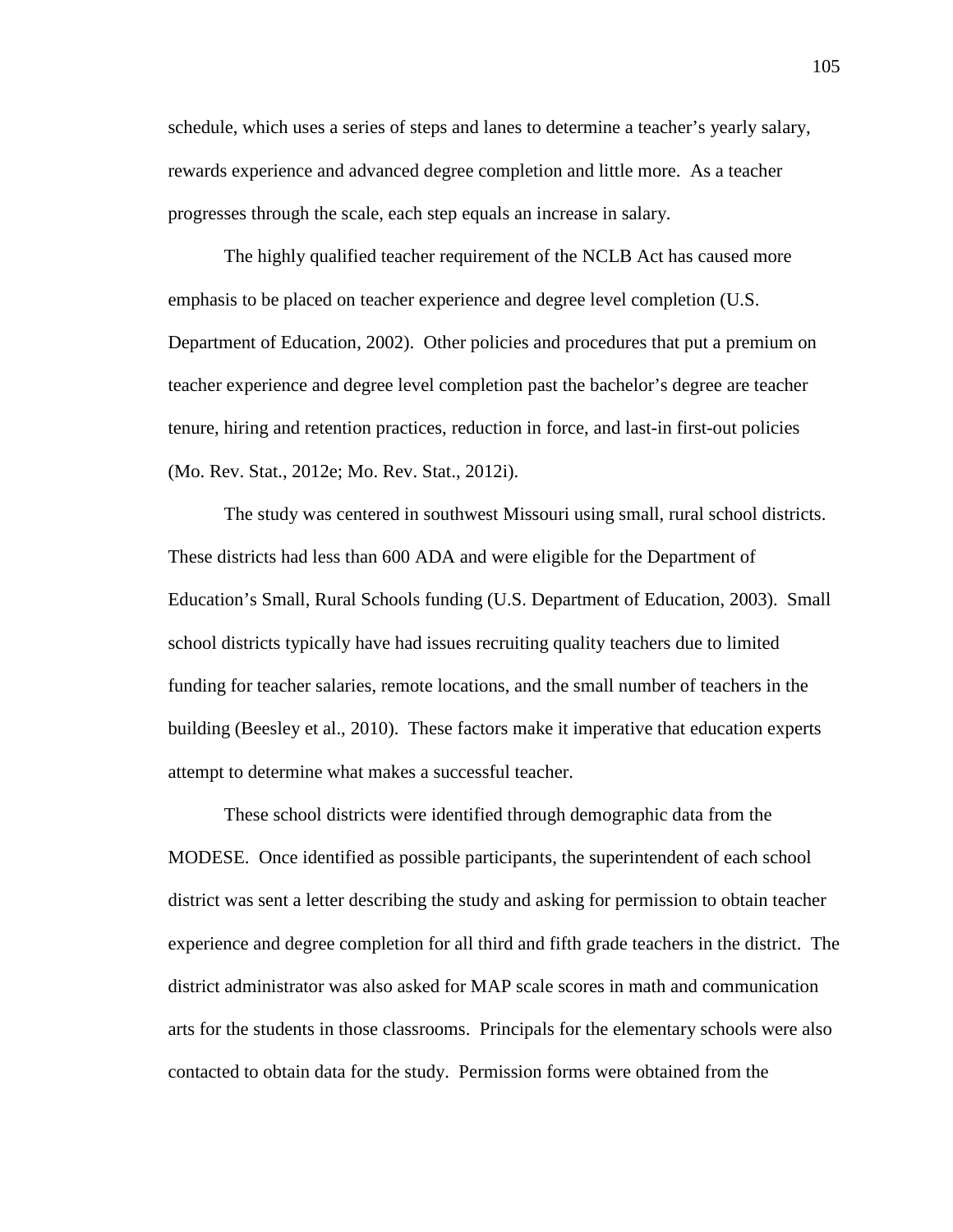superintendents for every school district that allowed teacher data to be used for the study.

The Pearson *r* was used to determine the correlation between the test variables: teacher experience, degree level achievement, and class MAP scale scores for communication arts and math. The Pearson *r* showed no significant correlations for the variables. The highest correlation between any of the variables was with fifth grade teaching experience. The relationship between fifth grade teaching experience and communication arts scores in the class ( $r = 0.21$ ,  $p < 0.05$ ) represented the highest correlated values. Slightly lower than this was the relationship between fifth grade teaching experience and math scores ( $r = 0.19$ ,  $p < 0.05$ ). Even at these levels, the relationships between the variables were weak. The results showed no relationship between the teacher characteristics used in the study and student achievement scores on the MAP tests.

It continues to be crucial for school districts and leaders to be able to determine the qualities and characteristics of top-notched teachers. Current education policies are focused mainly on just two teacher characteristics, teacher experience and degree level completion. This study indicated there was not a relationship between these characteristics and student achievement for the sample studied. These findings pose serious questions for the validity of these characteristics in determining quality teachers. Further study is necessary in order to uncover the true attributes that constitute a high quality teacher and educator capable of nurturing student academic growth and development.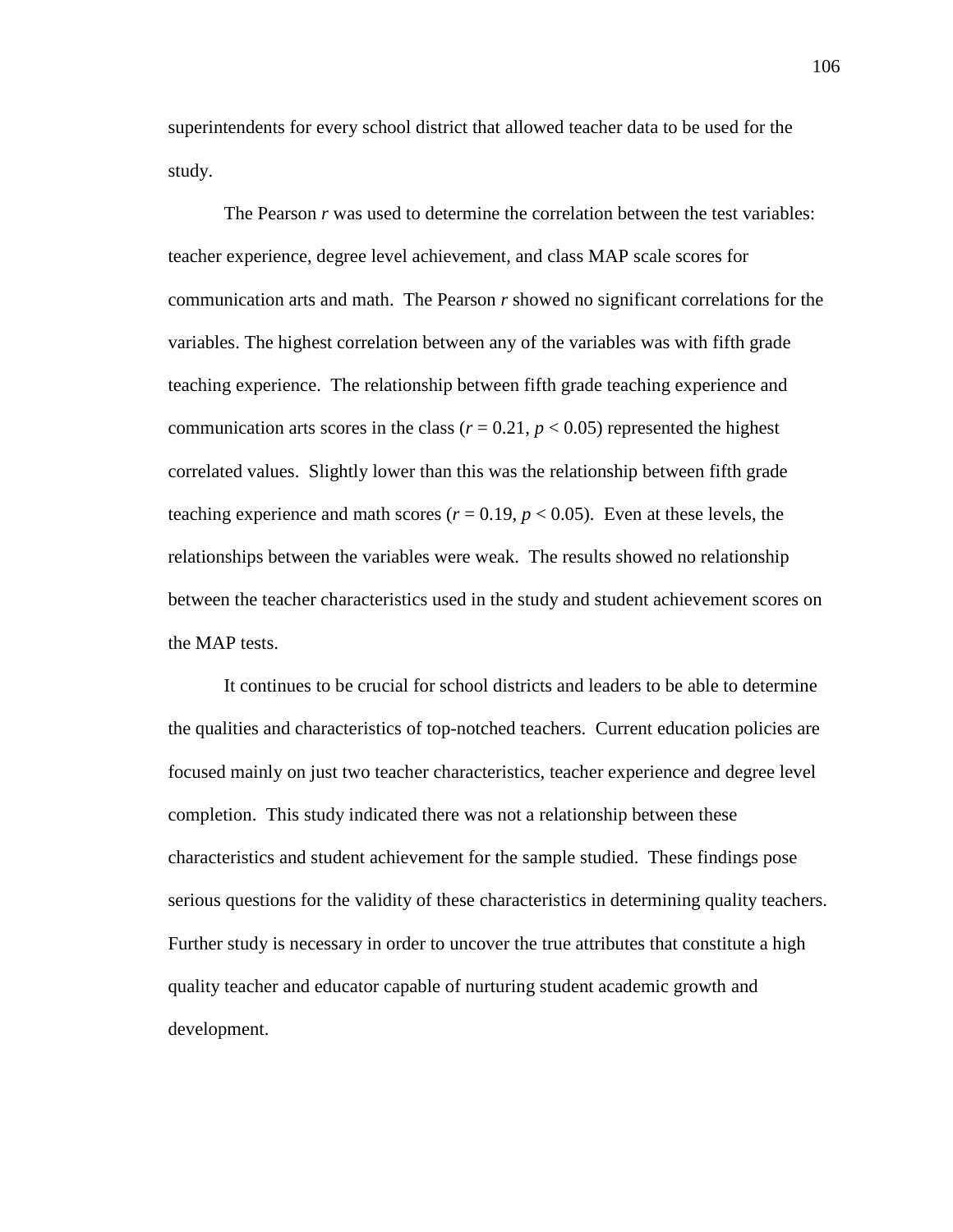## **Appendix A**

## IRB Approval Document

DATE: July 31, 2013

TO: Jared Terry FROM: Lindenwood University Institutional Review Board

STUDY TITLE: [491837-1] The Connection to Improved Student Performance for Teacher Experience and Advanced Degree Completion above Bachelor's Level

IRB REFERENCE #: SUBMISSION TYPE: New Project

ACTION: APPROVED APPROVAL DATE: July 31, 2013 EXPIRATION DATE: July 31, 2014 REVIEW TYPE: Expedited Review

Thank you for your submission of New Project materials for this research project. Lindenwood University Institutional Review Board has APPROVED your submission. This approval is based on an appropriate risk/benefit ratio and a study design wherein the risks have been minimized. All research must be conducted in accordance with this approved submission.

This submission has received Expedited Review based on the applicable federal regulation.

Please remember that informed consent is a process beginning with a description of the study and insurance of participant understanding followed by a signed consent form. Informed consent must continue throughout the study via a dialogue between the researcher and research participant. Federal regulations require each participant receive a copy of the signed consent document. Please note that any revision to previously approved materials must be approved by this office prior to initiation. Please use the appropriate revision forms for this procedure.

All SERIOUS and UNEXPECTED adverse events must be reported to this office. Please use the appropriate adverse event forms for this procedure. All FDA and sponsor reporting requirements should also be followed.

All NON-COMPLIANCE issues or COMPLAINTS regarding this project must be reported promptly to the IRB.

This project has been determined to be a Minimal Risk project. Based on the risks, this project requires continuing review by this committee on an annual basis. Please use the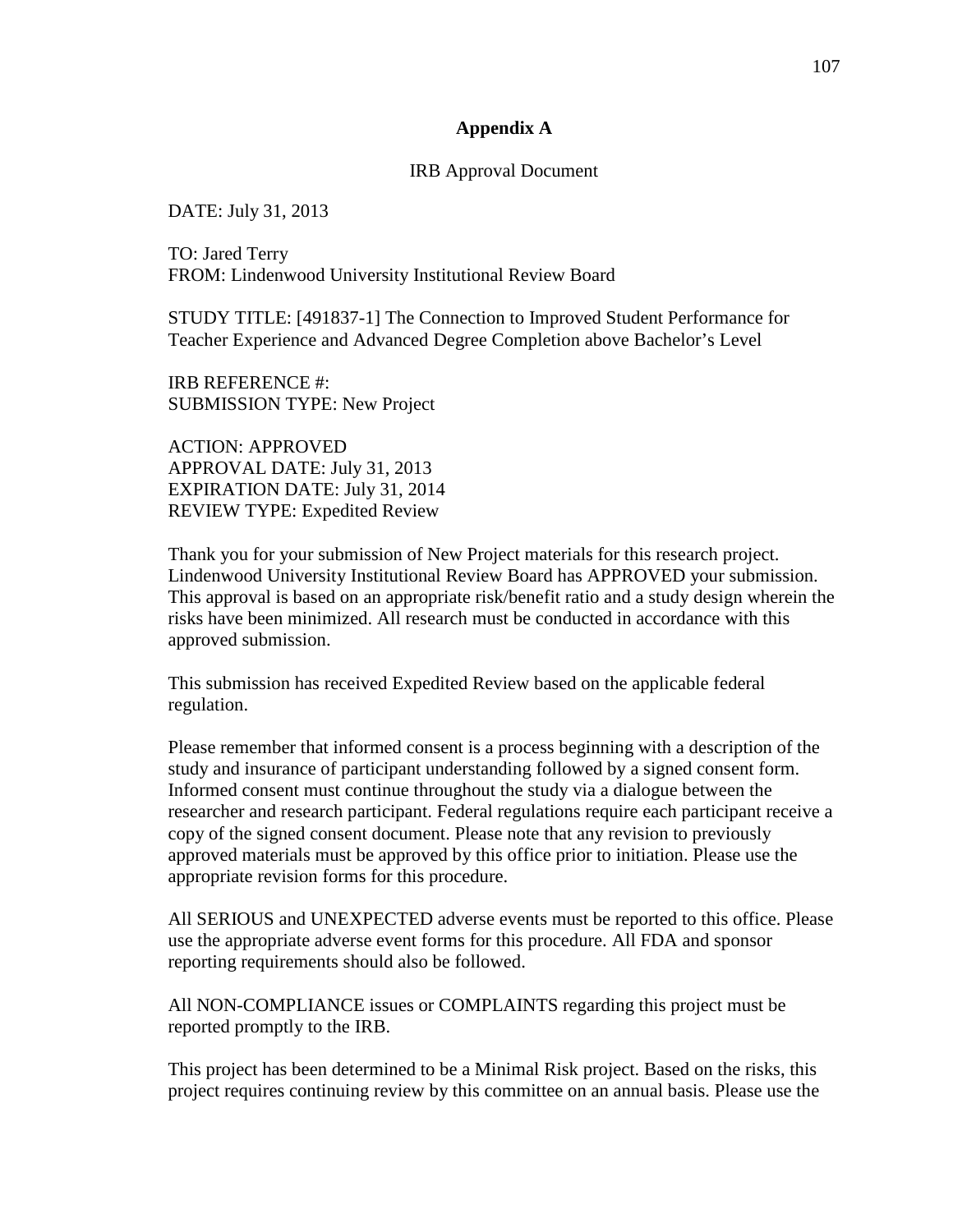completion/amendment form for this procedure. Your documentation for continuing review must be received with sufficient time for review and continued approval before the expiration date of July 31, 2014.

Please note that all research records must be retained for a minimum of three years.

If you have any questions, please contact Tameka Moore at (618) 616-7027 or tmoore@lindenwood.edu.

Please include your study title and reference number in all correspondence with this office.

If you have any questions, please send them to IRB@lindenwood.edu. Please include your project title and reference number in all correspondence with this committee. This letter has been electronically signed in accordance with all applicable regulations, and a copy is retained within Lindenwood University Institutional Review Board's records.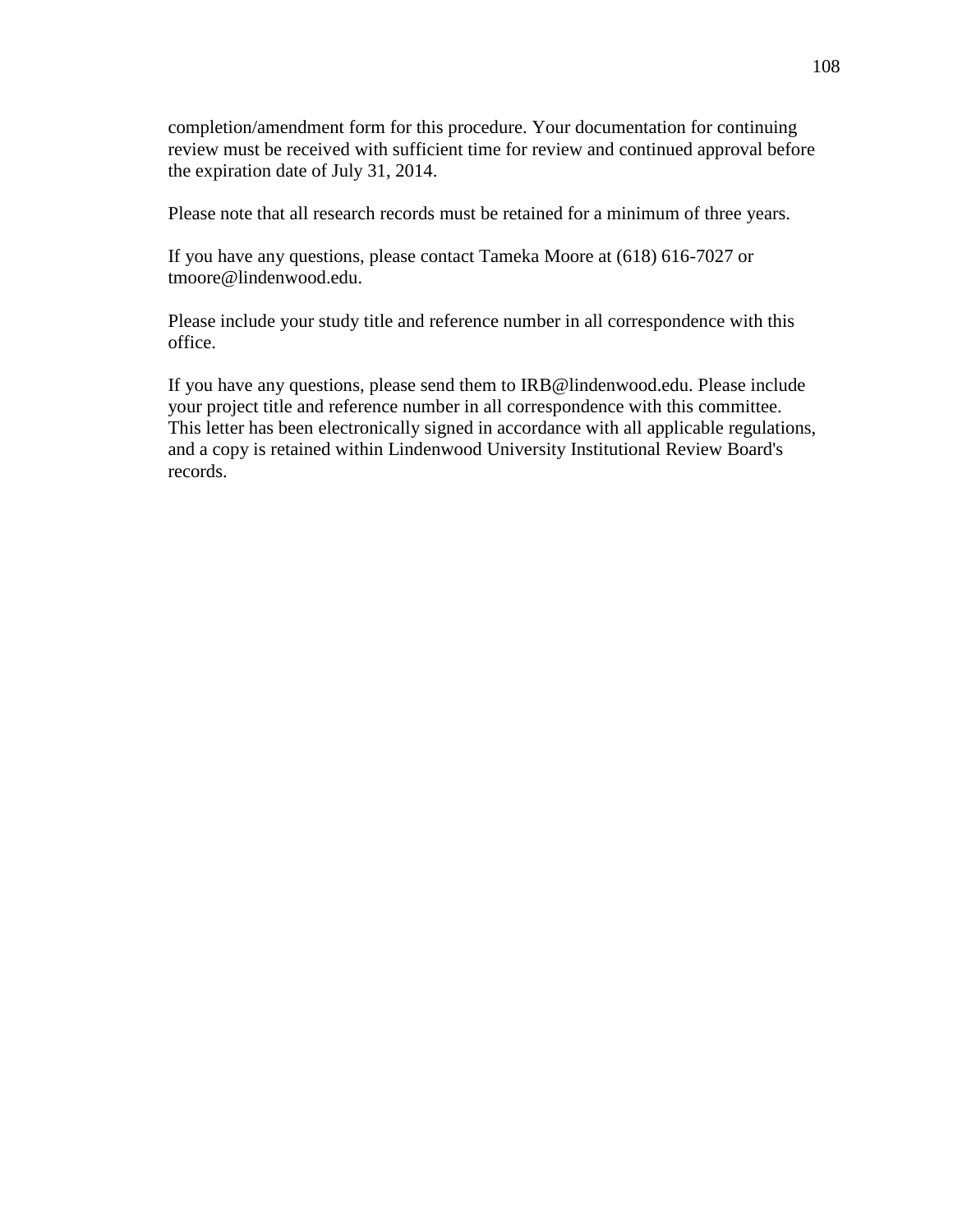# **Appendix B**

# Permission Letter for Superintendent

August 1, 2013

Dear Superintendent \_\_\_\_\_\_\_\_\_\_\_\_

I am conducting a research project entitled*, The Connection to Improved Student Performance for Teacher Experience and Advanced Degree Completion above Bachelor's Level,* in partial fulfillment of the requirement for a doctoral degree in educational administration at Lindenwood University.

The research gathered should assist in providing insights and perspectives into the correlation between components of the standard educational salary schedule, years of experience and degree completion, and student achievement for third and fifth grade teachers on the MAP test.

I am seeking your permission as the superintendent of the <*Name Here>* School District to obtain teacher experience, teacher degree level completion, and mean classroom scale scores for each  $3<sup>rd</sup>$  and  $5<sup>th</sup>$  grade teacher whose class took a MAP grade level test as part of the data collection and analysis process.

Consent is voluntary, and you may withdraw from the study at any time without penalty. The identity of the participants, as well as the identity of the school district will remain confidential and anonymous in the dissertation or any future publications of this study.

Please do not hesitate to contact me with any questions or concerns about participation (phone: 417-<br>or electronic mail: jterry@norwood.k12.mo.us). You may also contact the dissertation advisor for this research study, Dr. Cherita Graber, (phone: 417 or electronic mail: cgraber@lindenwood.edu). A copy of this letter and your written consent should be retained by you for future reference.

Yours truly,

Jared Terry Doctoral Candidate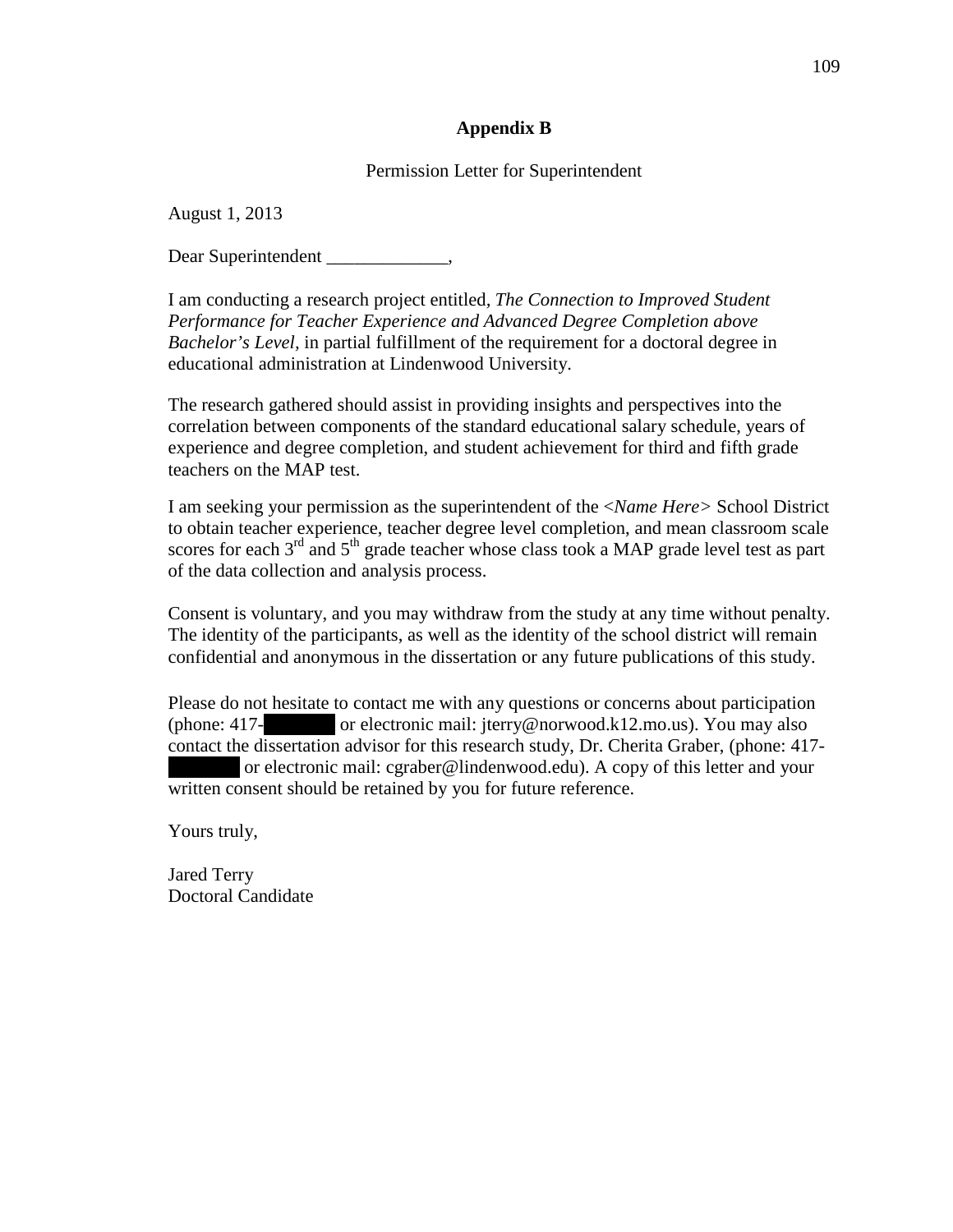# Permission Letter

I, <*Name of Superintendent>,* grant permission for Jared Terry to obtain teacher experience, teacher degree level completion, and mean classroom scale scores for each teacher whose class took a MAP grade level test as part of a research project entitled, *The Connection to Improved Student Performance for Teacher Experience and Advanced Degree Completion above Bachelor's Level*. By signing this permission form, I understand that the following safeguards are in place to protect the participants:

- 1. I may withdraw my consent at any time without penalty.
- 2. The identity of the participants, as well as the identity of the school district will remain confidential and anonymous in the dissertation or any future publications of this study.

\_\_\_\_\_\_\_\_\_\_\_\_\_\_\_\_\_\_\_\_\_\_\_\_\_\_\_\_\_\_\_\_\_\_\_\_\_\_\_\_\_ \_\_\_\_\_\_\_\_\_\_\_\_\_\_\_\_\_

I have read the information above, and any questions that I have posed have been answered to my satisfaction. Permission, as explained, is granted.

Superintendent's Signature Date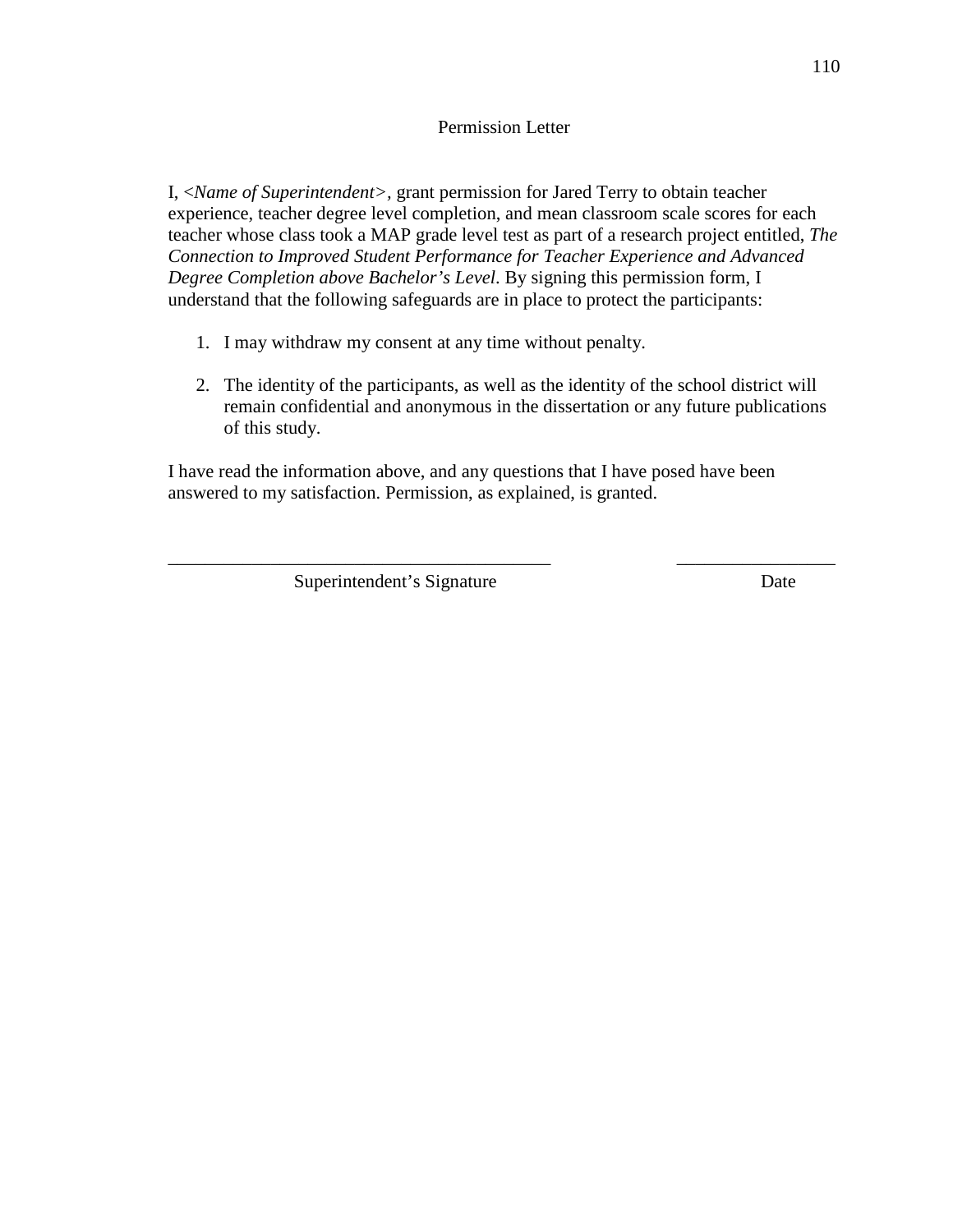#### **References**

- Aaronson, D., Barrow, L., & Sander, W. (2007). Teachers and student achievement in the Chicago public high schools. *Journal of Labor Economics*, *25*(1), 95-135.
- Ary, D., Jacobs, L. C., Razavieh, A., & Sorensen, C. (2006). *Introduction to research in education.* Belmont, CA: Thomson/Wadsworth.

Atteberry, A., Loeb, S., & Wyckoff, J. (2013). *Do first impressions matter? Improvement in early career teaching effectiveness.* (Working Paper 90) Washington, DC: CALDER: The Urban Institute. Retrieved from http://auth.calder.commonspotcloud.com/publications/upload/wp90.pdf

- Baker, E. L., Barton, P. E., Darling-Hammond, L., Haertel, E., Ladd, H. F., Linn, R. L., Shepard, L. A. (2010). *Problems with the use of student test scores to evaluate teachers* (Briefing Paper #278)*.* Washington, DC: Economic Policy Institute. Retrieved from http://www.epi.org/publication/bp278/
- Beesley, A. D., Atwill, K., Blair, P., Barley, Z. A. (2010). Strategies for recruitment and retention of secondary teachers in central U.S. rural schools. Rural Educator, *31*(3), 1-9.
- Bluman, A. G. (2010). *Elementary statistics: A brief version*. Boston, MA: McGraw Hill Higher Education.

Boyd, D., Lankford, H., Loeb, S., & Wyckoff, J. (2011). Teacher layoffs: An empirical illustration of seniority v. measures of effectiveness. *Education Policy and Finance*, *6*(3), 439-454.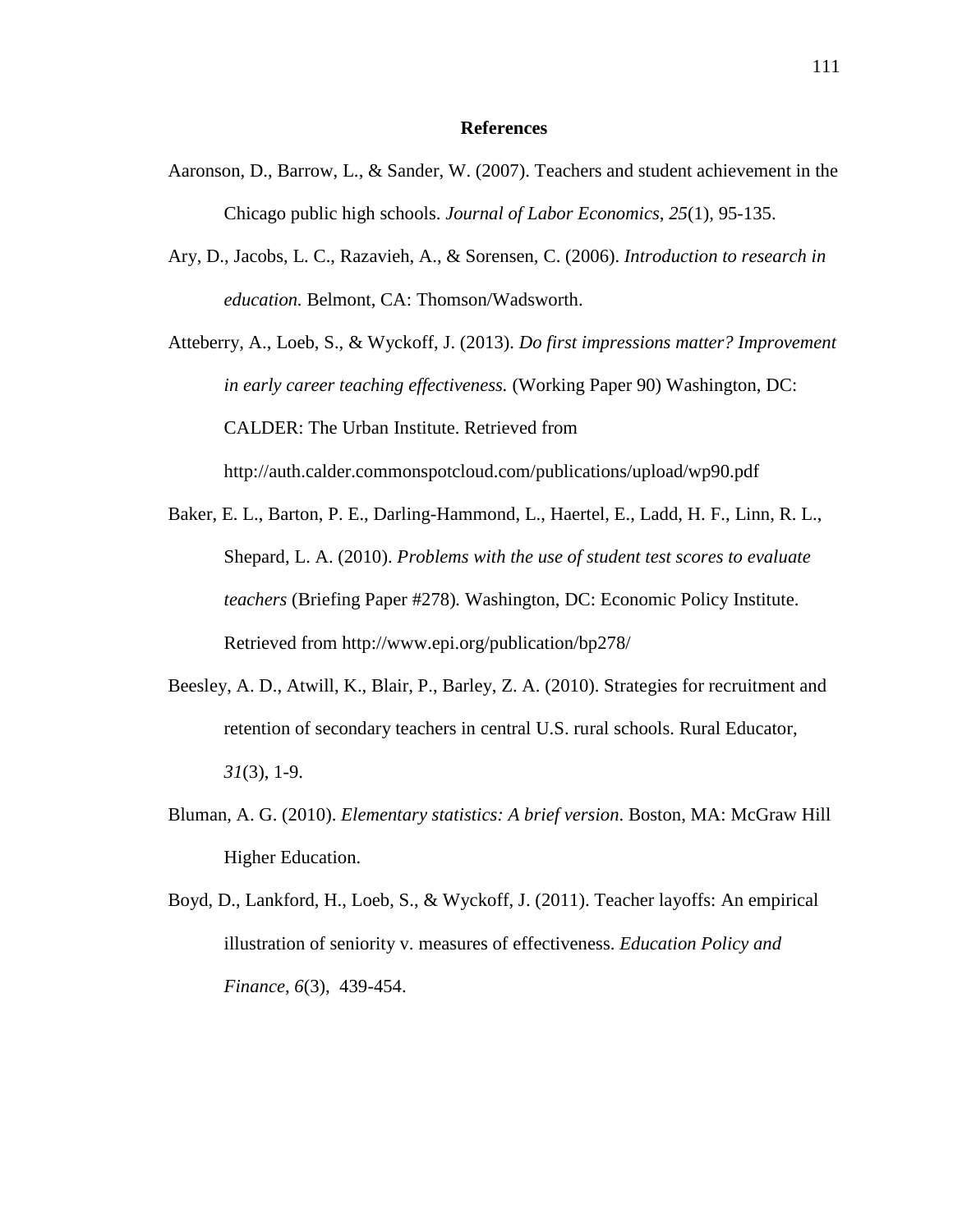- Buddin, R., & Zamarro, G. (2008). *Teacher quality, teacher licensure tests, and student achievement* (Working Paper). Rand Education. Retrieved from http://www.rand.org/content/dam/rand/pubs/working\_papers/2008/RAND\_WR55 5.pdf
- Campbell, N. D., & Lopez, E. J. (2008). Paying teachers for advanced degrees: Evidence on student performance in Georgia. *The Journal of Private Enterprise*, *24*(1), 33- 49. Retrieved from http://journal.apee.org/index.php?title=Fall2008\_3
- Cantrell, S., & Kane, T. J. (2010). *Working with teachers to develop fair and reliable measures of effective teaching.* Seattle, WA: Bill and Melinda Gates Foundation. Retrieved from http://www.metproject.org/downloads/met-framing-paper.pdf
- Chargois, T. B., & Irons, E. J. (2011). Class size, school size, teacher experience, and successful classroom strategies: Implications for fifth-grade African American students' math achievement. *National Social Science Journal*, *36*(1), 22-30.
- Chetty, R., Friedman, J. N., Hilger, N., Saez, E., Schanzenbach, D. W., & Yagan, D. (2011). How does your kindergarten classroom affect your earnings? Evidence from Project Star. *The Quarterly Journal of Economics*, *126*(4), 1593-1660.
- Clotfelter, C. T., Ladd, H. F., & Vigdor, J. L. (2007). *How and why do teacher credentials matter for student achievement?* (Working Paper 2). Cambridge, MA: National Bureau of Economic Research. Retrieved from http://www.caldercenter.org/PDF/1001058\_Teacher\_Credentials.pdf
- Collins, J. (2001). *Good to great: Why some companies make the leap... and others don't*. New York, NY. Harper Collins Publishers.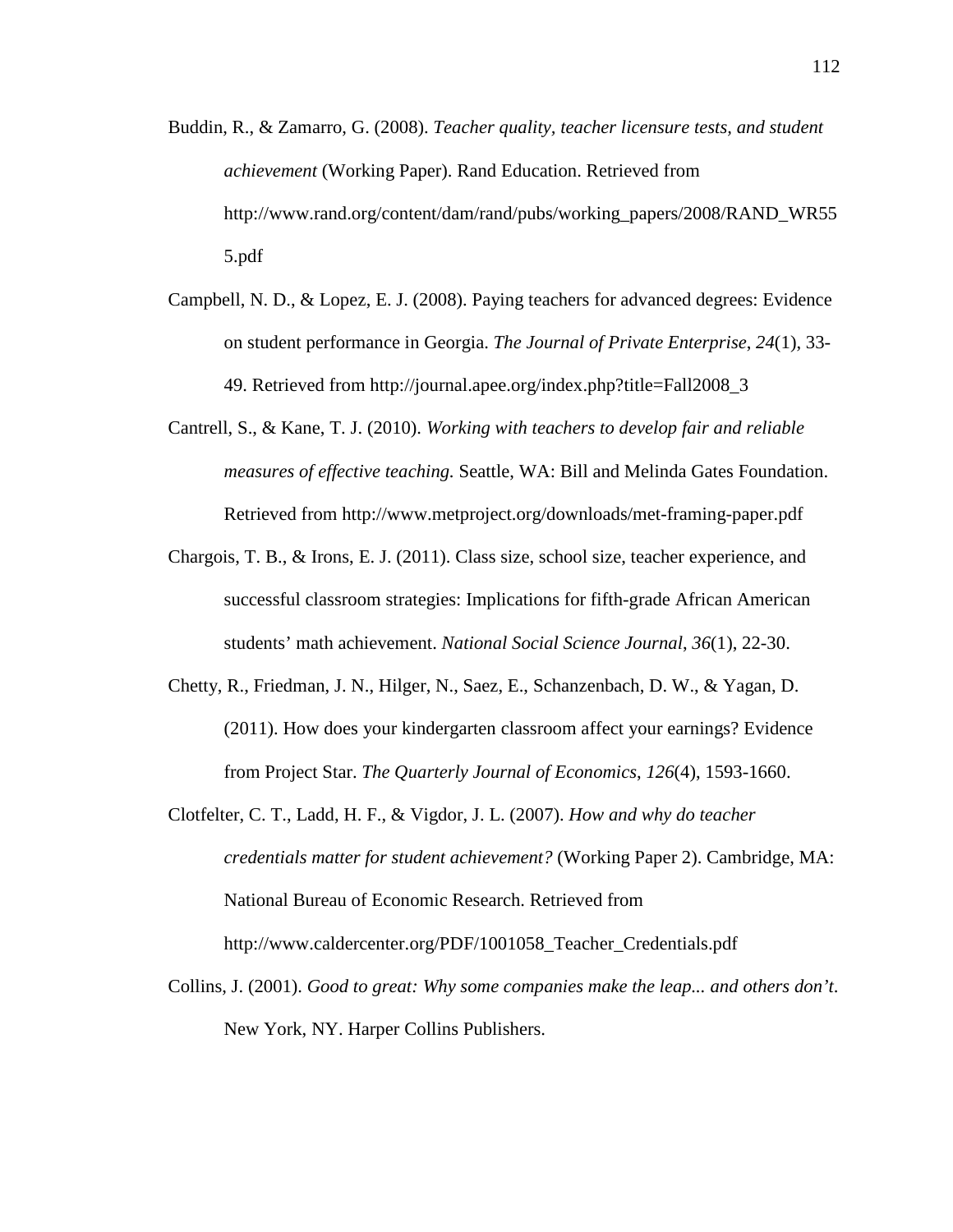- Creswell, J. W. (2012). *Educational research: Planning, conducting, and evaluating quantitative and qualitative research.* Boston, MA: Pearson.
- Darling-Hammond, L. (2011). Evaluating teacher evaluation: What we know about value-added models and other methods. *Phi Delta Kappan*, 8-15. Retrieved from http://openarchive.stanford.edu/content/evaluating-teacher-evaluation-what-weknow-about-value-added-models-and-other-methods
- Dobbie, W., & Fryer, Jr., R. G. (2011). *Getting beneath the veil of effective schools: Evidence from New York City* (Working Paper No. 17632)*.* Cambridge, MA: National Bureau of Economic Research. Retrieved from http://www.nyccharterschools.org/sites/default/files/resources/effective\_schools\_f ryer.pdf
- Drury, D., & Baer, J. (2011). *The American public school teacher: Past, present, and future*. Cambridge, MA: Harvard Education Press.

Fitzpatrick, M. D., & Lovenheim, M. F. (2012). Early retirement incentives and student achievement. Retrieved from

www.aeaweb.org/aea/2013conference/program/retrieve.php?pdfid=221

Fraenkel, J. R., Wallen, N. E., & Hyun, H. H. (2012). *How to design and evaluate research in education.* New York, NY: McGraw Hill

Goldhaber, D., Dearmond, M., & Deburgomaster, S. (2011). Teacher attitudes about compensation reform: Implications for reform implementation. *Industrial and Labor Relations Review. 64*(3), 441-463. Retrieved from http://digitalcommons.ilr.cornell.edu/cgi/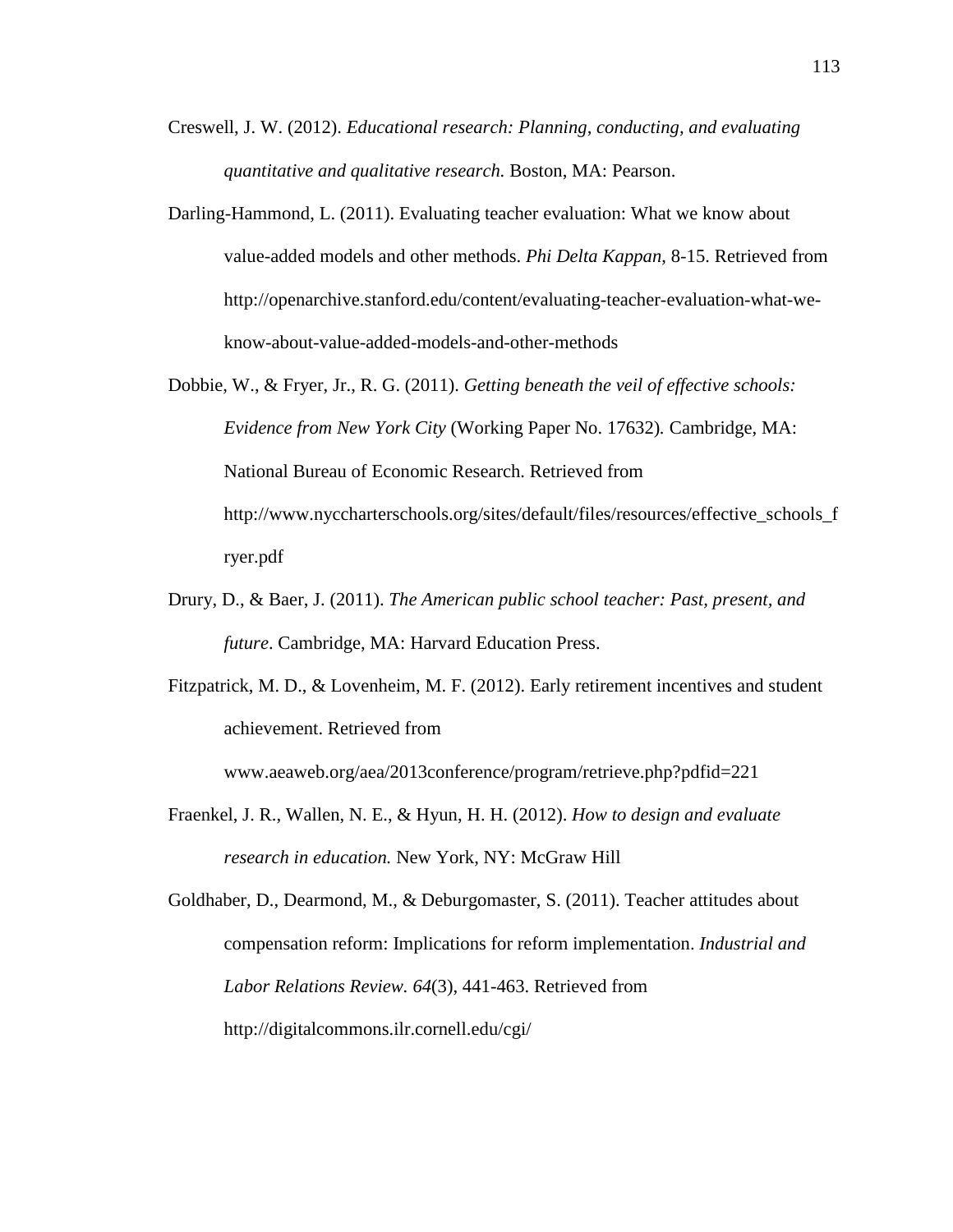- Goldhaber, D., Gross, B., & Player, D. (2010). *Teacher career paths, teacher quality, and persistence in the classroom* (CEDR Working Paper 2010-2)*.* Seattle, WA: Center for Education Data and Research. Retrieved from http://cedr.us/papers/working/CEDR%20WP%202010-2\_Teacher%20Career%20 Paths%20(8-20-10).pdf
- Goldhaber, D., & Theodbald, R. (2010). *Managing the teacher workforce in austere times: The implications of teacher layoffs* (CEDR Working Paper 2010-07)*.* Seattle, WA: Center for Education Data and Research. Retrieved from http://www.cedr.us/papers/working/CEDR%20WP%202010-7%20Teacher%20 Layoffs%2012-22-10.pdf
- Gratz, D. B. (2009). *The peril and promise of performance pay: Making education compensation work*. Lanham, MA: Rowman and Littlefield Education.
- Grissom, J. A., & Strunk, K. O. (2012). How should school districts shape teacher salary schedules? Linking school performance to pay structure in traditional compensation schemes. *Educational Policy*, *26*, 663-695. doi:10.1177/0895904811417583
- Grossman, P., & Brown, M. (2011). Developing professional expertise: Rethinking the MA degree for teachers. In D. Drury & J. Baer (Eds.). *The American public school teacher: Past, present, and future.* (pp. 99-108) Cambridge, MA: Harvard Education Press.
- Hanushek, E. A. (2011). Paying teachers appropriately. In D. Drury & J. Baer. (Eds.). *The American public school teacher: Past, present, and future.* (pp. 109-120) Cambridge, MA: Harvard Education Press.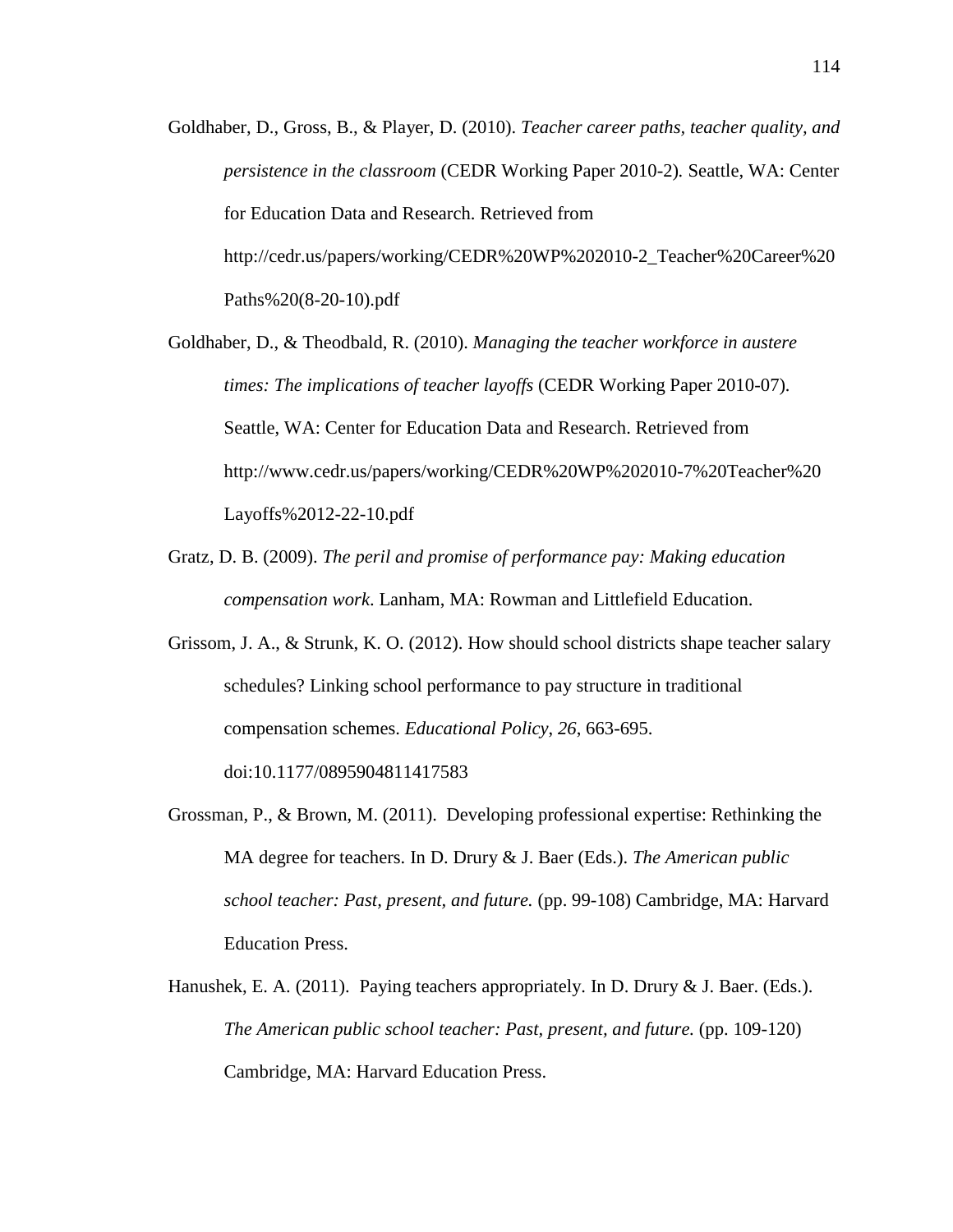- Hanushek, E. A., & Rivkin, S. G. (2012). The distribution of teacher quality and implications for policy. *Annual Review of Economics*, *4*, 131-157.
- Harris, D. N., & Sass, T. R. (2008). *Teacher training, teacher quality, and student achievement* (Working Paper 3)*.* Washington, DC: CALDER: The Urban Institute. Retrieved from http://heartland.org/sites/default/files/1001059\_teacher \_training.pdf
- Harris, D. N., & Sass, T. R. (2009). *What makes for a good teacher and who can tell?*  (Working Paper 30). Washington, DC: CALDER: The Urban Institute. Retrieved from http://www.urban.org/UploadedPDF/1001431-what-makes-for-a-goodteacher.pdf
- Henry, G. T., Bastian, K. C., & Fortner, C. K. (2012). *Gains in novice teacher effectiveness: On the job development or less effective teachers leaving?* (Policy Brief). Chapel Hill, NC: The University of North Carolina at Chapel Hill. Retrieved from http://publicpolicy.unc.edu/research/PolicyBrief\_Final\_6-14- 2011.pdf.pdf
- Henry, G. T., Fortner, C. K., & Bastian, K. C. (2012, March 2). The effects of experience and attrition for novice high-school science and mathematics teachers. *Science Magazine*, 335, pp. 1118-1121. doi: 10.1126/science.1215343
- Huang, F. L., & Moon, T. R. (2009). Is experience the best teacher? A multilevel analysis of teacher characteristics and student achievement in low performing schools. *Educational Assessment, Evaluation and Accountability*, *21*(3), 209-234.
- Hinkle, D. E., Wiersma, W., & Jurs, S. G. (2003). *Applied statistics for the behavioral sciences.* Boston, MA: Houghton Mifflin.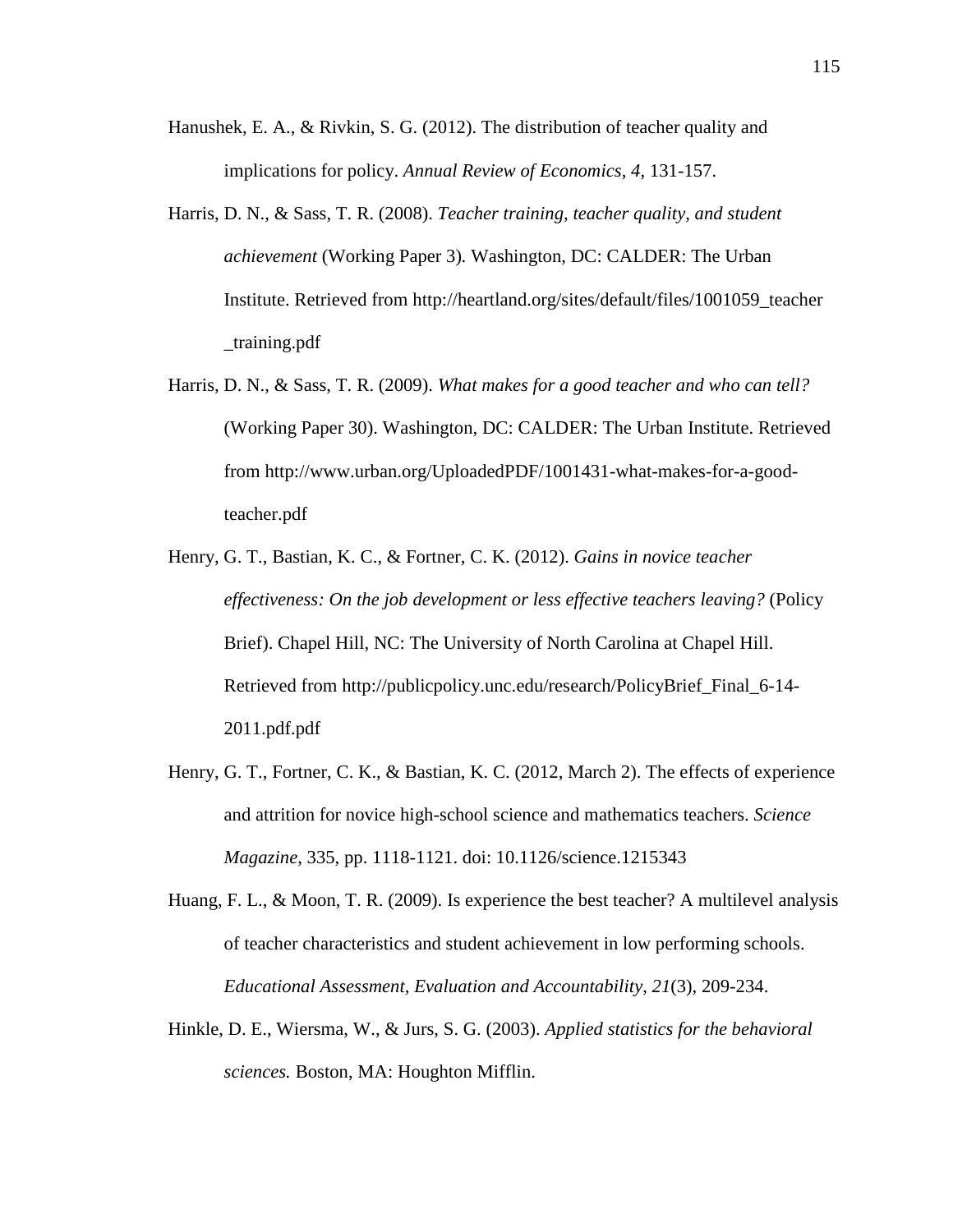- Israel, G. D. (2012). *Determining sample size*. Gainesville, FL: University of Florida Extension. Retrieved from http://edis.ifas.ufl.edu/pd006
- Johnson, S. M., & Papay, J. P. (2009). *Redesigning teacher pay: A system for the next generation of educators*. Washington, D.C: Economic Policy Institute.
- Kane, T. J., & Staiger, D. O. (2008). *Estimating teacher impacts on student achievement: An experimental evaluation* (NBER Working Paper No. 14607)*.* Cambridge, MA: National Bureau of Economic Research. Retrieved from http://www.nber.org/ papers/w14607
- Kane, T. J., Taylor, E. S., Tyler, J. H., & Wooten, A. L. (2010). *Identifying effective classroom practices using student achievement data* (NBER Working Paper No. 15803)*.* Cambridge, MA: National Bureau of Economic Research. Retrieved from http://www.nber.org/papers/w15803
- Loeb, S., & Miller, L. (2009) A federal foray into teacher certification: Assessing the "highly qualified teacher" provision of NCLB. In M. A. Rebell & J. R. Wolff. (Eds.) *NCLB at the crossroads: Reexamining the federal effort to close the achievement gap.* (pp. 199-229). New York, NY: Teachers College Press.
- Marzano, R. J. (2007) *The art and science of teaching: A comprehensive framework for effective instruction.* Alexandria, West Virginia: Association for Supervision and Curriculum Development.
- Miller, R., & Roza, M. (2012). *The sheepskin effect and student achievement* (Issue Brief)*.* Washington, DC: Center for American Progress. Retrieved from: http://www.americanprogress.org/wp-content/uploads/issues/2012/07/ pdf/miller\_masters.pdf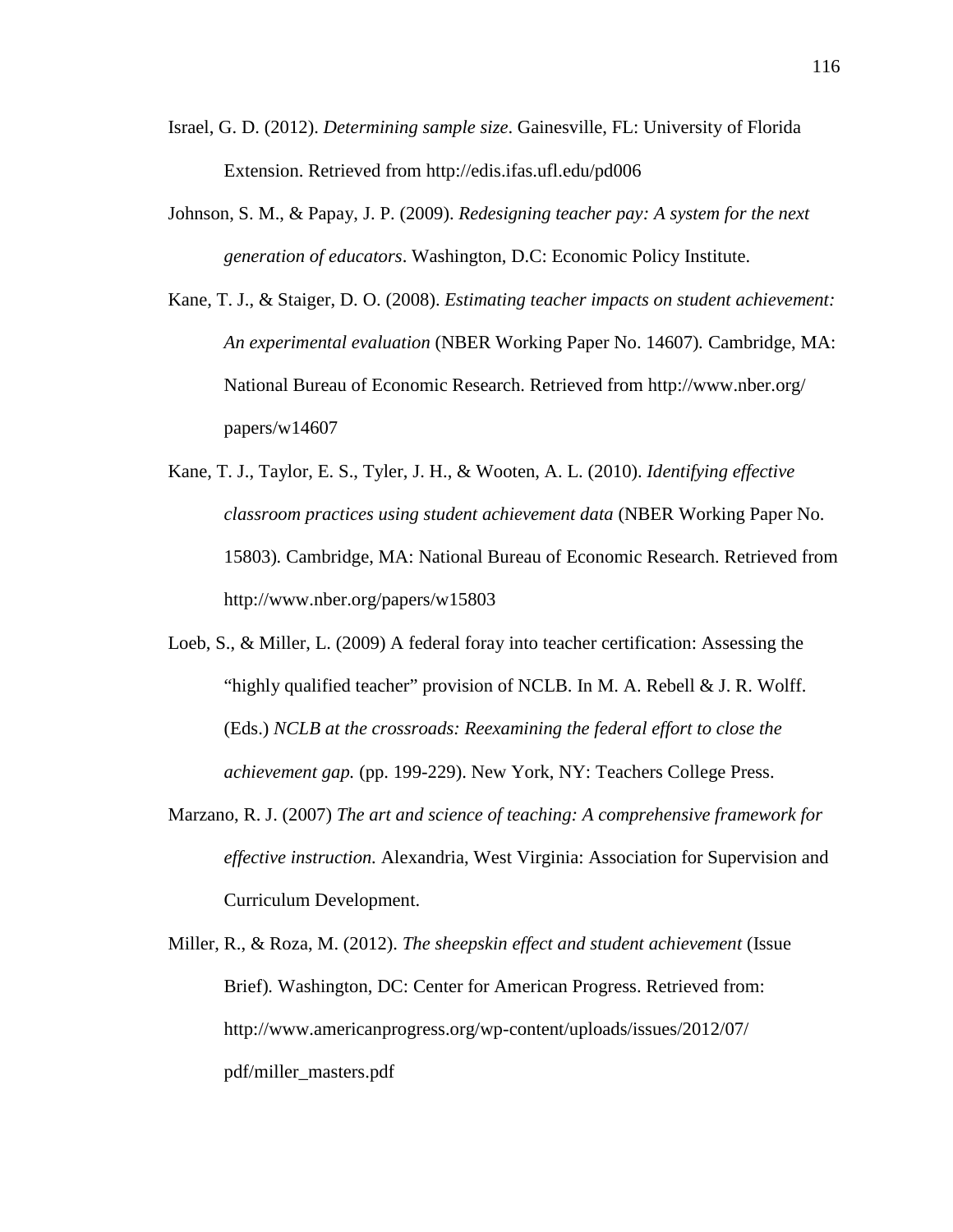Missouri Consultants for Education. (2013a). Certificated Personnel Performance Evaluation Policy 4610.

Missouri Consultants for Education. (2013b). Contracts Policy 4130.

- Missouri Consultants for Education. (2013c). Nonrenewal/Termination: Probationary Teacher Policy 4730.
- Missouri Consultants for Education. (2013d). Reduction in Force: Certificated Staff Policy 4740.

Missouri Consultants for Education. (2013e). Salary Schedule Policy 4505.

- Missouri Consultants for Education. (2013f). Termination of Contract: Permanent Teacher Policy 4731.
- Missouri Department of Elementary and Secondary Education. (2008). *Standards for Missouri school library media centers*. Retrieved from http://dese.mo.gov/divimprove/lmc/standards/documents/LibraryStandards2008.p df
- Missouri Department of Elementary and Secondary Education. (2012a). *Missouri Assessment Program grade-level assessments: Guide to interpreting results.* Retrieved from http://dese.mo.gov/divimprove/assess/documents/asmt-glgir-spring-2012.pdf
- Missouri Department of Elementary and Secondary Education. (2012b). *Highly qualified teachers*. Retrieved from

http://www.dese.mo.gov/divimprove/nclb/highly\_qualified.htm

Missouri Department of Elementary and Secondary Education. (2012c). *Missouri comprehensive data system*. Retrieved from http://mcds.dese.mo.gov/Pages/default.aspx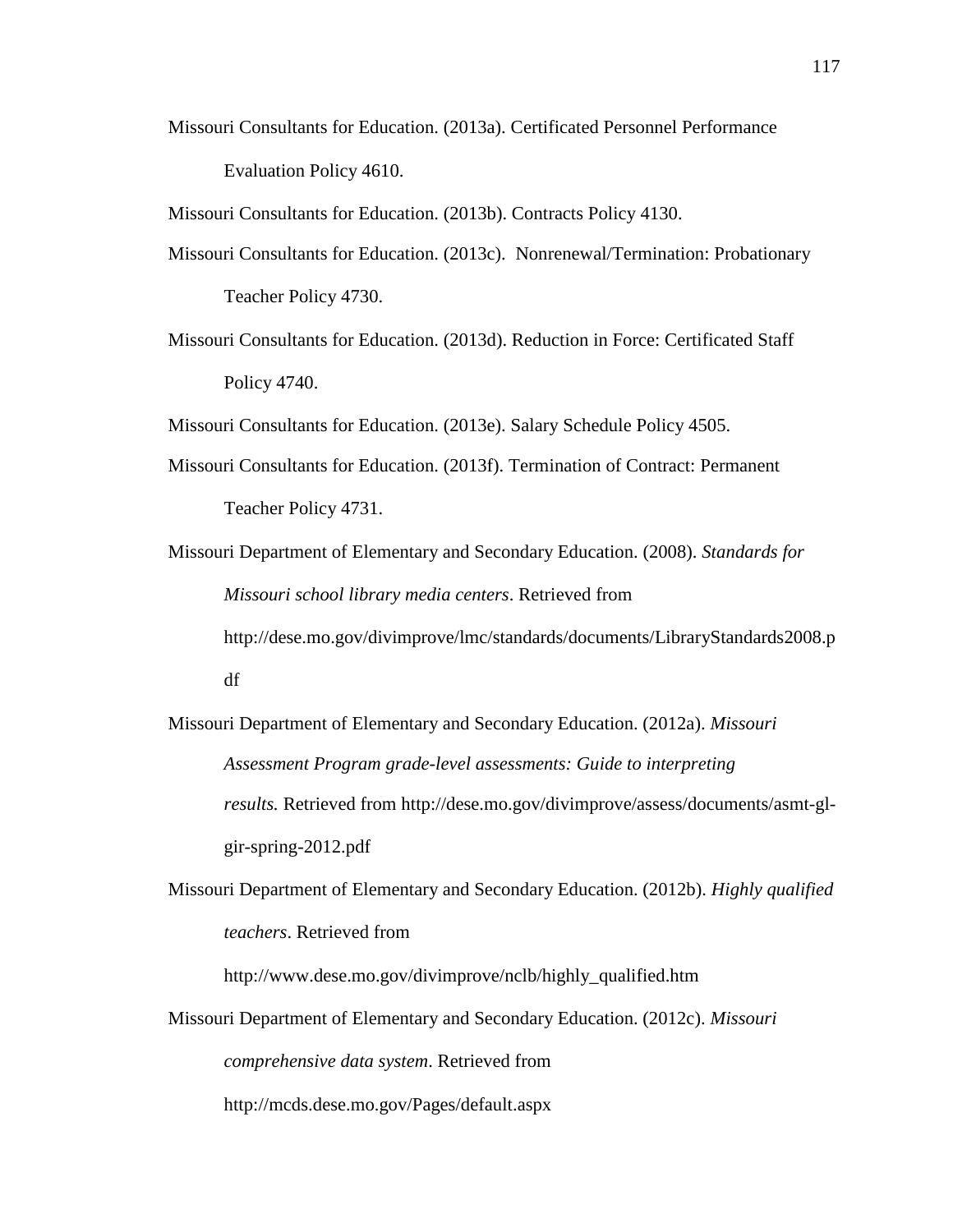Missouri Department of Elementary and Secondary Education. (2012d). *Missouri school improvement program*. Retrieved from

http://www.dese.mo.gov/divimprove/sia/msip/

- Missouri Department of Elementary and Secondary Education. (2012e). *Recruitment and retention of teachers in Missouri public schools.* Jefferson City, MO: Missouri Department of Elementary and Secondary Education. Retrieved from http://dese.mo.gov/divteachqual/teachrecruit/documents/Recruit\_report.pdf
- Missouri Department of Elementary and Secondary Education. (2013). *High Objective Uniform State Standard of Evaluation (HOUSSE)*. Jefferson City, MO: Missouri Department of Elementary and Secondary Education. Retrieved from http://www.dese.mo.gov/divimprove/fedprog/grantmgmnt/documents/MO500262 9\_8\_06.pdf
- Missouri National Education Association. (2012). *Salary benchmarks and rankings 2011- 2012.* Jefferson City, MO: Missouri NEA. Retrieved from http://www.mnea.org/Missouri/SalaryResearchData.aspx
- Mo. Rev. Stat. (2012a). Appeal by teacher, procedure. §168.120.
- Mo. Rev. Stat. (2012b). Board may terminate, grounds for. §168.114.
- Mo. Rev. Stat. (2012c). Employment of certificated teachers ineligible for permanent status under the teacher tenure act (all districts except metropolitan). §168.101.
- Mo. Rev. Stat. (2012d). Minimum teacher's salary--information to be provided to general assembly--salary defined §168.172.
- Mo. Rev. Stat. (2012e). Personnel definitions §168.104.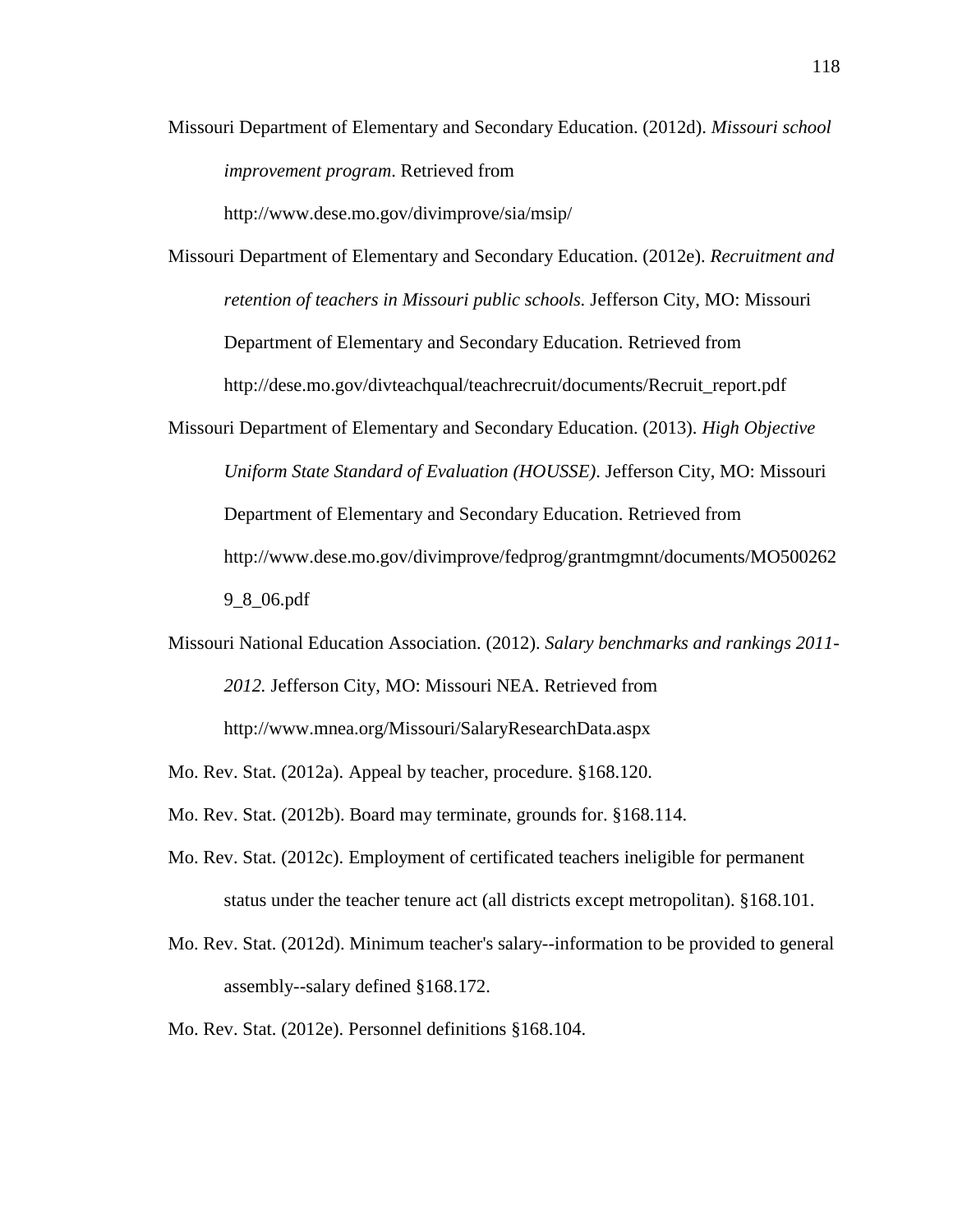- Mo. Rev. Stat. (2012f). Probationary teachers, how terminated--notice, contents- reemployed, how. §168.126.
- Mo. Rev. Stat. (2012g). State aid §163.172.
- Mo. Rev. Stat. (2012h). Standards for teaching required. §160.045.
- Mo. Rev. Stat. (2012i). Teacher Tenure Act §168.
- Mo. Rev. Stat. (2012j). Termination by board--notice--charges. §168.116
- Mo. Rev. Stat. (2012k). Termination hearing, procedure, costs. §168.118.
- Missouri School Boards Association. (2013a). Evaluation of Professional Staff Policy GCN.
- Missouri School Boards Association. (2013b). Nonrenewal of Professional Staff Members GCPF.
- Missouri School Boards Association. (2013c). Professional Staff Probation and Tenure Policy GCG.
- Missouri School Boards Association. (2013d). Professional Staff Salary Schedules Policy GCBA.
- Missouri School Boards Association. (2013e). Reduction in Force of Professional Staff Policy GSPA.
- Missouri School Boards Association. (2013f). Termination Policy GCPE.
- Missouri State Teachers Association. (2010). *Missouri salary schedule & benefits report.* Jefferson City, MO: Missouri State Teachers Association.
- Munoz, M. A., & Chang, F. C. (2008). The elusive relationship between teacher characteristics and student academic growth: A longitudinal multilevel model for change. *Journal of Personnel Evaluation in Education*, *20*, 147-164.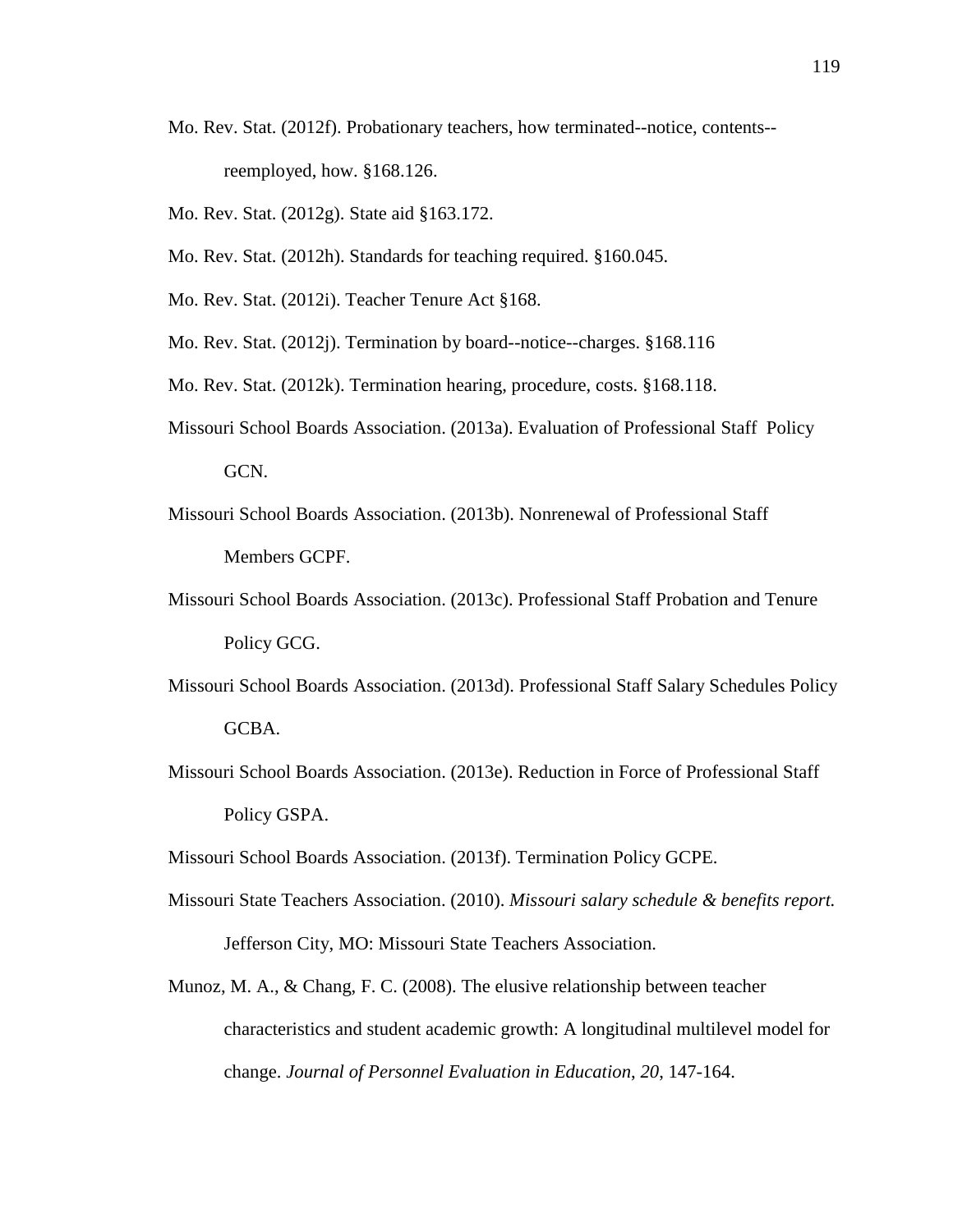- National Center for Education Statistics. (2012). *Digest of educational statistics 2011.* Washington, DC: National Center for Education Statistics. Retrieved from http://nces.ed.gov/programs/digest/d11/index.asp
- National Council on Teacher Quality. (2004). *Increasing the odds: How good policies can yield better teachers.* Washington, DC: National Council for Teacher Quality. Retrieved from http://www.nctq.org/nctq/images/nctq\_io.pdf
- National Council on Teacher Quality. (2010). *Restructuring teacher pay to reward excellence.* Washington, DC: National Council for Teacher Quality. Retrieved from http://www.nctq.org/dmsView/Restructuring\_Teacher\_Pay\_To\_Reward\_ Excellence\_NCTQ\_Report
- Ost, B. (2009). *How do teachers improve? The relative importance of specific and generic human capital* (Working Paper 125)*.* Ithaca, NY: Cornell University. Retrieved from http://digitalcommons.ilr.cornell.edu/workingpapers/125/
- Papay, J. P., & Kraft, M. A. (2011). *Productivity returns to experience in the teacher labor market: Methodological challenges and new evidence on long-term career growth* (Working Paper)*.* Cambridge, MA: Harvard Center for Education Policy Research. http://scholar.harvard.edu/mkraft/publications/productivity-returnsexperience-teacher-labor-market-methodological-challenges-a
- Pink, D. (2009). *Drive: The surprising truth about what motivates us*. New York, NY. Riverhead Books.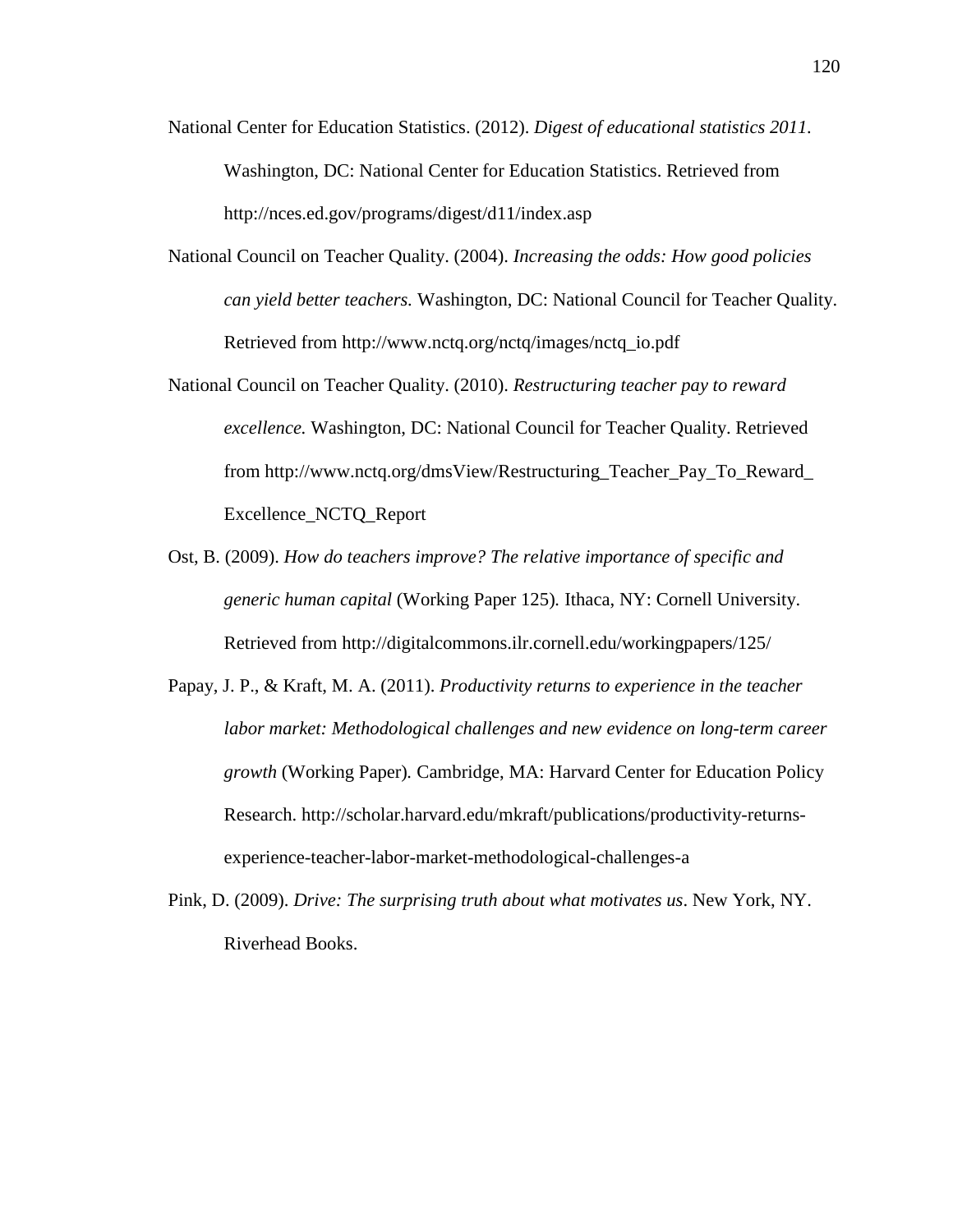- Podgursky, M. (2010). Teacher compensation and collective bargaining. *Handbook of the economics of education.* Draft Chapter. Amsterdam: Elsevier. Retrieved from https://mospace.umsystem.edu/xmlui/bitstream/handle/10355/10170/TeacherCom pensationCollective.pdf?sequence=1
- Podgursky, M., & Springer, M. (2011). Teacher compensation systems in the United States K-12 public school system. *National Tax Journal*, *64*(1), 165-192.
- Reeves, D. B. (2009). *Leading change in your school.* Alexandria, VA: Association for Supervision and Curriculum Development.
- Rice, J. K. (2010). *The impact of teacher experience: Examining the evidence and policy implications* (Issue Brief 11)*.* Washington DC: CALDER: The Urban Institute. Retrieved from http://www.urban.org/UploadedPDF/1001455-impact-teacherexperience.pdf
- Rockoff, J. E., Jacob, B. A., Kane, T. J., & Staiger, D. O. (2011). Can you recognize an effective teacher when you recruit one? *Education Finance and Policy*, *6*(1), 18- 42.
- Rockoff, J. E., & Speroni, C. (2010). Subjective and objective evaluations of teacher effectiveness. *American Economic Review*, *100*(2), 261-266.
- Roza, M., & Miller, R. (2009). *Separation of degrees: State-by-state analysis of teacher compensation for master's degrees* (Issue Brief)*.* Washington, DC: Center for American Progress. http://www.americanprogress.org/wp-content/uploads/issues/ 2009/07/pdf/masters\_degrees.pdf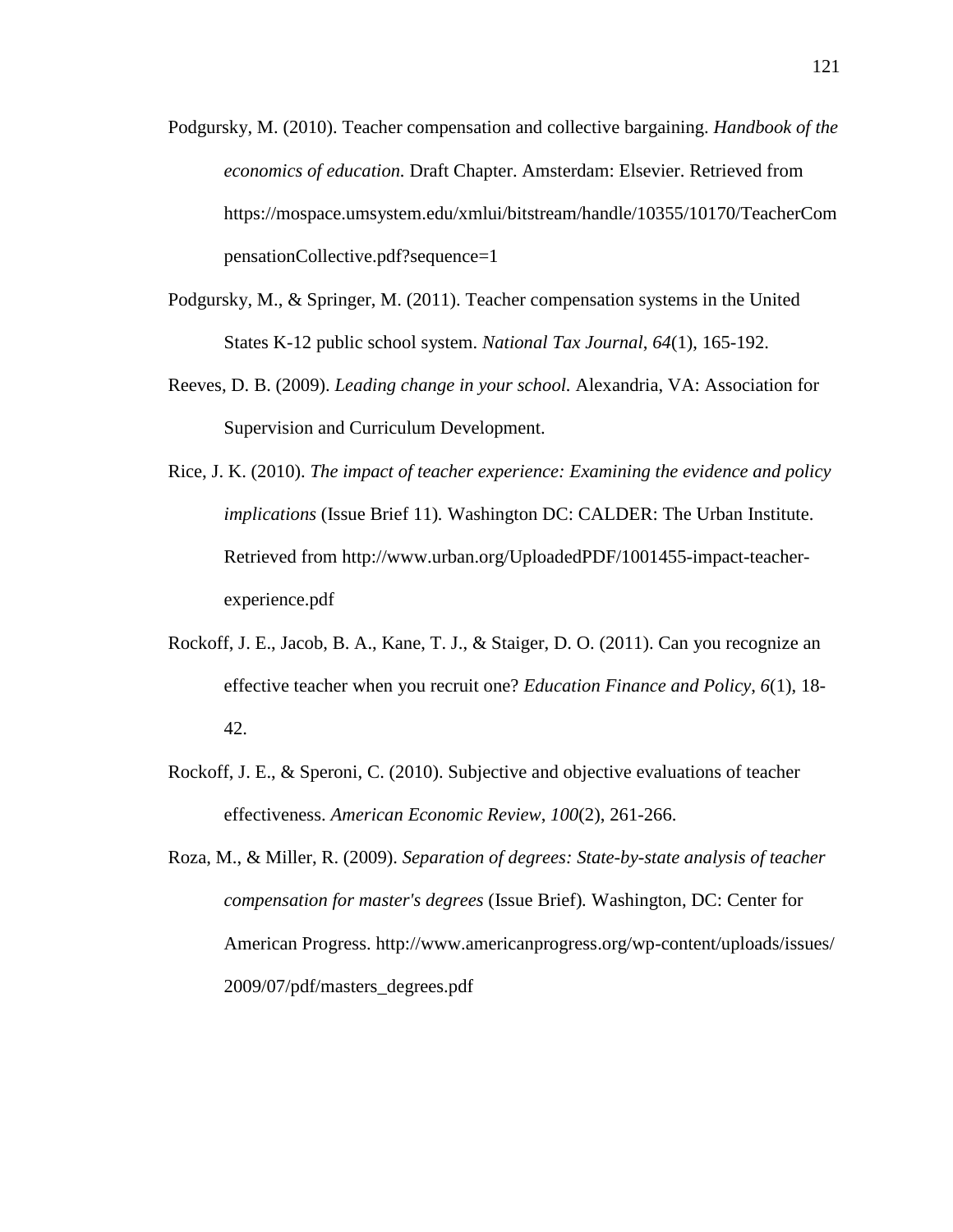- Sahlberg, P. (2010). *The secret to Finland's success: Educating teachers.* (Research Brief). Stanforg, CA: Stanford Center for Opportunity Policy in Education. Retrieved from http://www.randaedu.com/randaedu/themes/classic/files/ FinlandTeacherEducationSuccessSecret.pdf
- Shober, A. F. (2012). *From teacher education to student progress teacher quality since NCLB.* (Special Report). Washington, DC: American Enterprise Institute. Retrieved from http://www.aei.org/files/2012/08/07/-from-teacher-education-tostudent-progress-teacher-quality-since-nclb\_160544924006.pdf
- Staiger, D. O., & Rockoff, J. E. (2010). Searching for effective teachers with imperfect information. *Journal of Economic Perspectives*, *24*(3), 97-118.
- StatSoft, Inc. (2012). Electronic statistics textbook. Tulsa, OK: StatSoft. Retrieved from http://www.statsoft.com/textbook/
- Stronge, J. H. (2007). *Qualities of effective teachers: 2nd edition*. Alexandria, West Virginia. Association for Supervision and Curriculum Development.
- Stronge, J. H., Ward, T. J., Tucker, P. D., & Hindman, J. L. (2008). What is the relationship between teacher quality and student achievement? An exploratory study. *Journal of Personnel Evaluation in Education*, *20*, 165-184.
- Trochim, W. M. (2006). *The research methods knowledge base, 2nd edition.* Retrieved from http://www.socialresearchmethods.net/kb/index.php
- U.S. Department of Education. (2002). *No Child Left Behind: A desktop reference.* Washington, DC. Retrieved from http://www2.ed.gov/admins/lead/ account/nclbreference/reference.pdf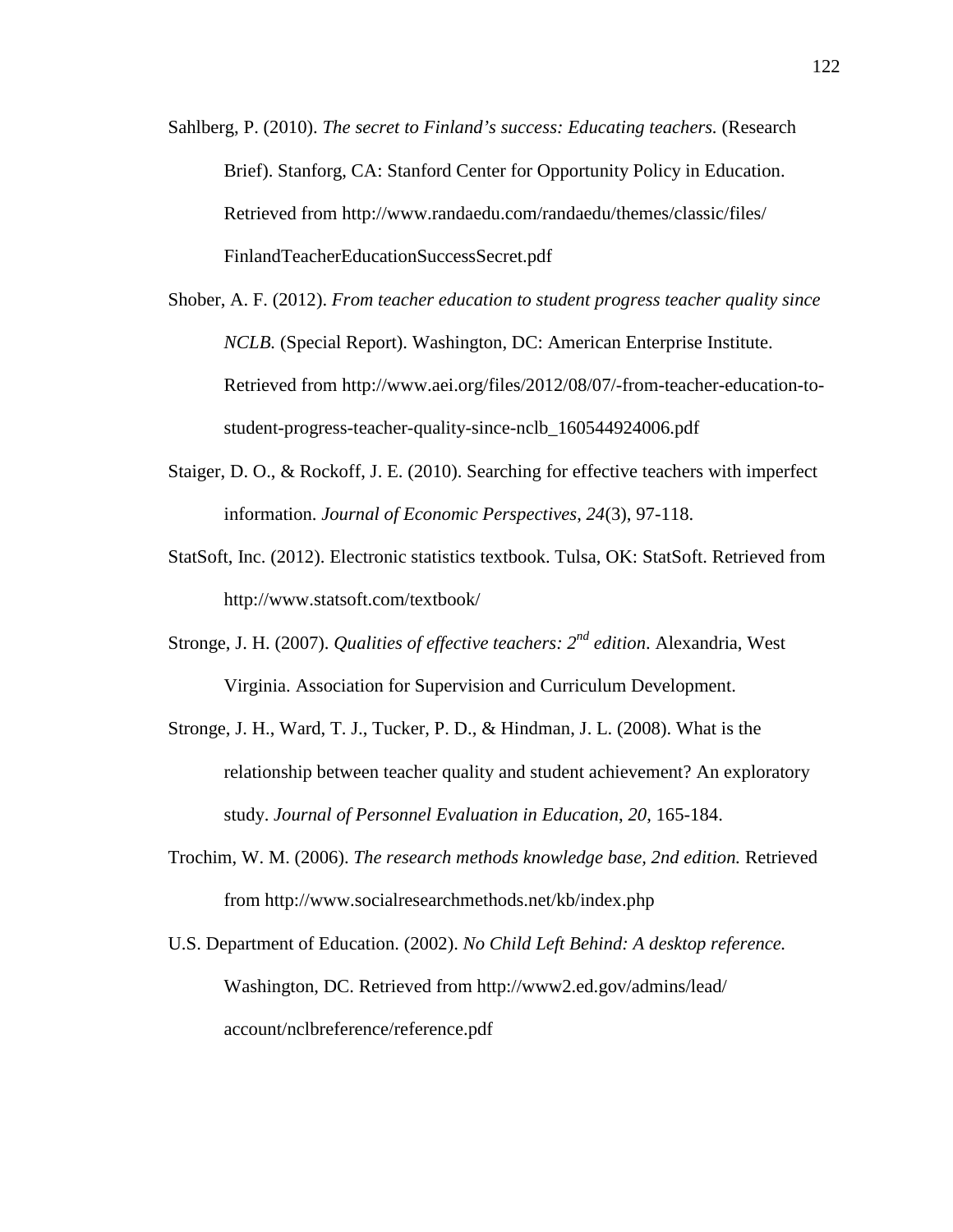- U.S. Department of Education. (2003). *Guidance on the Rural Education Achievement Program (REAP).* Washington, DC: U.S. Department of Education. Retrieved from http://www2.ed.gov/programs/reapsrsa/index.html
- U.S. Department of Education. (2009). *Race to the Top Program executive summary.* Washington, DC: U.S. Department of Education. Retrieved from http://www2.ed.gov/programs/racetothetop/executive-summary.pdf
- U.S. Department of Education. (2010). *Race to the Top Program frequently asked questions.* Washington, DC: U.S. Department of Education. Retrieved from http://www2.ed.gov/programs/racetothetop/faq.pdf
- Vigdor, J. (2008, Fall). Scrap the sacrosanct salary schedule. *Education Next*, *8*(4), pp. 36-42.
- Watson, J. (2001). *How to determine a sample size: Tipsheet #60*, University Park, PA: Penn State Cooperative Extension. Retrieved from http://www.extension.psu.edu/evaluation/pdf/TS60.pdf
- Weisberg, D., Sexton, S., Mulhern, J., & Keeling, D. (2009). *The widget effect: Our national failure to acknowledge and act on differences in teacher effectiveness*  (Report)*.* The New Teacher Project. Retrieved from http://widgeteffect.org/downloads/TheWidgetEffect.pdf
- Wong, H. K. (2009, May 1). Effective teaching. *Teachers.net Gazette*. Retrieved from http://teachers.net/wong/MAY09/